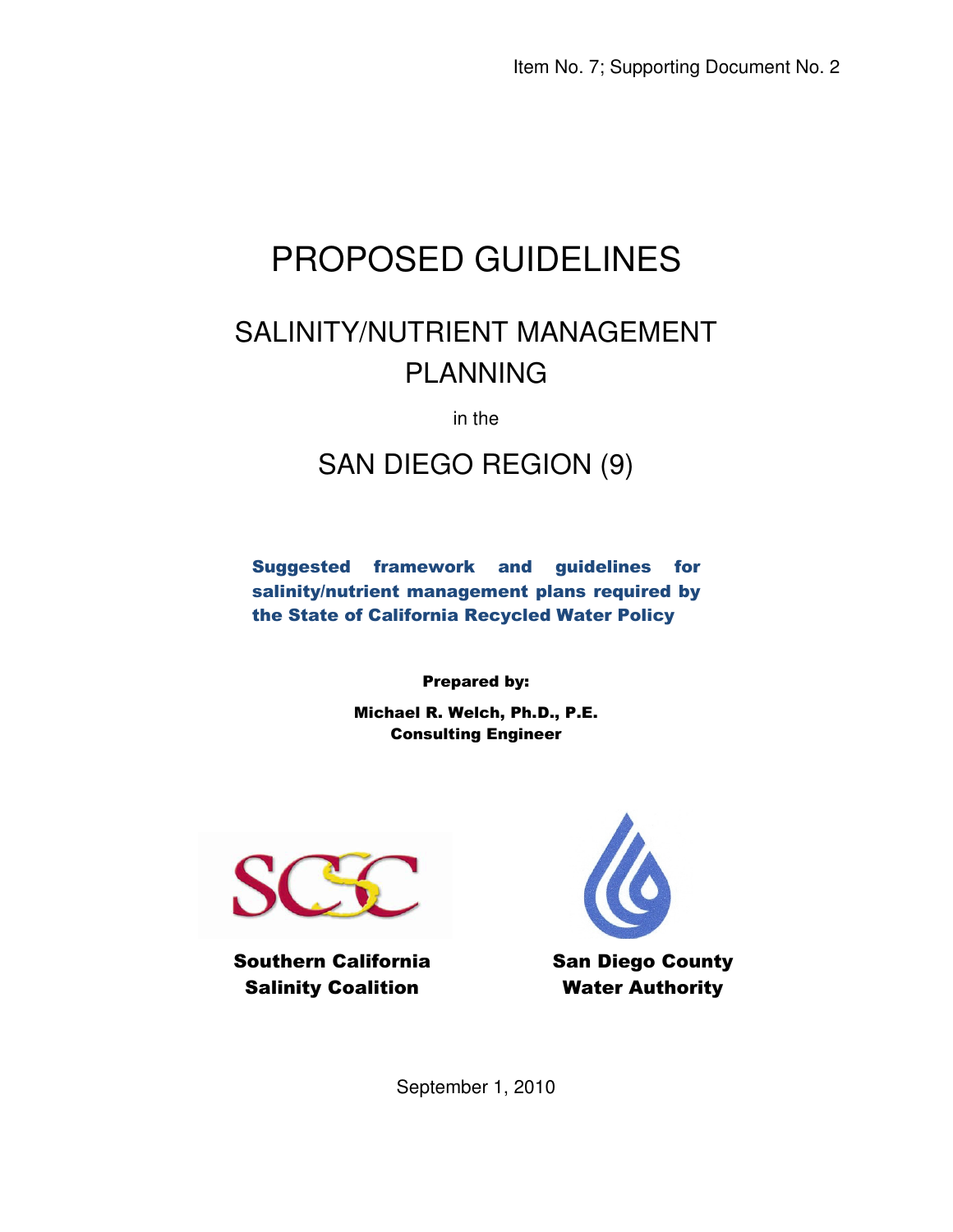## **Table of Contents**

| Section 1  | <b>INTRODUCTION</b>                                                                                                  |
|------------|----------------------------------------------------------------------------------------------------------------------|
|            | Need for Salinity Management Coordination  1 - 4                                                                     |
|            | Initial San Diego Region Salinity Management Workshops  1 - 4                                                        |
|            | Purpose of Proposed Regional Salinity Nutrient Guidelines  1 - 5                                                     |
| Section 2  | SALINITY/NUTRIENT CONSTITUENTS OF CONCERN                                                                            |
|            |                                                                                                                      |
|            | Basin Plan Groundwater Salinity Parameters of Concern  2 - 1                                                         |
|            | Basin Plan Groundwater Nutrient Parameters of Concern  2 - 7                                                         |
| Section 3  | <b>AQUIFER CHARACTERIZATION</b>                                                                                      |
|            | Groundwater Occurrence in the San Diego Region  3 - 1                                                                |
|            | Aquifer Applicability to Salinity/Nutrient Management 3 - 7                                                          |
|            | Proposed Tiered Salinity/Nutrient Management Approach  3 - 10<br>Classification of San Diego Region Aquifers  3 - 11 |
|            |                                                                                                                      |
| Section 4  | PROPOSED APPROACH AND PRIORITIES                                                                                     |
|            | Prior Salinity Management Planning within the Region  4 - 1                                                          |
|            | San Diego Region Salinity/Nutrient Management Needs  4 - 3                                                           |
|            |                                                                                                                      |
| Section 5  | <b>SALINITY MANAGEMENT TASKS</b>                                                                                     |
|            |                                                                                                                      |
|            |                                                                                                                      |
|            | Step 2 - Identify and Quantify Salinity/Nutrient Sources<br>$5 - 12$                                                 |
|            |                                                                                                                      |
|            | Step 4 - Assess Salinity/Nutrient Management Strategies  5 - 17                                                      |
|            |                                                                                                                      |
| References |                                                                                                                      |
|            | Appendix A - Proposed Approach and Tasks for Tier A Basins                                                           |
|            | Appendix B - Proposed Approach and Tasks for Tier B Basins                                                           |
|            | Appendix C - Proposed Approach and Tasks for Tier C Basins                                                           |
|            | Appendix D - Regional Board Correspondence                                                                           |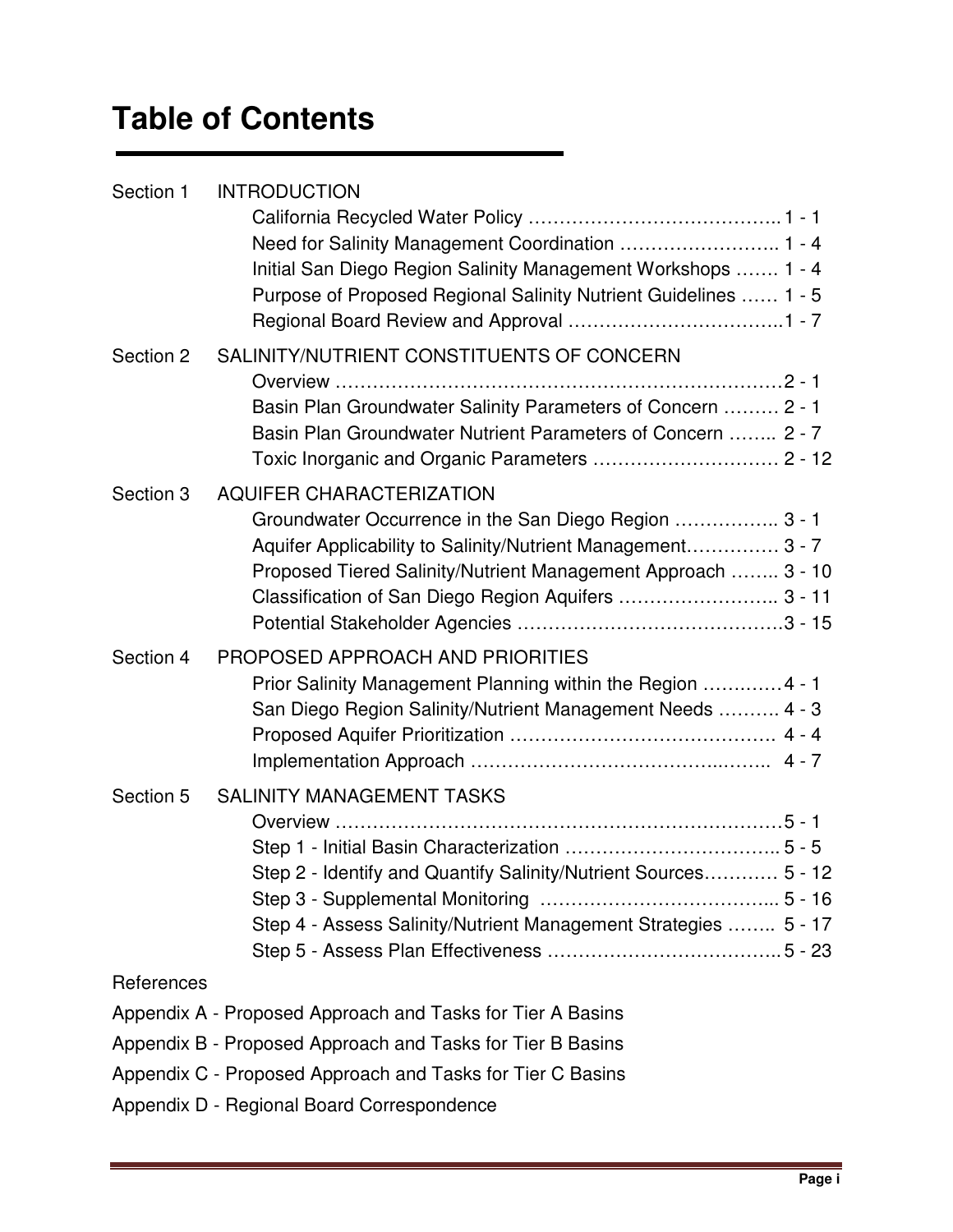### **List of Figures**

|            | Figure 3-1 Location of San Diego Region Groundwater Basins  3 - 3 |
|------------|-------------------------------------------------------------------|
|            | Figure 3-2 Applicability of Aquifer Types to                      |
| Figure 4-1 | <b>Salinity/Nutrient Management Planning</b>                      |

#### **List of Tables**

| Table 2-1 | Salinity Management Planning Issues and Approach<br>Basin Plan Groundwater Objectives for Salinity Parameters  2 - 3    |
|-----------|-------------------------------------------------------------------------------------------------------------------------|
| Table 2-2 | Nutrient Management Planning Issues and Approach<br>Basin Plan Groundwater Objectives for Nutrient Parameters  2 - 7    |
| Table 3-1 | Overview of Aquifer Types in the San Diego Region  3 - 2                                                                |
| Table 3-2 | Summary of Principal Alluvial Aquifers in the San Diego Region  3 - 4                                                   |
| Table 3-3 | Summary of Proposed Groundwater Basin Categories<br>Salinity/Nutrient Management Planning in the San Diego Region3 - 12 |
| Table 3-4 | Municipal Water and Wastewater Agencies within the                                                                      |
| Table 3-5 | Municipal Water and Wastewater Agencies within the                                                                      |
| Table 4-1 | <b>Proposed Prioritization Groups</b>                                                                                   |
| Table 5-1 | Summary of General Approach                                                                                             |
| Table 5-2 | Summary of Potential Salinity/Nutrient Management Strategies5 - 20                                                      |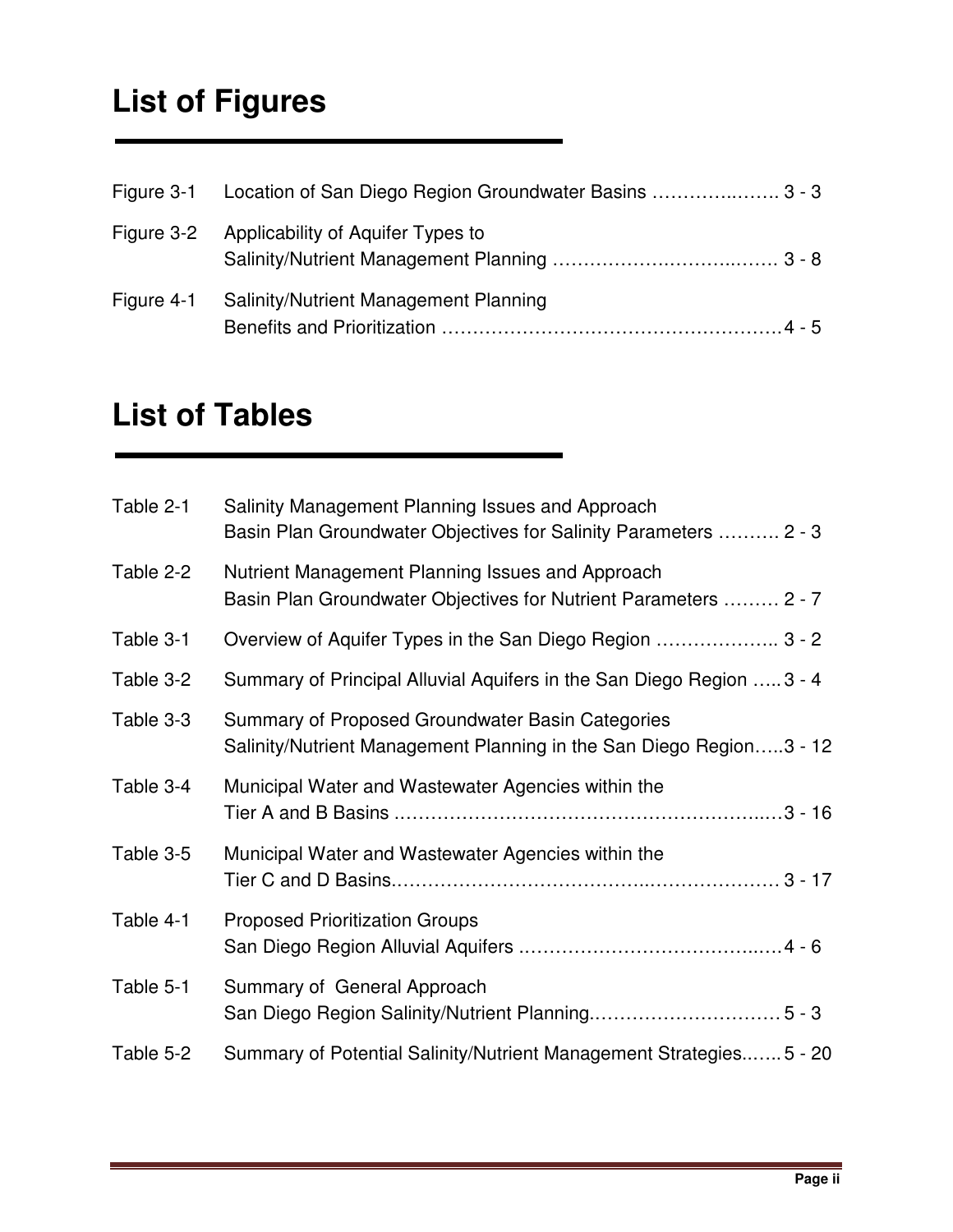### **Abbreviations and Terms**

| AF                     | acre-feet                                              |
|------------------------|--------------------------------------------------------|
| <b>AFY</b>             | acre-feet per year                                     |
| <b>CDC</b>             | Centers for Disease Control and Prevention             |
| <b>CDPH</b>            | State of California Department of Public Health        |
| <b>CDWR</b>            | State of California Department of Water Resources      |
| <b>CFR</b>             | Code of Federal Regulations                            |
| <b>CSD</b>             | <b>Community Service District</b>                      |
| <b>EPA</b>             | United States Environmental Protection Agency          |
| GIS                    | geographic information system                          |
| <b>HSA</b>             | Hydrologic Subarea                                     |
| HU                     | <b>Hydrologic Unit</b>                                 |
| <b>MCL</b>             | Maximum Contaminant Level (drinking water standard)    |
| mgd                    | million gallons per day                                |
| mg/l                   | milligrams per liter                                   |
| <b>MWD</b>             | <b>Municipal Water District</b>                        |
| <b>MWDSC</b>           | Metropolitan Water District of Southern California     |
| <b>NWRI</b>            | National Water Research Institute                      |
| Policy                 | State of California Recycled Water Use Policy          |
| <b>RCWD</b>            | Rancho California Water District                       |
| Region                 | San Diego Region (9)                                   |
| <b>Regional Board</b>  | Regional Water Quality Control Board, San Diego Region |
| <b>SCSC</b>            | Southern California Salinity Coalition                 |
| <b>State Board</b>     | <b>State Water Resources Control Board</b>             |
| <b>TDS</b>             | total dissolved solids                                 |
| <b>USGS</b>            | <b>U.S. Geological Survey</b>                          |
| <b>Water Authority</b> | San Diego County Water Authority                       |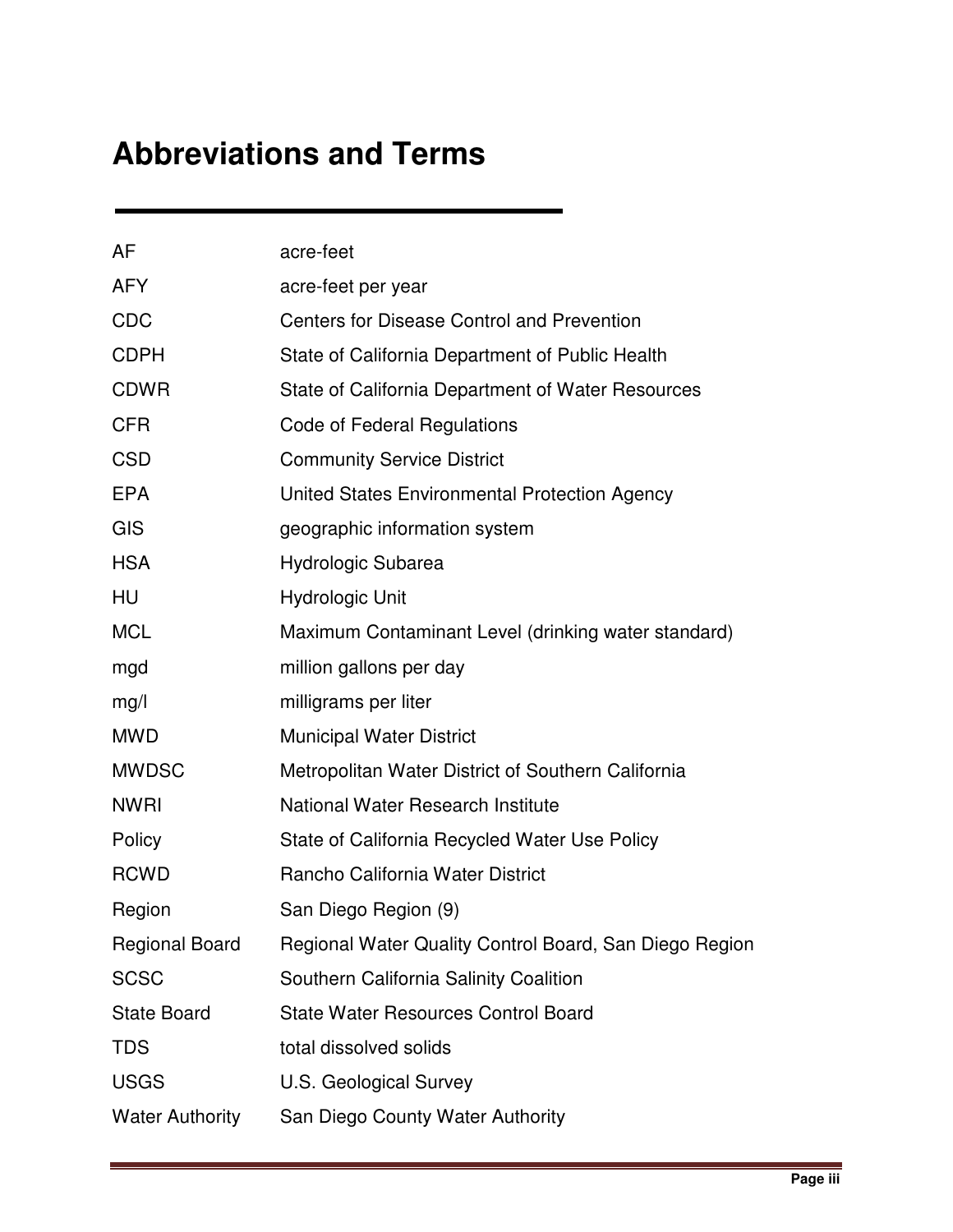### **Section 1 INTRODUCTION**

SUMMARY: The San Diego Regional Water Quality Control Board is encouraging local agencies, water users, and other stakeholders to develop salinity/nutrient management plans required under the State of California Recycled Water Policy. To assist interested agencies and stakeholders, the Southern California Salinity Coalition and San Diego County Water Authority have coordinated with the Regional Board to develop proposed guidelines for the salinity/nutrient management efforts. The proposed guidelines establish a standardized approach and framework for developing salinity/nutrient management plans within the San Diego Region.

**California Recycled Water Policy.** The State Water Resources Control Board (State Board) in February 2009 adopted Resolution No. 2009-011 which establishes a statewide Recycled Water Policy (hereinafter Policy). The Policy requires the State Board and the Regional Water Quality Control Boards (Regional Boards) to exercise the authority granted to them by the Legislature to the fullest extent possible to encourage the use of recycled water, consistent with state and federal water quality laws. To achieve this goal, the Policy provides direction to California's nine Regional Boards on appropriate criteria to be used in regulating recycled water projects. (State Board, 2009a,b)

The Policy recognizes that wastewater and recycled water projects may represent only a portion of the overall salinity/nutrient loads within a watershed or groundwater basin. Section 6.a.2 of the Policy establishes that:

 $(2)$  It is the intent of this policy that salts and nutrients from all sources be managed on a basin-wide or watershed-wide basis in a manner that ensures attainment of water quality objectives and protection of beneficial uses. The State Board finds that the appropriate way to address salt and nutrient issues is through the development of regional or subregional salt and nutrient management plans rather than through imposing requirements solely on individual recycled water projects.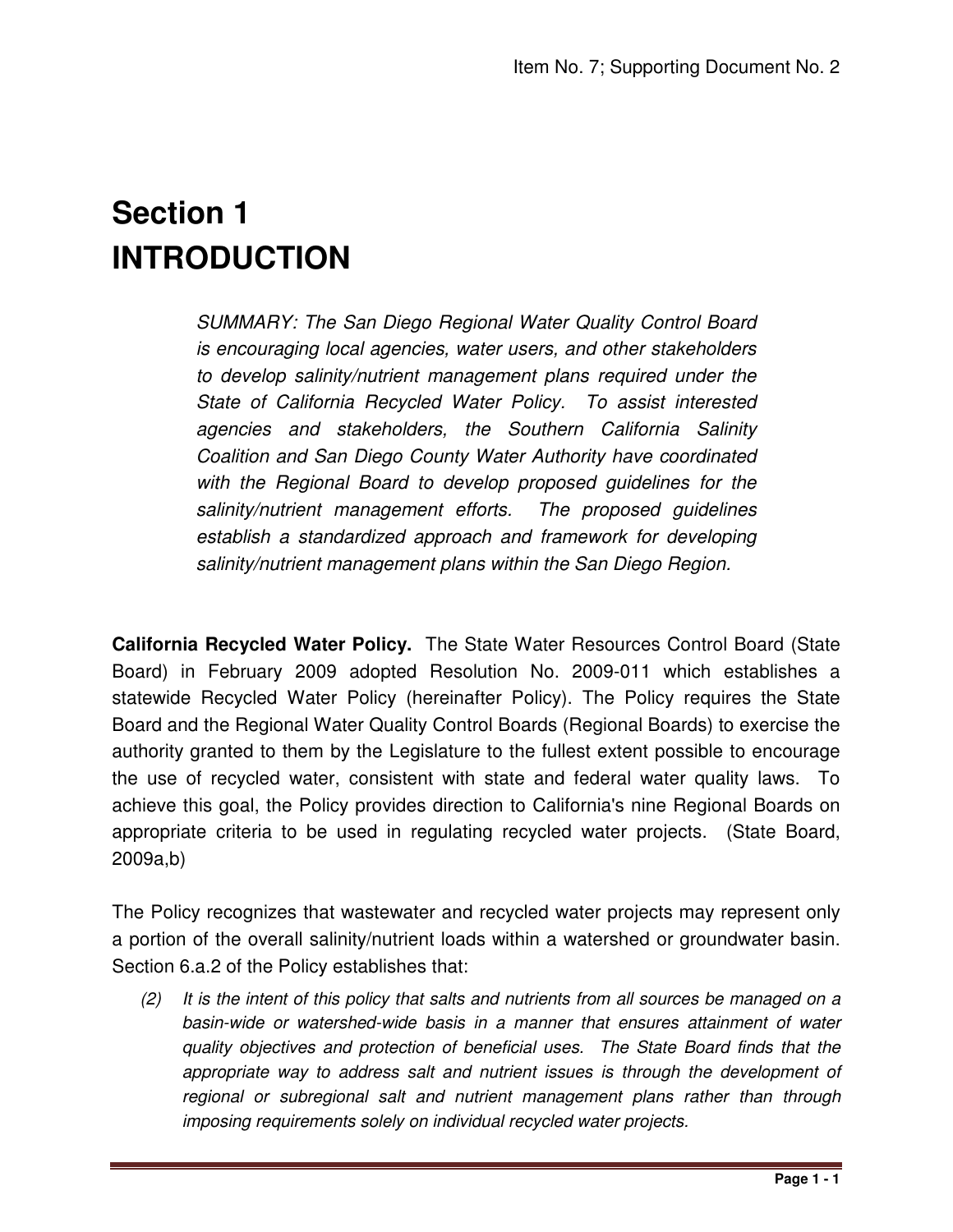Requirements 6.b.1 (a) and (b) of the Policy state that:

- (a) It is the intent of this Policy for every groundwater basin/sub-basin in California to have a consistent salt/nutrient management plan. The degree of specificity within these plans and the length of these plans will be dependent on a variety of sitespecific factors, including but not limited to size and complexity of a basin, source water quality, stormwater recharge, hydrogeology, and aquifer water quality. It is also the intent of the State Water Board that because stormwater is typically lower in nutrients and salts and can augment local water supplies, inclusion of a significant stormwater use and recharge component within the salt/nutrient management plans is critical to the long-term sustainable use of water in California. Inclusion of stormwater recharge is consistent with State Water Board Resolution No. 2005-06, which establishes sustainability as a core value for State Water Board programs and also assists in implementing Resolution No. 2008-30, which requires sustainable water resources management and is consistent with Objective 3.2 of the State Water Board Strategic Plan Update dated September 2, 2008.
- (b) Salt and nutrient plans shall be tailored to address the water quality concerns in each basin/sub-basin and may include constituents other than salt and nutrients that impact water quality in the basin/sub-basin.. Such plans shall address and implement provisions, as appropriate, for all sources of salt and/or nutrients to groundwater basins, including recycled water irrigation projects and groundwater recharge reuse projects.

It should be noted that the goal of recharging stormwater may not be consistent with the goal of attaining water quality objectives where the stormwater is of poor quality. This should be considered on a case by case basis, but is expected to be a common issue in San Diego.

In addition to being required by the Policy, the California Department of Water Resources (CDWR) endorses the development of salinity/nutrient management plans within the California Water Plan Update 2009. Both the State Board and SWDR identify all users of water as potential stakeholders in the salinity/nutrient management process.

The Policy includes provisions for the State Board to request funding from the CDWR for the development of salt and nutrient management plans, with priority funding for projects that incorporate major water recycling components. The Policy also notes that:

Statewide associations of water and wastewater agencies strongly support funding of locally driven and controlled, collaborative processes open to all stakeholders that will prepare salt and nutrient management plans for each basin/subbasin in California, including compliance with CEQA and participation by Regional Board staff.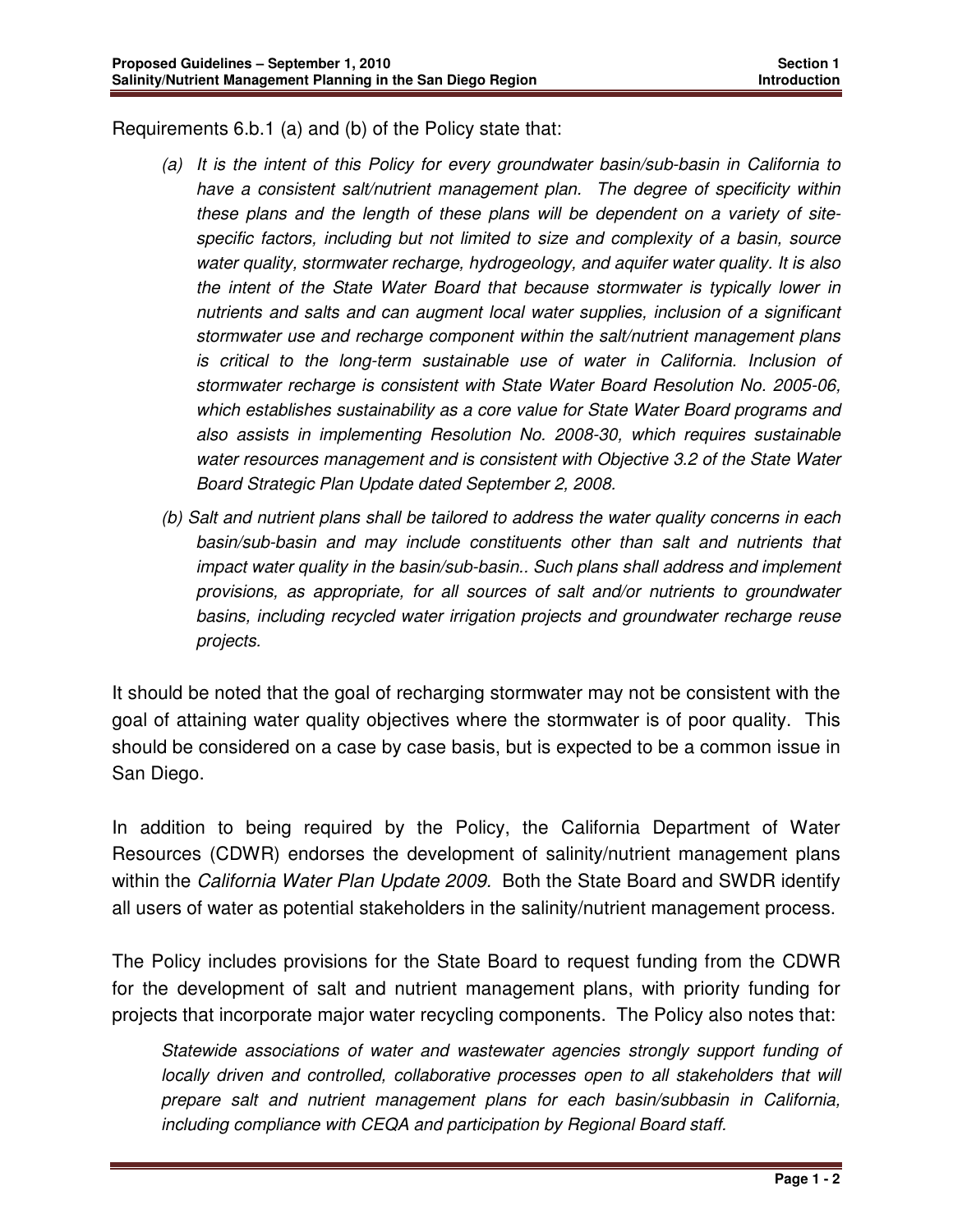In developing stakeholder-driven salinity/nutrient management plans, the Regional Boards and stakeholders are required to:

- assess water quality and salinity/nutrient loads within each basin, and
- identify and evaluate strategies for achieving compliance with Basin Plan water quality objectives and protecting beneficial uses.

The Policy requires that the salinity/nutrient plans be completed and proposed to the Regional Boards by May 2014. The Policy, however, allows for additional time if the Regional Board finds that stakeholders are making substantial progress towards completing a plan.

The Policy states an intent that every groundwater basins and sub-basin within California should have a consistent salinity/nutrient management plan. The Policy, however, does not provide a definition of "groundwater basin" or "sub-basin". The Policy further does not specify whether salinity/nutrient management plans should be developed for entire watersheds, specific hydrologic units within watersheds, specific defined groundwater aquifers, or portions of aquifers.

Because the Policy requires assessment of water quality, salinity/nutrient loads, and salinity/nutrient management strategies within each "basin", it may be inferred that the Policy applies to groundwater aquifers which through study, monitoring, or analysis can be sufficiently well defined to allow for:

- identification and quantification of groundwater recharge (and identification of groundwater recharge areas),
- assessment of groundwater and pollutant transport, and
- assessment of salinity/nutrient management strategies.

Given these requirements, it is evident that salinity/nutrient management plans cannot be developed for areas which do not have usable quantities of groundwater. Further, salinity/nutrient management plans cannot be developed for aquifers which by their composition or nature (e.g. groundwater transport via random rock fractures, etc.) cannot be defined through a reasonable degree of testing, monitoring, or analysis.

The guidelines presented herein are based on agencies/stakeholders defining specific study areas for individual salinity/nutrient management plans. At the discretion of agencies/stakeholders, salinity/nutrient management planning areas can be comprised of a specific groundwater basin, a portion of a groundwater basin, or an entire watershed. It is recognized that agencies/stakeholders that assess specific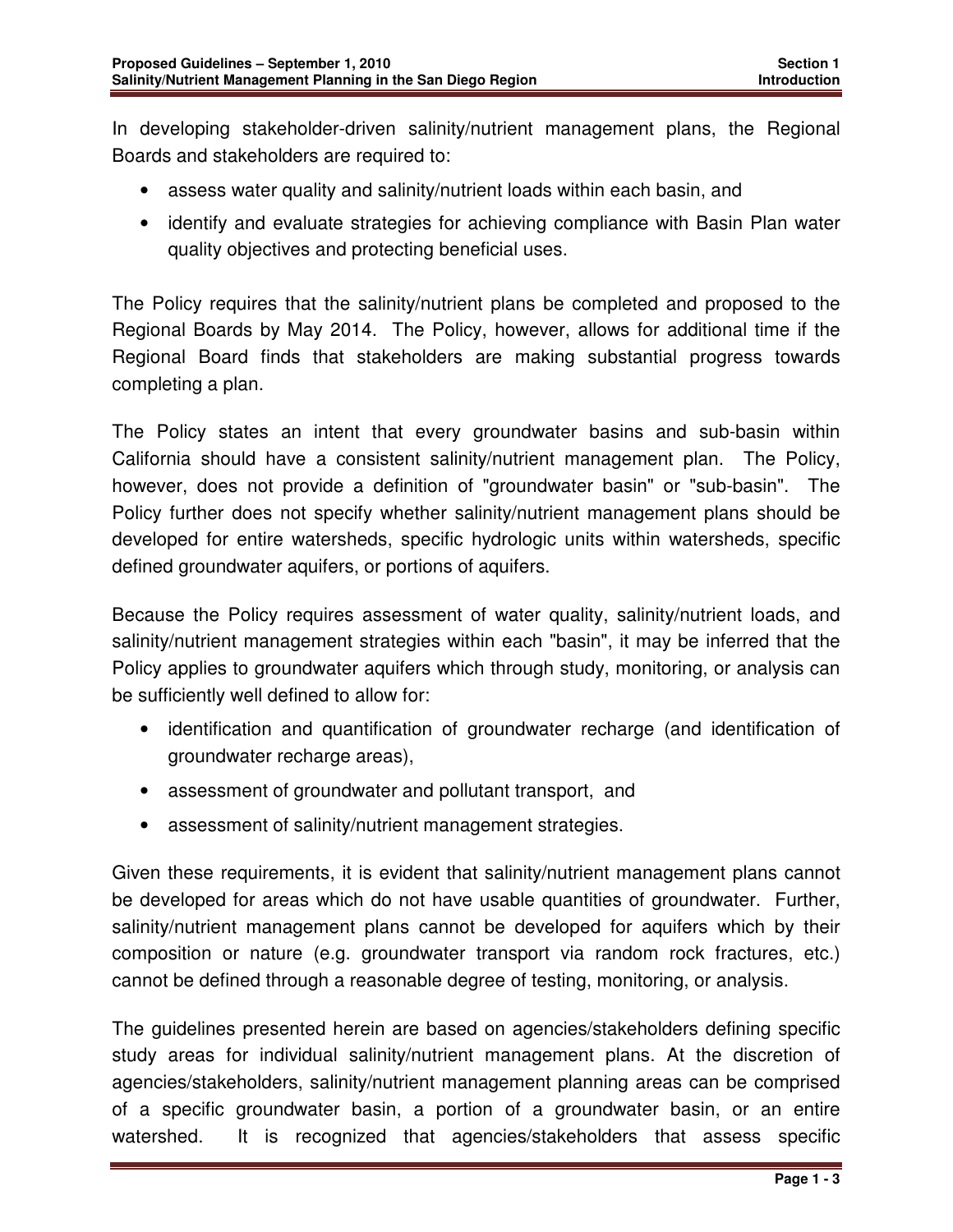groundwater basins (or portions thereof) must evaluate contributing salinity/nutrient loads that occur within the tributary watershed.

**Need for Salinity Management Coordination.** The San Diego Regional Board has indicated that it does not currently have the funding or staff resources to prepare the salinity/nutrient management plans required under the Policy. The Regional Board could consider modifying existing recycled water permits to require recycled water agencies to prepare salinity/nutrient management plans and implement applicable salinity/nutrient management strategies.

While requiring agencies to complete salinity/nutrient management plans as part of their recycled water permits may be an option, the Regional Board has indicated its preference to seek the cooperative assistance of interested local agencies, water users, source contributors, and other interested stakeholders for completing the salinity/nutrient management plans. To achieve goals of promoting recycled water use in a manner consistent with protecting existing and potential groundwater use, the Regional Board has coordinated with the Southern California Salinity Coalition (SCSC) and San Diego County Water Authority (Water Authority) to explore approaches to encourage local agency participation in the development of salinity/nutrient management plans within the San Diego Region.

**Initial San Diego Region Salinity Management Workshops.** As a first step in this effort, the SCSC, Water Authority, and Regional Board staff conducted initial salinity/nutrient management coordination workshops on October 6, 2009, January 19, 2010, and June 15, 2010. The workshops, which were attended by San Diego Region water and recycled water agencies and other interested stakeholders, focused on:

- discussing salinity/nutrient management plan requirements,
- educating local agencies and stakeholders on potential benefits associated with completing the salinity/nutrient management plans,
- identifying, engaging, and involving stakeholders in the salinity/nutrient management plan process,
- identifying other potential stakeholders not present at the workshops,
- discussing future stakeholder outreach needs, and
- discussing potential regional coordination that could assist local agencies in better understanding salinity/nutrient management benefits, requirements, and the level of effort required to prepare salinity/nutrient management plans.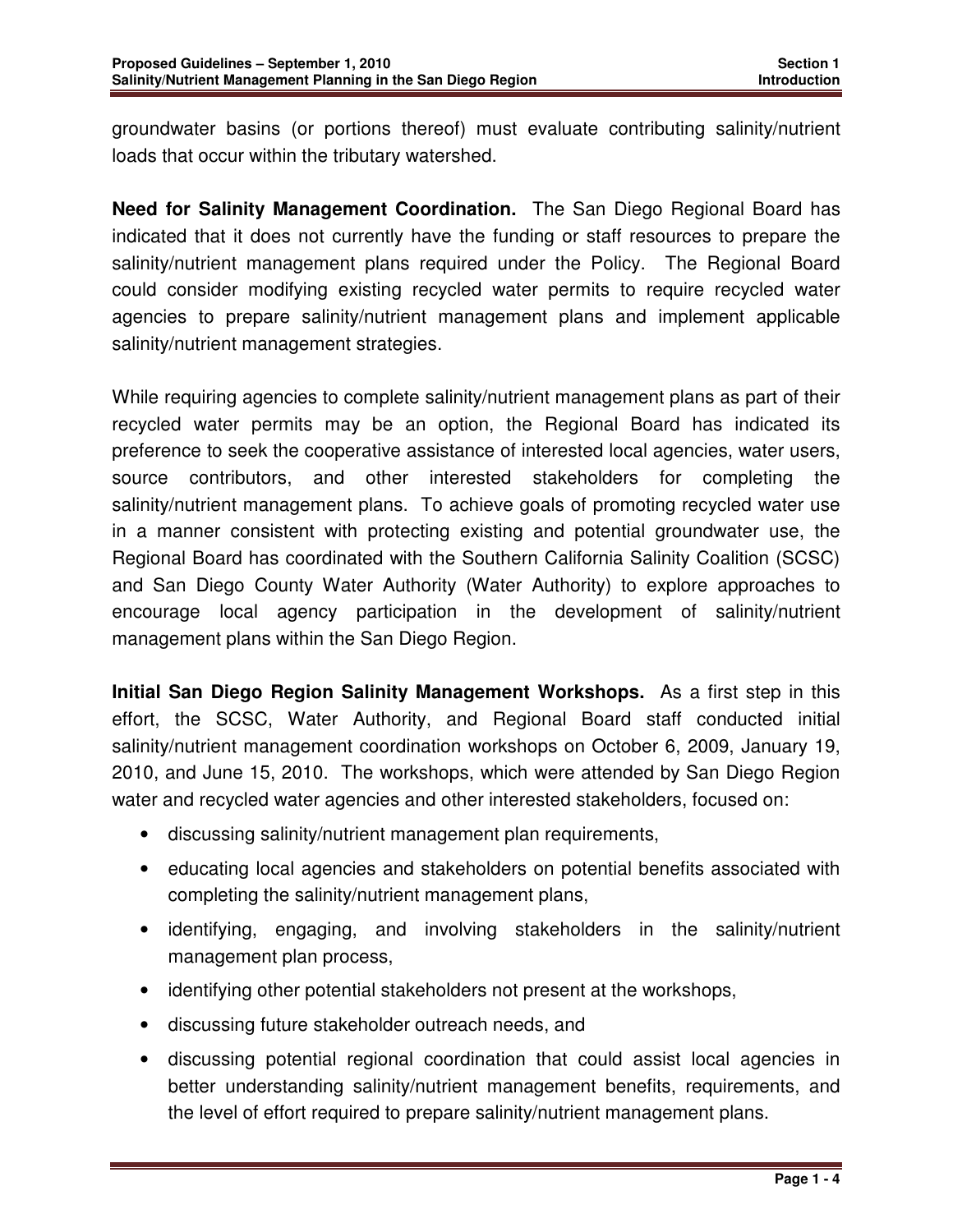At the workshops, a general consensus was developed among regulators and local water and recycled water agencies that:

- the development of salinity/nutrient management plans within the San Diego Region could help local groundwater agencies protect groundwater resources and potentially lead to increased local water supply development,
- compliance with Regional Board recycled water total dissolved solids (TDS) concentration objectives is a growing concern among many San Diego Region recycled water agencies,
- the development of salinity/nutrient management plans (and implementation of appropriate management strategies) could potentially help local recycled water agencies achieve relief on recycled water effluent concentration limitations that may impact existing and proposed recycled water use projects,
- additional guidance to local agencies would be helpful to allow agencies to understand salinity/nutrient management plan requirements and to define the required level of effort to complete required salinity/nutrient management plan tasks, and
- in accordance with the Policy, the level of effort for developing salinity/nutrient management plans for a given groundwater basin should be tailored to the size, complexity, source loads, hydrodynamics, water quality, and beneficial use of that particular basin.

**Purpose of Proposed Salinity/Nutrient Management Plan Guidelines.** To help promote the development of San Diego Region salinity/nutrient management efforts, SCSC and the Water Authority agreed to take a lead role in coordinating with the Regional Board to develop regional guidelines (including work plan templates) that would:

- establish a framework under which San Diego Region groundwater salinity/nutrient management plans may be established by interested agencies and stakeholders,
- assess San Diego Region aquifers and identify aquifers that are suitable for the development of salinity/nutrient management plans,
- present a suggested framework for prioritizing the Region's groundwater basins for the development of salinity/nutrient management plans,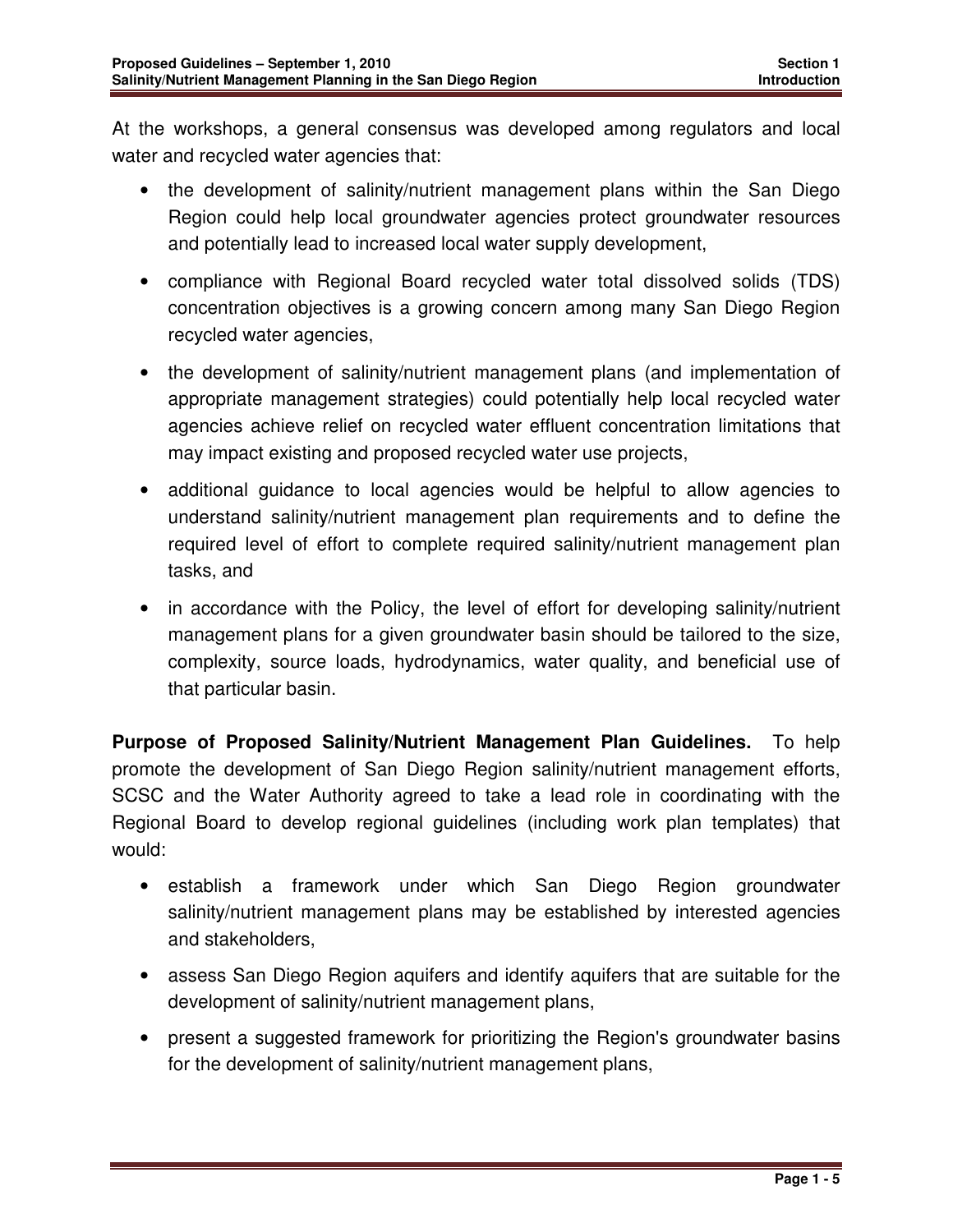- present a suggested framework for addressing salinity/nutrient management issues in areas of the San Diego Region where no agency or stakeholder interests may exist for developing salinity/nutrient management plans,
- present suggested tasks and procedures to be used in developing salinity/nutrient management plans in the San Diego Region,
- identify roles of agencies,
- identify and engage stakeholders,
- provide guidance on which salinity and nutrient constituents should be addressed within the plans,
- identify suggested approaches for completing the required salinity/nutrient management tasks to better define the expected level of required effort,
- identify management strategies to be considered in managing salinity/nutrient sources and loads, and
- outline the process for regulatory review and approval of developed salinity/nutrient management plans.

The guidelines presented herein propose a standardized approach and framework for salinity/nutrient management planning within the San Diego Region. Such standardized salinity/nutrient management guidelines should allow for:

- greater consistency between basin-specific salinity/nutrient management plans developed within the San Diego Region,
- improved focus and increased efficiency in the preparation of San Diego Region salinity/nutrient management plans,
- increased local agency confidence and decreased regulatory uncertainty in the salinity/nutrient management process,
- increased local agency participation in the salinity/nutrient management planning effort,
- increased stakeholder involvement,
- increased efficiency in regulatory review of developed salinity/nutrient plans,
- increased probability for regulatory approval of developed salinity/nutrient management plans, and
- decreased regulatory conflicts with the development of local water and recycled water supplies within the San Diego Region.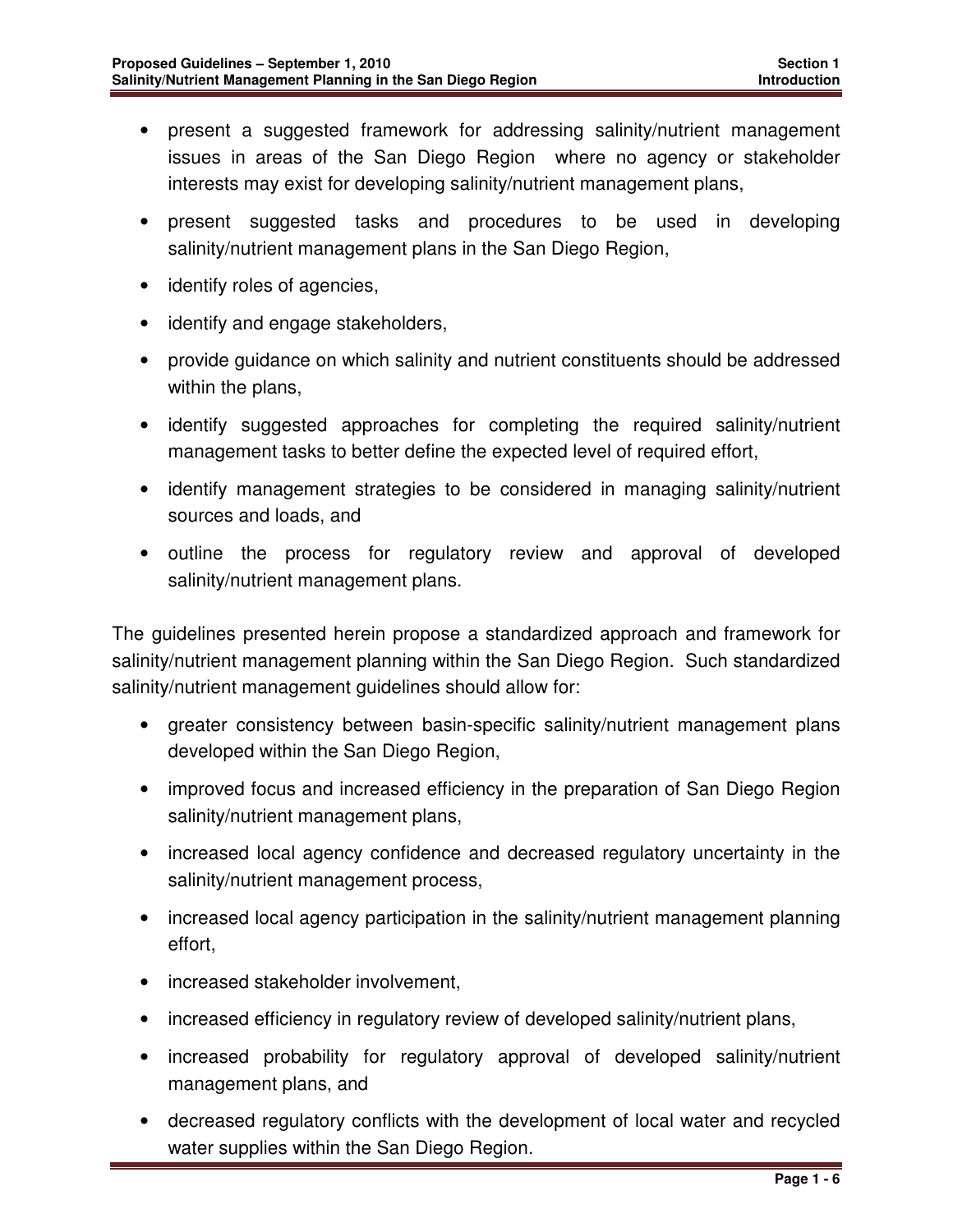**Regional Board Review and Approval.** Prior to implementation, it is anticipated that the guidelines will be evaluated and approved by the Regional Board. At the Regional Board's discretion, this approval may be in the form of a Regional Board Resolution or an Executive Officer directive.

The draft guidelines presented herein have been revised to reflect initial review comments and guidance provided by the Regional Board staff in correspondence dated July 1, 2010. (See Appendix D.)

While the approved guidelines would represent a suggested framework for salinity/nutrient management planning within the San Diego Region, the guidelines are not intended to represent a required approach. Approval of these guidelines by the San Diego Regional Board will not preclude agencies or other stakeholders from developing and pursuing alternative salinity/nutrient management approaches that are consistent with State and Regional Board policies.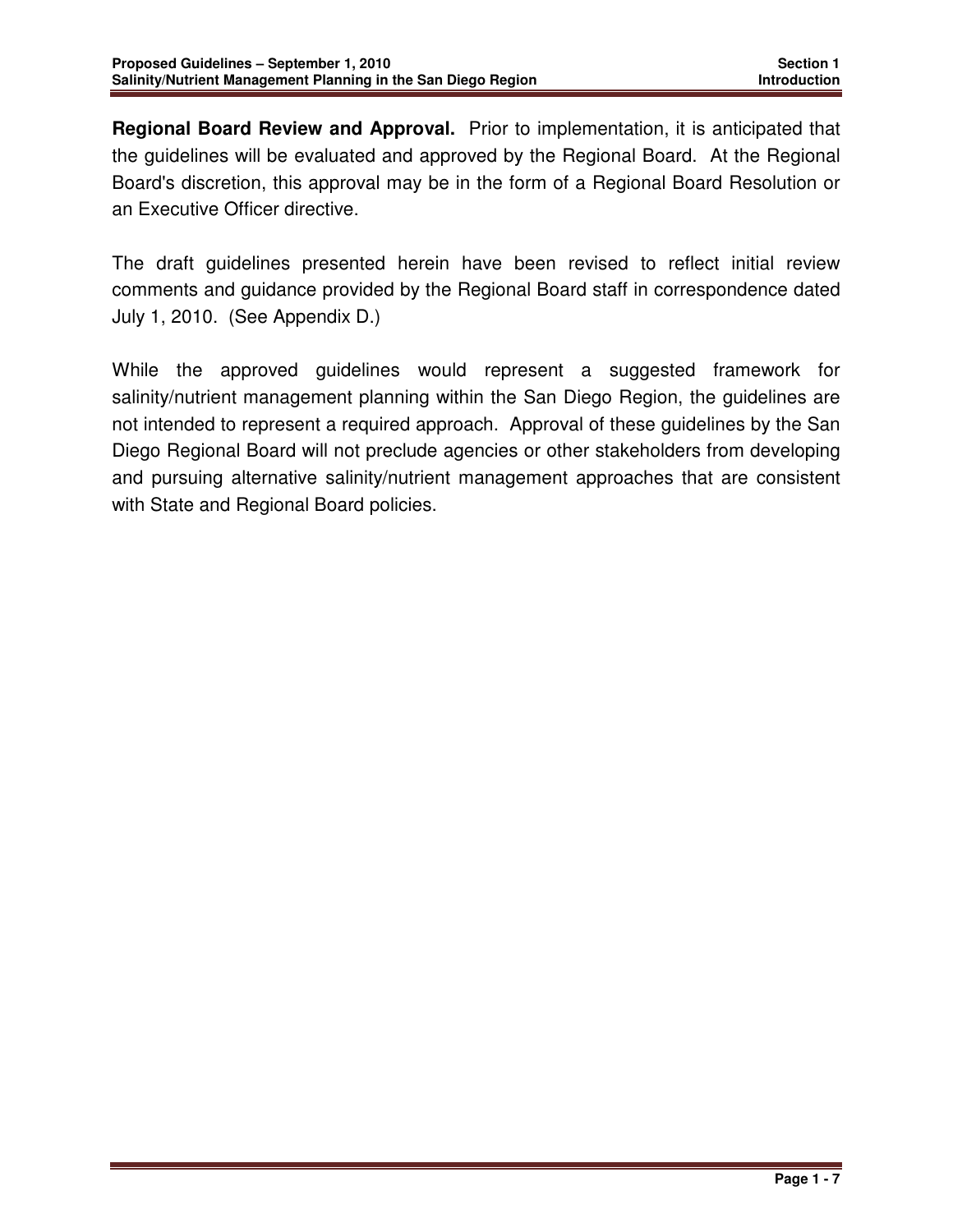### **Section 2 SALINITY/NUTRIENT CONSTITUENTS OF CONCERN**

SUMMARY: Total dissolved solids (TDS) is the salinity constituent of greatest concern within San Diego Region aquifers. Recycled water noncompliance with Basin Plan chloride, sulfate, percent sodium, and boron objectives is rare. No need appears to exist for addressing fluoride as part of salinity/nutrient management plans, as the current Basin Plan objective is not consistent with current state and federal drinking water Maximum Contaminant Levels. At the discretion of agencies/stakeholders, recycled water nitrogen, iron and manganese compliance issues may be best addressed as part of salinity/nutrient management plans or as part of project-specific uptake or assimilative capacity studies.

**Overview.** The Recycled Water Policy salinity/nutrient management requirements are directed toward encouraging recycled water use. As a result, recycled water quality conformance with Basin Plan groundwater objectives is a key consideration in determining which constituents are of concern within the salinity/nutrient management process. Other important considerations include identifying beneficial uses of groundwater and identifying the water quality necessary to support the beneficial uses.

**Basin Plan Salinity Parameters of Concern.** The Basin Plan establishes groundwater quality concentration objectives for a number of salinity constituents, including:

- TDS,
- chloride,
- sulfate,
- percent sodium,
- boron, and
- fluoride.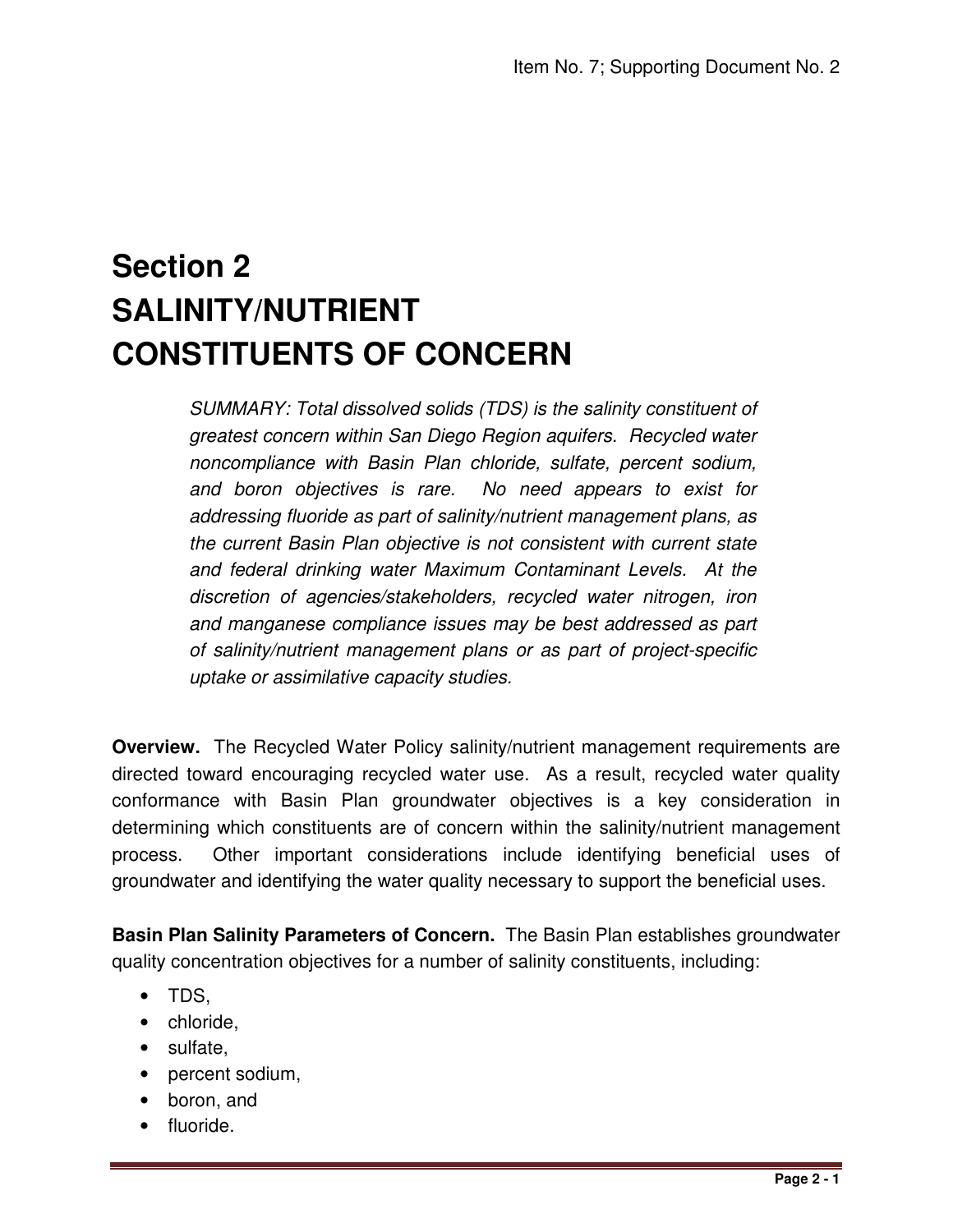Basin Plan TDS, chloride and sulfate groundwater concentration objectives vary significantly from watershed to watershed within the San Diego Region. As a rule, TDS, chloride and sulfate groundwater objectives are most stringent in the upstream (eastern) portion of the Region's watersheds. Basin Plan groundwater quality objectives for these constituents are typically more relaxed toward the downstream coastal areas. No Basin Plan groundwater concentration objectives for TDS, chloride, and sulfate are established along many portions of the San Diego Region coastline.

Little geographic variation exists in Basin Plan groundwater quality objectives for boron, fluoride, and percent sodium. Fluoride and percent sodium objectives are respectively established at 1.0 mg/l and 60 percent throughout virtually all of the San Diego Region's groundwater basins (except for basins where no objectives are established). Basin Plan boron objectives are established at 0.75 mg/l throughout the San Diego Region, except for several coastal basins where no objective exists or the objective has been relaxed to 2.0 mg/l.

Table 2-1 (page 2-3) summarizes general salinity management issues associated with these salinity constituents within the San Diego Region. As shown in Table 2-1, TDS is the parameter that causes the most compliance difficulty among San Diego Region recycled water agencies.

Total Dissolved Solids. While Basin Plan TDS objectives vary significantly from basin to basin, most San Diego Region recycled water agencies serve a portion of their recycled water supply in basins where a Basin Plan TDS objective of 1000 mg/l exists. As a result, most agencies are required to achieve a long-term TDS concentration average (typically expressed as an annual average) of approximately 1000 mg/l. This long-term average 1000 mg/l TDS concentration is also cited by local agencies as a common concentration goal for marketing recycled water as an irrigation supply.

The TDS increment between potable and recycled water supplies has increased in recent years with increased water conservation and fluctuations in imported water blends provided to San Diego Region water agencies by the Metropolitan Water District of Southern California (MWDSC). As a result, many San Diego Region recycled water agencies have reported periodic or chronic difficulties in achieving compliance with recycled water TDS requirements. Several agencies (City of Carlsbad, Ramona Municipal Water District, and City of San Diego) have implemented partial demineralization at their recycled water facilities in order to (1) comply with effluent limits established by the Regional Board, and/or (2) ensure the marketability of the recycled water supply.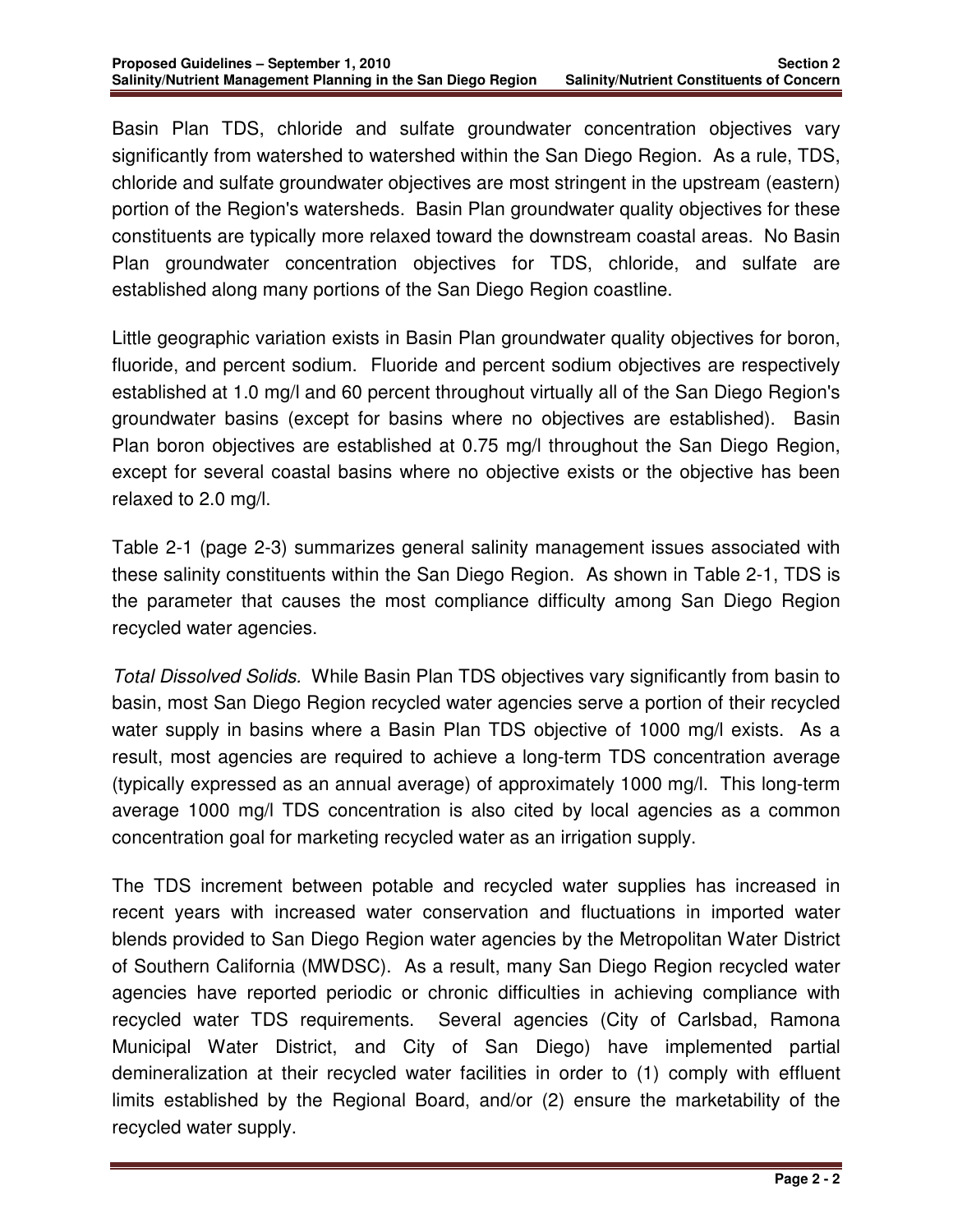| Table 2-1<br><b>Salinity Management Planning Issues and Approach</b><br><b>Basin Plan Groundwater Objectives for Salinity Parameters</b> |                                                                                                                                                                                                                                                                                                                                                 |                                                                                                                                                                                                                                                                                                                                                                                                                                                                                                                                                          |  |  |
|------------------------------------------------------------------------------------------------------------------------------------------|-------------------------------------------------------------------------------------------------------------------------------------------------------------------------------------------------------------------------------------------------------------------------------------------------------------------------------------------------|----------------------------------------------------------------------------------------------------------------------------------------------------------------------------------------------------------------------------------------------------------------------------------------------------------------------------------------------------------------------------------------------------------------------------------------------------------------------------------------------------------------------------------------------------------|--|--|
| Salinity<br>Parameter                                                                                                                    | Salinity Management Issue                                                                                                                                                                                                                                                                                                                       | Recommended Approach                                                                                                                                                                                                                                                                                                                                                                                                                                                                                                                                     |  |  |
| <b>TDS</b>                                                                                                                               | Recycled water effluent limits of<br>$\bullet$<br>approximately 1000 mg/l are typical within the<br>San Diego Region.                                                                                                                                                                                                                           |                                                                                                                                                                                                                                                                                                                                                                                                                                                                                                                                                          |  |  |
|                                                                                                                                          | Agencies typically target 1000 mg/l for<br>marketing purposes.<br>With increased water conservation, the<br>incremental TDS increase between potable<br>supplies and recycled water supplies has<br>increased.                                                                                                                                  | TDS will likely be the prime salinity parameter<br>in watershed-specific salinity/nutrient                                                                                                                                                                                                                                                                                                                                                                                                                                                               |  |  |
|                                                                                                                                          | management plans developed within the San<br>Compliance with recycled water TDS effluent<br>Diego Region.<br>limits is problematic for many San Diego<br>Region recycled water agencies.                                                                                                                                                        |                                                                                                                                                                                                                                                                                                                                                                                                                                                                                                                                                          |  |  |
|                                                                                                                                          | Because most San Diego Region<br>$\bullet$<br>groundwater basins contain TDS<br>concentrations near or above the<br>corresponding Basin Plan objective,<br>assimilative capacity is typically not available.                                                                                                                                    |                                                                                                                                                                                                                                                                                                                                                                                                                                                                                                                                                          |  |  |
| Chloride                                                                                                                                 | Compliance with the Basin Plan chloride limit<br>is normally not a problem for most San Diego<br>Region recycled water agencies.                                                                                                                                                                                                                | Address chloride as part of basin-specific<br>salinity management plans only if basin-<br>specific needs exist.                                                                                                                                                                                                                                                                                                                                                                                                                                          |  |  |
| Sulfate                                                                                                                                  | Compliance with the Basin Plan sulfate limit is<br>normally not a problem for most San Diego<br>Region recycled water agencies.                                                                                                                                                                                                                 | Address sulfate as part of basin-specific<br>salinity management plans only if basin-<br>specific needs exist.                                                                                                                                                                                                                                                                                                                                                                                                                                           |  |  |
| Percent<br>sodium                                                                                                                        | 60% Basin Plan limit is not normally a<br>$\bullet$<br>recycled water compliance issue, but an<br>exception is in the Temecula/Murrieta area<br>due to the high percent sodium in the<br>Temecula Formation.<br>Significant assimilative capacity is normally<br>available due to natural calcium and<br>magnesium most San Diego Region soils. | No need appears to exist to address percent<br>sodium as part of watershed-specific<br>salinity/nutrient management plans. Percent<br>sodium assimilative capacity (if required) can<br>be handled on project-by-project basis.                                                                                                                                                                                                                                                                                                                          |  |  |
| Boron                                                                                                                                    | 0.75 mg/l Basin Plan boron objective is not<br>normally a recycled water compliance issue.<br>Exceptions are typically limited to agencies<br>$\bullet$<br>with industrial dischargers that employ boric<br>acid etching operations.                                                                                                            | No need appears to exist to address boron as<br>part of watershed-specific salinity/nutrient<br>management plans, except perhaps in basins<br>where unblended seawater desalination<br>product water is the predominant water supply.                                                                                                                                                                                                                                                                                                                    |  |  |
| Fluoride                                                                                                                                 | Compliance with the Basin Plan 1.0 mg/l<br>٠<br>fluoride objective may become more of a<br>problem with the Region's water agencies<br>employing fluoridation.<br>Fluoride concentrations in most groundwater<br>$\bullet$<br>basins are moderate or low and a degree of<br>groundwater assimilative capacity typically<br>exists.              | The Basin Plan groundwater concentration<br>objective for fluoride is not consistent with<br>current state and federal Maximum<br>Contaminant Levels. Action is required by the<br>Regional Board to update the Basin Plan<br>fluoride objective to make it consistent with<br>current MCLs. No advantage or need appears<br>to exist to address fluoride as part of<br>watershed-specific salinity/nutrient<br>management plans, as the fluoride Basin Plan<br>objective is MCL-derived and is not dependent<br>on basin-specific source loads or data. |  |  |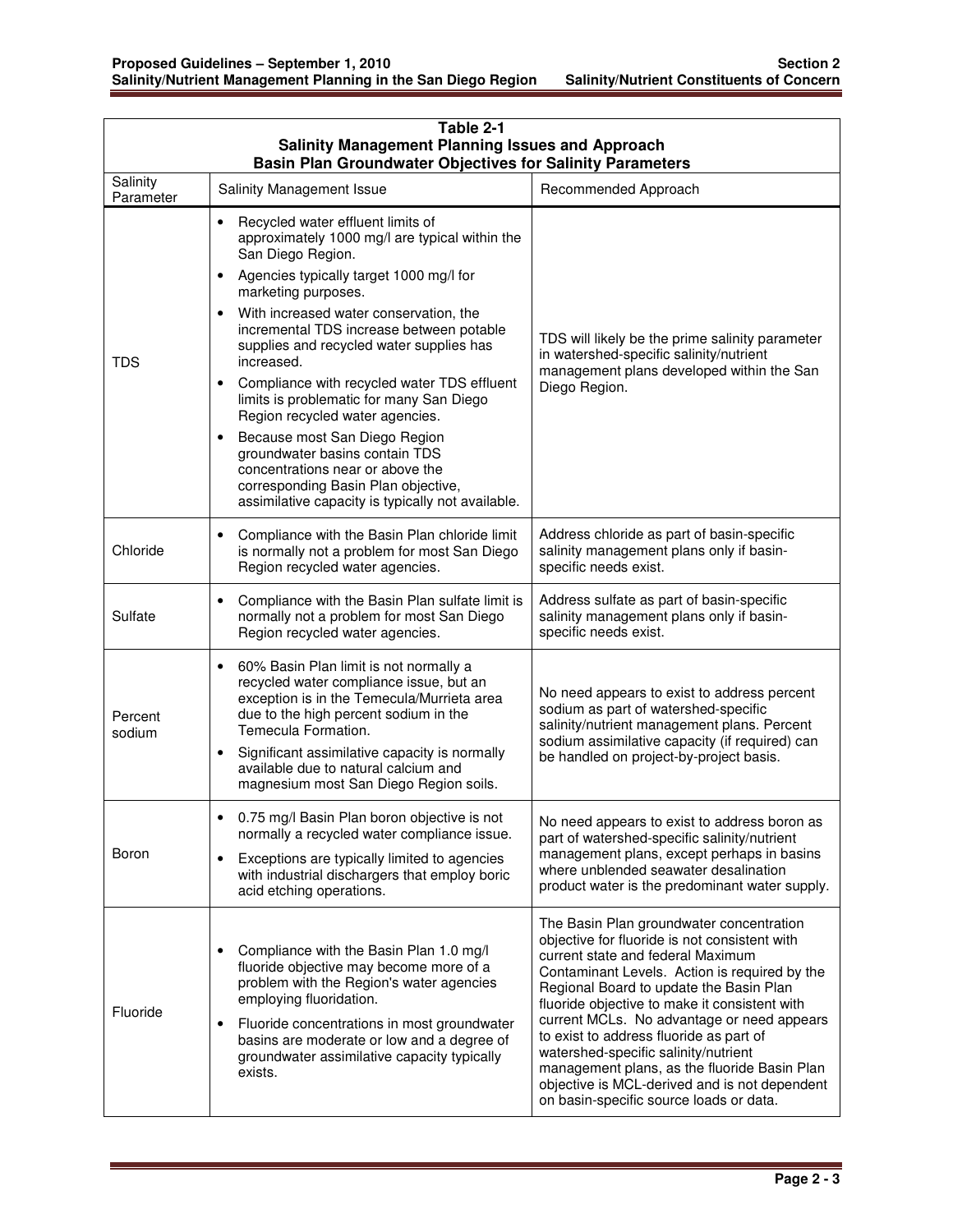Groundwater TDS concentrations typically exceed 750 mg/l within the western (downstream and developed) portions of the San Diego Region. As a result, TDS is a key salinity constituent of concern for water agencies or private users that develop groundwater supply within these areas.

Overall, for both recycled water agencies and groundwater supply stakeholders, TDS is almost certain to be the prime salinity/nutrient constituent of concern within each of the salinity/nutrient management plans developed within the San Diego Region.

Chloride and Sulfate. Except on rare occasions, chloride and sulfate are not normally parameters of concern with respect to recycled water compliance. Additionally, Basin Plan chloride and sulfate objectives are typically established at concentrations that represent significant fractions of the overall TDS objective. Since concentrations of chloride and sulfate typically represent a much smaller percent of TDS, TDS is almost always a more critical parameter for recycled water agencies than chloride or sulfate.

State and federal secondary drinking water standards are established at 250 mg/l for both chloride and sulfate, while secondary drinking water standards for TDS are 500 mg/l. Chloride and sulfate typically comprise significantly less than 50 percent of TDS, so TDS is almost always a more critical parameter for water agencies than chloride or sulfate. For these reasons, it is probable that water agencies choosing to develop salinity/nutrient management plans will focus on TDS as a primary parameter of concern. In special circumstances, however, the implementing agencies may also see value in addressing chloride and sulfate individually along with TDS as part of the salinity/nutrient management process.

Boron.Basin Plan boron groundwater objectives in most basins were universally raised to 0.75 mg/l during the 1994 revision of the Basin Plan. Since that time, recycled water compliance with Basin Plan boron objectives has not been a significant concern within the San Diego Region. Exceptions to this compliance (such as the City of Escondido) have been traced to industrial discharge sources (boric acid etching operations) which have since been discontinued or reduced.

Boron concentrations in most of the Region's alluvial aquifers are believed to be at or within the Basin Plan boron objectives. As a result, boron is not likely to be a constituent of interest in most of the Region's basins. If locally warranted, however, agencies choosing to implement salinity/nutrient management plans may elect to consider boron a constituent of concern.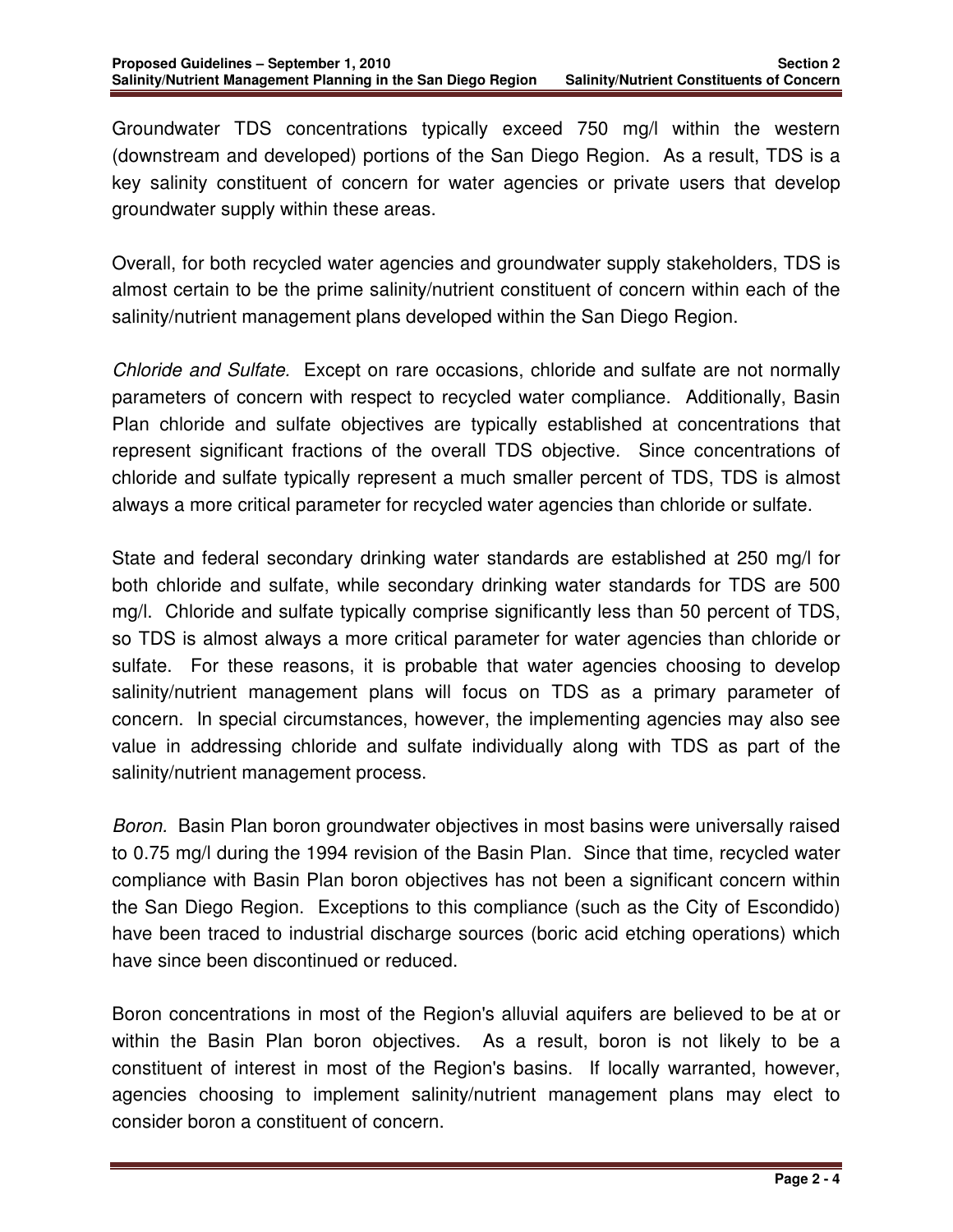While boron is not a regional constituent of concern, one potential area of concern with respect to recycled water boron compliance may occur when the proposed Carlsbad seawater desalination facility becomes operational. Boron concentrations in potable supplies developed by the desalination facility will vary with seawater temperature, but will typically be in excess of the boron concentrations in the MWDSC imported supply. When diluted and blended into the regional imported water distribution system, the seawater desalination facility will not result in any boron-related impacts to regional potable or recycled water supplies.

Carlsbad and the Vallecitos Water District, however, are considering receiving the desalination plant product water directly from the plant (without blending in the regional water distribution system). Without blending in the regional system, the seawater desalination seawater product water may cause boron concentrations in the Carlsbad and Vallecitos recycled water to exceed 0.75 mg/l. Poseidon Resources Corporation (the desalination facility developer), Carlsbad, and the Vallecitos Water District are working to assess strategies for ensuring recycled water boron compliance. Potential boron compliance options being assessed include

- demonstrating assimilative capacity,
- implementing potable or recycled water blending,
- implementing source control,
- recycled water treatment,
- potable water treatment, or
- Basin Plan modifications.

As part of this assessment, it may prove beneficial to address boron compliance or Basin Plan modification options as part of salinity/nutrient management plans developed for the Carlsbad and Vallecitos areas.

Percent Sodium. The Basin Plan percent sodium objective of 60 percent does not represent a compliance problem with most of the Region's recycled water agencies. San Diego Region alluvial groundwater tends to be hard (higher concentrations of calcium and magnesium), so percent sodium is also not a problem within the Region's alluvial groundwater aquifers.

As a result, it is unlikely that San Diego Region water or recycled water agencies choosing to implement salinity/nutrient management plans will see value in addressing percent sodium. An exception to this may be in southern Riverside County. The Temecula Formation in southern Riverside County is the only area in the San Diego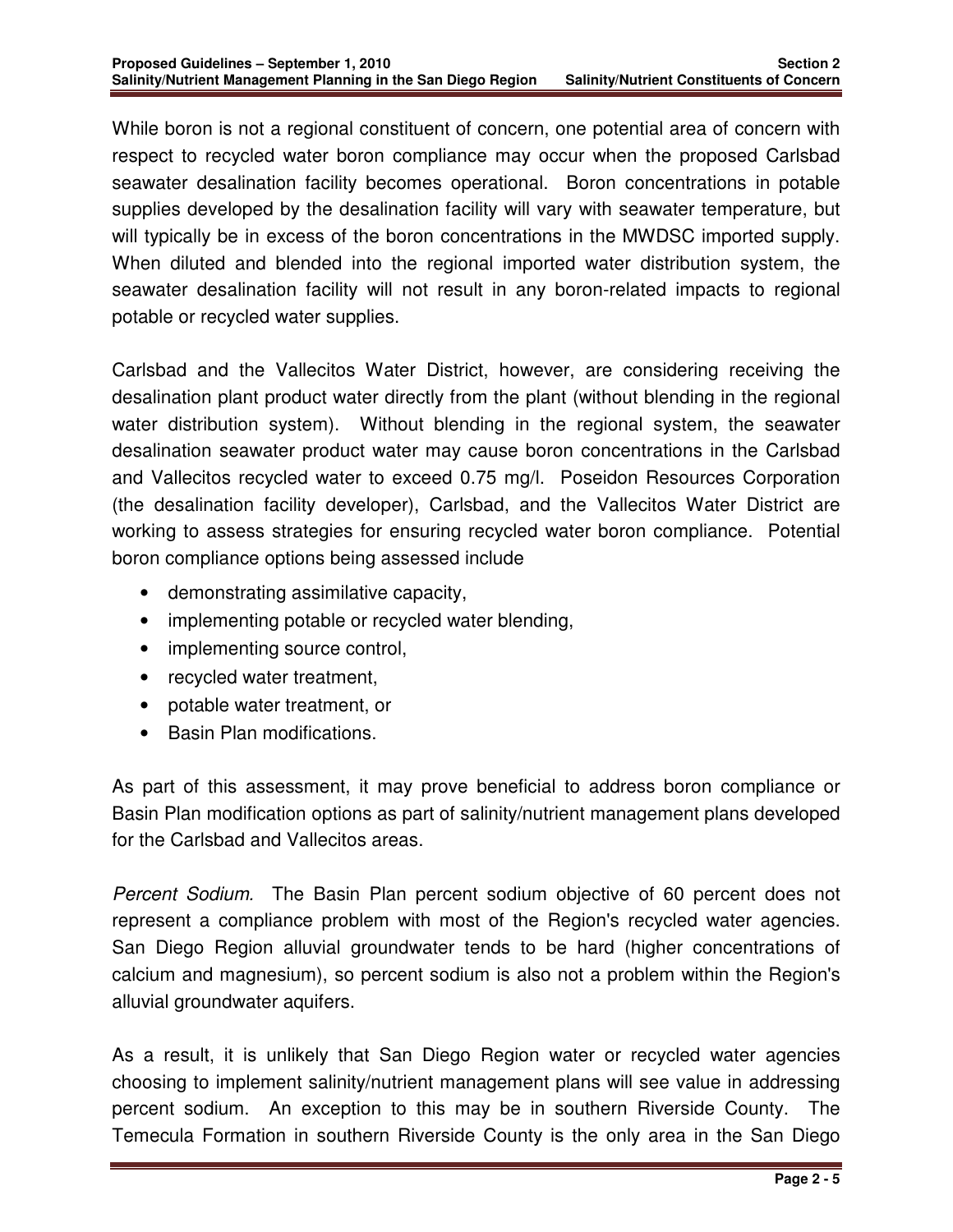Region with naturally high percent sodium. Within this formation, TDS is low but sodium comprises a significant portion of the total cations (positively charged ions).

Fluoride. Historic recycled water noncompliance with Basin Plan fluoride objectives has been rare, and has typically been related to industrial discharges (hydrofluoric acid). Fluoride compliance concerns of recycled water agencies have increased during the past several years, however, as California law now requires water agencies with more than 10,000 service connections to implement fluoridation. The Water Authority's treated imported supply is currently fluoridated to an average fluoride concentration of approximately 0.7 to 0.8 mg/l. Additionally, the Region's larger water agencies have implemented fluoridation or are in the process of implementing a fluoridation program.

A number of the Region's recycled water agencies are concerned that wastewater sources of fluoride will add to their wastewater source water load to cause recycled water fluoride concentrations to exceed the 1.0 mg/l Basin Plan water quality objective.

As documented in Chapter 3 of the Basin Plan, the Basin Plan fluoride objective is based on an assumption that fluoride concentrations in excess of 1.0 mg/l can increase the risk of mottled enamel in children and dental fluorosis in adults. While the Basin Plan fluoride objective is consistent with health recommendations from 20 years ago, the value is no longer consistent with drinking water Maximum Contaminant Levels (MCLs) established by the California Department of Public Health (CDPH) and EPA. CDPH has established the fluoride MCL at 2 mg/l. (CDPH, 2010) The U.S. Environmental Protection Agency (EPA) has established the fluoride MCL at 4 mg/l (40 CFR 141) and has established a secondary MCL (40 CFR 143.3) at 2 mg/l. EPA established these MCLs on the basis of balancing the beneficial effects of protection from tooth decay and the undesirable effects of excessive exposures leading to discoloration.

The Basin Plan fluoride value is also not consistent with health recommendations published by the Centers for Disease Control and Prevention (CDC). CDC currently recommends maintaining a 1.0 mg/l fluoride concentration in drinking water supplies for achieving maximum protection against dental caries and disease while reducing the likelihood of enamel fluorosis. (CDC, 2001)

Because the current Basin Plan groundwater quality objective for fluoride is MCLderived (and is independent of watershed specific source loads or water quality data), no advantage or need appears to exist to address fluoride as part of watershed-specific salinity/nutrient management plans. Instead, it is recommended that the Regional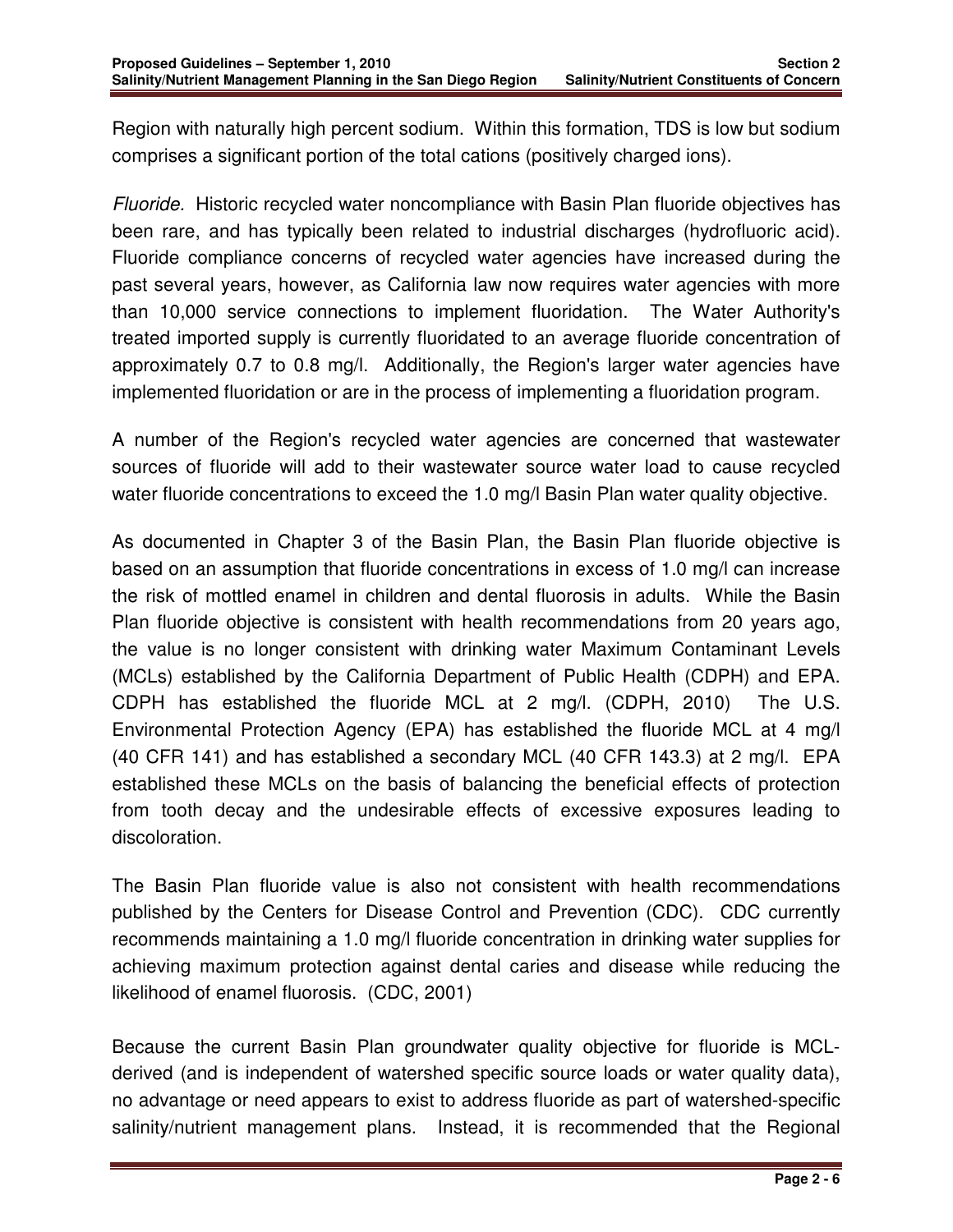Board update the fluoride Basin Plan groundwater objective on a region-wide basis to make it consistent with current state and federal MCLs.

**Basin Plan Nutrient Parameters of Concern.** Table 2-2 summarizes nutrient constituents for which Basin Plan groundwater quality objectives are established within the San Diego Region.

| Table 2-2<br><b>Nutrient Management Planning Issues and Approach</b><br><b>Basin Plan Groundwater Objectives for Nutrient Parameters</b> |                                                                                                                                                                                                                                                                                                                                                                                                                                                                                                                                                                                     |                                                                                                                                                                                                                                                                                                                                                                          |  |  |
|------------------------------------------------------------------------------------------------------------------------------------------|-------------------------------------------------------------------------------------------------------------------------------------------------------------------------------------------------------------------------------------------------------------------------------------------------------------------------------------------------------------------------------------------------------------------------------------------------------------------------------------------------------------------------------------------------------------------------------------|--------------------------------------------------------------------------------------------------------------------------------------------------------------------------------------------------------------------------------------------------------------------------------------------------------------------------------------------------------------------------|--|--|
| <b>Nutrient</b><br>Parameter                                                                                                             | Recommended Approach<br><b>Nutrient Management Issue</b>                                                                                                                                                                                                                                                                                                                                                                                                                                                                                                                            |                                                                                                                                                                                                                                                                                                                                                                          |  |  |
| Nitrate                                                                                                                                  | Nitrate effluent limits are not normally established<br>for recycled water irrigation use, as recycled water<br>nitrate loads are less than vegetation nitrogen<br>nutrient demands. Increased future regulation of<br>nitrogen in recycled water supplies, however, may<br>occur.<br>Recycled water users can reduce fertilizer use<br>$\bullet$<br>commensurate with the fertilizer value in the<br>recycled water.<br>Recycled water groundwater recharge operations<br>$\bullet$<br>(percolation basin or injection well) may not<br>comply with Basin Plan nitrate objectives. | Nitrate (per Regional Board<br>recommendation) may be considered<br>a constituent of concern and<br>addressed within salinity/nutrient<br>management plans. Alternately,<br>agencies/stakeholders may choose to<br>address nitrate through project-specific<br>nutrient uptake evaluations.                                                                              |  |  |
| Iron and<br>Manganese                                                                                                                    | Recycled water compliance with assigned effluent<br>$\bullet$<br>limits for iron and manganese is a concern to<br>many San Diego Region recycled water agencies.<br>Most existing recycled water discharge permits do<br>$\bullet$<br>not account for the fact that iron and manganese<br>are nutrients, are taken up by vegetation, and are<br>also found within many applied fertilizers.<br>Source loads of iron and manganese are difficult<br>$\bullet$<br>to assess, as iron and manganese naturally occur<br>in many San Diego Region groundwaters.                          | Iron and manganese may be<br>considered a constituent of concern<br>and addressed as part of watershed-<br>specific salinity/nutrient management<br>plans. Alternately, iron and<br>manganese may be addressed as part<br>of project-specific assimilative capacity<br>evaluations that address trace nutrient<br>uptake and allowable recycled water<br>concentrations. |  |  |
| Phosphorus                                                                                                                               | The Basin Plan does not establish groundwater<br>$\bullet$<br>quality objectives for phosphorus. Phosphate and<br>phosphorus compounds are not readily<br>transmitted through soil.                                                                                                                                                                                                                                                                                                                                                                                                 | Phosphorus need not be addressed as<br>part of salinity/nutrient management<br>plans.                                                                                                                                                                                                                                                                                    |  |  |

Nitrate. The Basin Plan establishes groundwater quality objectives for nitrate throughout most of the San Diego Region. Typical Basin Plan groundwater quality objectives for nitrate (as nitrogen) range from 2.2 mg/l to 10 mg/l.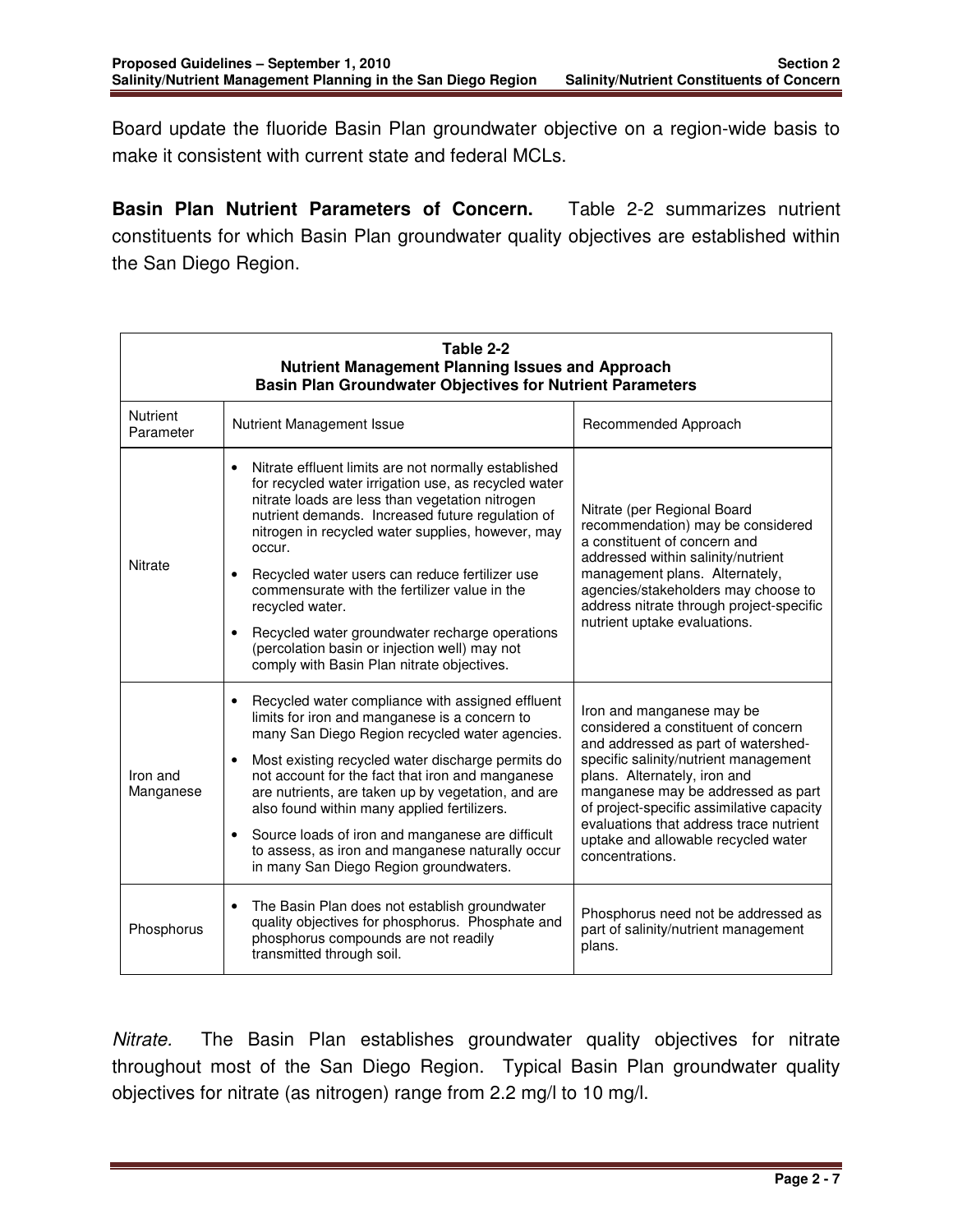Nitrate is readily transported in groundwater, but is also readily taken up in surface soils as a vegetation nutrient. Consistent with the Basin Plan implementation policies, the Regional Board typically assigns nitrate effluent limits at the corresponding Basin Plan objective for recycled water groundwater recharge (percolation basin) projects. As part of such recharge projects, nutrient uptake by vegetation is negligible; recharged waters percolate or are injected directly to saturated groundwater.

Occasional noncompliance with Basin Plan nitrate concentration objectives has occurred for several San Diego Region projects that involve disposal through wastewater percolation to groundwater (e.g. Rancho California Water District, Pauma Valley Community Services District). In such circumstances, agencies discharging to groundwater may benefit from assessing nitrate as part of salinity/nutrient management plans. Where the recycled water is in compliance with the nitrate objective, no further assessment or action related to nitrate is required by the recycled water agencies..

For regulating recycled water irrigation operations, the Regional Board can make use of Basin Plan implementation provisions that allows for consideration of vegetation nutrient uptake (which represents a form of assimilative capacity) within the root zone. As part of this approach, the existing Basin Plan implementation policies would not obligate the Regional Board to implement effluent nitrate standards for recycled water irrigation operations under the rationale that:

- vegetation demands for nitrogen exceed nitrogen loads in irrigated recycled water supplies (e.g. the surface soils provide assimilative capacity), and
- fertilizer use on the irrigated site can be reduced commensurate with the nitrogen applied in the recycled water.

With the demand for fertilizer reduced, the end result is that overall nitrate loads to any given irrigated site are approximately the same regardless of whether recycled water, MWDSC imported water, or local water supplies are used. In accordance with this concept and existing Basin Plan provisions, the Regional Board could choose to regulate recycled water nitrogen loads to groundwater on a use site basis by requiring dischargers to:

- 1) estimate the nutrient value (pounds of nitrogen per acre-foot) in recycled water supplies,
- 2) notify and educate users of how this nutrient value can offset the need for fertilizer use,
- 3) ensure that the users track fertilizer use to assess whether the reductions been achieved by the users as a result of the nutrient value within the recycled water.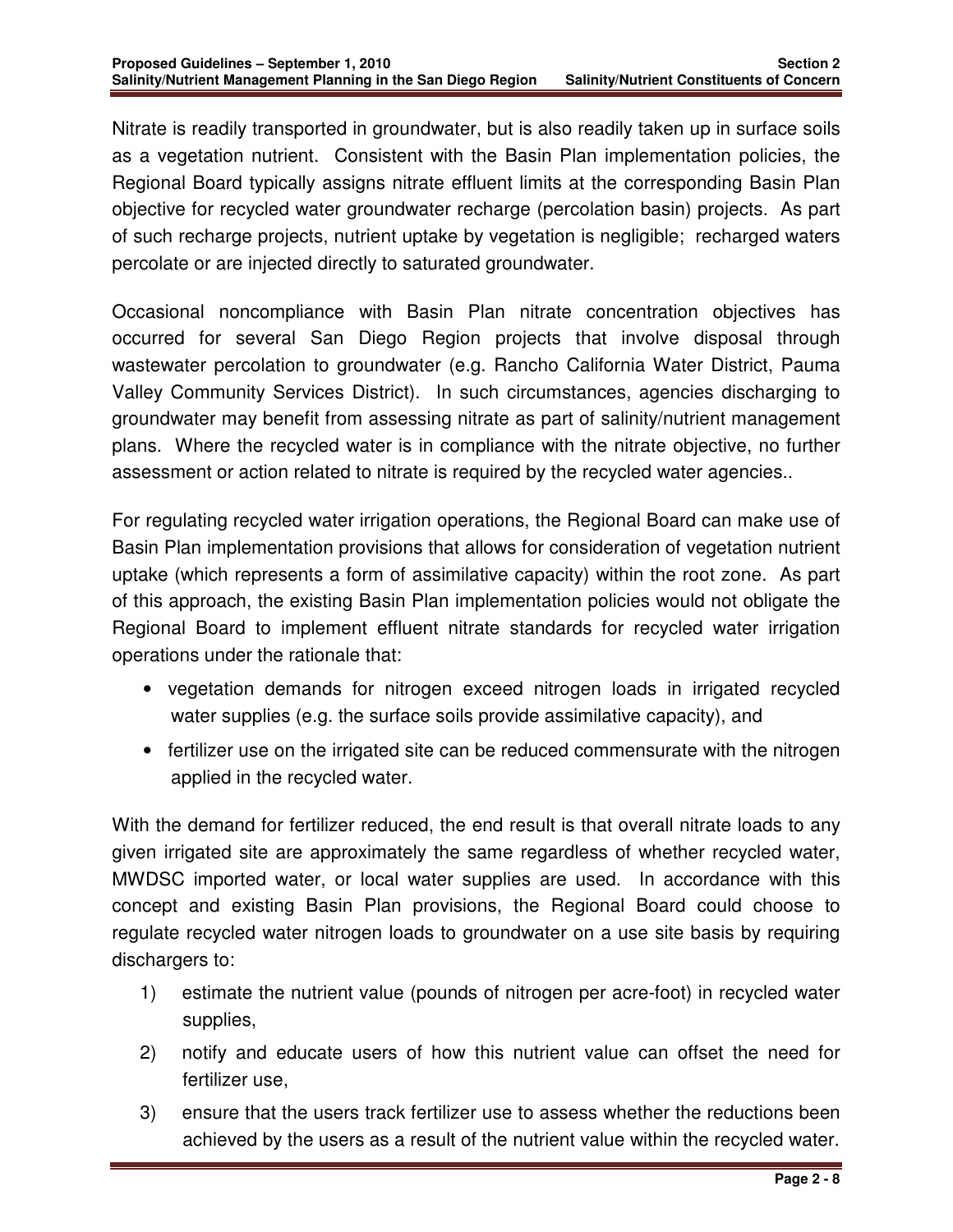While the Regional Board has not yet implemented such an approach, Regional Board staff has identified a potential need for increased regulatory scrutiny of recycled water nitrogen loads. Citing a recent State Board decision regarding the State's General Permit for Landscape Irrigation (see Appendix D), Regional Board staff have identified nitrogen as a potential constituent of concern that may need to be addressed as part of salinity/nutrient management plans. The General Permit was designed to be used as a last resort and applies to any agency in the State. Therefore the standards are set high to meet any possible circumstance without consideration of local conditions. This type of regulation of nutrient standards should apply only in basins and sub-basins where there is an established need for the approach,

While recycled water nitrate may represent an issue in other areas of California, many San Diego Region recycled water agencies believe that addressing nitrogen via a salinity/nutrient management plan is unnecessary, as the majority of applied nitrogen is taken up in the root zone before reaching saturated groundwater. Instead, San Diego Region recycled water agencies may prefer to address nitrate issues on an as-needed, project-by-project basis, as:

- except in special circumstances (e.g. high load rates and porous soils), recycled water nitrate loads to irrigation lands within the San Diego Region are less than fertilizer demands (in some cases significantly less),
- the nutrient value of nitrates in recycled water allows irrigators to reduce fertilizer applications and save money,
- recycled water nitrate loads are typically a small percentage of the basin-wide nitrate loads,
- it is difficult to assess basin-wide fertilizer use, fertilization efficiencies, and the fate of nitrate in applied fertilizer,
- nitrate uptake in the soil/root zone is complex to assess, and it is difficult to translate nitrate applications to the unsaturated root zone into nitrate loads to saturated groundwater, and
- in assessing source loads and sinks, it is difficult to accurately simulate biological denitrification and nitrogen fixation.

For these reasons, it is possible that agencies/stakeholders within the San Diego Region may find it more practical to utilize a project-specific mass-balance approach to evaluate recycled water nitrate effects (when such effects are a concern). Such a mass-balance approach can focus on a specific project site, and could entail:

identifying nitrogen loads in applied recycled water at the site,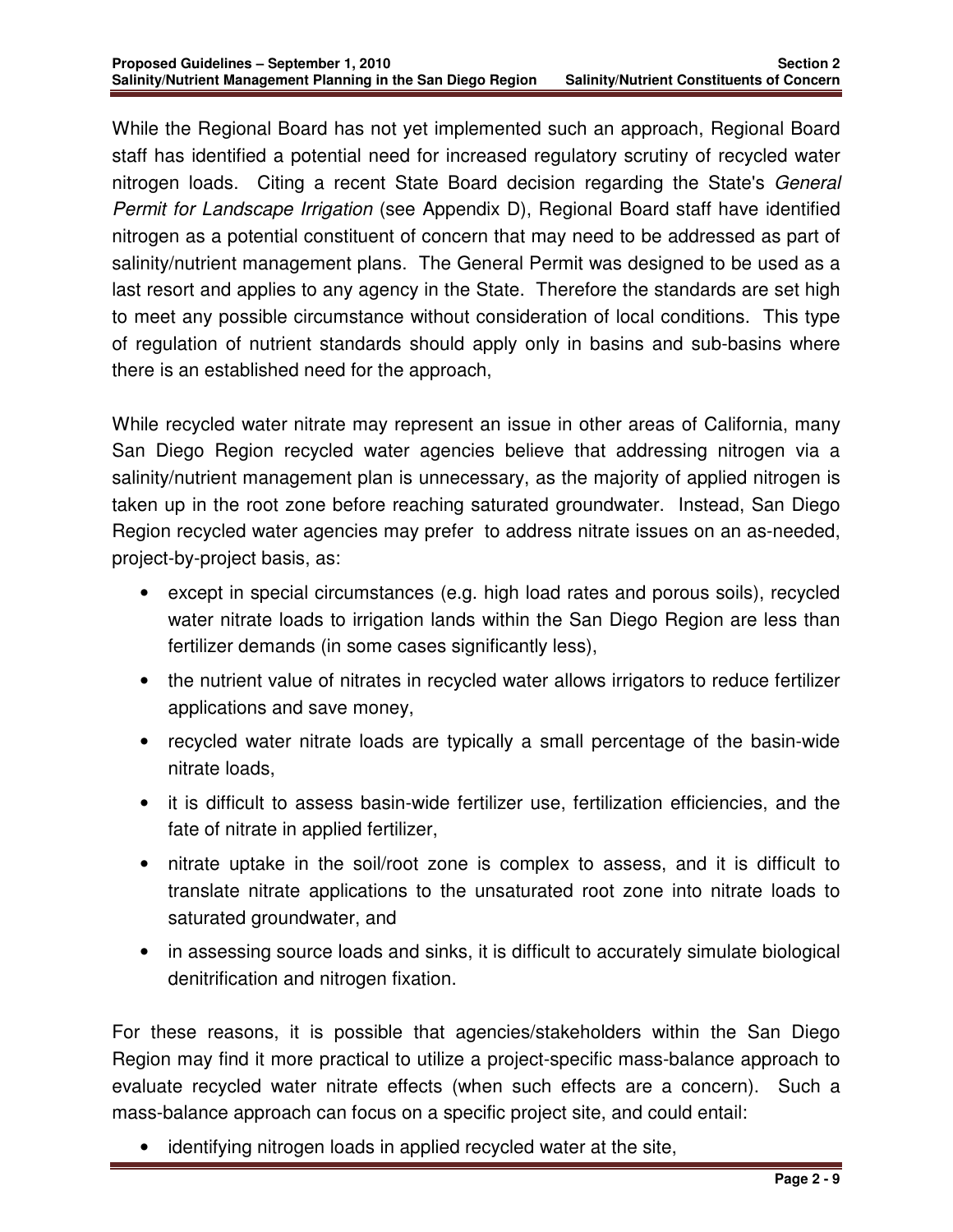- identifying project-specific nutrient uptake and fertilization demands at the site,
- documenting the degree of offsetting fertilizer reduction that can be implemented, and
- identifying appropriate project-specific monitoring to assess groundwater quality effects.

Agencies/stakeholders that choose to address nitrogen within a salinity/nutrient management plan must address potential cumulative effects that could occur as a result of all nitrate loads associated with all projects within the watershed.

Phosphorus. No need appears to exist to address phosphorus or phosphate as part of salinity/nutrient management plans. The Basin Plan does not establish any groundwater quality objectives for phosphorus or phosphate, and phosphorus compounds are not readily transported through soil.

Iron and Manganese. Groundwater concentrations of iron and manganese vary significantly throughout the San Diego Region. The Basin Plan establishes groundwater quality objectives throughout much of the Region at the state and federal secondary (aesthetic) MCLs of 0.3 mg/l for iron and 0.05 mg/l for manganese. In the absence of assimilative capacity information submitted by the discharger, the Regional Board typically assigns recycled water effluent limits at or near these secondary MCLs.

Iron and manganese concentrations in the MWDSC imported supplies distributed within the San Diego Region are typically well within the 0.3 mg/l iron and 0.05 mg/l manganese secondary drinking water MCLs. Concentrations of iron and manganese within the Region's recycled water supplies, on the other hand, may approach or exceed the secondary MCL concentrations. As a result, recycled water iron and manganese compliance is becoming an increasing concern for many of the Region's recycled water agencies. Sources that may contribute to iron and manganese in recycled water vary from agency to agency, and may include:

- iron and manganese within locally derived water supplies,
- residential and commercial/industrial sewer discharges, and
- chemical use for water and wastewater treatment.

Assessing iron and manganese as part of watershed-specific salinity/nutrient management plans is complicated by the fact that iron and manganese are trace nutrients that are essential in the growth and sustenance of turf, landscaped vegetation, and agricultural crops. Iron and manganese are used by vegetation in the manufacture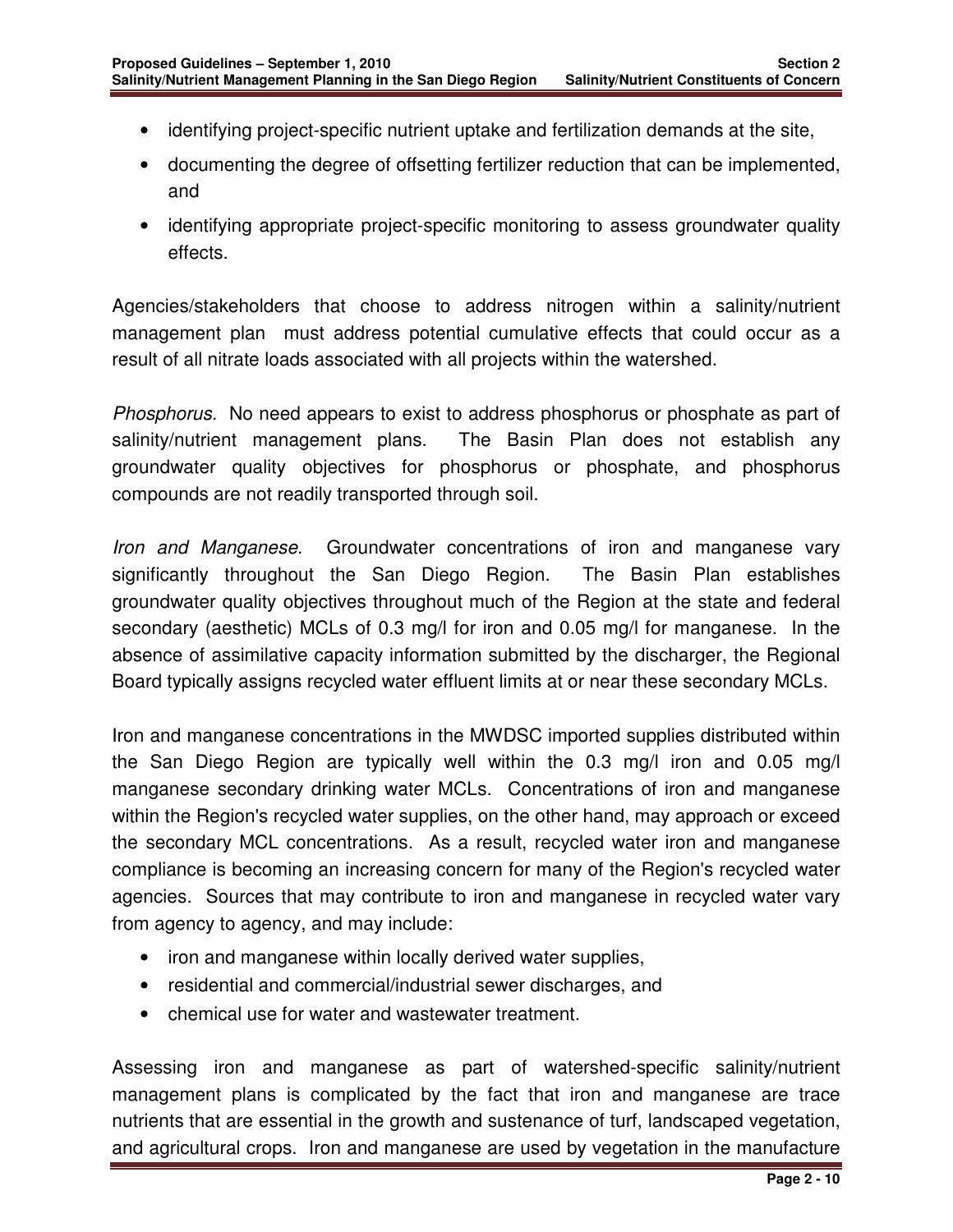of chlorophyll, and help plants to absorb carbon dioxide in the photosynthesis process. Iron and manganese have been estimated to comprise from 0.05 to 0.003 percent of the mass of sod grass. Iron and manganese nutrient demands vary depending on vegetation species, soil pH, time of year, and hydrologic conditions, but have been estimated to range from 0.5 to 12 pounds per acre. These demands may approach or exceed iron and manganese loading rates typical for recycled water irrigation operations. As a result, concentrations of iron and manganese in the irrigation supply do not translate to the same concentration being recharged below the root zone.

Although iron and manganese may be present in many local soils, it is not uncommon for professional landscapers to seasonally apply fertilizers that contain iron and manganese. (Such fertilization is common at golf courses and landscaped areas for a "greening" effect.) While fertilizer needs may vary depending on vegetation, soil type, and whether or not grass cuttings and crops are removed, iron and manganese in recycled water supplies can help meet the nutrient demands of irrigated vegetation.

While nutrient uptake of iron and manganese increases the difficulty in assessing source loads to groundwater, this nutrient uptake provides an assimilative capacity effect for recycled water irrigation operations. As a result of this uptake, higher concentrations of iron and manganese can be applied to irrigated lands without adversely impacting underlying groundwater.

Regional Board staff (see Appendix D) note that recycled water iron and manganese loading issues may be addressed (similar to nitrate) through the development of salinity/nutrient management plans. Recognizing difficulties associated with assessing naturally-occurring iron and manganese loads in local groundwaters, however, San Diego Region recycled water agencies may choose to address recycled water iron and manganese issues through :

- regional coordination to document (1) probable iron and manganese demands for typical San Diego Region recycled water operations, (2) typical fertilization practices within the Region, and (3) probable root zone iron and manganese uptake from recycled water use, and
- submittal of recycled water agency requests for modification of recycled water iron and manganese effluent limits consistent with the iron and manganese uptake assessments.

Under this approach, San Diego Region recycled water agencies could achieve a degree of relaxation of iron and manganese effluent concentration limits without the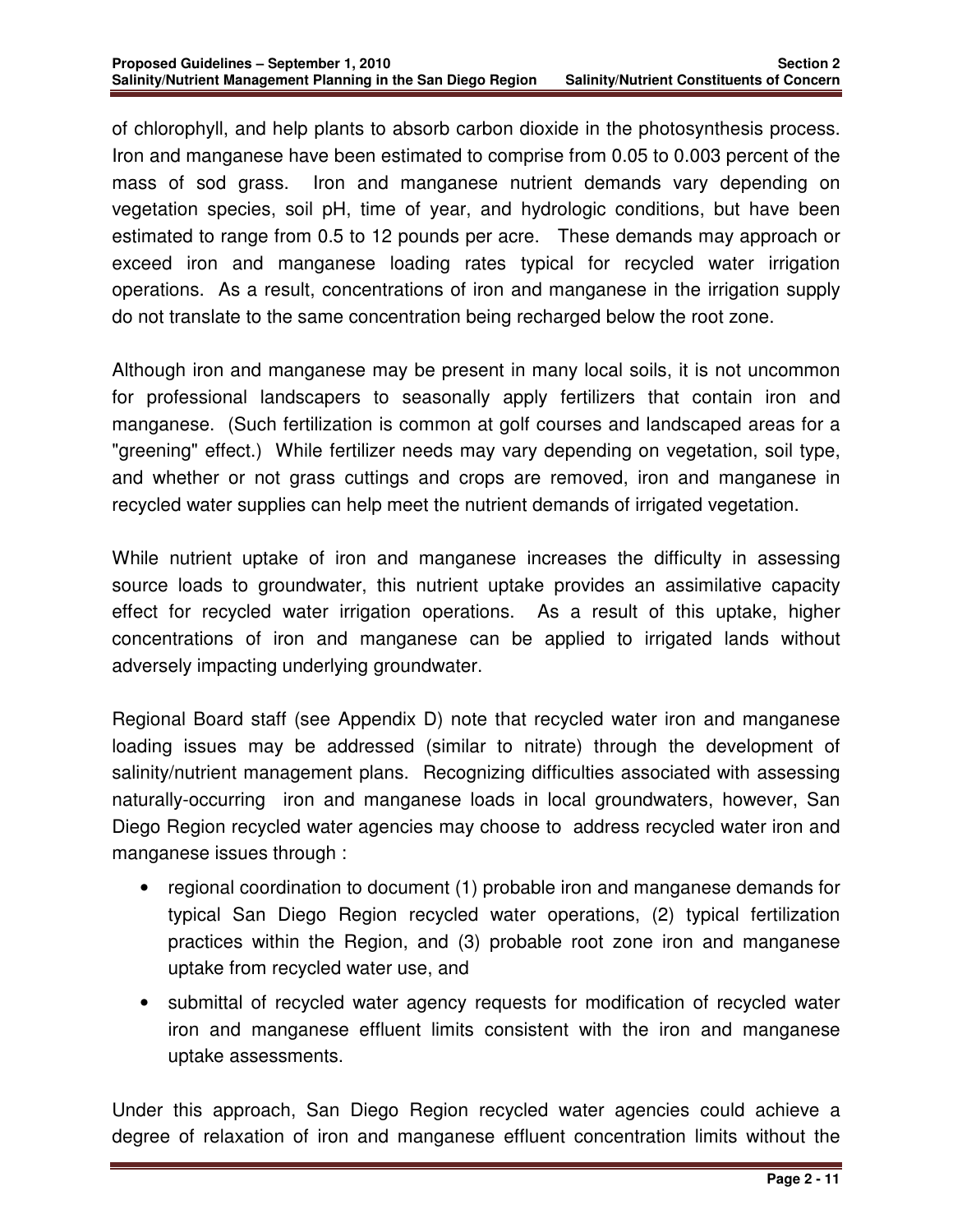need for the completion of complex and time-consuming Basin Plan modification efforts or salinity management plans. Additionally, because the approach implements existing Basin Plan water quality objectives and implementation provisions, the approach should not require review for compliance with the California Environmental Quality Act.

Whether local agencies/stakeholders choose to address iron and manganese within a salinity/nutrient management plan or through individual project-specific permit modification requests will be dependent on:

- agency/stakeholder needs,
- Regional Board input, and
- basin-specific or project-specific considerations.

**Toxic Inorganic and Organic Parameters.** The Basin Plan incorporates by reference State of California drinking water MCLs for toxic organic chemicals and toxic inorganic chemicals. Such toxic organic and inorganic parameters are not addressed within this salinity/nutrient planning framework as:

- the parameters do not measurably contribute to salinity,
- with the exception of some trace metals (e.g. copper and zinc), the parameters do not provide any meaningful nutrient value,
- recycled water compliance with existing toxic organic and inorganic standards is typically not a problem, and,
- modification of these parameters within the Basin Plan would not be practical or warranted, and would not result in any additional potential for expanded recycled water use.

For similar reasons, this salinity/nutrient planning framework does not address constituents of emerging concern (e.g. endocrine disruptors, pharmaceuticals, and other unregulated compounds of unknown risk). It is recognized, however, that the State Recycled Water Policy addresses an ongoing approach for the State Board and CDPH to evaluate future monitoring and regulatory needs for constituents of emerging concern. While addressing constituents of emerging concern in the salinity/nutrient management plan framework is unnecessary at this time, future State Board policy changes may be considered by the Regional Board as part of the Regional Board assessment of the effectiveness of developed salinity/nutrient management plans.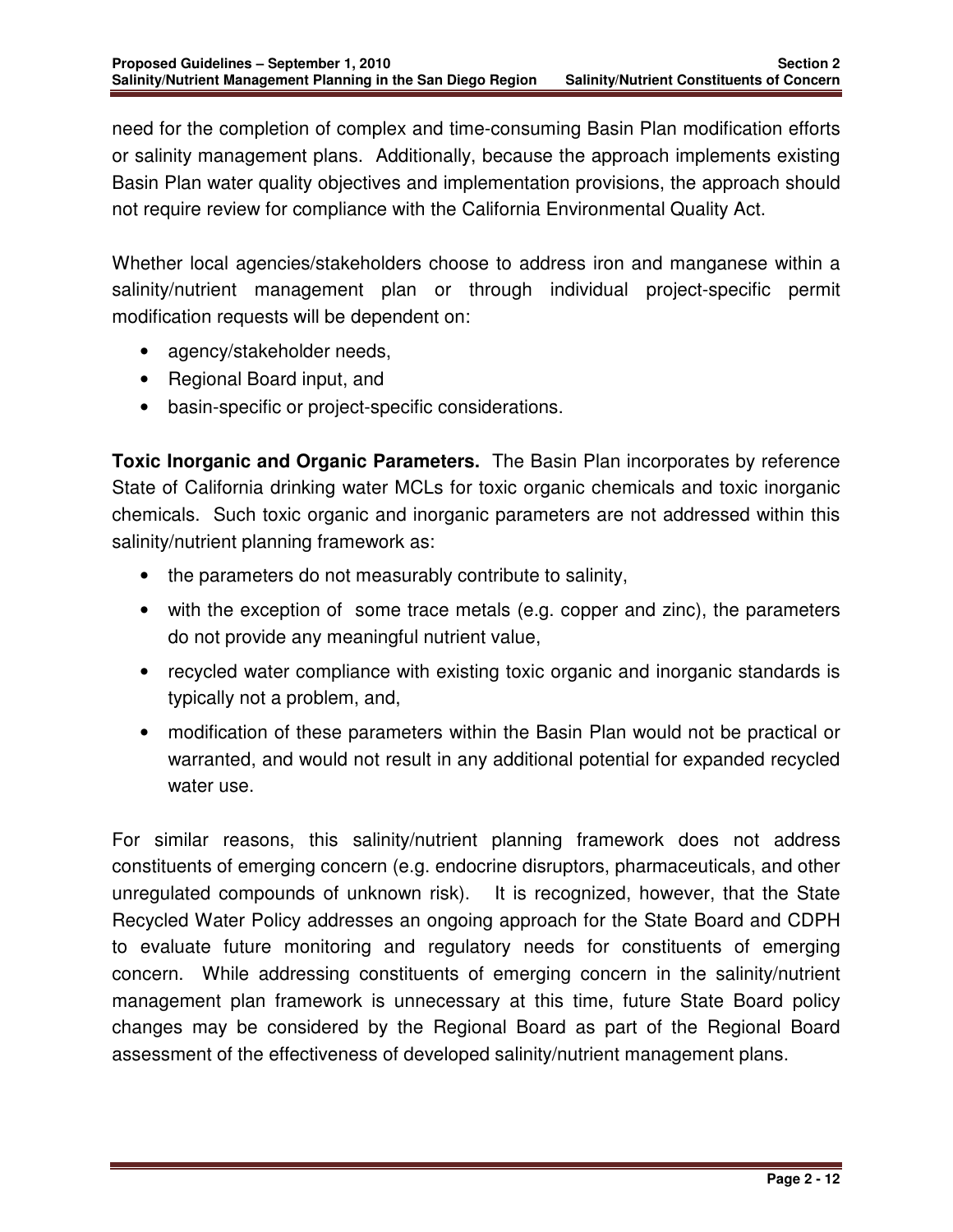# **Section 3 AQUIFER CHARACTERIZATION**

SUMMARY: This section characterizes the types of groundwater aquifers that occur within the San Diego Region. The Region's alluvial aquifers are concluded as being appropriate for developing salinity/nutrient management plans. One of the Region's deep aquifers (the Temecula Formation) also is appropriate for consideration within a salinity/nutrient management planning effort. A tiered approach is proposed for developing San Diego Region salinity/nutrient management plans. Under the tiered approach, the level of effort for developing a salinity/nutrient management plan would be tailored to the complexity of the aquifer. San Diego Region aquifers are categorized into five tiers of complexity.

**Groundwater Occurrence in the San Diego Region.** Groundwater resources within the San Diego Region exist in a number of types of aquifers, including:

- alluvial aquifers that exist along the Region's streams and river valleys,
- shallow aquifers comprised of residuum (weathered semi-consolidated sediments) which exist below alluvium or along weathered exposed surfaces,
- deep aquifers comprised of consolidated, semi-consolidated or unconsolidated older sediments, and
- fractured rock aquifers.

Table 3-1 (page 3-2) summarizes general characteristics of these aquifer types. Figure 3-1 (page 3-3) presents the location of principal groundwater aquifers in the San Diego Region.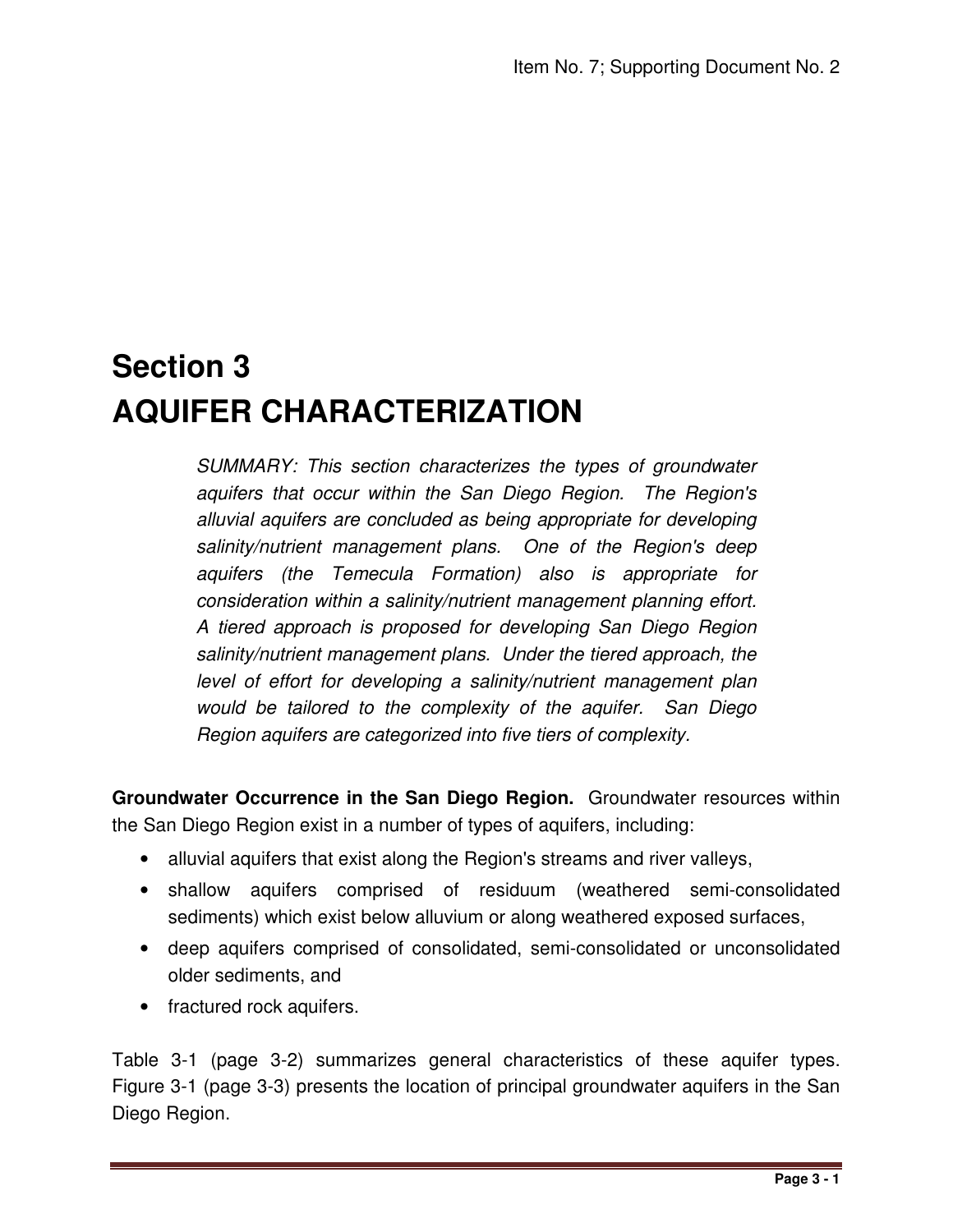| Table 3-1<br>Overview of Aquifer Types in the San Diego Region <sup>1</sup> |                                                                                                                                                                                                                                                                                                                                                                                                                                                                                                                                                                                                                                                                                             |  |  |
|-----------------------------------------------------------------------------|---------------------------------------------------------------------------------------------------------------------------------------------------------------------------------------------------------------------------------------------------------------------------------------------------------------------------------------------------------------------------------------------------------------------------------------------------------------------------------------------------------------------------------------------------------------------------------------------------------------------------------------------------------------------------------------------|--|--|
| Aquifer Type                                                                | <b>Typical Characteristics</b>                                                                                                                                                                                                                                                                                                                                                                                                                                                                                                                                                                                                                                                              |  |  |
| Alluvium                                                                    | aquifer media comprised of unconsolidated alluvial sediments<br>٠<br>depths of alluvium typically less than 200 feet<br>٠<br>transmissivity is typically high<br>٠<br>well yields can be significant (hundreds of gallons per minute)<br>٠<br>aquifer storage coefficients can be significant (10-18%)<br>٠<br>storage volumes can be high (tens of thousands of acre-feet)<br>٠<br>alluvial aquifers are aligned along all major watercourses of the San Diego Region<br>٠<br>alluvial aquifers comprise the most productive aquifers in the San Diego Region<br>٠<br>recharge is primarily from the infiltration of surface flow from the surrounding tributary<br>$\bullet$<br>watershed |  |  |
|                                                                             | groundwater quality can be adversely affected by applied waters, over-pumping, seawater<br>intrusion, or natural geologic conditions                                                                                                                                                                                                                                                                                                                                                                                                                                                                                                                                                        |  |  |
| Residuum                                                                    | aquifer media comprised of eroded, weathered consolidated or semi-consolidated<br>٠<br>sediments<br>depths typically shallow (typically no more than 30 feet)<br>٠<br>permeability and well production is typically low<br>٠<br>the shallow aquifer media is typically not suited for municipal production<br>٠<br>recharge is typically dependent on surface infiltration within the tributary watershed<br>٠                                                                                                                                                                                                                                                                              |  |  |
| Deep, Thick<br>Older<br>Sediments                                           | aquifer media can consist of consolidated material, semi-consolidated material, or<br>٠<br>unconsolidated material<br>aquifer depths can be great (1000 feet or more)<br>٠<br>groundwater can exist in confined or unconfined conditions<br>٠<br>storage coefficients typically small, but storage volumes can be significant due to extent and<br>depth of aquifers<br>the aquifers can extend over large areas and underlie several surface watersheds<br>٠<br>well yields can be significant<br>water quality can be variable, but can be significantly better than the quality of overlying<br>alluvial groundwater                                                                     |  |  |
| <b>Fractured Rock</b>                                                       | irregular fractures in granitic, metamorphic, and igneous rocks make groundwater<br>$\bullet$<br>movement difficult to trace<br>aquifer depths can be great (in excess of hundreds of feet)<br>٠<br>aquifer storage coefficients extremely small (typically 0.1% or less)<br>long-term yields are typically limited due to irregular nature of fractures<br>٠<br>fractured rock aquifers are not generally suited for municipal production<br>٠<br>recharge sources are uncertain and difficult to trace, and recharge may not come from the<br>same surface watershed                                                                                                                      |  |  |
| 1.                                                                          | Summary of information presented in San Diego County Water Authority Groundwater Report (1997)                                                                                                                                                                                                                                                                                                                                                                                                                                                                                                                                                                                              |  |  |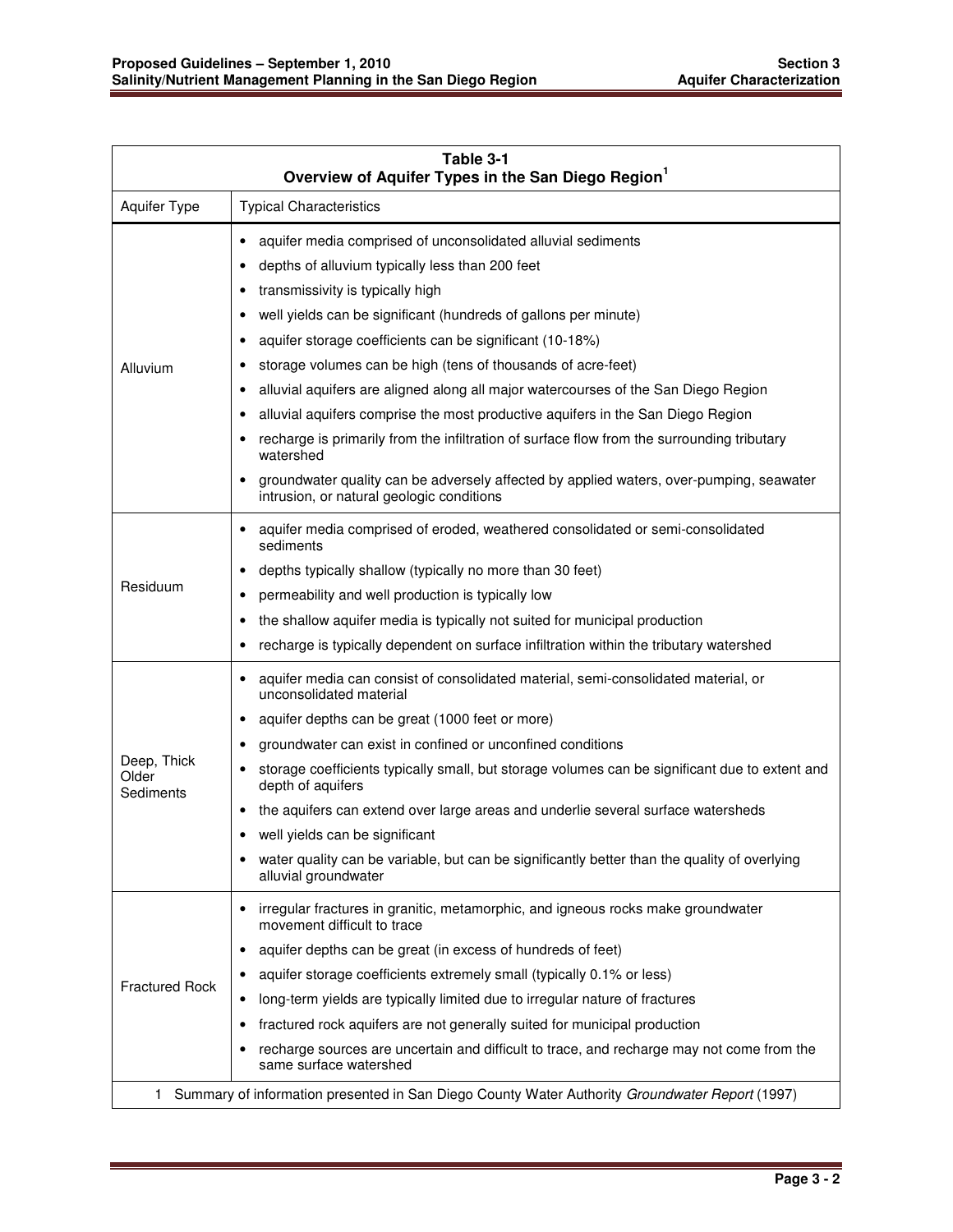

Alluvial Aquifers. A significant majority of the municipal groundwater supply developed within the San Diego Region is from alluvial aquifers. Alluvial aquifers exist along each of the principal watercourses of the San Diego Region, and rarely exceed depths of 200 feet. The alluvial aquifers vary significantly in size, production, and quality. (Water Authority, 1997)

Table 3-2 (page 3-4) summarizes principal alluvial aquifers within the San Diego Region. Table 3-2 also identifies groundwater basins within the MWDSC service area (which includes the service area of the Water Authority and the service areas of municipal water supply agencies in southern Riverside and Orange Counties). Total groundwater stored in the alluvial aquifers of the San Diego Region is estimated to exceed 700,000 acre-feet. Each of the alluvial aquifers occurs within a single watershed, and directions of groundwater flow in the alluvial aquifers typically follow surface topography. Recharge to the alluvial aquifers is predominantly from infiltrating streamflow and surface runoff, but applied water can also represent a significant source of recharge. (Water Authority, 1997)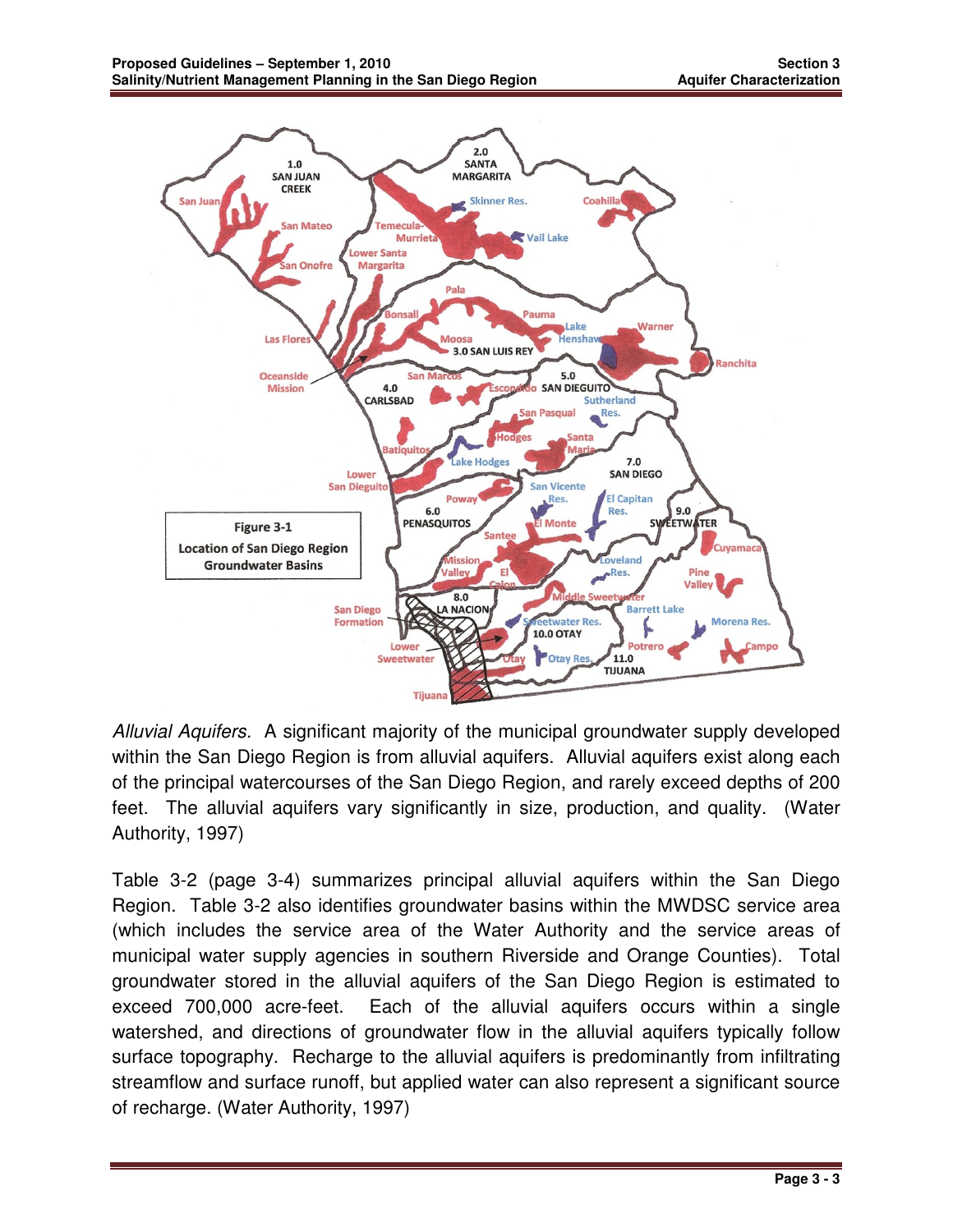| Table 3-2<br>Summary of Principal Alluvial Aquifers within the San Diego Region <sup>1</sup> |                                                  |                                          |                                                                             |                                        |                                             |                                                         |
|----------------------------------------------------------------------------------------------|--------------------------------------------------|------------------------------------------|-----------------------------------------------------------------------------|----------------------------------------|---------------------------------------------|---------------------------------------------------------|
| Watershed                                                                                    | Groundwater Basin                                | Estimated<br>Storage<br>Capacity<br>(AF) | <b>Pubic Agency</b><br>Water Supply<br>Production <sup>4</sup><br>(AF/year) | Within<br><b>MWDSC</b><br>Service Area | Recycled<br>Water<br>Purveyed <sup>12</sup> | Wastewater<br>Recharged to<br>Groundwater <sup>13</sup> |
|                                                                                              | San Juan                                         | 90,000 <sup>1</sup>                      | $2,100^5$                                                                   | $\blacksquare$                         | $\blacksquare$                              |                                                         |
| San Juan                                                                                     | San Mateo                                        | 14.000 <sup>1</sup>                      | $1.500^{6}$                                                                 | $\mathbb{d}^{11}$                      |                                             | $\blacksquare$                                          |
| (HU 1.0)                                                                                     | San Onofre                                       | $6,500^{1,2}$                            | $500^6$                                                                     | $\square^{\mathsf{11}}$                |                                             |                                                         |
|                                                                                              | Las Flores                                       | $8,400^2$                                | $500^6$                                                                     | $\square$<br>11                        |                                             | п                                                       |
|                                                                                              | Lower Santa Margarita                            | 62,000 <sup>1</sup>                      | $6,000^6$                                                                   | $\mathbb{D}^{11}$                      | $\blacksquare$                              |                                                         |
| Santa Margarita<br>(HU 2.0)                                                                  | Temecula/Murrieta                                | 250,0001                                 | $40,000^7$                                                                  | $\blacksquare$                         | $\blacksquare$                              | $\blacksquare$                                          |
|                                                                                              | Coahuila                                         | 75,000 <sup>1</sup>                      | $\Omega$                                                                    |                                        |                                             |                                                         |
|                                                                                              | <b>Mission</b>                                   | 90,000 <sup>1</sup>                      | $7,000^8$                                                                   | $\blacksquare$                         | $\blacksquare$                              |                                                         |
| San Luis Rey                                                                                 | Bonsall/Moosa                                    | 25,000 <sup>1</sup>                      | $\mathbf 0$                                                                 | п                                      | п                                           |                                                         |
| (HU 3.0)                                                                                     | Pala/Pauma                                       | $50,000^2$                               | $2,700^6$                                                                   | $\blacksquare$                         |                                             |                                                         |
|                                                                                              | Warner                                           | 550,0001                                 | $9,000^6$                                                                   |                                        |                                             |                                                         |
|                                                                                              | Batiquitos, Buena Vista,<br>Agua Hedionda Encina | Unknown $1,3$                            | $\Omega$                                                                    | $\blacksquare$                         | $\blacksquare$                              |                                                         |
| Carlsbad                                                                                     | San Marcos                                       | Unknown $1,3$                            | 0                                                                           | $\blacksquare$                         | $\blacksquare$                              |                                                         |
| (HU 4.0)                                                                                     | San Elijo                                        | 8.500 <sup>1</sup>                       | $\overline{0}$                                                              | $\blacksquare$                         | $\blacksquare$                              |                                                         |
|                                                                                              | Escondido                                        | $24,000^1$                               | 0                                                                           | $\blacksquare$                         | $\blacksquare$                              |                                                         |
|                                                                                              | Lower San Dieguito                               | 50,000                                   | 0                                                                           | $\blacksquare$                         | п                                           | п                                                       |
| San Dieguito<br>(HU 5.0)                                                                     | Hodges/San Pasqual                               | 63,000 <sup>1</sup>                      | 0                                                                           | $\blacksquare$                         | $\blacksquare$                              |                                                         |
|                                                                                              | Santa Maria                                      | 37,000 <sup>1</sup>                      | $200^6$                                                                     | $\blacksquare$                         | $\blacksquare$                              |                                                         |
| Peñasquitos (HU<br>6.0)                                                                      | Poway                                            | >2,000 <sup>1</sup>                      | $\mathbf 0$                                                                 | $\blacksquare$                         | $\blacksquare$                              |                                                         |
|                                                                                              | <b>Mission Valley</b>                            | 40,000 <sup>1</sup>                      | $\mathbf{0}$                                                                | $\blacksquare$                         |                                             |                                                         |
| San Diego (HU<br>7.0)                                                                        | Santee/El Monte                                  | 70,000 <sup>2</sup>                      | $1,600^6$                                                                   |                                        | п                                           |                                                         |
|                                                                                              | El Cajon                                         | 32,000 <sup>1</sup>                      | $\Omega$                                                                    | $\blacksquare$                         | $\blacksquare$                              |                                                         |
| Sweetwater                                                                                   | Lower Sweetwater                                 | $13,000^1$                               | $4,400^9$                                                                   | $\blacksquare$                         |                                             |                                                         |
| (HU 9.0)                                                                                     | Middle Sweetwater                                | $30,000^2$                               | $\mathbf 0$                                                                 | $\blacksquare$                         |                                             |                                                         |
| Otay (HU 10.0)                                                                               | Otay Valley                                      | Unknown $1,3$                            | $\mathbf{0}$                                                                | $\blacksquare$                         | $\blacksquare$                              |                                                         |
| Tijuana                                                                                      | Lower Tijuana                                    | 50.000 <sup>1</sup>                      | $\mathbf 0$                                                                 | $\blacksquare$                         | $\blacksquare$                              |                                                         |
| (HU 11.0)                                                                                    | Campo                                            | $63,000^1$                               | $70^{10}$                                                                   |                                        |                                             | п                                                       |

1 Storage capacity estimate from State of California DWR Bulletin No. 118, updated 2003 (DWR, 2003).

2 Storage capacity estimate from the 1997 Water Authority Groundwater Report (Water Authority, 1997).

3 Storage capacity is unknown but is believed to be less than 10,000 acre-feet.

4 Includes groundwater production from public water supply wells operated by cities, municipal water agencies and water districts. Does not include wells operated by private water companies, mutual water companies, or Native American tribes.

5 From Groundwater Assessment Study (Metropolitan Water District of Southern California, 2007).

6 From San Diego County Water Authority Groundwater Report (Water Authority, 1997).<br>7 From Rancho California Water District Integrated Water Resources Management Plan From Rancho California Water District Integrated Water Resources Management Plan (RCWD, 2007). Includes groundwater production from both the Pauba/Murrieta alluvial aquifers and underlying Temecula Formation.

8 Based on expanded 6.37 mgd capacity of City of Oceanside groundwater desalination facility.

9 Based on expanded 4.0 mgd capacity of Sweetwater Authority groundwater desalination facility. Includes production from the underlying San Diego Formation.

10 Computed value based on service population of 290.

11 Imported MWDSC water is not normally used at Camp Pendleton, but is available for emergency purposes.<br>12 Recycled water purveyed by municipal agencies per recycled water requirements established by the Region 12 Recycled water purveyed by municipal agencies per recycled water requirements established by the Regional Board.

13 Treated municipal wastewater recharged to groundwater via percolation basins per requirements established by the Regional Board. Does not include wastewater discharges from Native American tribes or from private wastewater systems.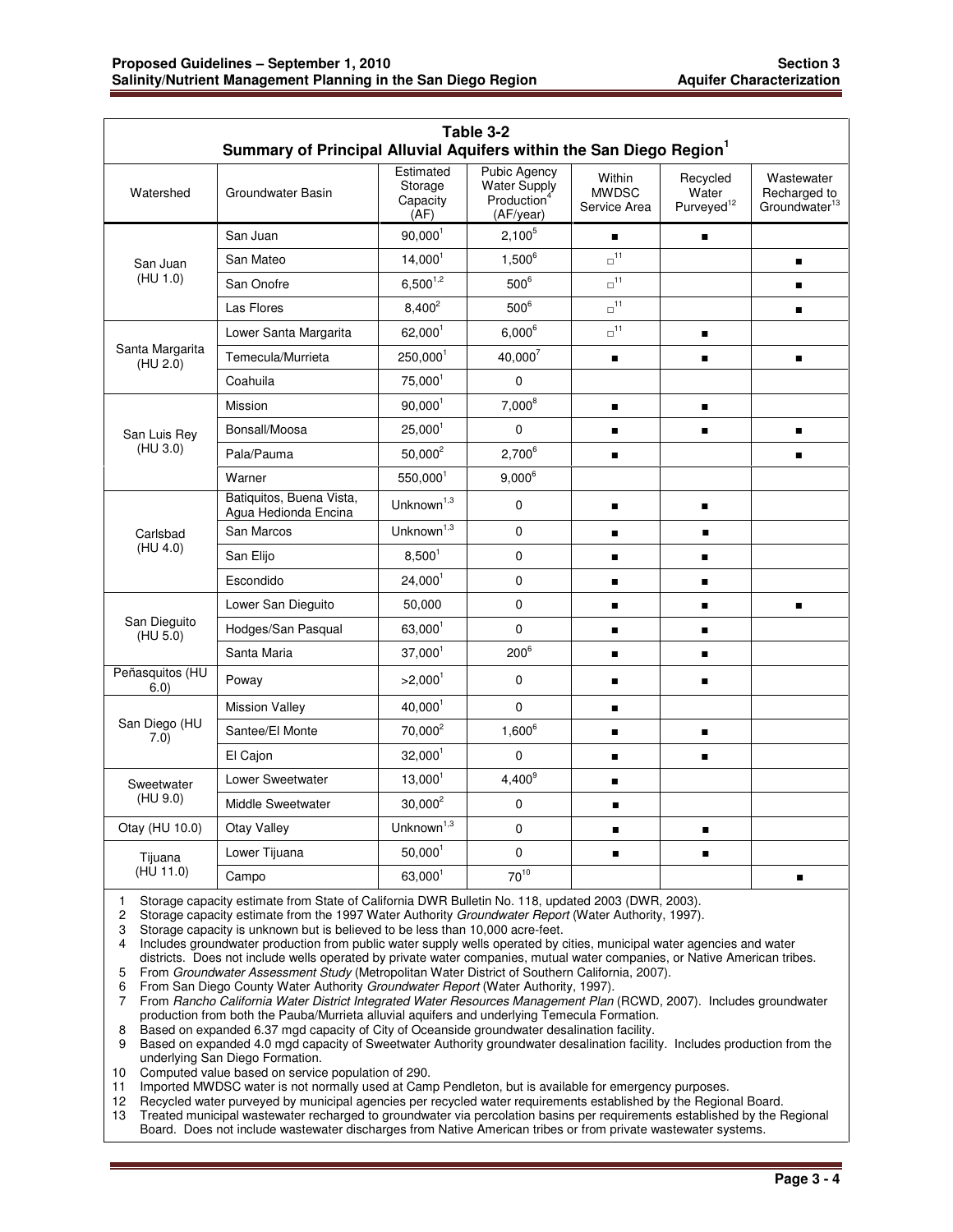As shown in Table 3-2, six large alluvial basins (capacities exceeding 60,000 acre-feet) are located within the MWDSC service area. These basins, each of which has been the subject or extensive prior groundwater studies, include:

- San Juan Creek Basin,
- Temecula/Murrieta Basin,
- Lower Santa Margarita Basin,
- Oceanside Mission Basin,
- Hodges/San Pasqual Basin, and
- Santee/El Monte Basin.

Recycled water is served within the watersheds of each of these basins, and significant municipal supplies are currently developed within the Temecula/Murrieta, San Juan Creek, Lower Santa Margarita, Oceanside Mission, and Santee/El Monte Basins. Plans exist to develop municipal supply from the Hodges/San Pasqual Basin.

Other key alluvial San Diego Region groundwater basins within the MWDSC service area, in part, include:

- San Mateo,
- San Onofre,
- Las Flores,
- Pala/Pauma,
- Bonsall/Moosa,
- Lower San Dieguito,
- Mission Valley,
- El Cajon,
- Middle and Lower Sweetwater,
- Lower Sweetwater, and
- Lower Tijuana.

Brackish groundwater desalination operations currently exist in four San Diego Region alluvial aquifers, including facilities operated by the:

- San Juan Basin Authority in the San Juan Creek Basin,
- South Coast Water District in the San Juan Creek Basin,
- City of Oceanside in the Oceanside Mission Basin, and
- Sweetwater Authority in the Lower Sweetwater Basin.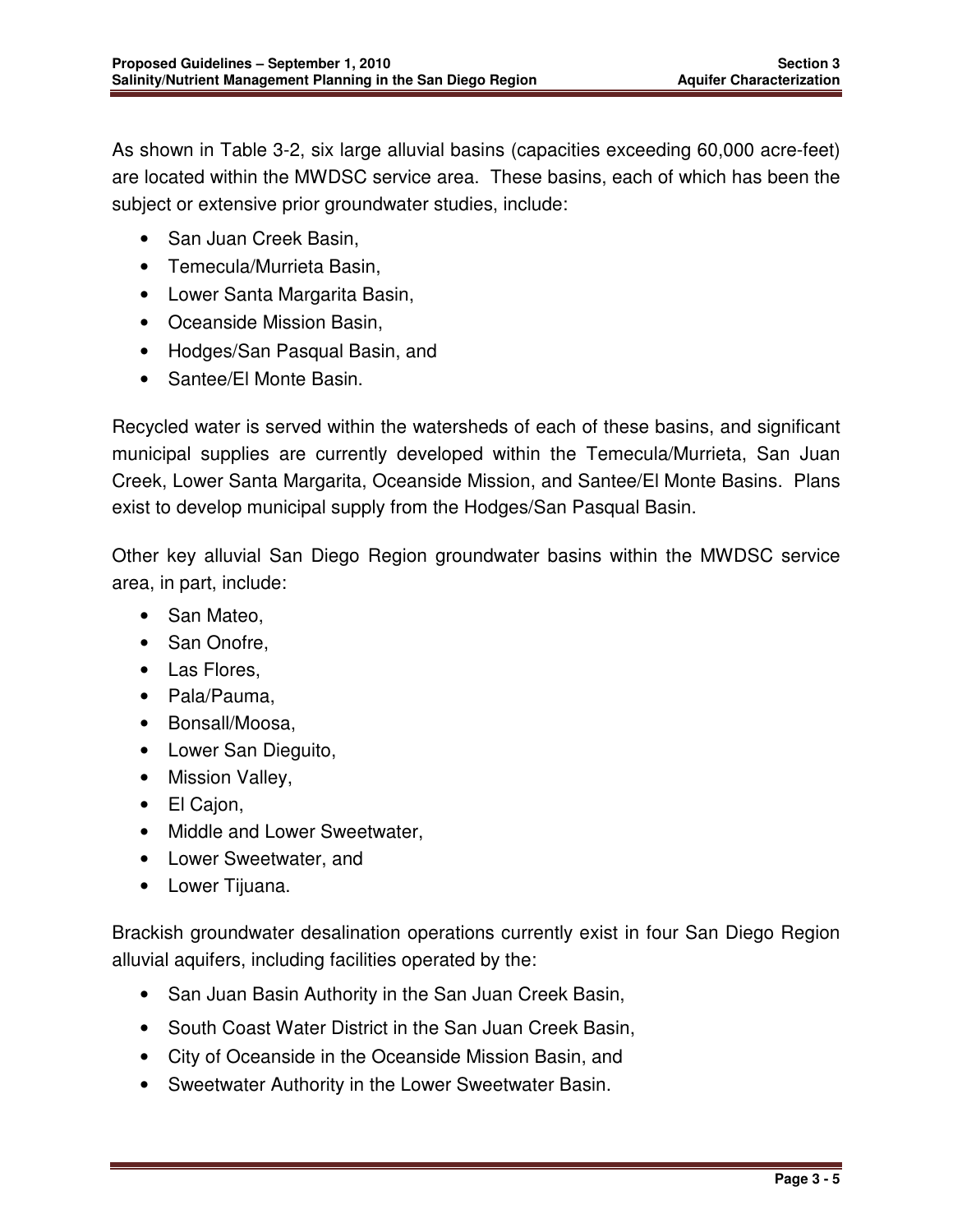The Warner Basin is the largest and most productive alluvial basin outside the MWDSC service area. Groundwater from the Warner Basin is used by the Vista Irrigation District as a source of recharge for Lake Henshaw. Other San Diego Region alluvial groundwater basins outside the MWDSC service area, in part, include:

- Coahilla and Aguanga (Santa Margarita River watershed),
- Ranchita and Santa Ysabel (San Luis Rey watershed),
- Cuyamaca (San Diego River watershed),
- Japatul and Descanso (Sweetwater River watershed), and
- Pine Valley, Campo, Cottonwood, and Potrero (Tijuana River watershed).

Deep Aquifers. Deeper, thick aquifers comprised of older sediments also represent a significant groundwater resource within the San Diego Region. Groundwater in these deeper aquifers can exist both in a confined or unconfined state. The two principal large deep aquifers known to exist in the San Diego Region include:

- Temecula Formation, and
- San Diego Formation.

The Temecula Formation underlies a large portion of southern Riverside County, including much of the Temecula/Murrieta alluvial aquifer. Confined groundwater exists in the thick consolidated sediments of this aquifer. A significant portion of the total 35,000-40,000 acre-feet per year yield from Temecula/Murrieta area is derived from this deep aquifer. The Temecula Formation has been extensively delineated and studied by the Rancho California Water District. A confining layer separates the majority of the deeper Temecula Formation from overlying Temecula/Murrieta alluvial aquifer. Evidence indicates, however, that the Temecula Formation is hydraulically connected to (and recharged by) the upstream portions of the Temecula/Murrieta alluvial aquifer.

The San Diego Formation is comprised of thick semi-consolidated and unconsolidated older sediments that underlie a large portion of San Diego, National City, and Chula Vista. The San Diego Formation is characterized by complex geology with extreme vertical and horizontal non-uniformity. The San Diego Formation extends eastward to the Rose Canyon and La Naçion faults, but the western, northern, and southern boundaries of the aquifer are less well documented. Little is known about the recharge sources of the San Diego Formation, and overdraft and seawater intrusion implications are yet to be assessed.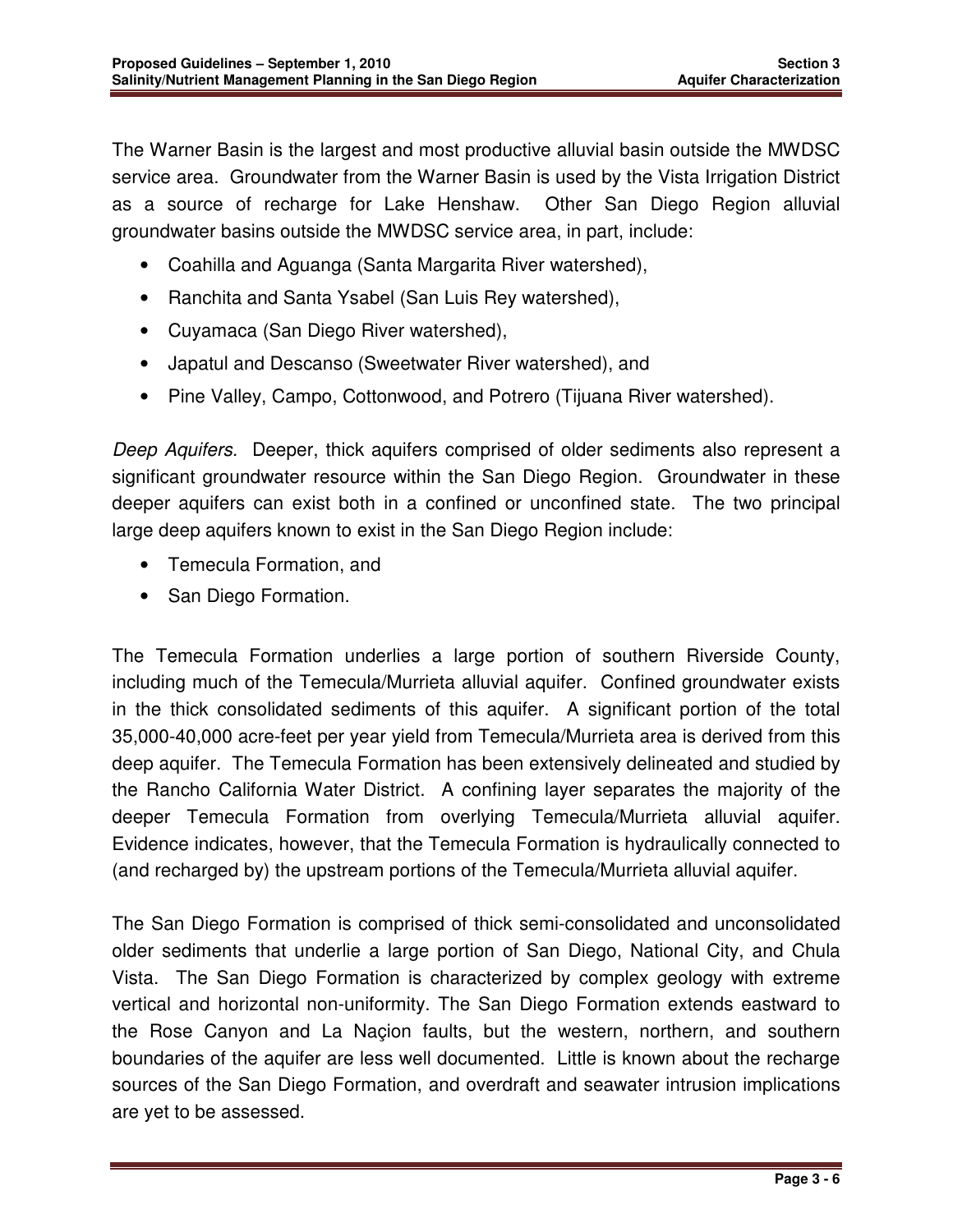Because of the large areal extent and depth of these two aquifers, each is believed to contain on the order of one million acre-feet of groundwater. Both deep aquifers underlie a number of surface watersheds, and groundwater flow patterns within these two deep aquifers may be significantly different than ground surface topography.

Other Aquifer Types. Groundwater production from residuum or fractured rock aquifers is typically small, and groundwater use from such aquifers is typically limited to individual homes or small water systems.

**Aquifer Applicability to Salinity/Nutrient Management.** The State of California Recycled Water Policy is directed toward encouraging recycled water use through the identification and management of salinity/nutrient sources. Because the Policy is directed toward encouraging recycled water use, addressing the salinity/nutrient requirements in basins where recycled water use occurs or may potentially occur will allow for streamlining the permitting and implementation of recycled water projects.

Further, the intent of Recycled Water Policy is to address source loads, impacts to groundwater, and strategies to manage or mitigate source loads. Accordingly, preparation of salinity/nutrient management plans requires the ability to:

- identify the areal extent of the aquifers,
- characterize the ambient quality of the basin and determine its assimilative capacity by considering historical and ambient conditions and appropriate beneficial uses,
- identify locations and quantities of recharge to the aquifers,
- identify patterns of groundwater movement and pollutant transport,
- identify salinity/nutrient sources that may impact groundwater quality, and
- develop and evaluate strategies for controlling or managing salinity/nutrient loads to aquifers, as appropriate and necessary.

Not all aquifer types within the San Diego Region are suited to the salinity/nutrient source assessment and analysis requirements of the Recycled Water Policy. In order to develop a salinity/nutrient management plan, it is essential to be able to identify salinity/nutrient sources and loads and assess pollutant transport and fate. Figure 3-2 (page 3-8) summarizes the relative technical feasibility of salinity/nutrient source assessment and pollutant transport with the aquifer types found in the San Diego Region.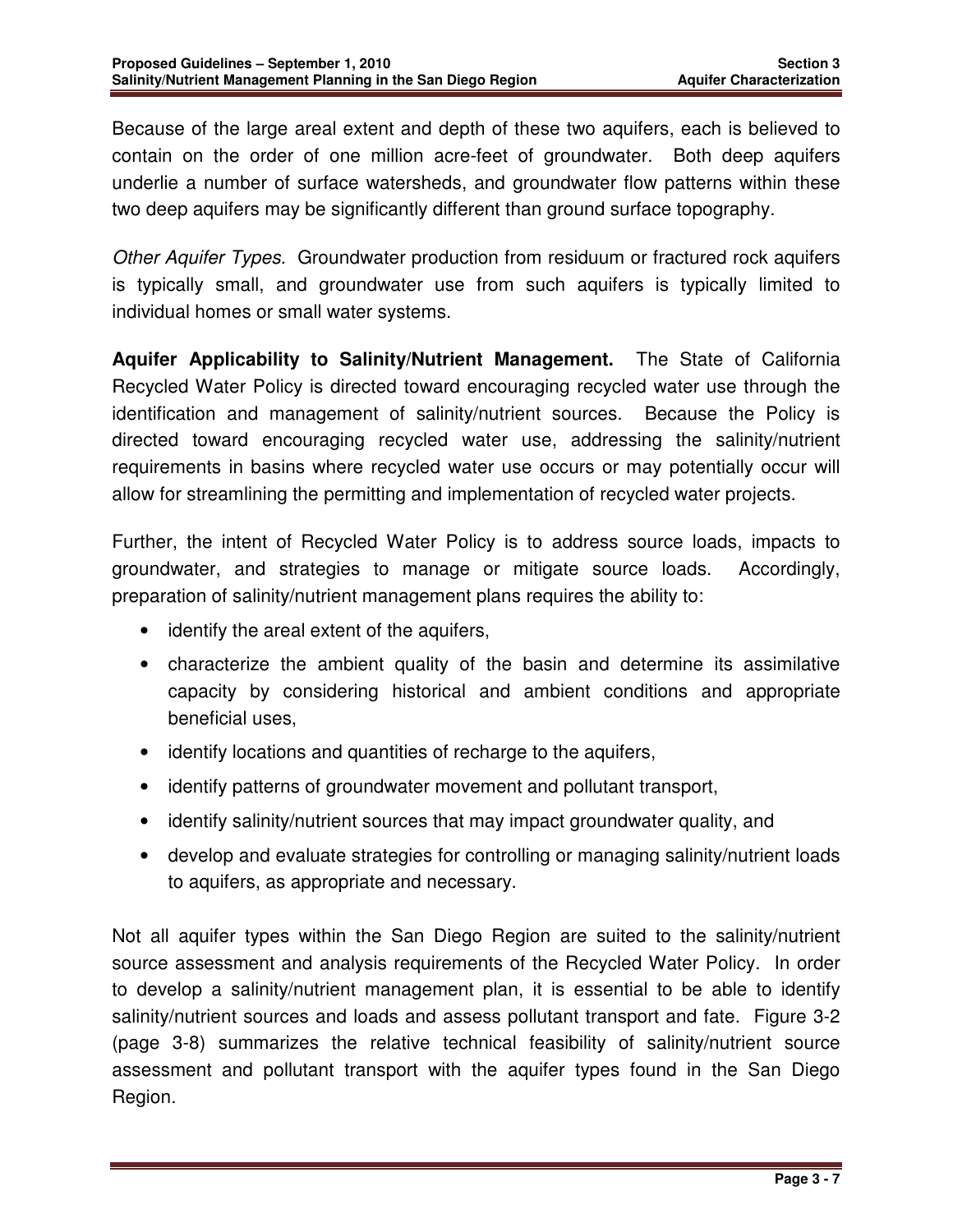

 **Figure 3-2 Applicability of Aquifer Types to Salinity/Nutrient Planning** 

Alluvial Aquifers.As indicated in Figure 3-2, alluvial aquifers within the San Diego Region (including hydraulically connected underlying residuum) appear well-suited for the development of salinity/nutrient management plans, as:

- alluvial aquifers represent the primary source of municipal supply production within the San Diego Region,
- recycled water use occurs within many of the alluvial basins of the San Diego Region,
- the areal extent of the alluvial basins are easily delineated through geologic information, soils reports, topography and aerial photographs,
- the aquifers exist within Regional Board-designated watersheds (for which specific Basin Plan groundwater quality objectives have been established),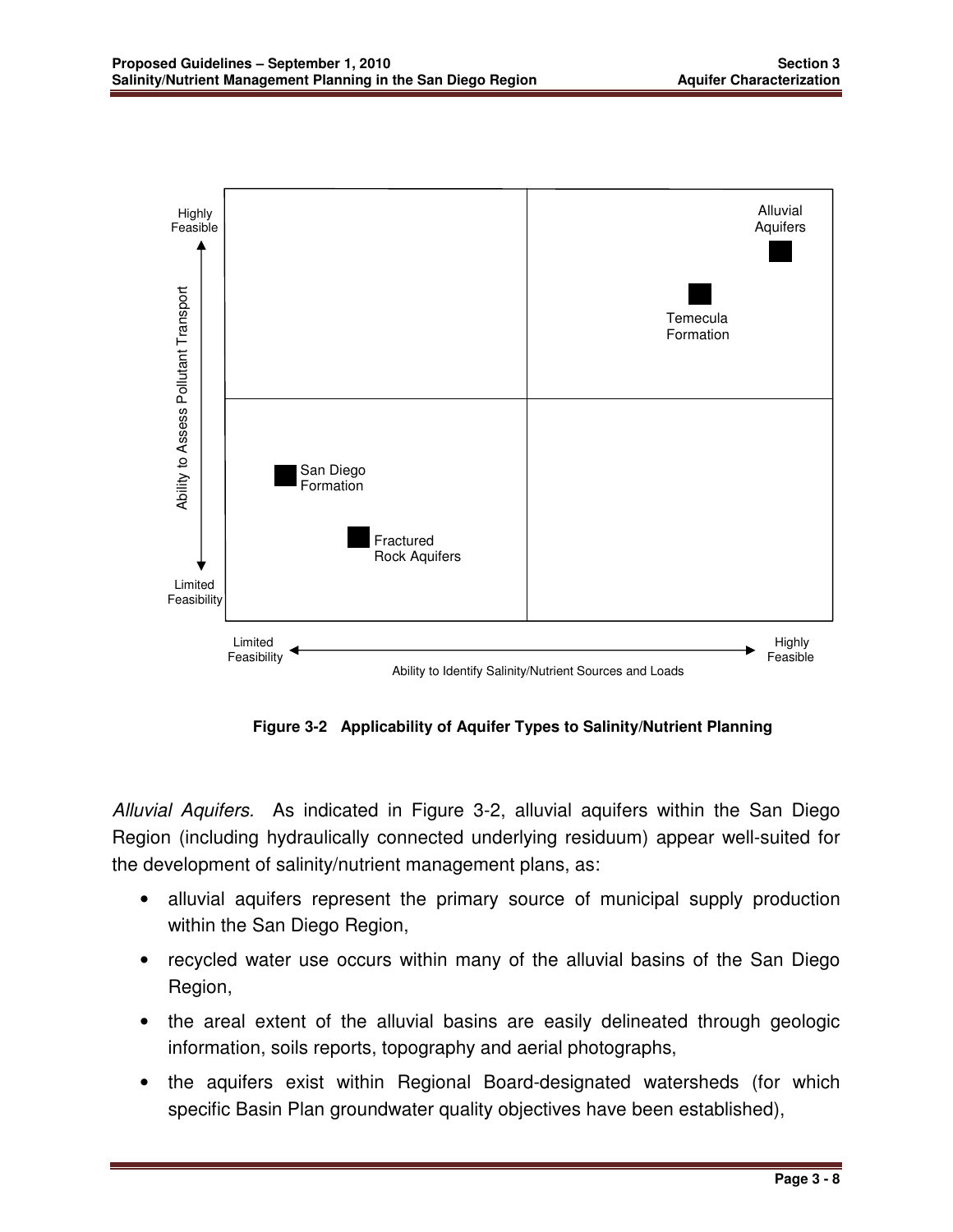- the aquifers receive recharge from defined topographic watersheds, and recharge sources are reasonably well understood,
- existing Basin Plan groundwater quality objectives were largely established on the basis of (1) data developed within alluvial aquifers and (2) beneficial uses that occur within the alluvial aquifers,
- conditions within many of the alluvial basins are reasonably uniform, allowing for relatively straight-forward assessment of pollutant transport,
- groundwater table elevations and groundwater flow patterns typically follow surface topography,
- it is relatively straight forward to identify sources and quantities of pollutant loads that may impact the alluvial basins,
- it is relatively straight forward to identify groundwater use and production within a given alluvial basin,
- groundwater quality in alluvial aquifers can be directly impacted by applied waters, land use, and surface activities, and
- numerous potential strategies exist for managing, reducing, or mitigating pollutant loads within alluvial aquifers.

Deep Aquifers. The San Diego Formation would not appear to represent a viable aquifer suited for the salinity/nutrient management approach set forth in the Recycled Water Policy at this time, as:

- the areal extent of the San Diego Formation is not well defined,
- little is known about how (or where) the aquifer is recharged,
- little is known about how (or if) the San Diego Formation is connected to other regional aquifers,
- it is uncertain whether the aquifer is influenced by source loads applied to surface soils,
- little is known about transport within the aquifer, and
- the aquifer underlies a number of watersheds, and hydraulic movement within the aquifer may significantly different that in the overlying watersheds.

The San Diego Formation, however, is a valuable and extensive aquifer, and ongoing efforts to better define the aquifer are underway by the San Diego County Water Authority, Sweetwater Authority, Otay Water District, and U.S. Geological Survey to better define the formation. As the depth, areal extent, recharge characteristics, and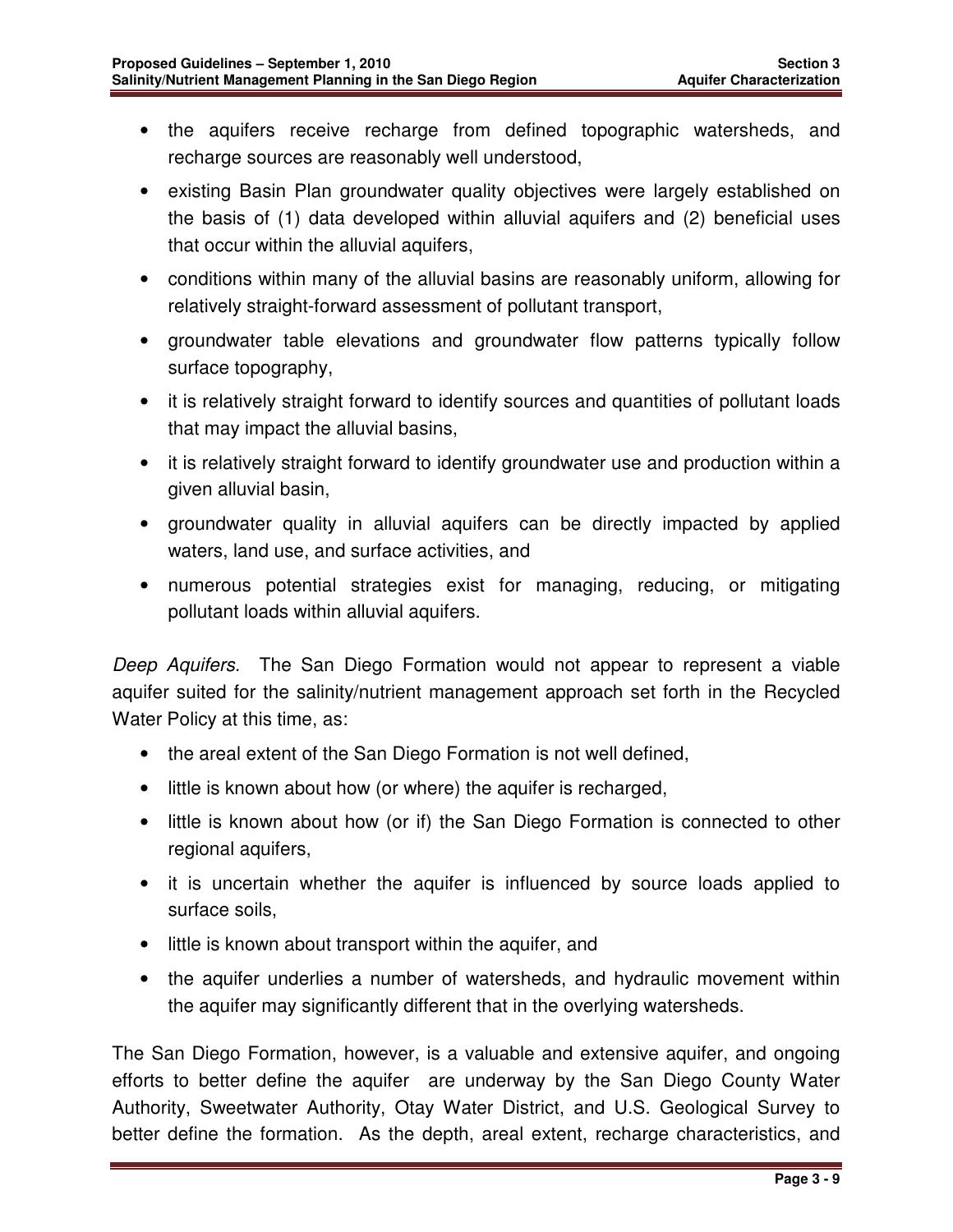groundwater movement characteristics of the San Diego Formation become better defined in future years, the aquifer may become a viable candidate for salinity analysis and management.

The Temecula Formation, on the other hand, is significantly better defined. The vertical and horizontal extent of the Temecula Formation is well documented. The Temecula Formation is known to be hydraulically connected to upstream portions of Temecula Murrieta alluvial aquifer. Salinity/nutrient source loads applied in the upstream recharge zones can be transported within the Temecula Formation. As a result of this hydraulic connection and the well-defined nature of the Temecula Formation, it would be appropriate to include the Temecula Formation aquifer as part of any salinity/nutrient management effort that addresses the overlying Temecula/Murrieta alluvial aquifer.

Fractured Rock Aquifers. Fractured rock aquifers predominantly exist in the eastern portions of the San Diego Region outside urbanized areas where recycled water and MWDSC imported water is served. In addition to being predominantly outside the area where recycled water is used, the Region's fractured rock aquifers do not readily lend themselves to the type of analysis required for the development of salinity/nutrient management plans, as these aquifers feature:

- low well yields, low storage coefficients, and irregular permeability,
- irregular and ill-defined hydrogeologic properties and groundwater movement,
- significant uncertainties regarding recharge zones and salinity/nutrient sources, and
- uncertain and irregular groundwater transport that may not follow surface topography or watershed boundaries.

**Proposed Tiered Salinity/Nutrient Management Approach.** As shown in Table 3-2 (page 3-4) recycled water use or municipal wastewater discharges occur in almost all of the Region's alluvial groundwater basins that are within the MWDSC service area. As a result, the Region's alluvial aquifers (with associated residuum) within the MWDSC service area represent viable candidates for the development of salinity/nutrient management plans.

As also documented in Table 3-2, the size, use, and complexity of San Diego Region alluvial groundwater aquifers vary significantly. The level of effort required to develop a salinity/nutrient management plan will be, in part, dependent on groundwater basin size,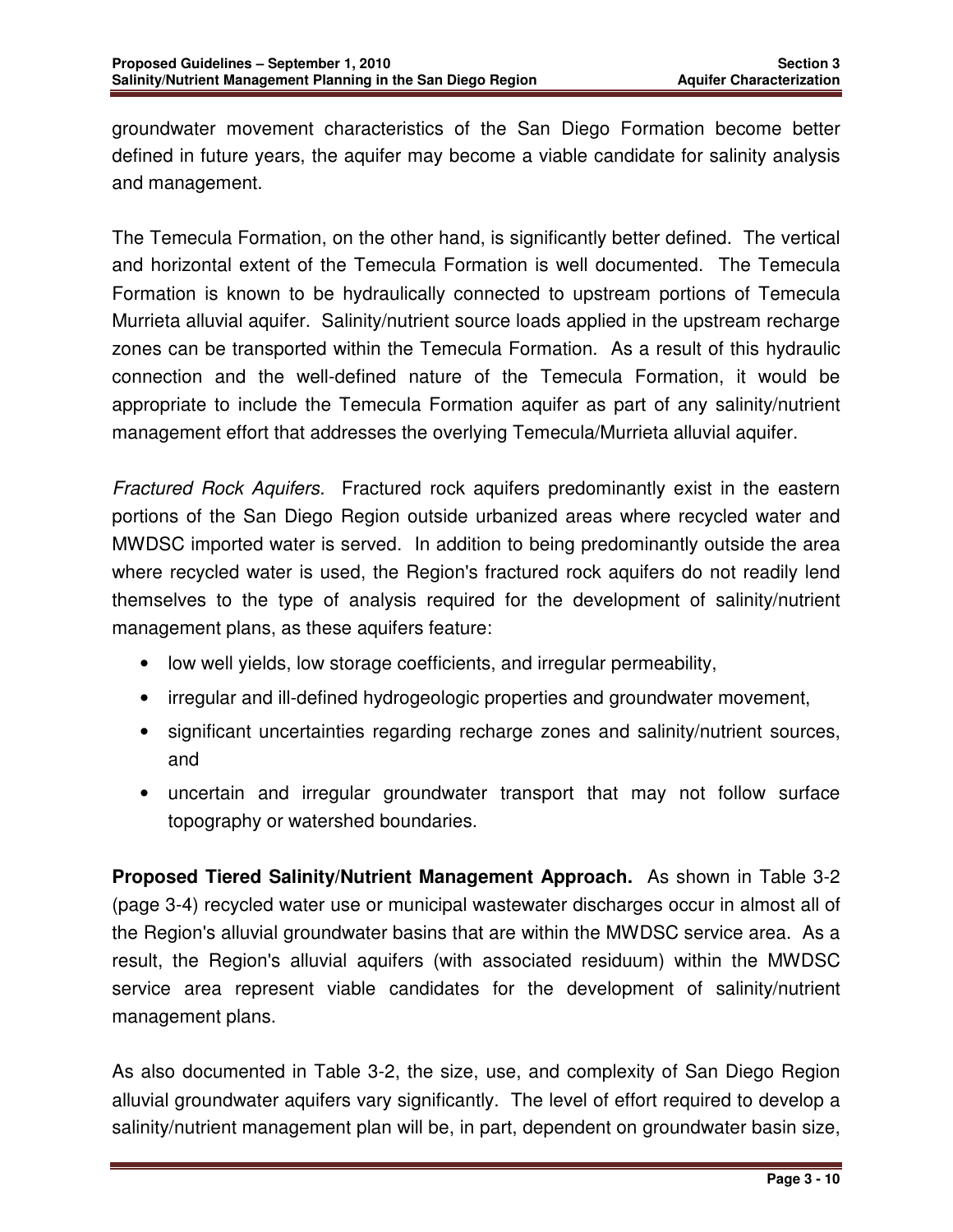complexity, use, source loads, hydrodynamics, and the degree of prior analysis and study that has been conducted. Groundwater basins with expansive areal extents and larger volumes should entail greater effort than smaller basins with less complex hydrodynamics and salinity/nutrient loading issues. Additionally, each of the Region's larger groundwater basins (with their increased potential for water supply development) has been the subject of comprehensive groundwater supply and groundwater quality evaluations.

Recognizing that the level of salinity/nutrient assessment effort should be proportional to the size and complexity of the basin, a "tiered" approach is proposed under which the Region's groundwater basins are grouped into several categories on the basis of similar characteristics. Under such a tiered approach, suggested guidelines and levels of effort for each group of basins can be tailored to be consistent with aquifer size, complexity and use. Such a tiered approach allows for flexibility among the basins in assessing salinity/nutrient management issues, while ensuring a level of consistency in salinity/nutrient management planning efforts within individual groundwater basins of the San Diego Region.

**Classification of San Diego Region Aquifers.** Under this approach, San Diego Region groundwater basins are grouped into five categories (or "tiers") on the basis of storage volumes, yields, water quality considerations, municipal water supply use/potential, degree of available information, and similarities in salinity/nutrient load issues. Table 3-3 (page 3-12) summarizes the five selected categories of basins. Table 3-3 also classifies San Diego Region alluvial aquifers into appropriate categories.

Tier A Basins. As shown in Table 3-3, five of the Region's large groundwater basins are classified as Tier A, including:

**San Juan Creek Basin**. The San Juan Creek basin is a long, narrow alluvial basin that extends along the lower portions of the San Juan Creek watershed in the southern portion of Orange County. The San Juan Creek Basin is comprised of four subbasins: the Upper San Juan, Middle San Juan, Lower San Juan, and Lower Trabuco. The San Juan Creek Basin has been extensively studied, and is managed by the San Juan Basin Authority. Salinity concentrations are increased in the downstream portions of the basin. Groundwater pumped from approximately half of the basin's municipal supply wells receives demineralization treatment.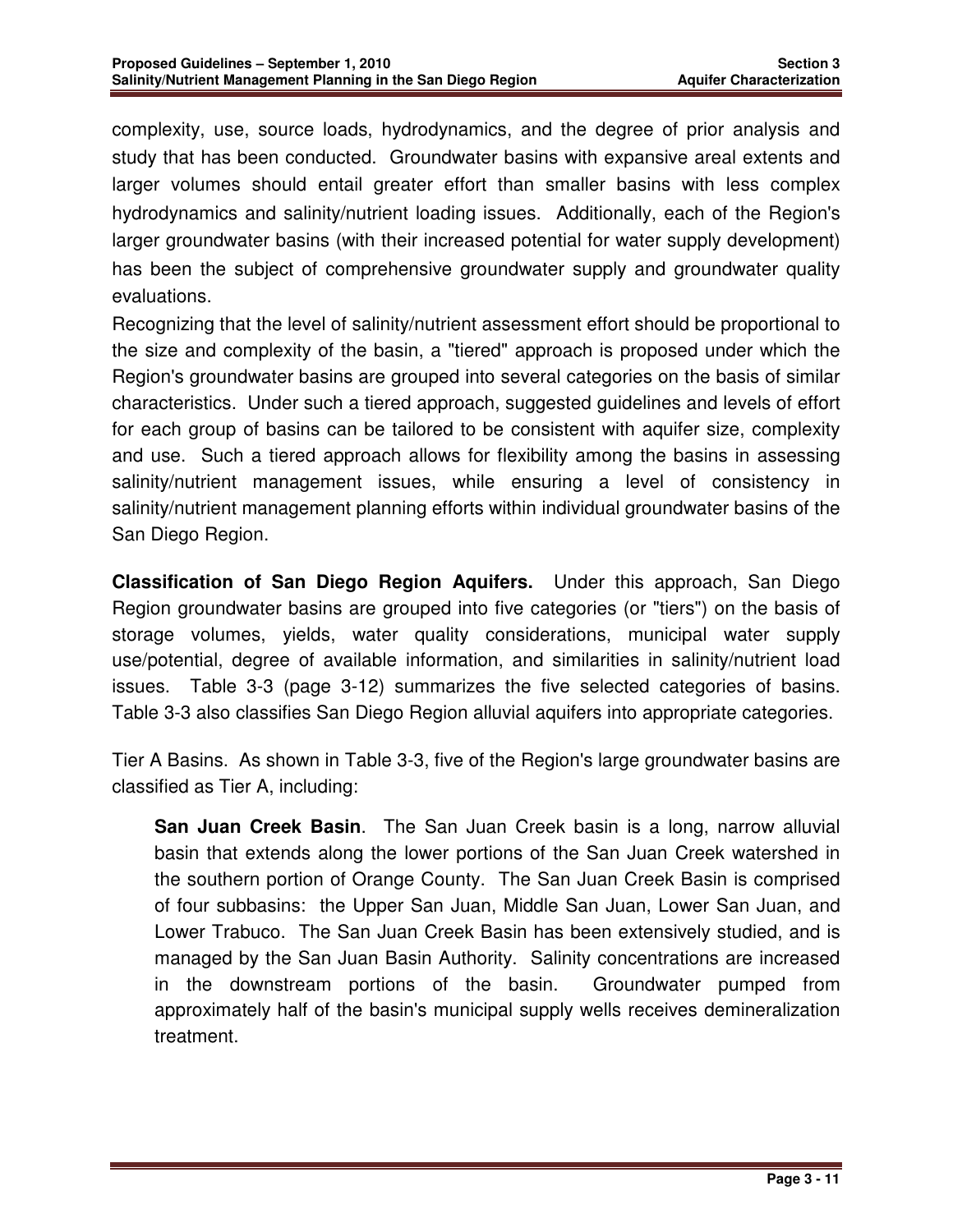|                                                                                                                                                                                                                                                                                                                                                                                                                                                                                                                                                                                                                | Table 3-3                                                                                                                                                                                                                                                                                                                                                                                                                                                                                                                                                                                                                                                                                                                                                    |                                                                                                                                                                                                                                                                            |  |  |  |
|----------------------------------------------------------------------------------------------------------------------------------------------------------------------------------------------------------------------------------------------------------------------------------------------------------------------------------------------------------------------------------------------------------------------------------------------------------------------------------------------------------------------------------------------------------------------------------------------------------------|--------------------------------------------------------------------------------------------------------------------------------------------------------------------------------------------------------------------------------------------------------------------------------------------------------------------------------------------------------------------------------------------------------------------------------------------------------------------------------------------------------------------------------------------------------------------------------------------------------------------------------------------------------------------------------------------------------------------------------------------------------------|----------------------------------------------------------------------------------------------------------------------------------------------------------------------------------------------------------------------------------------------------------------------------|--|--|--|
|                                                                                                                                                                                                                                                                                                                                                                                                                                                                                                                                                                                                                | <b>Summary of Proposed Groundwater Basin Categories</b><br>Salinity/Nutrient Management Planning within the San Diego                                                                                                                                                                                                                                                                                                                                                                                                                                                                                                                                                                                                                                        |                                                                                                                                                                                                                                                                            |  |  |  |
| Group                                                                                                                                                                                                                                                                                                                                                                                                                                                                                                                                                                                                          | Description                                                                                                                                                                                                                                                                                                                                                                                                                                                                                                                                                                                                                                                                                                                                                  | <b>Groundwater Basins</b>                                                                                                                                                                                                                                                  |  |  |  |
| Tier A                                                                                                                                                                                                                                                                                                                                                                                                                                                                                                                                                                                                         | Large groundwater basins (storage capacities in excess of 60,000 acre-feet) within<br>the MWDSC service area with significant existing or proposed municipal groundwater<br>use. Groundwater quality in the upstream portion of the basin is good, but<br>groundwater quality in the downstream potion of the basin may not comply with<br>existing Basin Plan objectives. The hydrogeology and groundwater of Tier A basins<br>have been extensively studied and documented, and groundwater quality and<br>transport have been studied using computer models. Potential groundwater<br>management alternatives within the Tier A basins have also been extensively studied.                                                                                | San Juan<br>$\bullet$<br>Lower Santa Margarita<br>$\bullet$<br>Temecula/Murrieta <sup>1</sup><br>Hodges/San Pasqual<br>Santee/El Monte                                                                                                                                     |  |  |  |
| Tier B                                                                                                                                                                                                                                                                                                                                                                                                                                                                                                                                                                                                         | Moderate-sized groundwater basins (50,000 AF or less in capacity) in urbanized or<br>agricultural areas within the MWDSC service area with variable groundwater quality<br>that remains usable as a source of irrigation or municipal supply. Basin Plan TDS<br>groundwater objectives within the Tier B basins range from 500 mg/l to 1000 mg/l,<br>and wastewater and recycled water agencies within the Tier B basins may experience<br>periodic noncompliance with Basin Plan groundwater quality objectives. In general,<br>Tier B basins have been studied less extensively than the Tier A basins, and potential<br>yields from the Tier B basins (Pala/Pauma and Middle Sweetwater are exceptions)<br>are significantly less than the Tier A basins. | San Mateo <sup>2</sup><br>San Onofre <sup>2</sup><br>$\bullet$<br>Las Flores <sup>2</sup><br>$\bullet$<br>Pala/Pauma <sup>3</sup><br>$\bullet$<br>San Marcos<br>$\bullet$<br>Escondido<br>$\bullet$<br>Santa Maria<br>$\bullet$<br>Poway<br>$\bullet$<br>Middle Sweetwater |  |  |  |
| Tier <sub>C</sub>                                                                                                                                                                                                                                                                                                                                                                                                                                                                                                                                                                                              | Remaining smaller, shallow groundwater aquifers (capacities of less than 20,000 AF)<br>in unconsolidated sediments within urbanized or agricultural areas of the MWDSC<br>service area. Basin Plan groundwater TDS objectives in these basins range from 500<br>mg/l to 1100 mg/l, and wastewater and recycled water agencies within the Tier C<br>basins may experience periodic noncompliance with Basin Plan groundwater quality<br>objectives. Storage capacities and well yields from the Tier C basins are modest or<br>small. Fewer studies and resources exist to characterize basin hydrogeology,<br>groundwater quality, and groundwater transport.                                                                                                | <b>Valley Center</b><br>$\bullet$<br>Keys Creek<br>$\bullet$<br>Vista<br>$\bullet$<br>Miramar<br>$\bullet$<br>San Vicente/Gower<br><b>National City</b><br>Other small similar basins                                                                                      |  |  |  |
|                                                                                                                                                                                                                                                                                                                                                                                                                                                                                                                                                                                                                | Tier D-1<br>Large to moderate-sized urbanized coastal groundwater basins within the MWDSC<br>service area with higher salinity groundwater quality and existing Basin Plan<br>groundwater quality objectives for TDS that exceed 1200 mg/l.<br>Recycled water<br>compliance with existing Basin Plan TDS objectives is not a problem within these<br>Municipal supply is developed (or proposed) via groundwater<br>basins.<br>demineralization in these basins.                                                                                                                                                                                                                                                                                             | Oceanside Mission<br>$\bullet$<br><b>Mission Valley</b><br>$\bullet$<br>Lower Sweetwater                                                                                                                                                                                   |  |  |  |
| Tier D                                                                                                                                                                                                                                                                                                                                                                                                                                                                                                                                                                                                         | Tier D-2<br>Moderate to small-sized coastal or inland groundwater basins within the MWDSC<br>service area with higher salinity groundwater quality and existing Basin Plan<br>groundwater quality objectives for TDS that exceed 1200 mg/l. Recycled water<br>compliance with existing Basin Plan TDS objectives is not a problem within these<br>basins. Public water supplies are not currently developed within these higher salinity<br>groundwater basins.                                                                                                                                                                                                                                                                                              | Bonsall/Moosa<br>$\bullet$<br>Batiquitos, Buena Vista,<br>Agua Hedionda, Encina<br>San Elijo<br>$\bullet$<br>Lower San Dieguito<br>El Cajon<br>$\bullet$<br>Otay<br>Lower Tijuana<br>$\bullet$<br>Other small similar basins<br>$\bullet$                                  |  |  |  |
| Tier E                                                                                                                                                                                                                                                                                                                                                                                                                                                                                                                                                                                                         | Groundwater basins in the rural eastern portion of the San Diego region outside the<br>MWDSC service area and outside the recycled water service area.                                                                                                                                                                                                                                                                                                                                                                                                                                                                                                                                                                                                       | Coahilla<br>$\bullet$<br>Santa Ysabel<br>$\bullet$<br>Warner<br><b>Pine Valley</b><br>Descanso<br>$\bullet$<br>Potrero<br>Campo<br>$\bullet$<br>Cottonwood<br>Other small similar basins                                                                                   |  |  |  |
| Includes underlying confined Temecula Formation.<br>1<br>Camp Pendleton is a member of the Water Authority and maintains an emergency connected to the MWDSC imported water<br>2<br>system, but normally utilizes on base groundwater as s source of supply.<br>Portions of the Pala/Pauma basin are within the MWDSC service area, but the basin is included as a Tier B basin on the<br>3<br>basis of size and yield. Groundwater TDS concentrations are typically low in the Pala/Pauma basin, but nitrate<br>concentrations in portions of the basin have approached or exceeded the Basin Plan objective. |                                                                                                                                                                                                                                                                                                                                                                                                                                                                                                                                                                                                                                                                                                                                                              |                                                                                                                                                                                                                                                                            |  |  |  |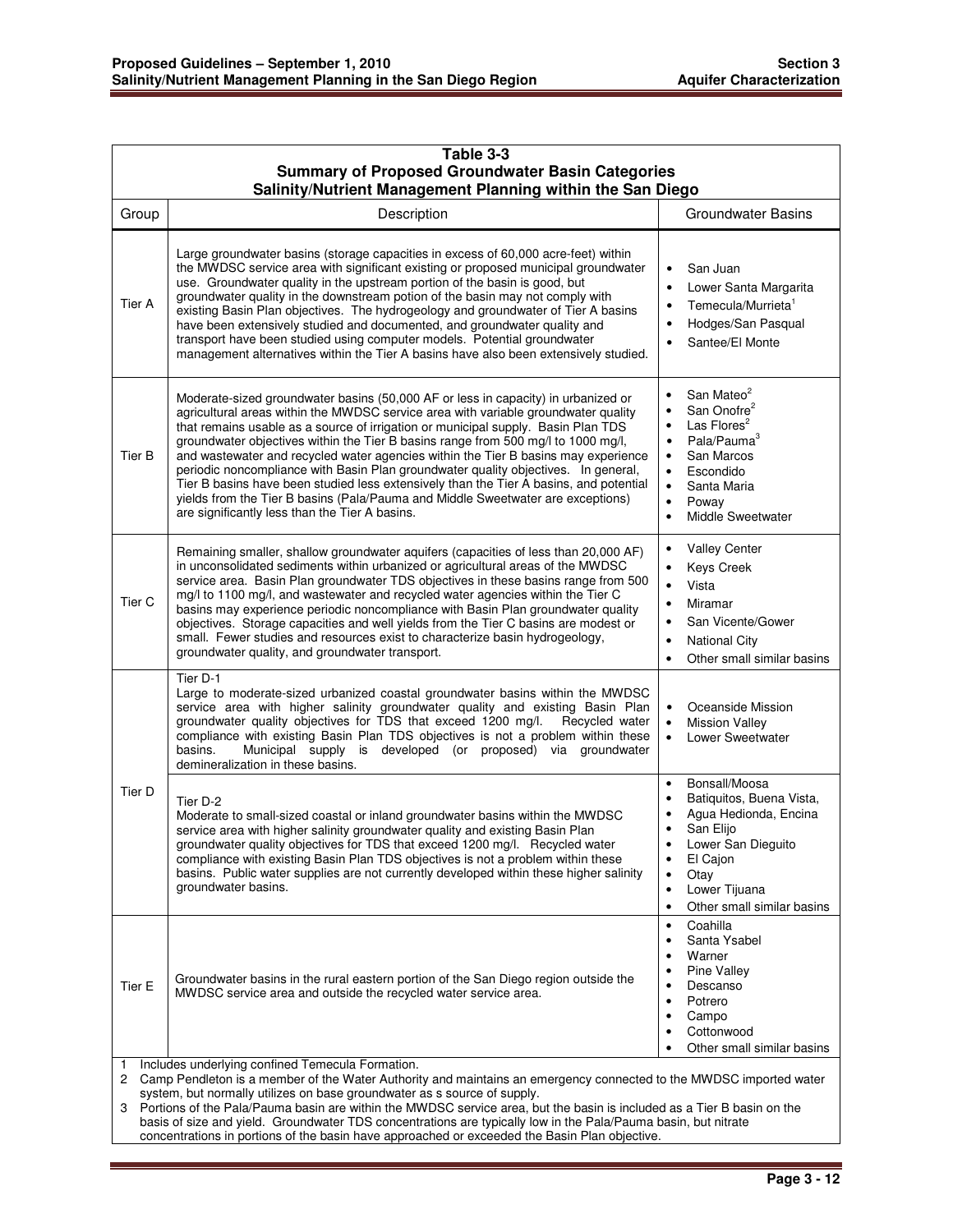**Lower Santa Margarita Basin.** The Lower Santa Margarita River basin is an interconnected basin that extends through the Chappo, Upper Ysidora, and Lower Ysidora hydrologic subunits. The basin serves as the exclusive source of supply to the U.S. Marine Corps Base Camp Pendleton. Salinity concentrations in the downstream portion of the basin are increased, but upstream groundwaters remain a viable source of potable supply. The basin has the potential both for expanded recycled water use and expanded groundwater supply storage and development. Salinity/nutrient source load concerns include both on base sources and upstream sources. The basin has been the subject of several comprehensive groundwater management and modeling studies.

**Temecula/Murrieta Basin**. The Temecula Murrieta Basin (alluvial aquifers and underlying Temecula Formation) extends through the Temecula and Murrieta Valleys and represents a key source of local supply for the Rancho California Water District (RCWD). RCWD has extensively studied the basin, and actively manages groundwater storage, recharge, and production in the basin in accordance with water quality needs, supply needs, and water rights requirements. Increased salinity concentrations occur in the downstream portion of the basin. Significant recycled water use occurs within the basin.

**San Pasqual/Hodges Basin.** The San Pasqual/Hodges Basin is owned by the City of San Diego, and is currently used as an agricultural preserve. Increased groundwater salinity concentrations occur in the downstream (Hodges) portion of the basin, but groundwater quality in the upstream portion of the basin is of better quality. The City of San Diego has developed several comprehensive studies assessing how the basin could be more efficiently utilized. The City's studies demonstrate that the San Pasqual/Hodges Basin offers significant potential for the development of municipal supply, management of groundwater quality, and the recharge/storage of recycled water or imported water supplies.

**Santee/El Monte Basin.** While several water agencies currently utilize the Santee/El Monte Basin as a source of supply, the potential exists for significantly expanded production within the basin. Increased groundwater salinity occurs in the downstream portion (Santee) but excellent quality groundwater exists in the upstream (El Monte) portion of the basin. The basin has been studied by several agencies. The City of San Diego is exploring the potential for expanded groundwater production in the basin. The Helix Water District and Padre Dam Municipal Water District are exploring the potential for developing a recycled water groundwater recharge project in the eastern end of the basin.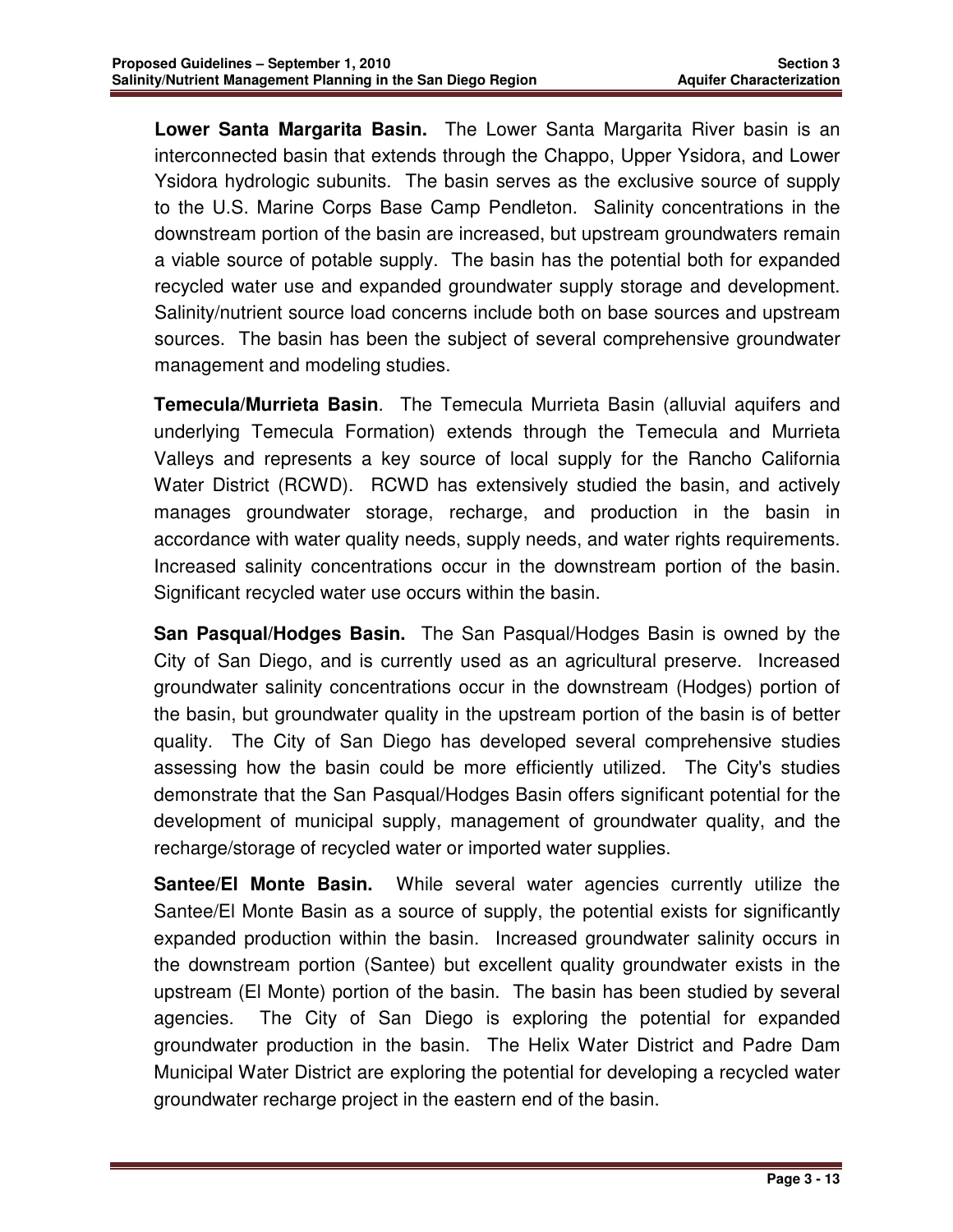Tier B Basins. A number of the moderately-sized alluvial groundwater basins within the San Diego Region may be classified as Tier B basins. Common features found within the Tier B basins include:

- the basins are within the MWDSC service area, and urban or agricultural land use is dominant,
- Basin Plan groundwater quality TDS objectives that range from 500 to 1000 mg/l,
- municipal supply development within the basins is typically several thousand acre-feet per year or less,
- existing groundwater quality within significant portions of the basin is adequate for irrigation or municipal use without the need for demineralization treatment,
- existing recycled water use (or wastewater discharge) occurs within the basin,
- concerns may exist among recycled or wastewater water agencies regarding recycled water compliance with Basin Plan salinity/nutrient requirements,
- the potential exists for expanded recycled water use, and
- the potential exists for expanded municipal supply development, recharge, or storage with implementation of appropriate groundwater management strategies.

Tier C Basins. Tier C basins are smaller in volume and provide smaller yields. Groundwater production in the Tier C basins tends to be small compared to overall water use. In part because of the smaller yields, the Tier C basins have been less well studied and hydrogeologic characteristics are less well defined than the Tier B basins. Common features found within the Tier C basins include:

- the basins are within the MWDSC service area, and urban or agricultural land use is dominant,
- groundwater use in the basin is limited to private use; no public water agency groundwater supply development occurs,
- Basin Plan groundwater quality TDS objectives range from 500 to 1100 mg/l,
- the potential exists for expanded recycled water use, and
- concerns may exist among recycled or wastewater water agencies regarding recycled water compliance with Basin Plan salinity/nutrient requirements.

Tier D Basins. Tier D basins include coastal (or near-coastal) basins in the MWDSC service area with higher salinity concentrations and Basin Plan TDS objectives that exceed 1200 mg/l. Tier D-1 basins include large or moderate-sized basins with higher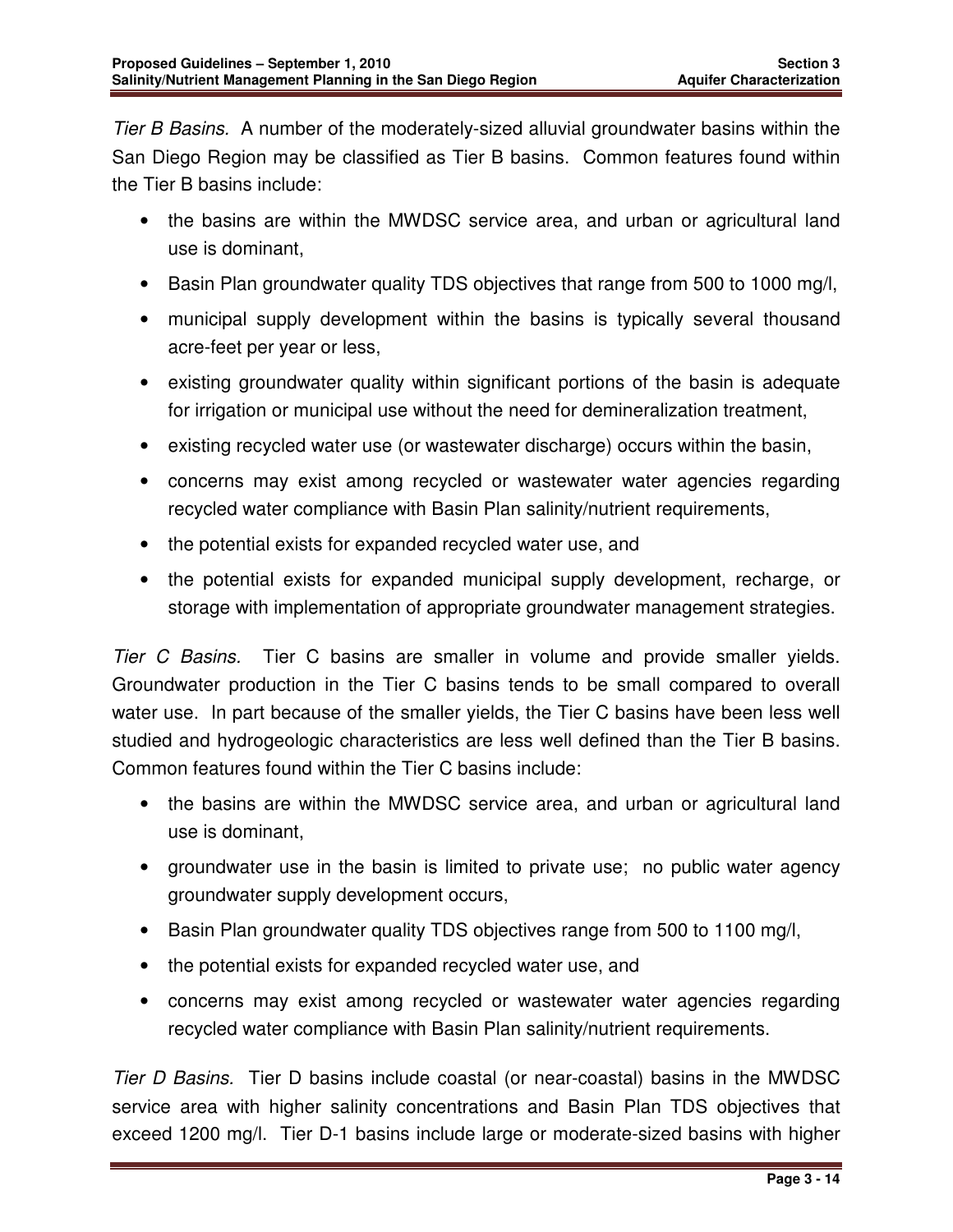salinity concentrations that feature existing or planned groundwater demineralization projects. Tier D-2 basins include small to moderate-sized groundwater basins with higher salinity concentrations which are not currently used for purposes of developing public water supplies. Common features found within the Tier D basins include:

- the basins are within the MWDSC service area, and urban or agricultural land use is dominant,
- significantly higher salinity concentrations, particularly in the downstream portion of the basin,
- existing groundwater quality within significant portions of the basin requires demineralization treatment for use as an irrigation or municipal supply,
- Basin Plan groundwater objectives for TDS exceed 1200 mg/l and recycled water compliance with Basin Plan TDS objectives is not a concern,
- the potential exists for expanded recycled water use, and
- the potential exists for expanded municipal supply development, recharge, or storage with implementation of appropriate groundwater treatment and management.

Tier E Basins. The Tier E basins include large to moderate sized groundwater basins outside the MWDSC service area. Salinity loads within these rural basins are predominantly from natural sources, groundwater-based agriculture, or septic tanks. Recycled water use in the basins is limited to Native American tribes or privately operated facilities (e.g. campgrounds, trailer parks, vacation areas).

**Potential Stakeholder Agencies.** Most of the San Diego Region groundwater basins involve multiple water and wastewater jurisdictions.

Tier A and B Basins. Both water and wastewater agencies may have interest in influencing groundwater salinity/nutrient management within the Tier A and Tier B basins. Table 3-4 (page 3-16) summarizes water and wastewater agencies that provide service within the Tier A and B basins.

Tier C Basins. Table 3-5 (page 3-17) summarizes water and wastewater agencies within the Tier C and Tier D basins. Within the Tier C basins, the potential for recycled water use is significantly greater than the potential for groundwater supply development. As a result, recycled water agencies may have a greater interest in salinity/nutrient management planning in the Tier C basins than water agencies.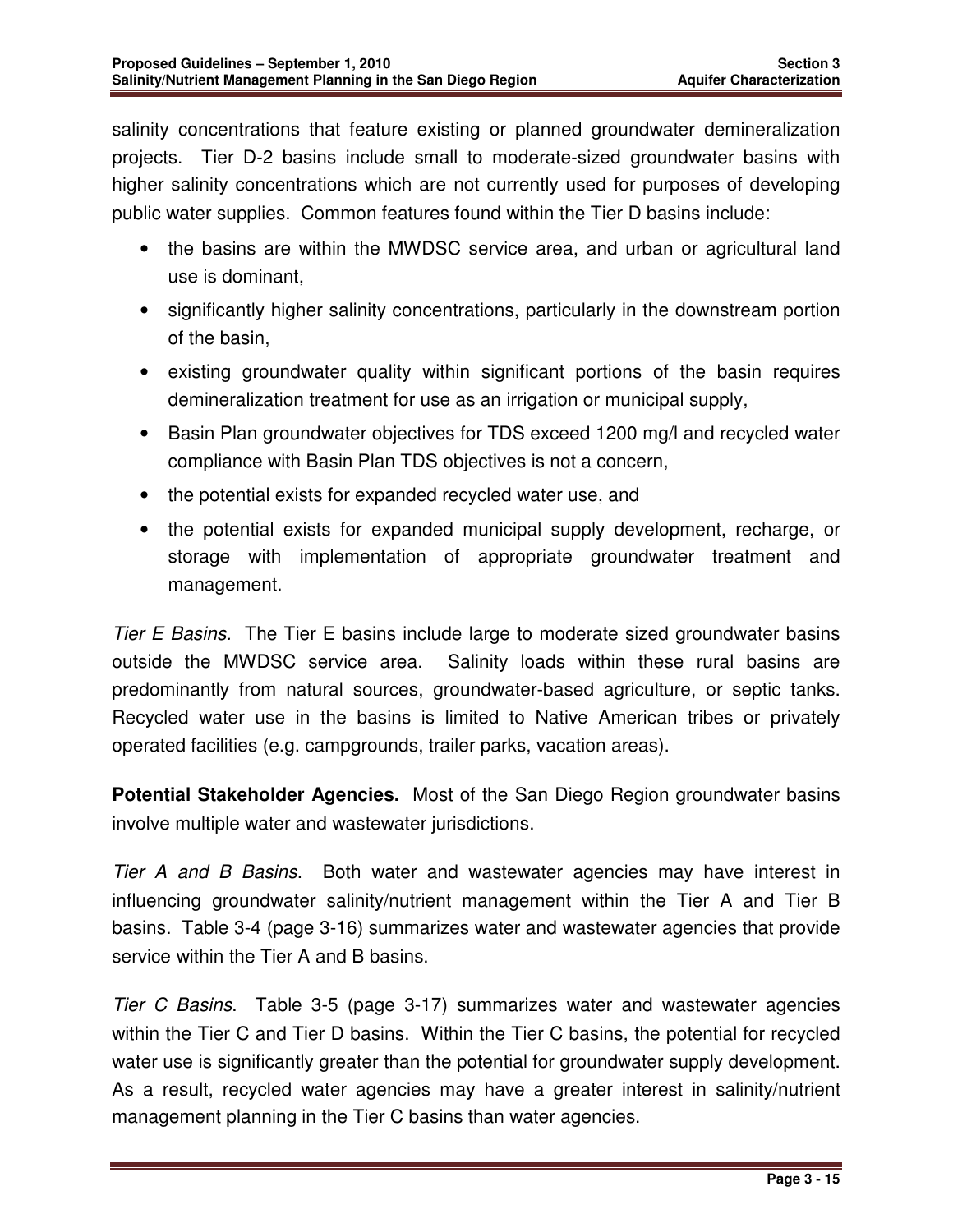| Table 3-4<br>Municipal Water and Wastewater Agencies within Tier A and B Basins                                                      |                                               |                                                                                                                                                                                                                                 |                                                                                                                                                                                                      |  |
|--------------------------------------------------------------------------------------------------------------------------------------|-----------------------------------------------|---------------------------------------------------------------------------------------------------------------------------------------------------------------------------------------------------------------------------------|------------------------------------------------------------------------------------------------------------------------------------------------------------------------------------------------------|--|
| Group                                                                                                                                | Groundwater Basin<br>Municipal Water Agencies |                                                                                                                                                                                                                                 | Municipal Wastewater Agencies                                                                                                                                                                        |  |
| Tier A                                                                                                                               | San Juan Creek                                | • San Juan Basin Authority <sup>1,2</sup><br>• San Juan Capistrano <sup>1,2</sup><br>• Santa Margarita Water District <sup>1</sup><br>• Moulton Niguel Water District <sup>1</sup><br>• South Coast Water District <sup>1</sup> | • South Orange County Reclamation Auth. <sup>5</sup><br>Santa Margarita Water District <sup>4,5</sup><br>Moulton Niguel Water District <sup>4,5</sup><br>• South Coast Water District <sup>4,5</sup> |  |
|                                                                                                                                      | Lower Santa Margarita                         | • Camp Pendleton $1,2$<br>• Fallbrook Public Utility District <sup>3</sup>                                                                                                                                                      | • Camp Pendleton <sup>4,5</sup>                                                                                                                                                                      |  |
|                                                                                                                                      | Temecula/Murrieta                             | Rancho California Water District <sup>1,2</sup><br>• Western $MWD1$                                                                                                                                                             | • Rancho California Water District4,5<br>$\bullet$ Eastern MWD <sup>4,5</sup><br>• Western $MWD^4$                                                                                                   |  |
|                                                                                                                                      | Hodges/San Pasqual                            | • City of San Diego <sup>1</sup>                                                                                                                                                                                                | • City of San Diego <sup>4</sup><br>• City of Escondido <sup>6</sup>                                                                                                                                 |  |
|                                                                                                                                      | Santee/El Monte                               | • City of San Diego <sup>1</sup><br>Padre Dam MWD <sup>1</sup><br>Helix Water District <sup>1,2</sup><br>• Lakeside Water District <sup>1,2</sup>                                                                               | • Padre Dam $MWD^{4,5}$<br>• Alpine/Lakeside Sanitation District <sup>4</sup>                                                                                                                        |  |
|                                                                                                                                      | San Mateo Creek                               | $\bullet$ Camp Pendleton <sup>1,2</sup><br>Santa Margarita Water District <sup>1</sup><br>• City of San Clemente <sup>1</sup>                                                                                                   | $\bullet$ Camp Pendleton <sup>4,5</sup><br>Santa Margarita Water District <sup>4,5</sup><br>• City of San Clemente <sup>4,5</sup>                                                                    |  |
|                                                                                                                                      | San Onofre                                    | • Camp Pendleton <sup>1,2</sup>                                                                                                                                                                                                 | • Camp Pendleton <sup>4,5</sup>                                                                                                                                                                      |  |
|                                                                                                                                      | Las Flores                                    | • Camp Pendleton <sup>1,2</sup>                                                                                                                                                                                                 | • Camp Pendleton <sup>4,5</sup>                                                                                                                                                                      |  |
| Tier B                                                                                                                               | Pauma/Pala                                    | • Yuima $MWD^{1,2}$                                                                                                                                                                                                             | • Pauma Valley CSD <sup>4,5</sup>                                                                                                                                                                    |  |
|                                                                                                                                      | San Marcos                                    | • Vista Irrigation District <sup>1</sup><br>Rincon Del Diablo Water District <sup>1</sup><br>Vallecitos Water District <sup>1</sup><br>• City of Escondido <sup>1</sup>                                                         | • Vallecitos Water District <sup>4</sup><br>• Rincon Del Diablo Water District <sup>4,5</sup><br>• City of Escondido <sup>4,5</sup>                                                                  |  |
|                                                                                                                                      | Escondido                                     | • City of Escondido <sup>1</sup><br>Rincon Del Diablo Water District <sup>1</sup>                                                                                                                                               | $\bullet$ City of Escondido <sup>4,5</sup><br>• Rincon Del Diablo Water District <sup>5</sup>                                                                                                        |  |
|                                                                                                                                      | Santa Maria                                   | $\bullet$ Ramona MWD <sup>1,2</sup>                                                                                                                                                                                             | $\bullet$ Ramona MWD <sup>4,5</sup>                                                                                                                                                                  |  |
|                                                                                                                                      | Poway                                         | • City of Poway <sup>1</sup>                                                                                                                                                                                                    | • City of Poway <sup>4</sup><br>• City of San Diego <sup>4,5</sup>                                                                                                                                   |  |
|                                                                                                                                      | Middle Sweetwater                             | • Sweetwater Authority <sup>1</sup><br>• Otay Water District <sup>1</sup>                                                                                                                                                       | • Otay Water District <sup>4</sup>                                                                                                                                                                   |  |
| Agency distributes treated municipal supply within the basin.<br>Agency produces municipal groundwater supplies from the basin.<br>2 |                                               |                                                                                                                                                                                                                                 |                                                                                                                                                                                                      |  |

2 Agency produces municipal groundwater supplies from the basin.

3 Fallbrook PUD maintains water rights in Santa Margarita basin and has interest in developing water supply.

4 Agency collects wastewater within the basin.

5 Agency regulated by Regional Board to discharge wastewater or recycled water within the basin.

6 Agency provides water and wastewater service within the tributary watershed in areas immediately adjacent to the groundwater aquifer.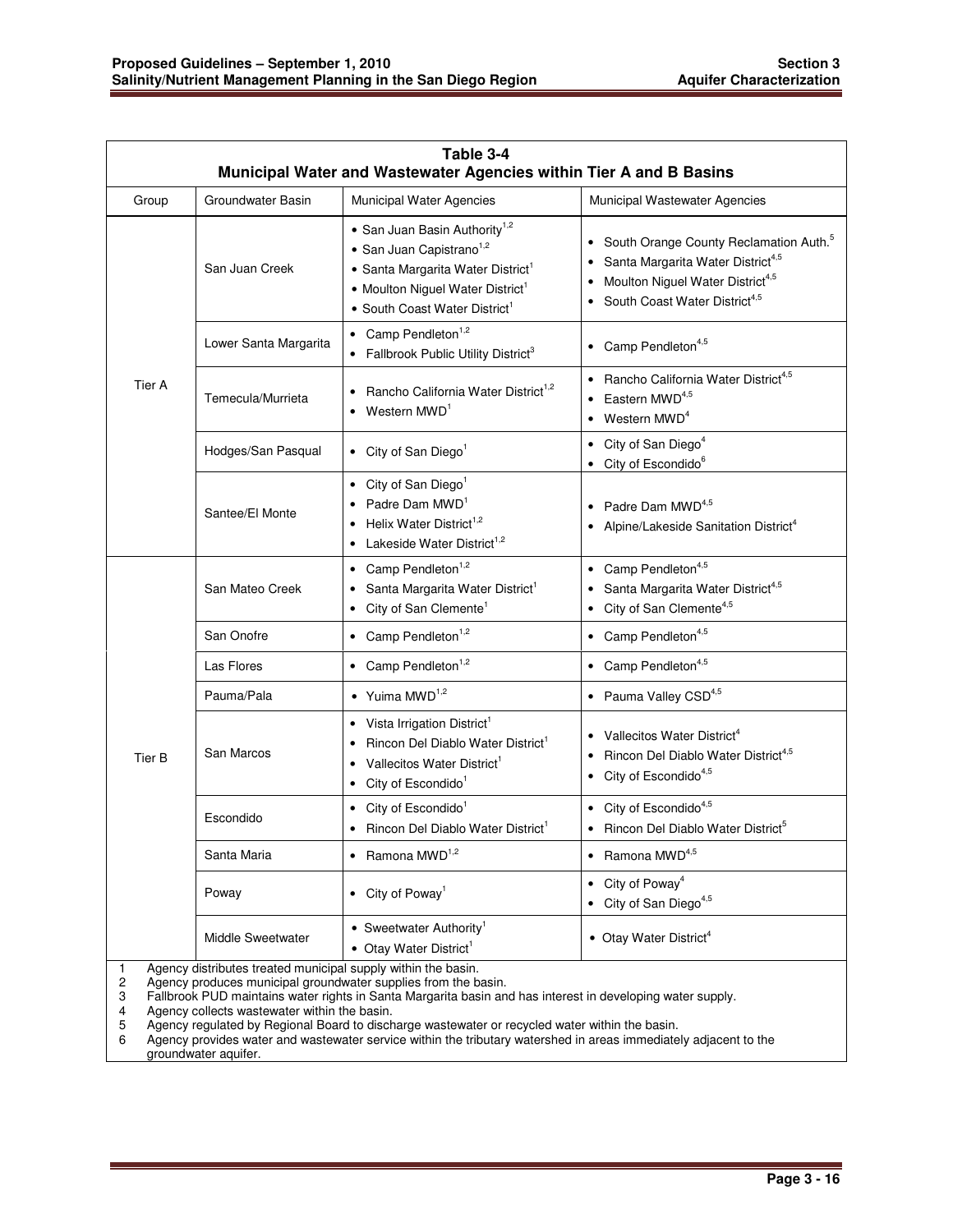| Table 3-5<br>Municipal Water and Wastewater Agencies within Tier C and D Basins |                                                      |                                                                                                |                                                                                                                                                  |
|---------------------------------------------------------------------------------|------------------------------------------------------|------------------------------------------------------------------------------------------------|--------------------------------------------------------------------------------------------------------------------------------------------------|
| Group                                                                           | Groundwater Basin                                    | Municipal Water Agencies                                                                       | Municipal Wastewater Agencies                                                                                                                    |
|                                                                                 | <b>Valley Center</b>                                 | • Valley Center MWD <sup>1</sup>                                                               | • Valley Center MWD <sup>5,6</sup>                                                                                                               |
|                                                                                 | Keys Creek                                           | • Valley Center MWD <sup>1</sup>                                                               | • Valley Center MWD <sup>6</sup>                                                                                                                 |
| Tier C                                                                          | Vista                                                | • Vista Irrigation District <sup>1</sup><br>Vallecitos Water District <sup>1</sup>             | • City of Vista <sup>5</sup><br>Encina Joint Powers Authority <sup>5</sup><br>• Vallecitos Water District <sup>5,6</sup>                         |
|                                                                                 | Miramar                                              | • City of San Diego <sup>1</sup>                                                               | • City of San Diego <sup>5,6</sup>                                                                                                               |
|                                                                                 | San Vicente/Gower                                    | • Ramona Municipal Water District <sup>1</sup><br>• City of San Diego <sup>2</sup>             | • Ramona Municipal Water District <sup>5,6</sup>                                                                                                 |
|                                                                                 | <b>National City</b>                                 | City of San Diego <sup>1</sup><br>City of National City <sup>1,3</sup><br>Sweetwater Authority | City of San Diego <sup>5</sup><br>City of National City <sup>5</sup>                                                                             |
| Tier D-1                                                                        | Oceanside Mission                                    | • City of Oceanside <sup>1,4</sup>                                                             | • City of Oceanside <sup>5,6</sup>                                                                                                               |
|                                                                                 | <b>Mission Valley</b>                                | • City of San Diego <sup>1</sup>                                                               | • City of San Diego <sup>5</sup>                                                                                                                 |
|                                                                                 | Lower Sweetwater                                     | • Sweetwater Authority <sup>1,4</sup>                                                          | • City of National City <sup>5</sup><br>City of Chula Vista <sup>5</sup>                                                                         |
| Tier D-2                                                                        | Bonsall/Moosa                                        | • Rainbow $MWD1$                                                                               | • Rainbow $MWD^5$<br>• Valley Center MWD <sup>5,7</sup>                                                                                          |
|                                                                                 | Batiquitos, Buena<br>Vista, Agua Hedionda,<br>Encina | • Carlsbad Municipal Water District <sup>1</sup>                                               | City of Carlsbad <sup>5</sup><br>$\bullet$<br>Carlsbad Municipal Water District <sup>6</sup><br>Leucadia Wastewater District <sup>5,6</sup><br>٠ |
|                                                                                 | San Elijo                                            | Olivenhain MWD <sup>1</sup><br>٠<br>San Dieguito Water District <sup>1</sup>                   | Olivenhain MWD <sup>5,6</sup><br>• San Elijo JPA <sup>5,6</sup>                                                                                  |
|                                                                                 | Lower San Dieguito                                   | • Olivenhain MWD <sup>1</sup><br>Santa Fe Irrigation District <sup>1</sup>                     | • Olivenhain MWD <sup>5,6</sup><br>Rancho Santa Fe CSD'<br>$\bullet$<br>Fairbanks Ranch CSD <sup>5,6</sup>                                       |
|                                                                                 | El Cajon                                             | Helix Water District <sup>1</sup><br>Otay Water District <sup>1</sup>                          | • City of El Cajon <sup>5</sup>                                                                                                                  |
|                                                                                 | Otay                                                 | • City of San Diego <sup>1</sup><br>• Otay Water District <sup>1</sup>                         | • City of San Diego <sup>5,6</sup><br>• Otay Water District <sup>5,6</sup>                                                                       |
|                                                                                 | Lower Tijuana                                        | • City of San Diego <sup>1</sup>                                                               | • City of San Diego <sup>5,6</sup>                                                                                                               |

1 Agency distributes treated municipal supply within the basin.

2 The City of San Diego operates the downstream San Vicente Reservoir, and periodically conveys Sutherland Reservoir water (from the San Dieguito River watershed) to San Vicente Reservoir via San Vicente Creek.

3 The City of National City is a member of Sweetwater Authority

4 Agency produces municipal groundwater supplies from the basin through groundwater demineralization.

5 Agency collects wastewater within the basin.

6 Agency distributes recycled water within the basin.

7 Agency recharges treated wastewater to groundwater via percolation ponds.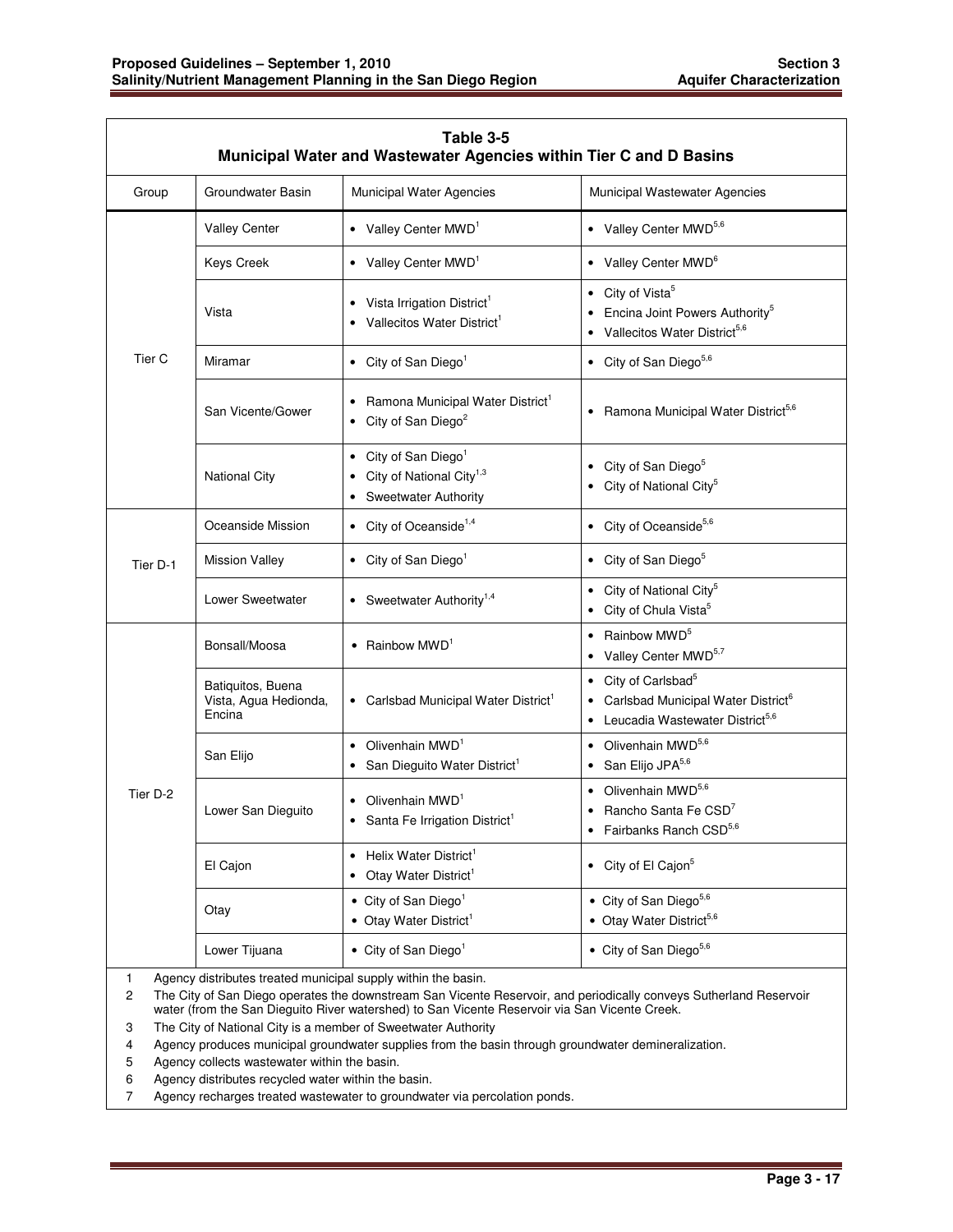Tier D Basins. Recycled water compliance with existing Basin Plan salinity objectives is not a concern within the Tier D basins. As a result, salinity management plans are not required within the Tier D basins. Existing Basin Plan salinity objectives are deemed to be adequate in the Tier D basins for purposes of (1) protecting existing groundwater quality and (2) encouraging recycled water use. While salinity management plans are not required for purposes of supporting or expanding recycled water use, it is possible that water agencies in Tier D-1 basins may have an interest in addressing salinity/nutrient management issues:

- to protect against further water quality degradation (including seawater intrusion) that may affect existing or proposed groundwater demineralization projects, or
- as part of assessing or developing groundwater quality improvement projects (such as recharge/recovery projects).

As water agencies move forward in the future to assess additional brackish groundwater demineralization opportunities in the San Diego Region, several of the Tier D-2 basins (e.g. Lower San Dieguito and Lower Tijuana) may warrant re-designation as Tier D-1 basins.

Tier E Basins. Tier E basins are located outside the MWDSC service area. Salinity/nutrient loads within the Tier E basins are limited to storm runoff, agricultural runoff, septic tank discharges, discharges from small community wastewater systems, and natural geologic sources. As a result of these factors, the development of salinity/nutrient management plans is unlikely to lead to increased recycled water supply development in the Tier E basins. Consequently, it is not anticipated that salinity/nutrient management plans will be required within the Tier E basins. Additionally, with the possible exception of the Warner Basin (a local source of supply for the Vista Irrigation District), the development of salinity/nutrient management plans in the Tier E basins may be beyond the resource capabilities of agencies or stakeholders.

Other Unnamed Basins. In addition to the groundwater basins identified in Tables 3-4 and 3-5, numerous additional smaller groundwater basins exist within the San Diego Region.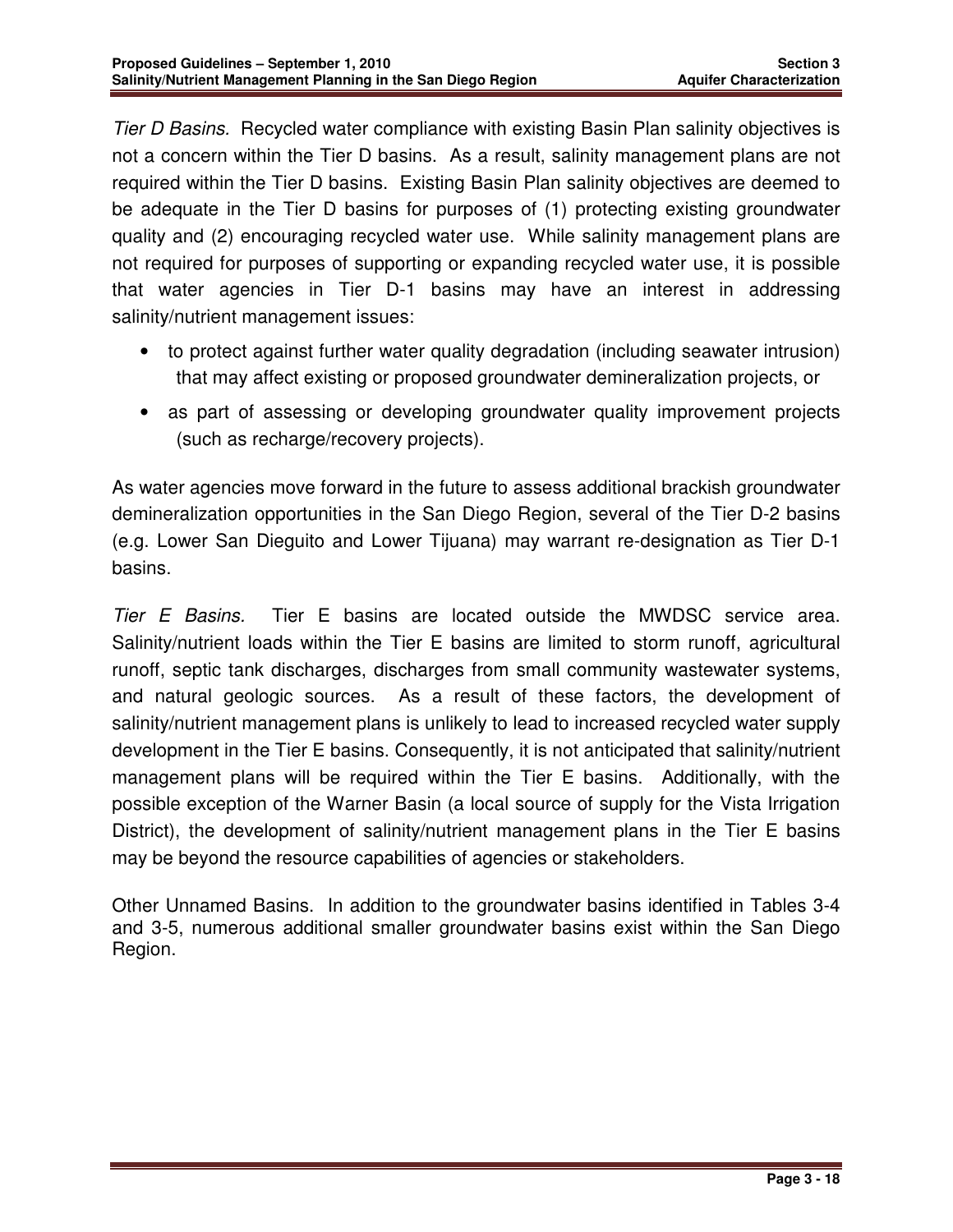# **Section 4 PROPOSED APPROACH AND PRIORITIES**

SUMMARY: Basin-specific salinity/nutrient management plans may not be appropriate for all areas of the San Diego Region. A significant degree of prior Basin Plan work has already been completed within the San Diego Region that is consistent with the salinity/nutrient management plan requirements of the Recycled Water Policy. Additionally, it may not be technically feasible to developed salinity/nutrient management plans within ill-defined aquifers within the Region. Local agencies and stakeholders will determine which aquifers or basins warrant the development of basin-specific salinity/nutrient management plans. On the basis of need and value to stakeholders, the five tiers of San Diego Region aquifers are prioritized for implementation of basin-specific salinity/nutrient management plans.

**Prior Salinity Management Planning within the Region.** As described in Section 1, the intent of the Recycled Water Policy is to encourage recycled water use and to ensure consistent regulation of recycled water projects. The Policy also recognizes the importance of managing all salinity/nutrient sources within a basin, not just salinity/nutrient sources associated with recycled water use.

Unlike in many areas of the State where recycled water use is a relatively new concept, the San Diego Regional Board has more than 40 years experience in regulating recycled water treatment and use. During this time, the regulation of recycled water within the San Diego Region has significantly evolved. In the 1980s and 1990s, for example, the Regional Board implemented numerous modifications to numerical Basin Plan groundwater quality objectives in coastal and urbanized areas of the Region. Basin Plan modifications were implemented within each of the Region's ten hydrologic units for which Basin Plan numerical groundwater quality objectives had been established. These Basin Plan modifications included were implemented to promote recycled water use while reflecting existing groundwater source loads and water quality.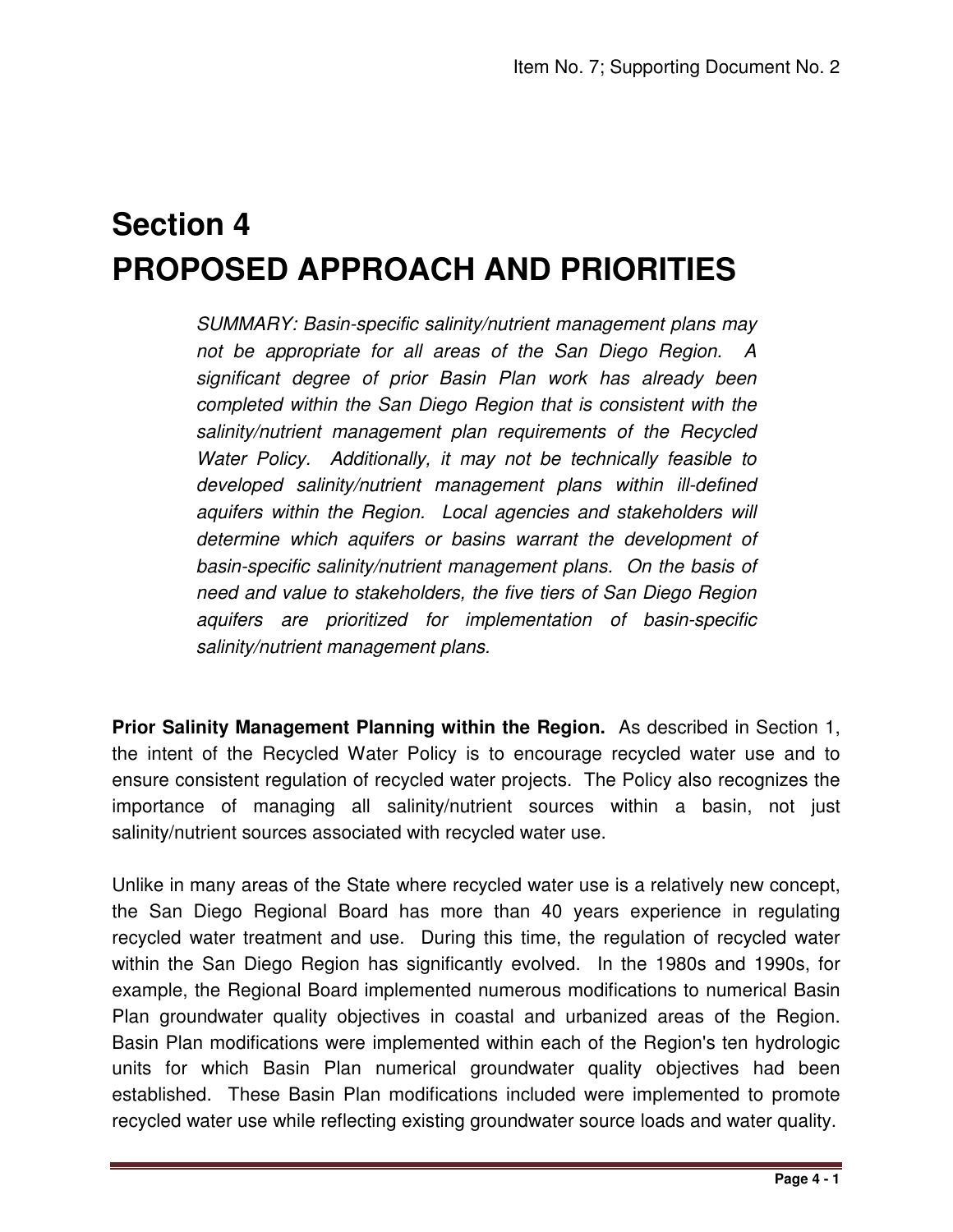In addition to the Region-wide Basin Plan modification efforts led by the Regional Board (which resulted in modification of Basin Plan objectives along the coastal strip), numerous agencies coordinated with the Regional Board to achieve basin-specific modification of Basin Plan groundwater quality objectives, including:

- southern Orange County agencies which now comprise SOCWA (San Juan Hydrologic Unit),
- the Rancho California Water District and Eastern MWD (upper Santa Margarita River basin),
- Valley Center MWD (San Luis Rey Hydrologic Unit),
- member agencies of the Encina Wastewater Authority (Carlsbad HU),
- the City of Escondido (Carlsbad HU and San Dieguito HU),
- San Elijo JPA member agencies (San Dieguito HU),
- Padre Dam MWD (San Diego HU),
- Otay Water District (Sweetwater and Otay HUs),

Additionally, in the early 1990s, the Regional Board implemented significant changes to Basin Plan implementation policies that govern how recycled water projects are regulated. With these modifications, the Regional Board significantly increased its flexibility to promote recycled water use and improve consistency in regulating regional recycled water use.

The Basin Plan modifications implemented in the 1980s and 1990s followed the general salinity/nutrient management plan principles and procedures that are now required as part of the part of the State's Recycled Water Policy, including:

- characterization of basin water quality, including supplemental monitoring (if required),
- assessment of beneficial uses,
- identification and quantification of salinity/nutrient sources,
- identification of salinity/nutrient management strategies,
- technical and economic/social evaluation of salinity/nutrient management strategies (including Basin Plan modification strategies),
- stakeholder participation,
- applicable approvals through the California Environmental Quality Act (CEQA), or CEQA-equivalent approvals, and
- Regional Board consideration and approval of the Basin Plan modification.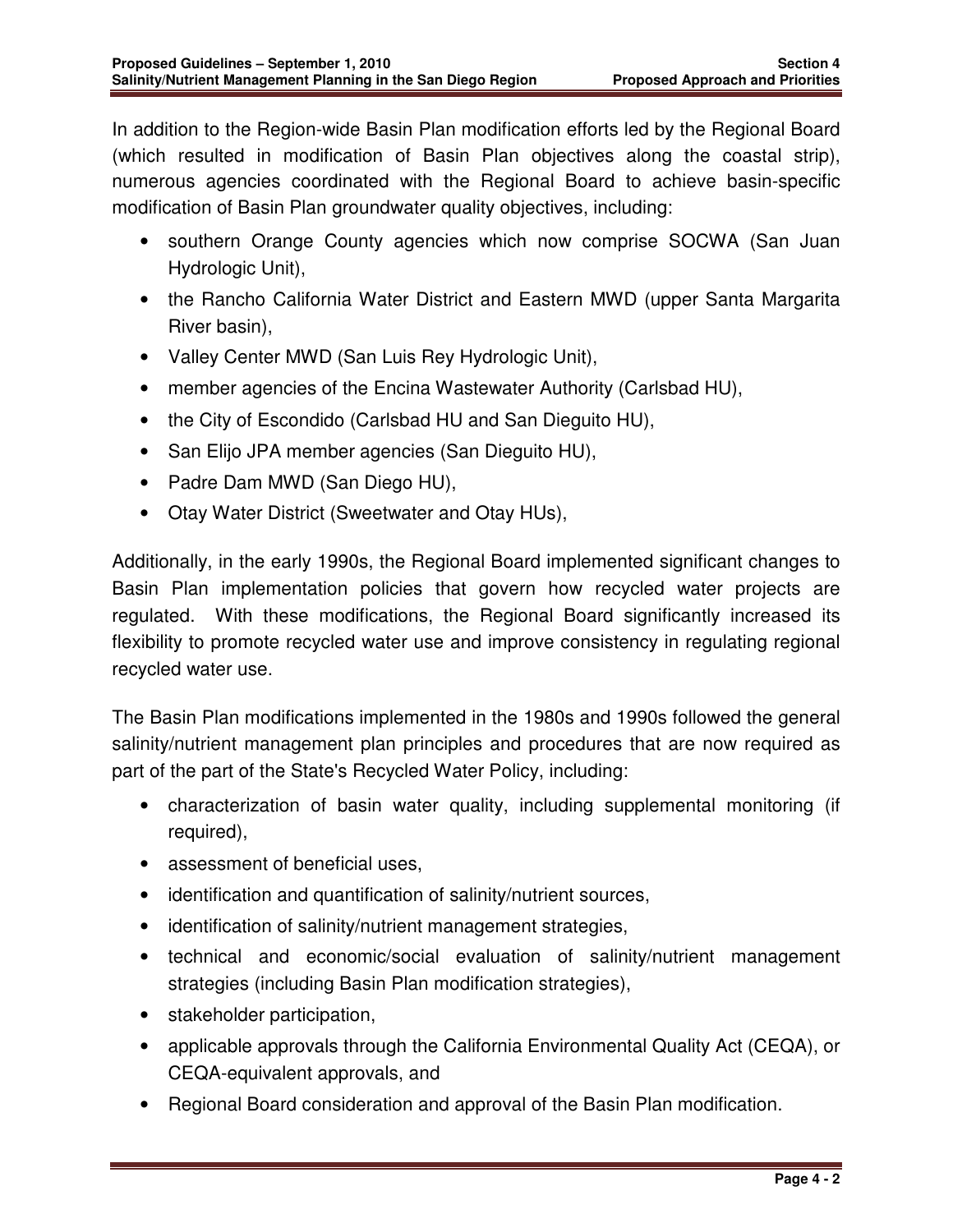In addition to the efforts which led to modification of the Basin Plan, several additional comprehensive studies during the 1990s employed these general salinity/nutrient management plan principles in assessing the appropriateness of Basin Plan groundwater quality objectives. Comprehensive salinity management assessment efforts which concluded that existing Basin Plan objectives were consistent with water quality, recycled water use promotion, and salinity sources/loads included:

- an evaluation of the upper Santa Margarita Basin watersheds (completed by the Rancho California Water District),
- a comprehensive water quality and modeling assessment of the San Juan watershed (completed by the South Orange County Wastewater Authority), and
- an evaluation of watersheds within the San Pasqual, Peñasquitos, San Diego, Otay, and Tijuana Hydrologic Units (completed by the Clean Water Program for Greater San Diego).

**San Diego Region Salinity/Nutrient Management Needs.** In accordance with the above, a strong argument exists that a significant portion of the Region's recycled water service area has already been addressed by prior salinity/nutrient management planning efforts that were prepared in a manner consistent with the Recycled Water Policy. Agency interest for preparing salinity/nutrient management plans in such watersheds may be limited (or nonexistent), as salinity management and recycled water compliance needs have already been addressed.

Additionally, as discussed in Section 3, not all areas of the San Diego Region may be appropriate for the development of basin-specific salinity/nutrient management plans. Areas of the Region for which basin-specific salinity/nutrient management plans may not be appropriate may include:

- areas outside the service areas of the Region's recycled water agencies (no benefits to recycled water use would occur in these areas and salinity/nutrient loads are largely limited to rural and natural sources),
- aquifers which are insufficiently defined to allow for salinity/nutrient source identification, assessment, or pollutant transport (e.g. fractured rock aquifers or the San Diego Formation), and
- miscellaneous small aquifers which have groundwater yields and recharge areas that are too limited to warrant the expense and effort of completing a separate salinity/nutrient management plan.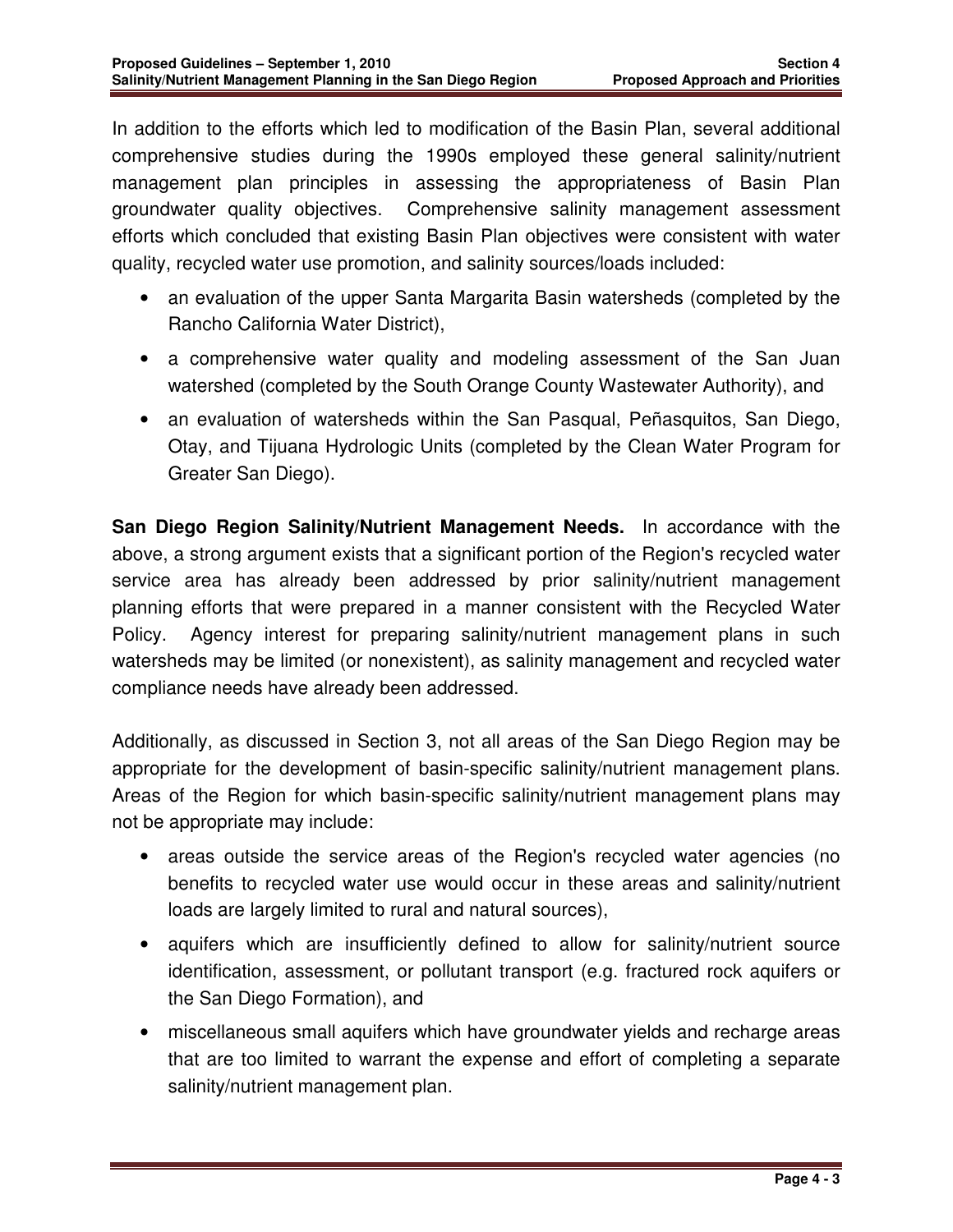Local agencies and stakeholders have expressed little or no interest in performing basin-specific salinity/nutrient management plans in such areas of the San Diego Region. (Salinity/nutrient plans for such basins would entail significant expenses yet yield little or no value to the agencies and stakeholders). To most efficiently use public resources, it is proposed that local agencies and stakeholders determine where basinspecific salinity/nutrient management plans are warranted and are of value.

Within areas of the San Diego Region where agencies/stakeholders see no value in preparing basin-specific salinity/nutrient management plans, the Regional Board may wish to consider one or more of the following alternatives:

- 1) Coordinating with the State Board to clear up uncertainties regarding where basin-specific salinity/nutrient management plans are required.
- 2) Coordinating with the State Board to, if appropriate, redefine Recycled Water Policy needs and requirements to eliminate the need for basin-specific salinity/nutrient plans in:
	- areas with ill-defined aquifers where salinity/nutrient sources cannot reliably quantified and pollutant transport assessed,
	- areas outside of existing or potential recycled water service spheres,
	- areas for which prior Basin Plan modification studies have been completed, or
	- areas for which existing Basin Plan groundwater quality objectives are deemed to be consistent with protecting existing water quality, protecting beneficial uses, and meeting the intent of the Recycled Water Policy goals.
- 3) Preparing a general region-wide salinity/nutrient management assessment (consistent with the Recycled Water Policy) that covers all areas of the San Diego Region not addressed in basin-specific salinity/nutrient management plans and addresses region-wide salinity sources and management alternatives (including development and implementation of best management practices for salinity management).

**Proposed Aquifer Prioritization.** In determining which basins warrant basin-specific salinity/nutrient management plans, local recycled water and wastewater agencies will assess the benefits that such plans may provide. As noted in Section 1, recycled water agencies may benefit from implementing salinity/nutrient plans through (1) enhancing the potential for recycled water compliance and (2) enhancing the potential for expanded recycled water use. Salinity/nutrient management plans may benefit water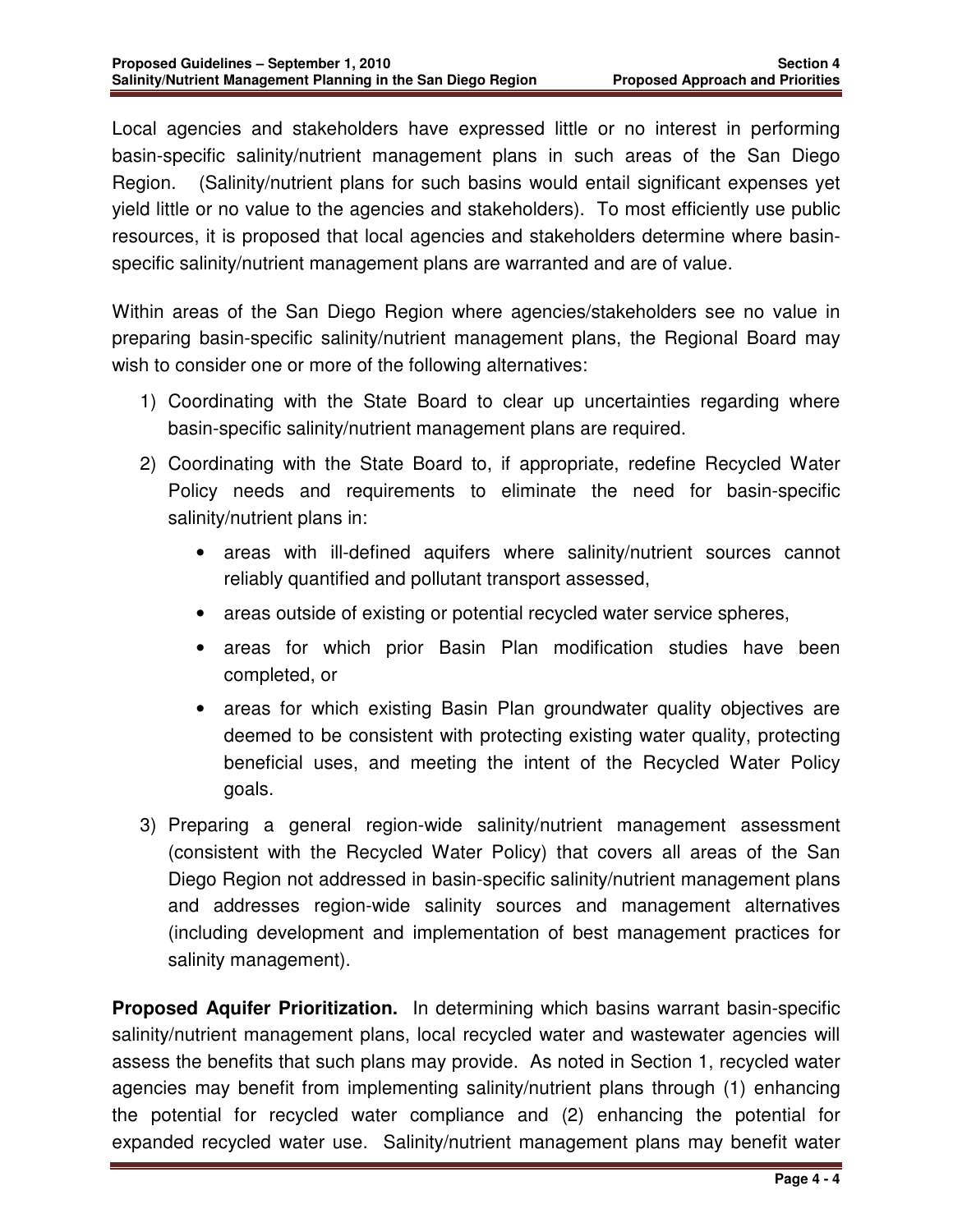agencies through (1) protecting and enhancing groundwater quality, and (2) enhancing the potential for increased local yield.

Figure 4-1 summarizes recycled water compliance and groundwater supply/quality benefits associated with salinity/nutrient management planning within the Tier A, B, C, D, and E basins identified in Section 3. As shown in Figure 4-1, salinity management plans can achieve significant recycled water and groundwater quality protection benefits within the Tier A, B, and C basins.



 **Figure 4-1 Salinity/Nutrient Planning Benefits and Prioritization** 

In addition to the strength of benefits shown in Figure 4-1, the criteria (see Table 3-3 on page 3-12) used to classify the San Diego Region groundwater basins groups may also be used for purposes of prioritizing the importance of salinity/nutrient plan development. Table 4-1 (page 4-6) summarizes salinity/nutrient management plan development priorities for San Diego Region groundwater basins.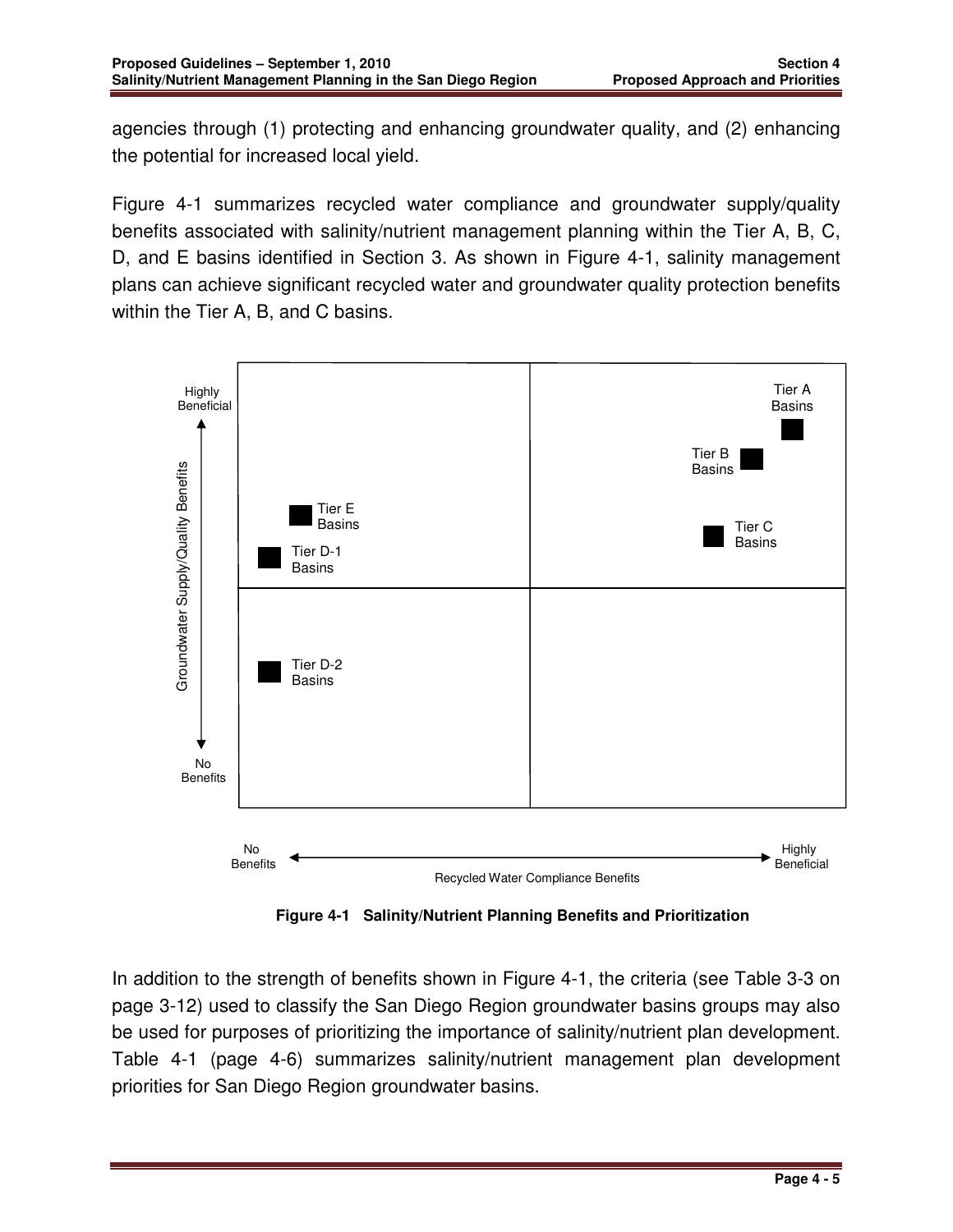| Table 4-1<br><b>Proposed Prioritization Groups</b><br><b>San Diego Region Alluvial Basins</b> |                                |                                                                                                                                                                                                                                                                                                                                                                                                                                                                                                                                         |
|-----------------------------------------------------------------------------------------------|--------------------------------|-----------------------------------------------------------------------------------------------------------------------------------------------------------------------------------------------------------------------------------------------------------------------------------------------------------------------------------------------------------------------------------------------------------------------------------------------------------------------------------------------------------------------------------------|
| Group                                                                                         | Priority                       | <b>Priority Rationale</b>                                                                                                                                                                                                                                                                                                                                                                                                                                                                                                               |
| Tier A                                                                                        | High                           | • Large groundwater basins<br>Significant existing groundwater production<br>Potential exists for expanded recycled water use, and concerns exist for recycled<br>water compliance with existing Basin Plan objectives<br>Higher Salinity groundwater concentrations in portions of basins<br>Agency interest exists in expanding municipal supply production<br>Significant prior study in basins offer starting point for salinity/nutrient management<br>plans                                                                       |
| Tier B                                                                                        | Medium                         | Moderate to large groundwater basins<br>٠<br>Moderate to low degree of existing groundwater production<br>Potential exists for expanded recycled water use, and concerns exist for recycled<br>water compliance with existing Basin Plan objectives<br>Higher salinity groundwater concentrations occur in portions of the basins<br>$\bullet$<br>Agency interest may exist in expanding municipal supply production                                                                                                                    |
| Tier <sub>C</sub>                                                                             | Medium                         | Small groundwater basins with low overall annual groundwater use<br>$\bullet$<br>No public water supply development; groundwater use limited to private pumpers<br>Higher salinity groundwater concentrations occur in portions of the basin<br>Potential exists for expanded recycled water use, and concerns exist for recycled<br>$\bullet$<br>water compliance with existing Basin Plan objectives                                                                                                                                  |
| Tier D-1                                                                                      | Low<br>(Plan Not<br>Required)  | Higher salinity groundwater concentrations are already reflected in existing Basin<br>٠<br>Plan water quality objectives<br>No problems exist with recycled water compliance with existing Basin Plan salinity<br>$\bullet$<br>objectives<br>Modification of Basin Plan objectives not required to support future recycled water<br>$\bullet$<br>use or to protect groundwater supplies<br>Tier D-1 water agencies may be interested in protecting against further<br>degradation or assessing groundwater quality improvement projects |
| Tier D-2                                                                                      | None<br>(Plan Not<br>Required) | Higher salinity groundwater concentrations are already reflected in existing Basin<br>$\bullet$<br>Plan water quality objectives<br>No problems exist with recycled water compliance with existing Basin Plan salinity<br>$\bullet$<br>objectives<br>Modification of Basin Plan objectives not required to support future recycled water<br>$\bullet$<br>use or to protect groundwater supplies<br>No public water supplies are currently developed in the basin<br>$\bullet$                                                           |
| Tier E                                                                                        | None<br>(Plan Not<br>Required) | Land use limited to rural, open space, government land, or tribal lands<br>$\bullet$<br>No municipal agency recycled water use occurs in the basin<br>$\bullet$<br>MWDSC imported water is not served within the basin<br>$\bullet$<br>Groundwater quality remains good to excellent<br>٠<br>Salinity source loads limited to natural sources, groundwater-based agriculture,<br>$\bullet$<br>septic tanks, or small private (or tribal) wastewater systems                                                                             |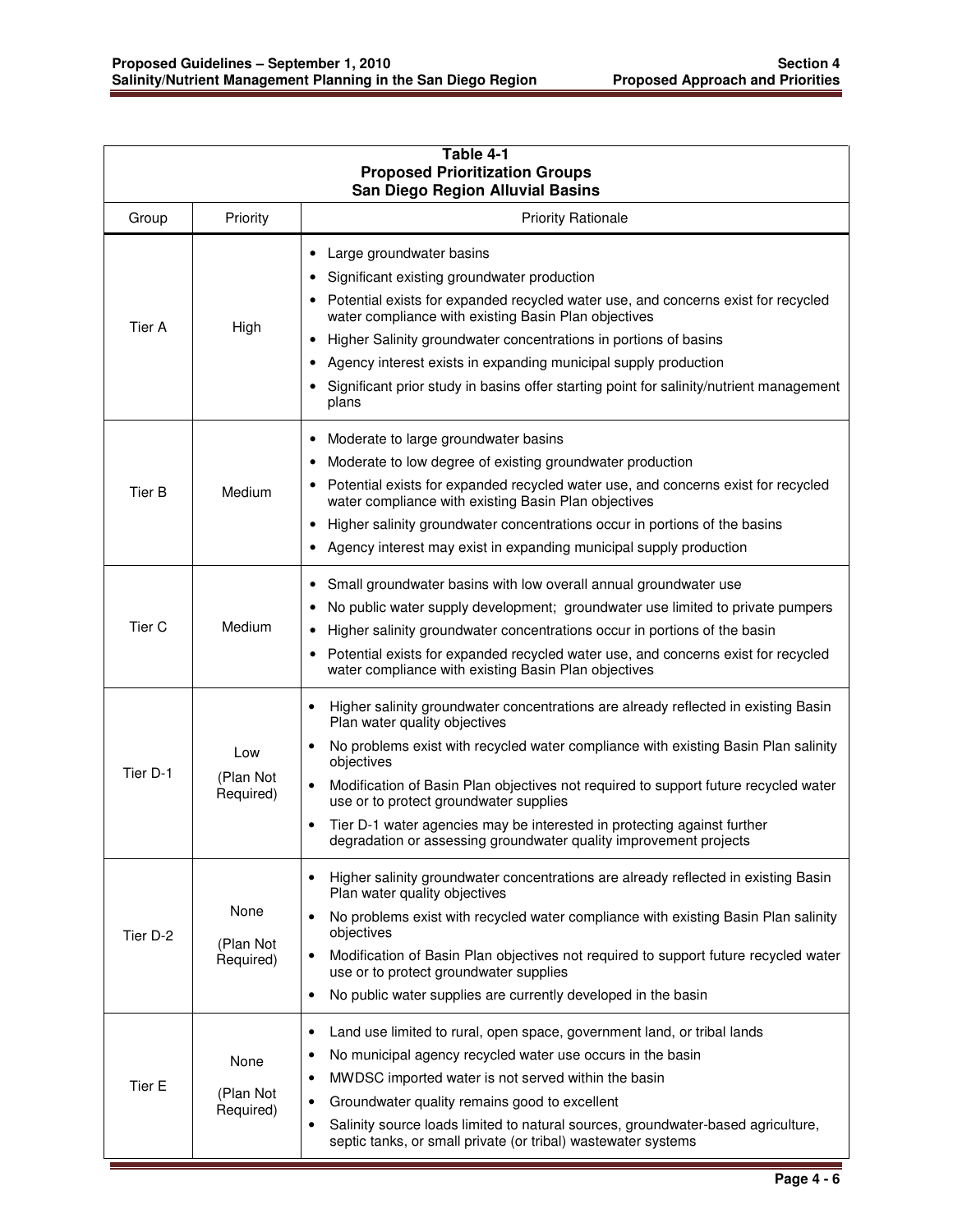Because of their size and potential for expanded recycled water use and groundwater supply production, Tier A basins represent the highest priority. Tier B and C basins represent a medium priority. For Tier A, B, and C basins, agencies/stakeholders will develop time schedules for preparing salinity/nutrient management plans that are consistent with the needs, interests, and project schedules of the stakeholders.

Higher salinity groundwater concentrations in the Tier D basins are already reflected in existing Basin Plan objectives, and future Basin Plan modifications are not required for supporting expanded recycled water use or groundwater production in the Tier D basins. As a result, developing salinity/nutrient management plans in the Tier D basins is not necessary to support existing or expanded recycled water use.

While salinity/nutrient management plans are not required within the Tier D basins, it is recognized that water agencies may have interests (not related to recycled water) in developing salinity/nutrient plans within Tier D-1 basins. Because salinity/nutrient plans in the Tier D-1 basins would not be required for supporting recycled water use, however, a low priority is assigned to the Tier D-1 basins.

Because of a lack of recycled water use, imported water use, a lesser degree of salinity/nutrient loading, Tier E basins do not represent a priority and no salinity/nutrient management plans are required. With the possible exception of the Warner Basin, Tier E basins are unlikely to warrant agency interest for developing salinity/nutrient management plans.

**Implementation Approach.** It is anticipated that Regional Board staff will be involved within the agency/stakeholder process to develop basin-specific salinity/nutrient management plans in the San Diego Region. This involvement and coordination will include:

- review of the salinity/nutrient management plan quidelines,
- participation in stakeholder processes for basin-specific salinity/nutrient management plans,
- review of tasks and milestones associated with basin-specific salinity/nutrient management plans,
- providing input on proposed Basin Plan modification alternatives associated with basin-specific salinity/nutrient management plans,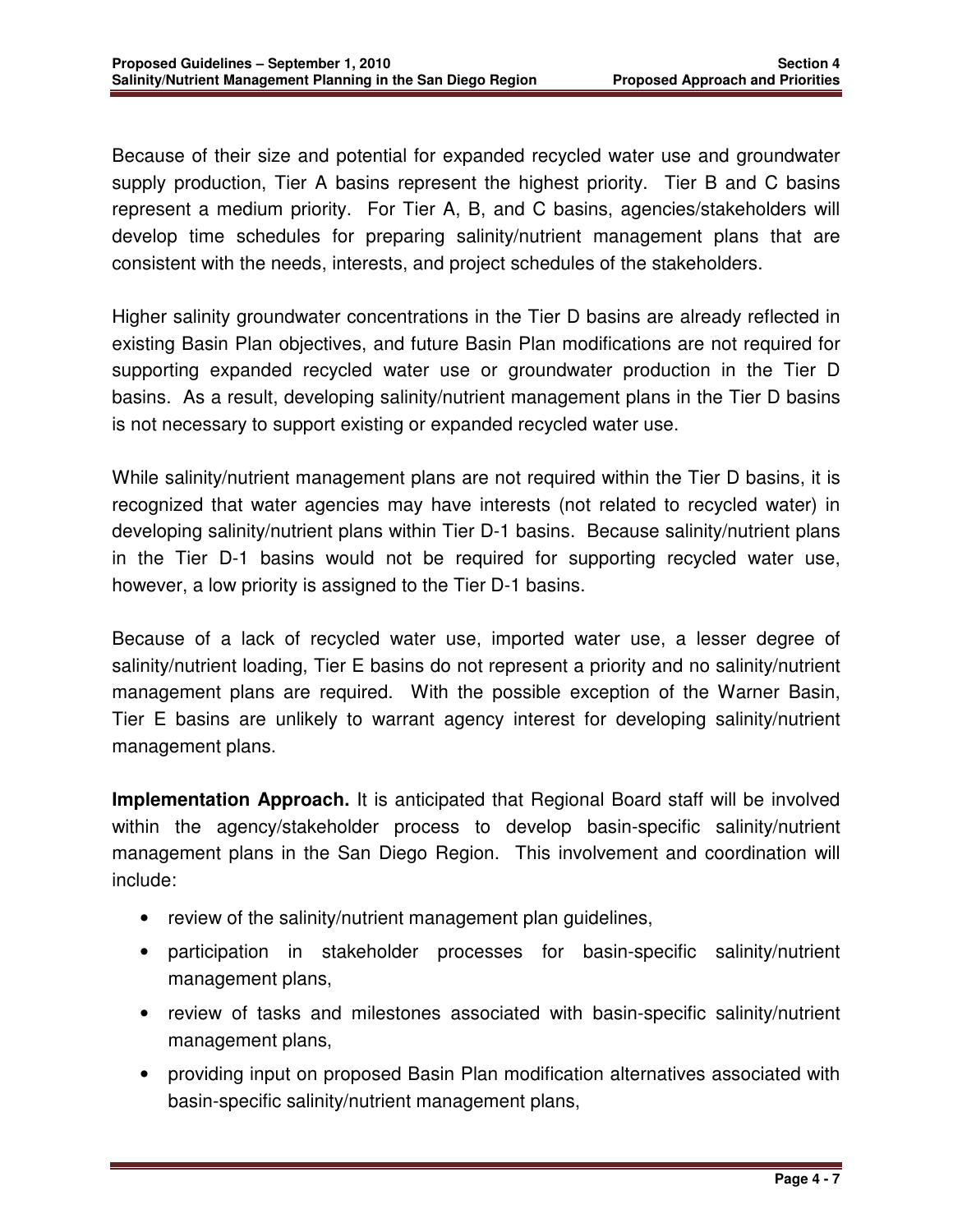- participation in the CEQA review process, and
- taking action (see text on page 4-4) to ensure that existing Basin Plan objectives are deemed to remain appropriate in areas where local agencies and stakeholders do not prepare basin-specific salinity/nutrient management plans.

Basin-specific salinity/nutrient management plans may result in proposals for basinspecific modifications of Basin Plan groundwater quality objectives. Compliance with the State's Non-Degradation Policy must be assessed as part of any such Basin Plan modification proposals.

If compliance with the Non-Degradation Policy can be demonstrated, it is envisioned that the stakeholder-driven salinity/nutrient management planning process will result in Regional Board staff support for Basin Plan modification proposals that are being considered for formal approval by the Regional Board. It should be noted, however, that the Regional Board's most recently rejected a proposal to relax Basin Plan water quality objectives that would have increased groundwater quality concentration objectives to levels above the existing groundwater quality.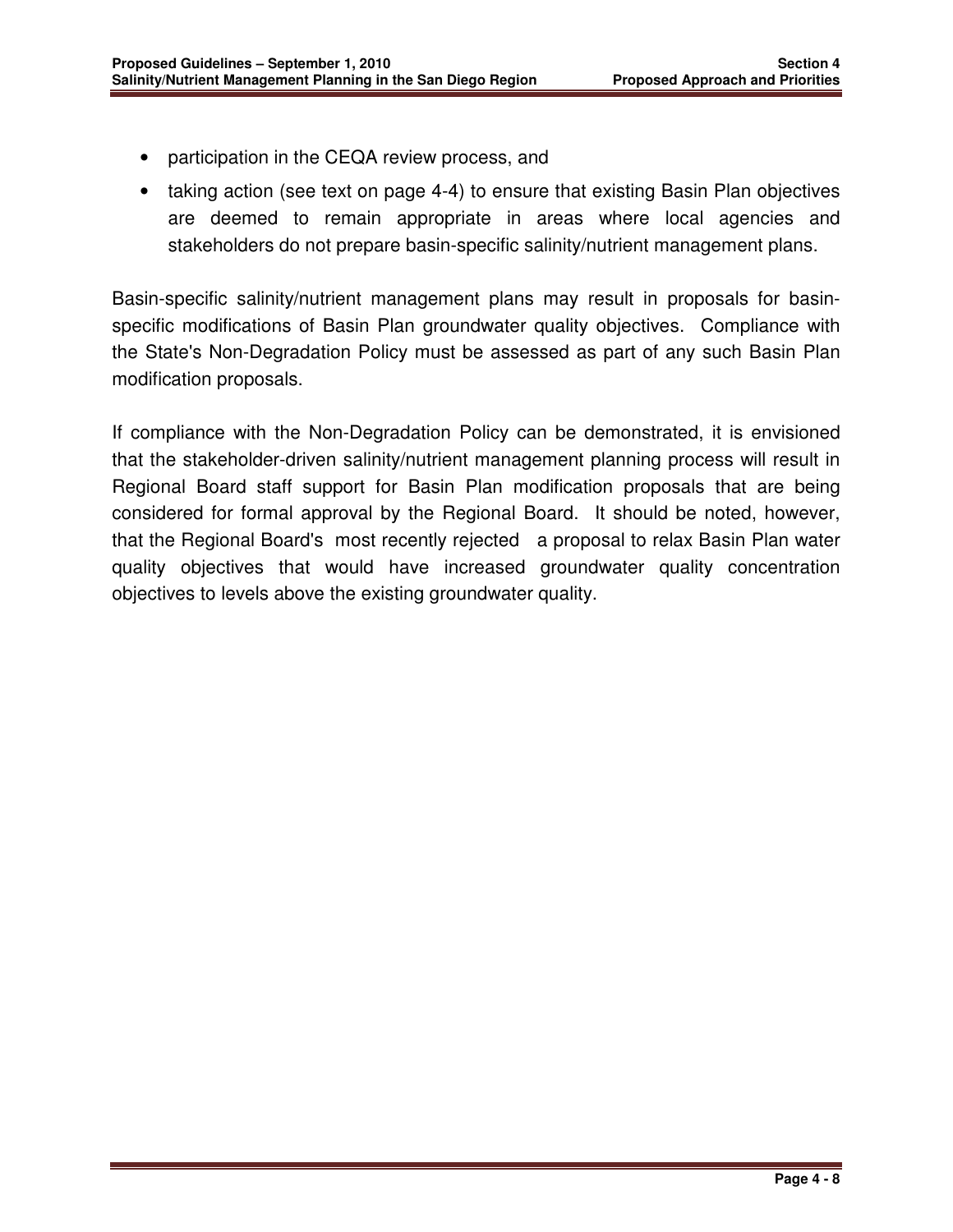# **Section 5 MANAGEMENT PLAN TASKS AND GUIDELINES**

SUMMARY: This section presents recommended tasks for developing San Diego Region salinity/nutrient management plans. Suggested work approaches and tasks are presented for developing salinity/nutrient management plans within Tier A, Tier B, and Tier C basins. Salinity management plans are not required within Tier D and Tier E basins, as existing Basin Plan groundwater quality objectives are consistent with (1) protecting existing groundwater quality, and (2) encouraging recycled water use.

**Overview.** A five step salinity/nutrient management approach is recommended for San Diego Region groundwater basins:

- Step 1 Initial Basin Characterization
- Step 2 Identify and Quantify Salinity/Nutrient Sources
- Step 3 Supplemental Monitoring
- Step 4 Salinity Nutrient Management Strategies
- Step 5 Assessment of Plan Effectiveness

As described in Sections 3 and 4, a tiered approach is appropriate for developing salinity/nutrient management planning guidelines for the San Diego Region. Under this approach, guidelines can be tailored to the characteristics and complexities of each of the aquifer groups. In presenting the guidelines, it is recognized that many of the required salinity/nutrient management tasks are applicable to all aquifers, regardless of complexity. As a result, a number of the basic salinity/nutrient management tasks will be similar for all aquifer groups. Differences in work efforts, however, are warranted with respect to basin characterization, source quantification, pollutant transport and modeling, monitoring needs, and management strategies.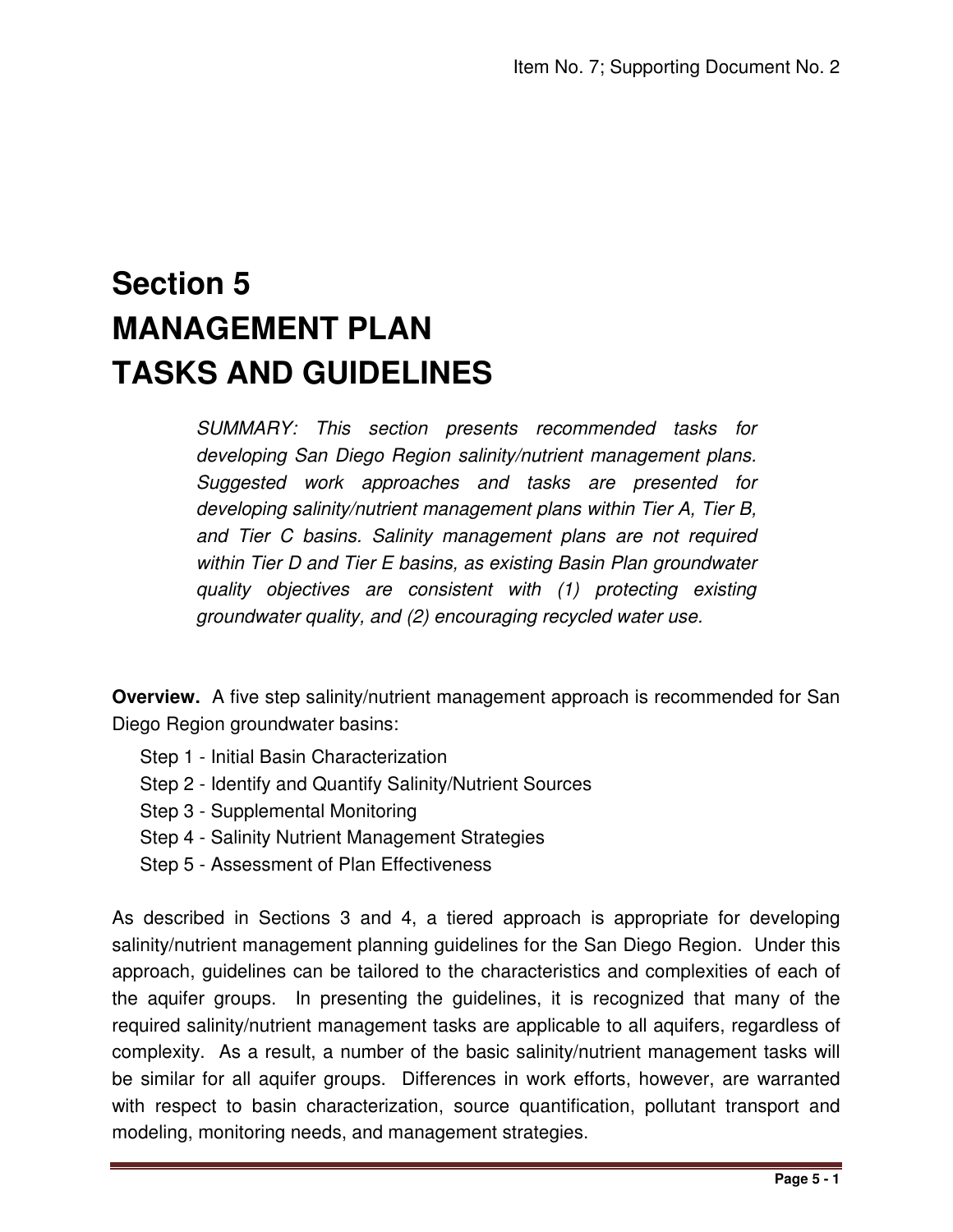For purposes of encouraging recycled water use in the San Diego Region, three sets of salinity/nutrient management planning guidelines are presented, including guidelines for:

- Tier A basins (high priority basins),
- Tier B basins (moderate priority basins), and
- Tier C basins (moderate priority basins).

While salinity/nutrient management plans are not required for the Tier D and E basins, agencies or stakeholders interested in developing salinity/nutrient management plans in these basins can make use of the guidelines for the Tier B or C basins. Agencies or stakeholders with interest in developing a salinity/nutrient management plan for a Tier D basin can use the Tier B guidelines. Agencies or stakeholders interested in developing a salinity nutrient management plan for a Tier E basin may use the Tier C guidelines.

Table 5-1 (pages 5-3 and 5-4) outlines the proposed approaches for the Tier A, B, and C aquifers. Rationale for these approaches is summarized below:

Tier A: The Tier A basins are the largest in the San Diego Region, involve the greatest potential for recharge/recovery, involve highly variable groundwater quality from upstream to downstream, and may involve complex hydrogeology. The Tier A basins have been extensively studied, and hydrogeologic characteristics within the basins are well documented. Computer groundwater transport/flow models have been used to assess each Tier A basin, and each Tier A basin has been previously evaluated for a variety of potential salinity management strategies. Because of this prior work, little or no additional monitoring is anticipated in order to characterize basin hydrogeology, groundwater quality, or basin hydrodynamics. After an assessment of the validity of prior models, updated modeling (using existing models or revised models) will likely be required to assess new or revised salinity/nutrient management strategies. While principal stakeholders within the Tier A basins have been documented, additional outreach will likely be required to ensure that applicable stakeholders and key stakeholder issues are identified. Salinity/nutrient plans within the Tier A basins can rely heavily on this prior work. The size, degree of beneficial use, and water quality conditions of the Tier A basins, however, warrant a higher level of technical analysis than the other designated tiers.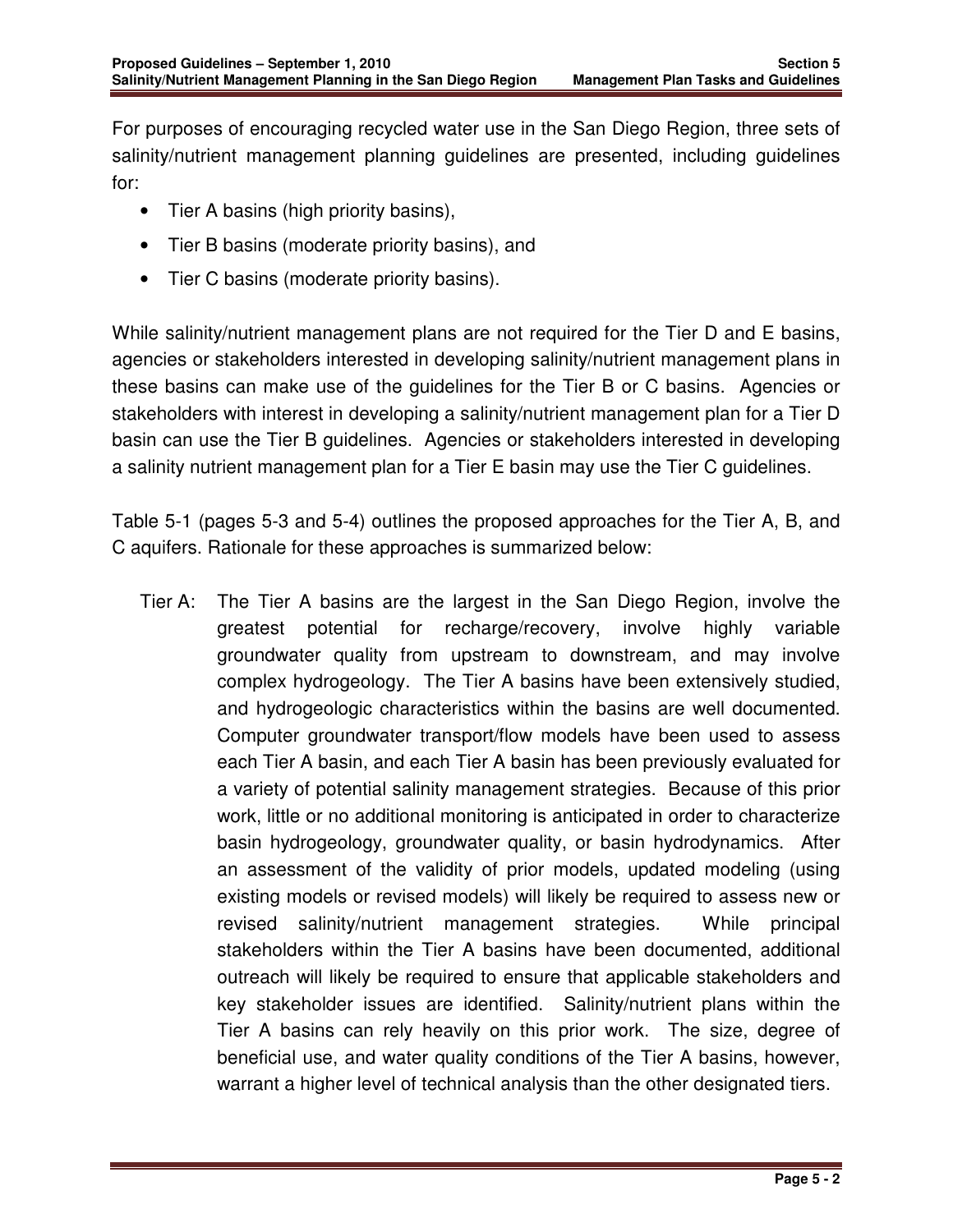| Table 5-1<br><b>Summary of General Approach</b><br>San Diego Region Salinity/Nutrient Management Planning |                                                                                                                                                                                                                                                                                                                                                                                                                                                                                                                                                                                                                                                                                                                                          |                                                                                                                                                                                                                                                                                                                                                                                                                                                                                                                                                                                                                                                                                                                 |                                                                                                                                                                                                                                                                                                                                                                                                                                                                                                                                                                                         |
|-----------------------------------------------------------------------------------------------------------|------------------------------------------------------------------------------------------------------------------------------------------------------------------------------------------------------------------------------------------------------------------------------------------------------------------------------------------------------------------------------------------------------------------------------------------------------------------------------------------------------------------------------------------------------------------------------------------------------------------------------------------------------------------------------------------------------------------------------------------|-----------------------------------------------------------------------------------------------------------------------------------------------------------------------------------------------------------------------------------------------------------------------------------------------------------------------------------------------------------------------------------------------------------------------------------------------------------------------------------------------------------------------------------------------------------------------------------------------------------------------------------------------------------------------------------------------------------------|-----------------------------------------------------------------------------------------------------------------------------------------------------------------------------------------------------------------------------------------------------------------------------------------------------------------------------------------------------------------------------------------------------------------------------------------------------------------------------------------------------------------------------------------------------------------------------------------|
| Suggested Tiered Approach                                                                                 |                                                                                                                                                                                                                                                                                                                                                                                                                                                                                                                                                                                                                                                                                                                                          |                                                                                                                                                                                                                                                                                                                                                                                                                                                                                                                                                                                                                                                                                                                 |                                                                                                                                                                                                                                                                                                                                                                                                                                                                                                                                                                                         |
| Task                                                                                                      | <b>Tier A Basins</b>                                                                                                                                                                                                                                                                                                                                                                                                                                                                                                                                                                                                                                                                                                                     | <b>Tier B Basins</b>                                                                                                                                                                                                                                                                                                                                                                                                                                                                                                                                                                                                                                                                                            | <b>Tier C Basins</b>                                                                                                                                                                                                                                                                                                                                                                                                                                                                                                                                                                    |
| 1. Initial basin<br>characterization                                                                      | Identify potential stakeholders<br>$\bullet$<br>and key stakeholder issues<br>Review the constituents of<br>$\bullet$<br>concern identified in prior<br>studies and update the list<br>Rely on existing aquifer-<br>$\bullet$<br>specific studies to<br>characterize groundwater<br>quality, occurrence, and use<br>Rely on existing studies to<br>$\bullet$<br>estimate hydrogeologic<br>parameters<br>Identify areas where<br>$\bullet$<br>additional data are required<br>due to changed conditions or<br>special needs                                                                                                                                                                                                               | Identify potential stakeholders<br>$\bullet$<br>and key stakeholder issues<br>Review any constituents of<br>$\bullet$<br>concern identified in prior<br>studies and update the list<br>If no prior basin-specific<br>studies are available, identify<br>pollutants of concern on the<br>basis of recycled water<br>noncompliance or<br>groundwater quality needs<br>If basin-specific studies are<br>$\bullet$<br>not available, prior regional<br>studies can be used to<br>characterize groundwater<br>quality and basin<br>hydrogeology<br>Assess whether existing<br>$\bullet$<br>groundwater quality data<br>adequately characterizes the<br>geographic and depth-<br>dependent quality of<br>groundwater  | Identify potential stakeholders<br>$\bullet$<br>and key stakeholder issues<br>$\bullet$<br>Identify constituents of<br>concern on the basis of<br>recycled water<br>noncompliance or<br>groundwater quality needs<br>Basin-specific studies and<br>$\bullet$<br>data are unlikely to be<br>available, but prior regional<br>studies can be used to<br>characterize groundwater<br>quality and basin<br>hydrogeology<br>Assess whether existing<br>$\bullet$<br>groundwater quality data<br>adequately characterizes the<br>geographic and depth-<br>dependent quality of<br>groundwater |
| 2. Identify and<br>quantify source<br>loads                                                               | Source loads for the Tier A<br>$\bullet$<br>basins have been evaluated<br>as part of prior modeling<br>studies<br>Assess prior studies and<br>$\bullet$<br>update source load estimates<br>as necessary to reflect<br>changed conditions<br>Review prior modeling input<br>$\bullet$<br>data, results, and model<br>capabilities<br>Identify type of model<br>$\bullet$<br>required for assessing<br>potential management<br>strategies<br>Adapt input from prior<br>$\bullet$<br>modeling studies to the<br>selected model<br>Use the model to assess<br>$\bullet$<br>source loads, pollutant<br>transport, and impacts to<br>groundwater quality<br>Rank the identified sources<br>$\bullet$<br>as to impact on groundwater<br>quality | Use prior studies for source<br>$\bullet$<br>load data, if available<br>If no prior source load<br>$\bullet$<br>information is available.<br>reasonable estimates should<br>be developed on the basis of<br>water use practices, water<br>and wastewater records, land<br>use, aerial photos, and other<br>available data<br>Determine if a flow/transport<br>computer model or<br>spreadsheet-based mass<br>balance approach is<br>appropriate to assess source<br>loads and groundwater<br>impacts<br>Use the model or a<br>spreadsheet mass balance<br>approach to assess probable<br>source load effects on<br>groundwater quality<br>Rank the identified sources<br>as to impact on groundwater<br>quality | It is likely that only limited<br>basin-specific source load<br>information is available<br>As a result, source load<br>$\bullet$<br>information should be<br>developed using reasonable<br>estimates based on water use<br>practices, water and<br>wastewater records, land use,<br>aerial photos, and other<br>available data<br>Determine if a flow/transport<br>computer model or<br>spreadsheet-based mass<br>balance approach is<br>appropriate to assess source<br>load and groundwater<br>impacts<br>Rank the identified sources<br>as to impact on groundwater<br>quality      |
| 3. Supplemental<br>monitoring                                                                             | Prior studies should be<br>$\bullet$<br>reviewed and any changed<br>conditions should be<br>identified<br>Supplemental monitoring may<br>$\bullet$<br>not be required due to<br>significant amount of existing<br>data for the Tier A basins                                                                                                                                                                                                                                                                                                                                                                                                                                                                                             | Supplemental monitoring may<br>$\bullet$<br>be required to better assess<br>basin hydrogeology or to<br>provide a complete<br>geographic and depth-<br>dependent characterization of<br>groundwater quality                                                                                                                                                                                                                                                                                                                                                                                                                                                                                                     | Supplemental monitoring may<br>$\bullet$<br>be required to ensure<br>complete geographic<br>coverage of the basin or to<br>assess depth-dependent<br>quality                                                                                                                                                                                                                                                                                                                                                                                                                            |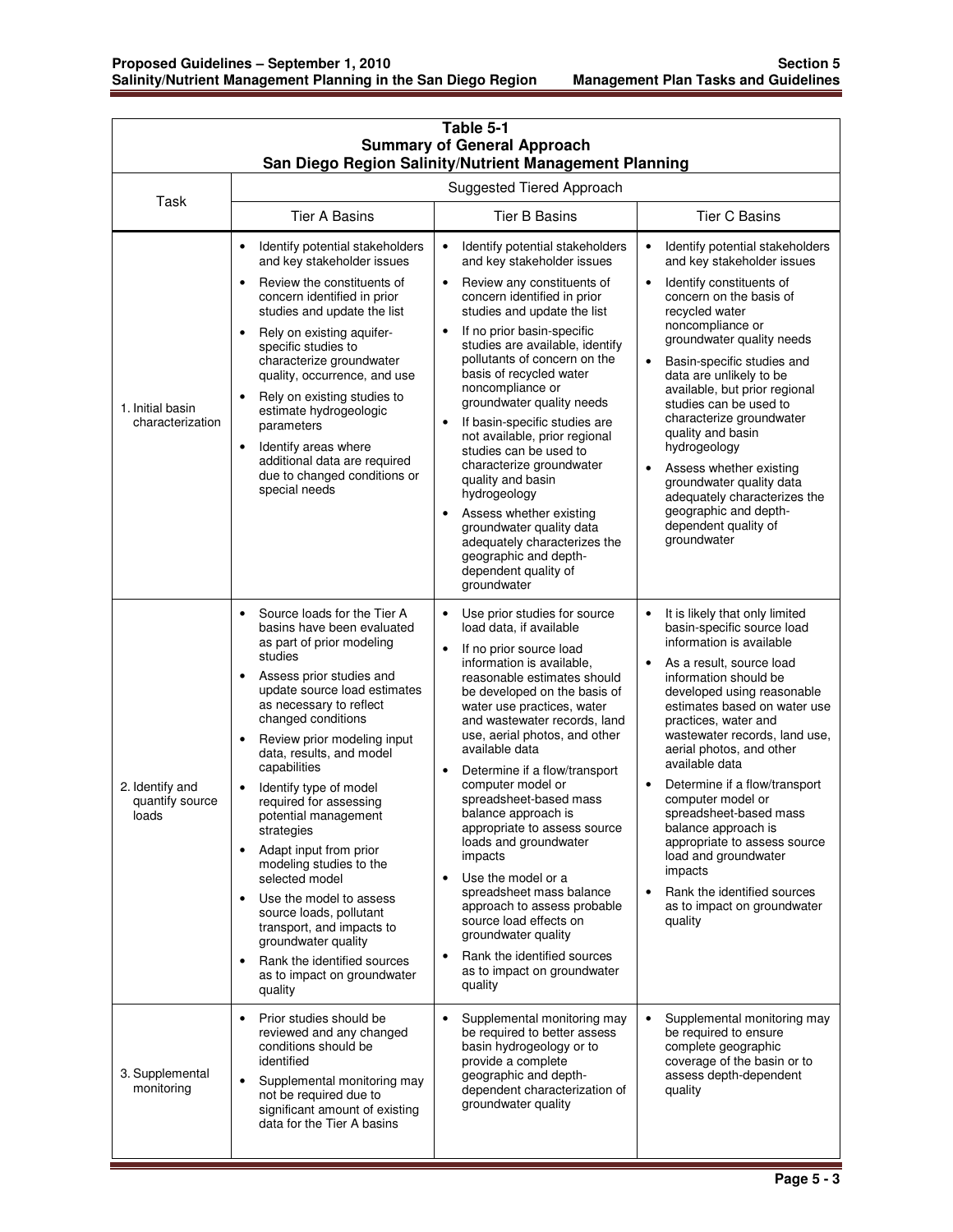| Table 5-1<br><b>Summary of General Approach</b><br>San Diego Region Salinity/Nutrient Management Planning |                                                                                                                                                                                                                                                                                                                                                                                                                                                                                                                                                                                                                                                                                                                                                                                                                                                                                                                                                                                                                                         |                                                                                                                                                                                                                                                                                                                                                                                                                                                                                                                                                                                                                                                                                                                                                                                                                                                                 |                                                                                                                                                                                                                                                                                                                                                                                                                                                                                                                                                                                                                                                                                                                                                                                                                                                                               |
|-----------------------------------------------------------------------------------------------------------|-----------------------------------------------------------------------------------------------------------------------------------------------------------------------------------------------------------------------------------------------------------------------------------------------------------------------------------------------------------------------------------------------------------------------------------------------------------------------------------------------------------------------------------------------------------------------------------------------------------------------------------------------------------------------------------------------------------------------------------------------------------------------------------------------------------------------------------------------------------------------------------------------------------------------------------------------------------------------------------------------------------------------------------------|-----------------------------------------------------------------------------------------------------------------------------------------------------------------------------------------------------------------------------------------------------------------------------------------------------------------------------------------------------------------------------------------------------------------------------------------------------------------------------------------------------------------------------------------------------------------------------------------------------------------------------------------------------------------------------------------------------------------------------------------------------------------------------------------------------------------------------------------------------------------|-------------------------------------------------------------------------------------------------------------------------------------------------------------------------------------------------------------------------------------------------------------------------------------------------------------------------------------------------------------------------------------------------------------------------------------------------------------------------------------------------------------------------------------------------------------------------------------------------------------------------------------------------------------------------------------------------------------------------------------------------------------------------------------------------------------------------------------------------------------------------------|
| Suggested Tiered Approach<br>Task                                                                         |                                                                                                                                                                                                                                                                                                                                                                                                                                                                                                                                                                                                                                                                                                                                                                                                                                                                                                                                                                                                                                         |                                                                                                                                                                                                                                                                                                                                                                                                                                                                                                                                                                                                                                                                                                                                                                                                                                                                 |                                                                                                                                                                                                                                                                                                                                                                                                                                                                                                                                                                                                                                                                                                                                                                                                                                                                               |
|                                                                                                           | <b>Tier A Basins</b>                                                                                                                                                                                                                                                                                                                                                                                                                                                                                                                                                                                                                                                                                                                                                                                                                                                                                                                                                                                                                    | <b>Tier B Basins</b>                                                                                                                                                                                                                                                                                                                                                                                                                                                                                                                                                                                                                                                                                                                                                                                                                                            | <b>Tier C Basins</b>                                                                                                                                                                                                                                                                                                                                                                                                                                                                                                                                                                                                                                                                                                                                                                                                                                                          |
| 4. Management<br>strategies                                                                               | Potential management<br>$\bullet$<br>strategies and key<br>stakeholders have been<br>identified in prior studies<br>Management strategies<br>$\bullet$<br>addressed in prior studies in<br>each of the Tier A basins<br>have included groundwater<br>recharge and recovery<br>facilities and a coordinated<br>groundwater management<br>program<br>Prior studies of the Tier A<br>basins indicate that the<br>basins may be suited to<br>different strategies in the<br>upstream and downstream<br>portions of the basin<br>Computer modeling may be<br>$\bullet$<br>used to assess water quality<br>effects of alternative<br>groundwater management<br>strategies<br>Computer modeling may be<br>$\bullet$<br>used to assess depth-to-<br>water impacts on<br>groundwater-dependent<br>habitat<br>A comprehensive stakeholder<br>process may be required,<br>including web-based outreach<br>A decision model approach<br>$\bullet$<br>may be required to balance<br>conflicts between<br>groundwater uses and<br>recycled water uses | Prior studies may or may not<br>have identified basin-specific<br>strategies<br>Potential strategies should be<br>reviewed to develop<br>alternatives, focusing on<br>alternatives that address the<br>key source loads identified in<br>Task 2<br>The Tier A basins may be<br>$\bullet$<br>suited to different strategies in<br>the upstream and<br>downstream portions of the<br>basin<br>Special management<br>$\bullet$<br>considerations may be<br>required in Tier B basins<br>upstream from potable supply<br>reservoirs (e.g. Santa Maria,<br>San Vicente/Gower, Middle<br>Sweetwater)<br>Private groundwater pumpers<br>$\bullet$<br>in some Tier B basins may<br>represent significant<br>stakeholders<br>The stakeholder outreach<br>$\bullet$<br>approach and decision<br>methodology should be<br>tailored to the level of<br>stakeholder interest | Prior studies assessing<br>$\bullet$<br>management strategies have<br>not been completed for most<br>Tier C basins<br>A wide variety of potential<br>$\bullet$<br>management strategies may<br>be applicable<br>Potential strategies should be<br>$\bullet$<br>reviewed to develop<br>alternatives, focusing on<br>alternatives that address the<br>key source loads identified in<br>Task 2<br>Private groundwater pumpers<br>$\bullet$<br>in some Tier C basins may<br>represent significant<br>stakeholders<br>A spreadsheet-based mass<br>$\bullet$<br>balance approach (or a<br>computer flow/transport<br>model, if warranted) may be<br>used to assess water quality<br>effects of alternative<br>management strategies<br>The stakeholder outreach<br>$\bullet$<br>approach and decision<br>methodology should be<br>tailored to the level of<br>stakeholder interest |
| 5. Assess plan<br>effectiveness                                                                           | Identify metrics on the basis<br>$\bullet$<br>of proposed salinity/nutrient<br>management strategies<br>Identify responsible parties<br>$\bullet$<br>Identify monitoring program<br>$\bullet$<br>required to measure the<br>metrics                                                                                                                                                                                                                                                                                                                                                                                                                                                                                                                                                                                                                                                                                                                                                                                                     | Identify metrics on the basis<br>$\bullet$<br>of proposed salinity/nutrient<br>management strategies<br>Identify responsible parties<br>$\bullet$<br>Identify monitoring program<br>$\bullet$<br>required to measure the<br>metrics                                                                                                                                                                                                                                                                                                                                                                                                                                                                                                                                                                                                                             | Identify metrics on the basis<br>$\bullet$<br>of proposed salinity/nutrient<br>management strategies<br>Identify responsible parties<br>$\bullet$<br>Identify monitoring program<br>required to measure the<br>metrics                                                                                                                                                                                                                                                                                                                                                                                                                                                                                                                                                                                                                                                        |

Tier B: The moderate-sized Tier B basins are within urbanized or agricultural areas within the service area of the Metropolitan Water District of Southern California. A few of the Tier B basins (Escondido, Middle Sweetwater) have been studied extensively, but many of the Tier B basins have not been extensively evaluated with respect to hydrogeology, source loads, pollutant transport, and groundwater use. Nevertheless, it may be possible to adequately characterize the Tier B basins using information available regional groundwater assessments.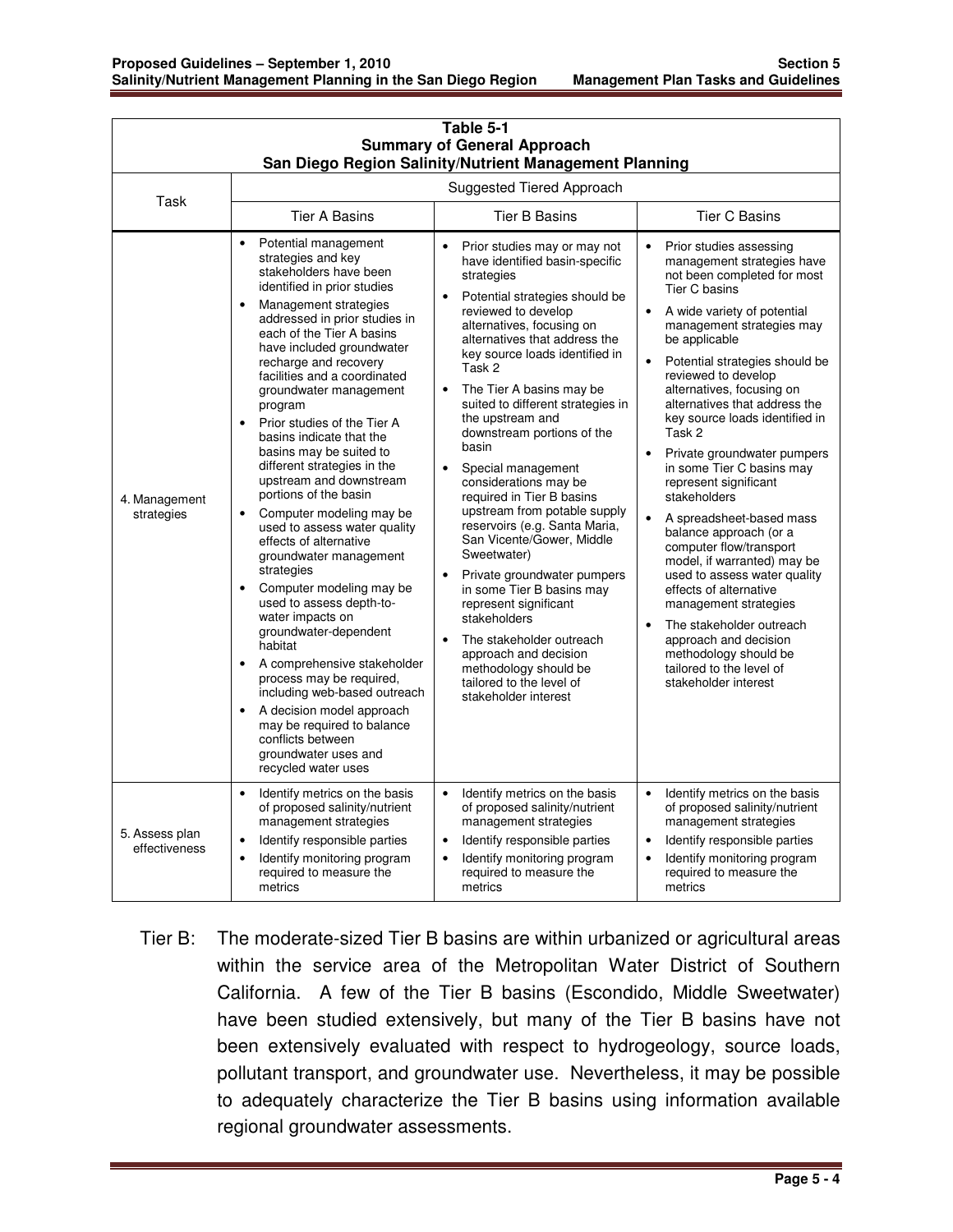Tier C: Tasks and guidelines for Tier C basins will be similar to the Tier B basins, except the level of source load analysis would be less stringent, commensurate with the smaller basin size, lack of existing municipal production, and limited private pumping.

The following sections outline recommended tasks and suggested work efforts for developing salinity/nutrient management plans within the San Diego Region.

## **STEP 1 - INITIAL BASIN CHARACTERIZATION**

**Task 1.1: Identify the Basin and Delineate the Study Area.** The objective of Task 1.1 is to identify the groundwater basin to be assessed and define the exact areal extent study area to be evaluated. The implementing agency or agencies should select a study area that is appropriate for achieving their desired salinity/nutrient management goals. Recommended subtasks to define the study area include:

- A. Identify the groundwater aquifer to be evaluated.
- B. Identify the areal extent of the groundwater aquifer.
- C. Identify the upstream tributary area that may contribute source loads to the aquifer.
- D. Determine the study area for salinity/management planning. The study area should include the extent of the aquifer itself, but may include tributary lands that are suspected or known to influence groundwater quality within the aquifer. include:
	- the areal extent of the selected aquifer or basin,
	- the watershed area tributary to the aquifer,
	- known or suspected source loads or impacts from the upstream watershed areas,
	- the location of existing or proposed facilities or projects,
	- recycled water use areas, and/or
	- jurisdictional boundaries.

At the discretion of the implementing agency or agencies, the defined salinity/nutrient management area to be assessed can include: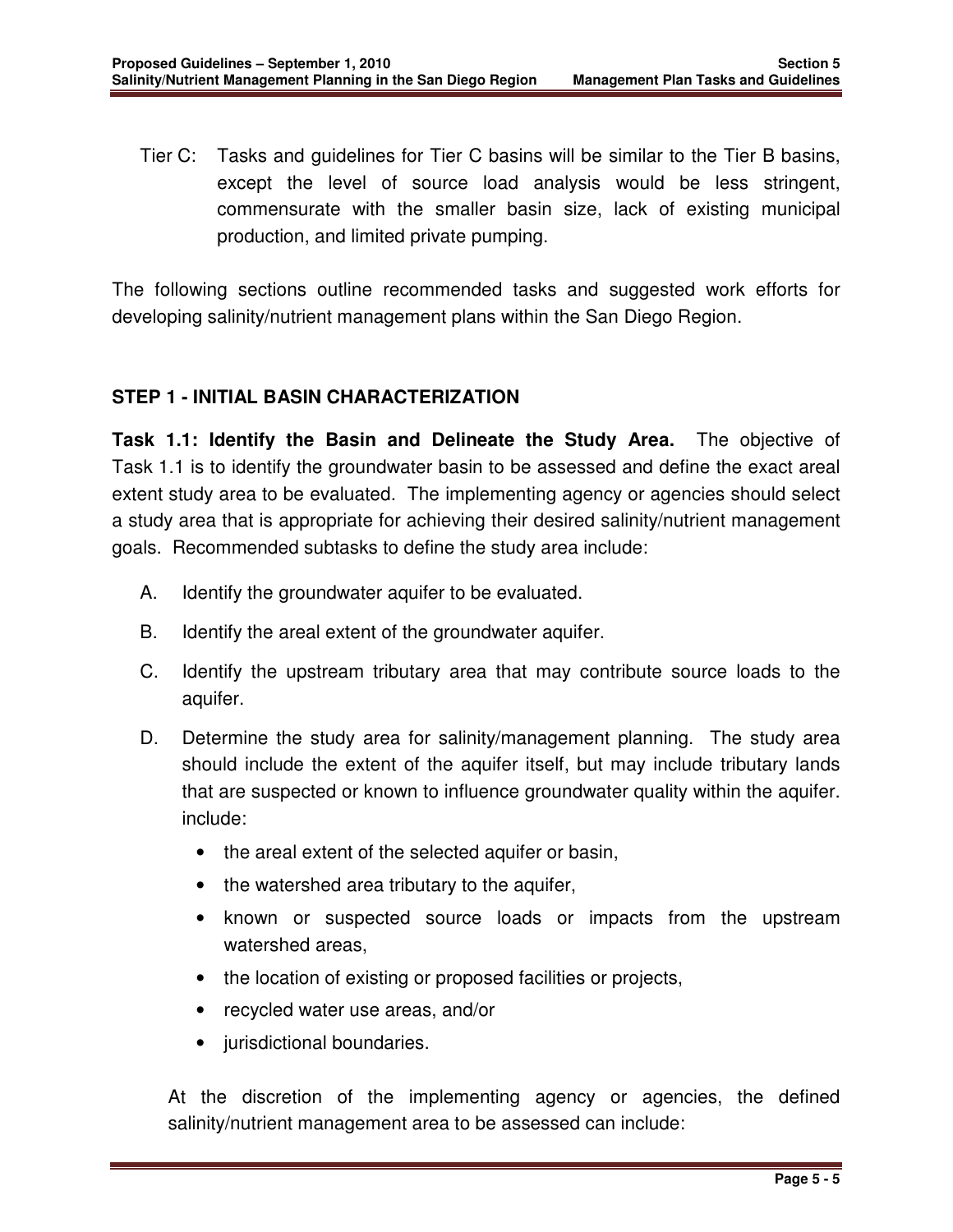- the area overlying a specific groundwater aquifer,
- a portion of the upstream watershed deemed most important in influencing groundwater quality within the aquifer,
- a specific hydrologic area or subarea,
- multiple hydrologic areas or subareas, or
- a portion of a hydrologic area or subarea.

Agencies interested in focusing on groundwater supply development or groundwater quality protection should define the study area to encompass anticipated project sites or source control needs. Agencies interested in promoting recycled water use may choose to define the study area to encompass (1) recycled water use areas or (2) areas where recycled water compliance with Basin Plan salinity/nutrient groundwater quality objectives are problematic.

In developing salinity/nutrient management plans, it is recognized that agencies and stakeholders may wish to address study areas that focus only on a portion of one of the listed Tier A, B, C, or D basins. These guidelines support such an approach.

In this event, implementing agencies/stakeholders would utilize guidelines listed for the appropriate basin tier. (For example, agencies wishing to focus on a portion of a Tier A basin would utilize guidelines for Tier A basins.) In this event, agencies/stakeholders as part of Task 1.1 would identify and address a specific study area that comprises a specific portion of the basin. Such a subbasin approach is most appropriate in conditions in which:

- salinity/nutrient management planning targets the downstream portion of the basin, and existing Basin Plan water quality policies/objectives are preserved in the upper basin, or
- salinity/nutrient management planning targets the upstream portion of the basin, and the proposed salinity/nutrient management strategies do not materially impact downstream portions of the basin.

Suggested Approach. Appendices A, B, and C respectively present the suggested approach for identifying and delineating the study area. As shown in the appendices, no substantive differences exist among the Tier A, B and C basins in the suggested approach for completing Task 1.1. Due to increased aquifer complexity and potentially increased number of source loads, however, a GIS (Geographic Information System) approach would appear warranted for Tier A basins. For smaller basins with less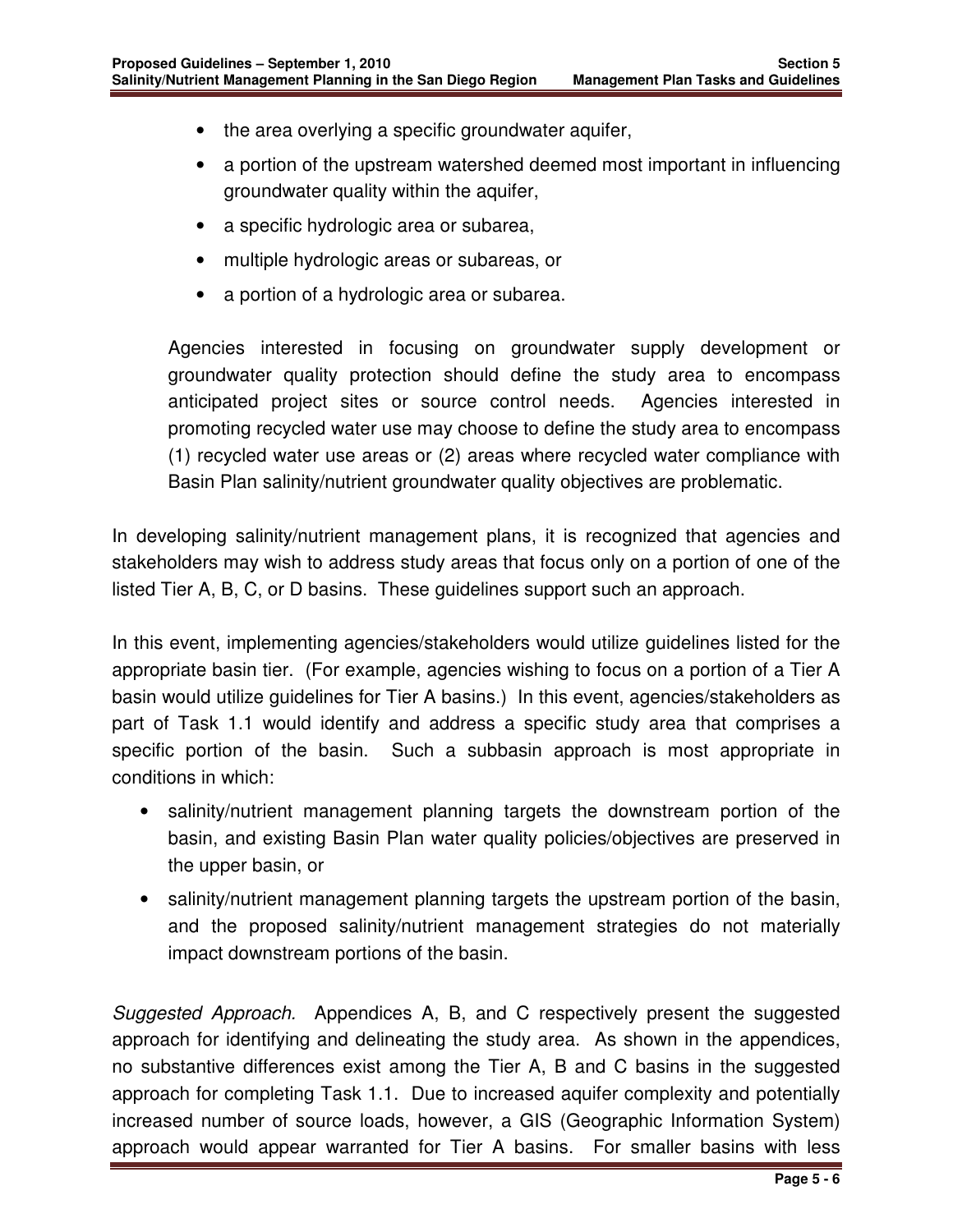complex use, it may be appropriate (at the implementing agencies discretion) to use either a GIS-based mapping system or conventional mapping supported by spreadsheet databases.

**Task 1.2: Identify, Collect and Review Existing Groundwater Studies.** As a starting point to developing a salinity/nutrient plan, the objective of Task 1.2 is to identify and review prior studies or evaluations that have assessed issues relevant to salinity/nutrient planning within the selected study area groundwater basin or watershed.

A significant amount of information on groundwater quality, use, supply development, and salinity loads has been developed in prior studies conducted within the San Diego region. Region-wide studies include:

- State of California Department of Water Resources (DWR) Bulletin No. 106-2, Groundwater Quality and Occurrence in San Diego County (DWR, 1967),
- DWR Bulletin No. 118, California's Groundwater (DWR, 2009),
- San Diego County Water Authority Groundwater Report (Water Authority, 1997),
- Metropolitan Water District of Southern California Groundwater Assessment Study (MWDSC, 2007), and
- San Diego County Water Authority Emergency Water Storage Groundwater Feasibility Study (NBS/Lowry, 1995).

In addition to the region-wide studies, a number of basin-specific studies have been completed for specific watersheds within the San Diego Region. Many basin-specific studies are referenced within DWR Bulletin 118 and the Water Authority Groundwater Report. (Water Authority, 1997) Other studies may be found through contacts with water and recycled water agencies in the basin, the Water Authority, DWR, the San Diego County Groundwater Well Monitoring Program, or the U.S. Geological Survey, and may include:

- groundwater supply, storage, or conjunctive use studies,
- groundwater aquifer hydrogeologic investigations,
- groundwater quality studies or groundwater protection studies,
- recycled water compliance, assimilative capacity and Basin Plan studies,
- pollutant modeling and transport studies,
- watershed studies, and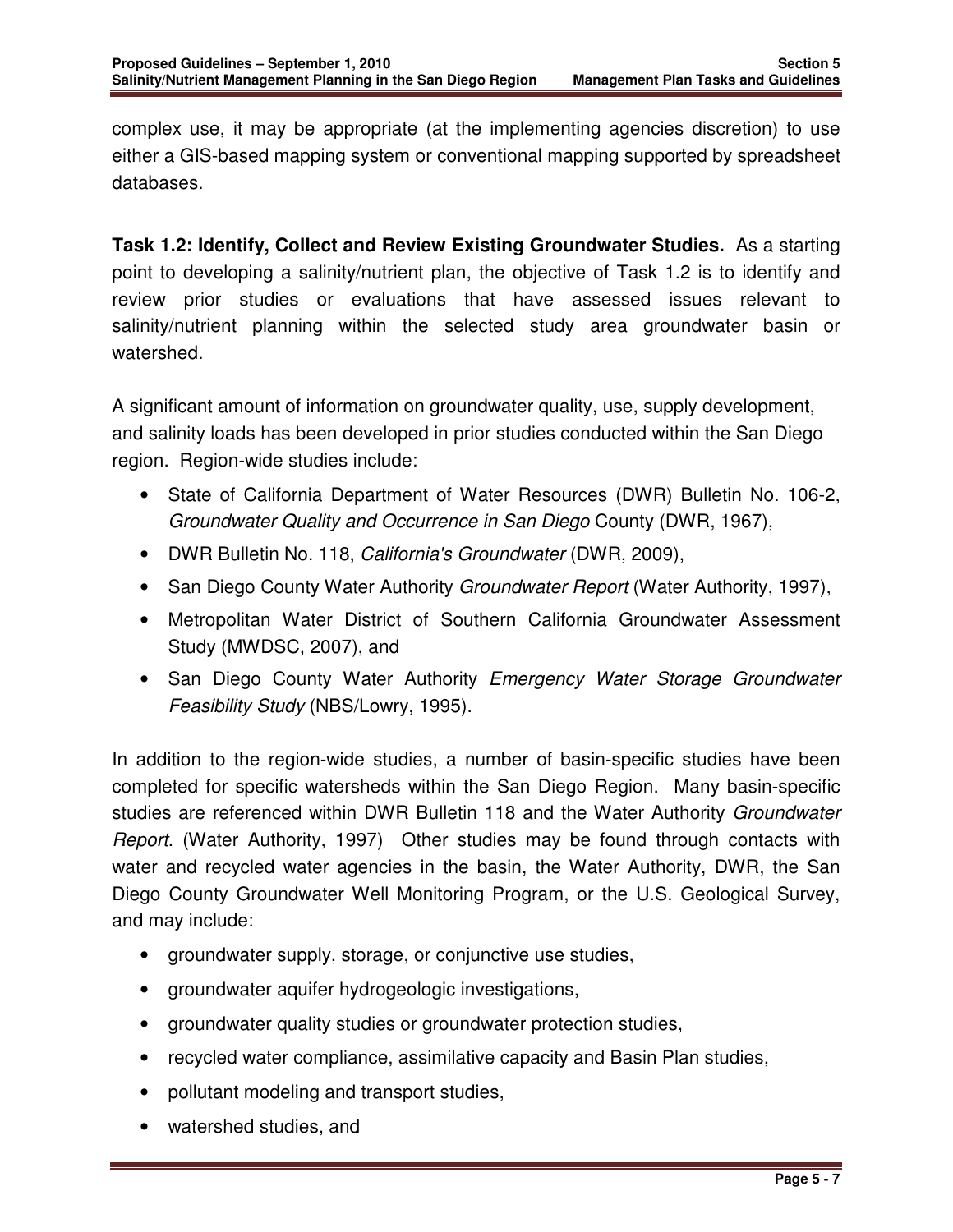• sanitary surveys or source assessment evaluations.

Recommended subtasks to collect and review existing groundwater studies include:

- A. Collect and review available and applicable regional groundwater and salinity/nutrient management studies.
- B. Contact water agencies, wastewater agencies, storm runoff co-permittees, and/or watershed management groups within the basin to groups to identify applicable local studies that have been conducted.
- C. Develop a preliminary list of potential reference studies.
- D. Collect and review available basin-specific reference studies.
- E. Review the list of references in the collected studies to determine if additional pertinent studies are available.
- F. Collect and review such additional studies.

Suggested Approach. Appendices A, B, and C respectively present the suggested approach for addressing Task 1.2 for the Tier A, B, and C basins. As shown in the appendices, no significant difference exists among the Tier A, B, and C basins in the nature of the tasks required to collect and review prior studies. Because Tier A basins have been more extensively studied, it is anticipated that a larger number of prior studies will have to be collected and reviewed for the larger Tier A basins.

**Task 1.3: Stakeholder Identification and Outreach Approach.** The objective of Task 1.3 is to identify stakeholders and develop and implement a process for engaging stakeholders in the salinity/nutrient management effort.

Stakeholder involvement is an essential component of the salinity/nutrient management plans required under the Recycled Water Policy. Recommended subtasks for identifying stakeholders and developing an outreach approach include:

- A. Develop a preliminary list of stakeholders (including type of stakeholder, potential interest, contact person, and contact information).
- B. Develop preliminary outreach information that describes the proposed salinity/nutrient management process and goals.
- C. Distribute the information to potential stakeholders via mail or email to gauge stakeholder interest in participating in the salinity/nutrient management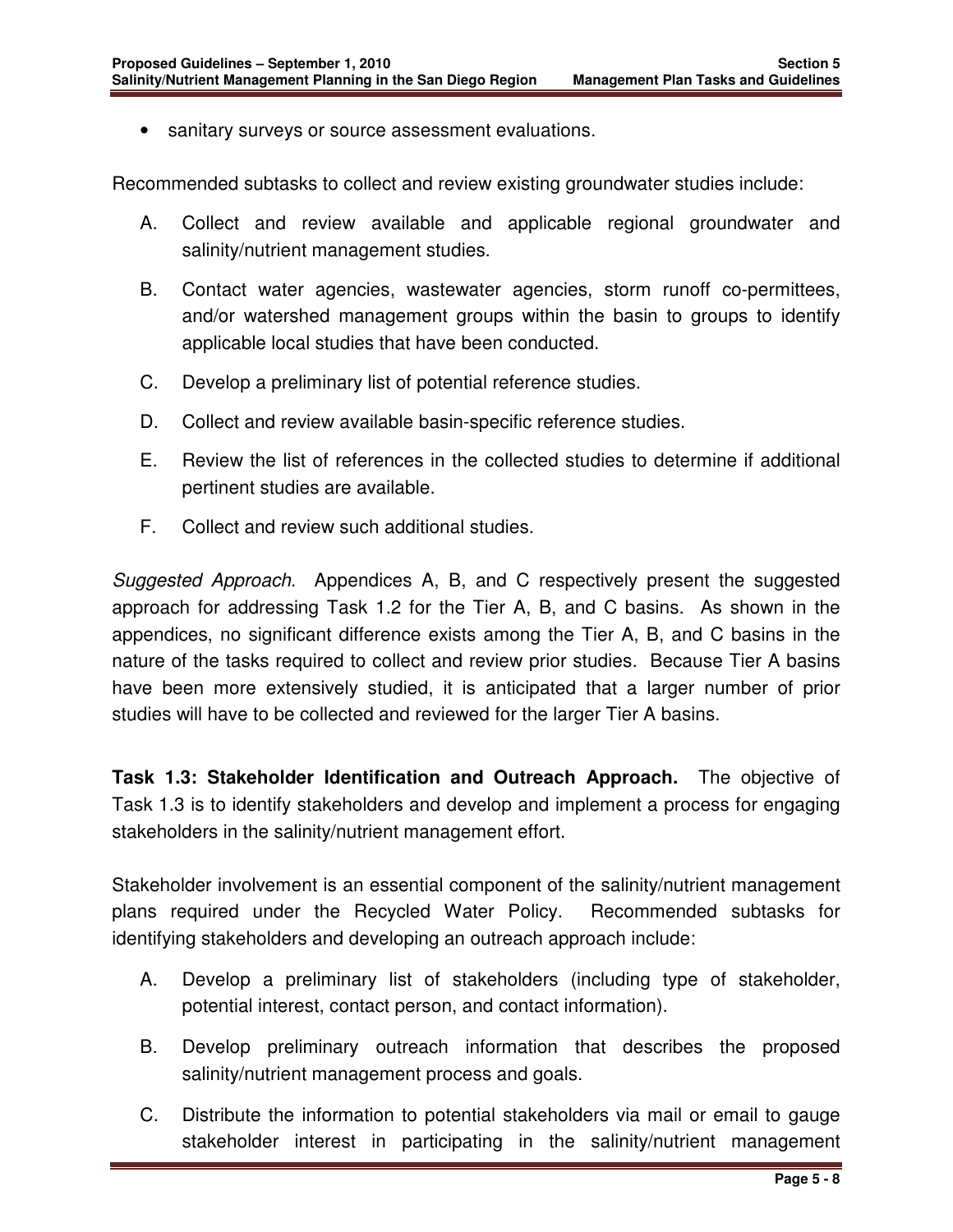process. Distributed information may include survey material to gauge stakeholder interests and potential involvement.

- D. Develop a preliminary outreach plan that is tailored to obtain stakeholder feedback and suggestions on:
	- initial planning direction,
	- the potential salinity/nutrient management goals, and
	- appropriate means for continuing to engage stakeholders, which may include scheduling workshops or meetings, distributing informational updates, conducting other stakeholder activities, or implementing webbased outreach.
- E. Develop a plan for updating the stakeholder list, including adding new stakeholders as they become known or modifying contact information for interested stakeholders.

Suggested Approach. Appendices A, B, and C present the suggested approach for addressing Task 1.3 for the Tier A, B, and C basins, respectively. As shown in the appendices, the same general stakeholder identification approach is applicable to all three basin groups. Because of the greater potential for conflict between recycled water use and groundwater quality protection within the Tier A basins, the stakeholder outreach process will need to involve a greater and more complex outreach effort.

**Task 1.4: Document Beneficial Uses.** The objective of Task 1.4 is to identify and quantify existing and potential uses of groundwater in the selected groundwater basin or watershed.

Beneficial uses designated in the Basin Plan may or may not actually occur within the selected groundwater basin. Suggested subtasks for identifying and quantifying beneficial uses include:

- A. Identify beneficial uses of groundwater designated in the Basin Plan.
- B. Identify and characterize existing and planned municipal supply wells or projects within the basin and quantify existing and planned pumping.
- C. Identify and characterize private groundwater wells and users within the basin.
- D. Quantify or estimate irrigation pumping from private wells.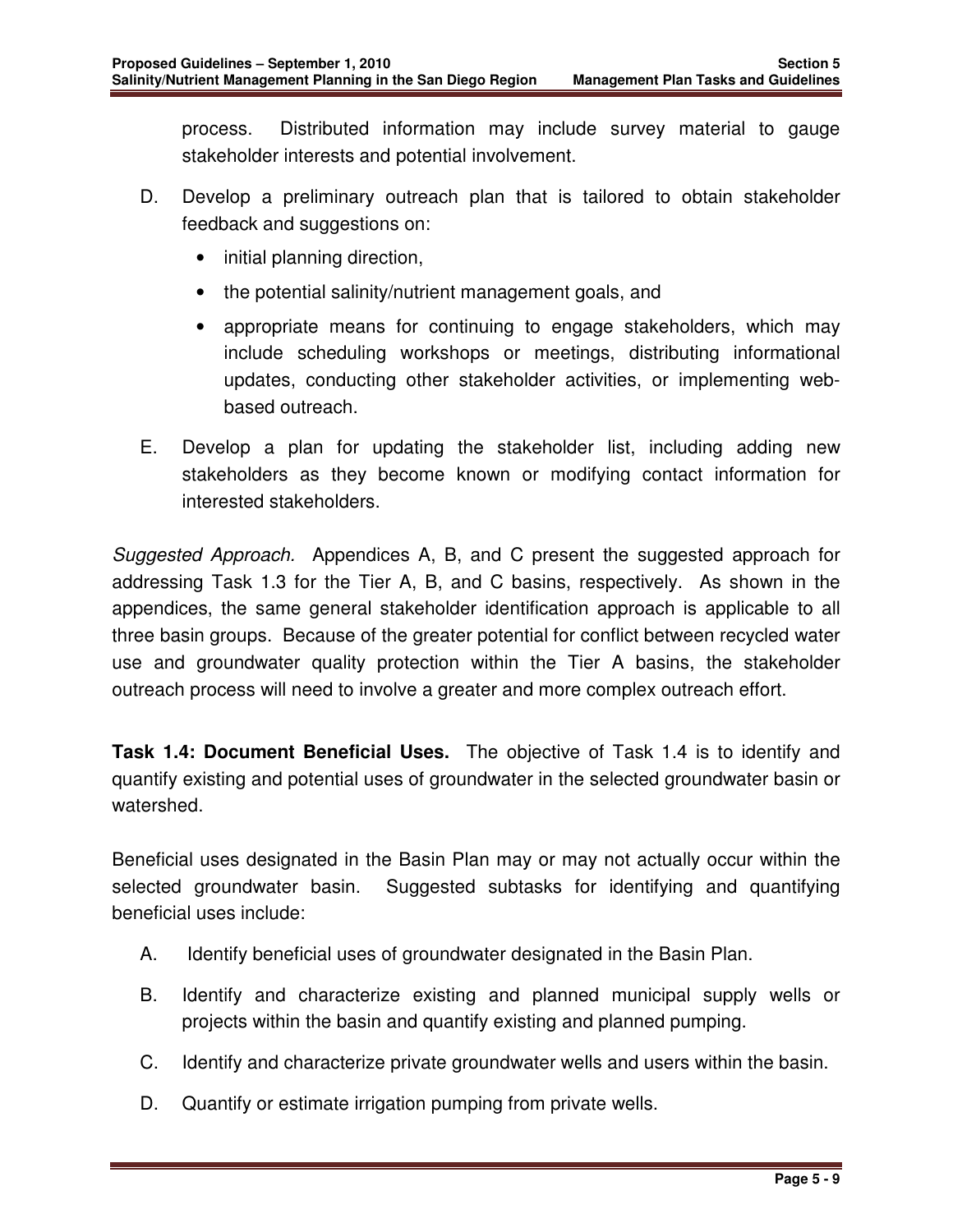E. Identify areas where groundwater dependent habitat (habitat that depends on the presence of a near-surface water table for survival) is known to exist and quantify the estimated amount of groundwater uptake by the habitat.

Suggested Approach. Appendices A, B, and C present the suggested approach for addressing Task 1.4 for the Tier A, B, and C basins. Because of better water quality and larger yields, Tier A basins will require a significantly greater effort to identify groundwater users and uses. A GIS-based database will likely be required for the Tier A basins to characterize well locations, uses, owners, and pumping quantities. For Tier B and C basins, field reconnaissance or aerial photos can be used to supplement groundwater well surveys presented in prior studies.

**Task 1.5: Characterize Groundwater Quality and Occurrence.** The objective of Task 1.5 is to characterize existing and historic groundwater quality and the distribution of groundwater within the basin.

As part of this task, it will be necessary to collect available data to develop a geographic, depth-dependent, and temporal characterization of groundwater quality within the basin for the salinity/nutrient parameters of interest. It will also be necessary to assess compliance with Basin Plan groundwater quality objectives, and compare the existing groundwater quality with the quality required to support existing and potential beneficial uses. Further, it will be necessary to collect and organize available data that describes groundwater occurrence, movement, and transport. Suggested subtasks required to characterize the quality and occurrence of groundwater within the basin include:

- A. Review prior reference studies (collected as part of Task 1.2C) and assess the reliability and specificity of the groundwater quality data, depth to water data, and estimates for hydrogeologic parameters.
- B. Cull out data deemed to be unreliable, and collect data deemed to be reliable into a data base.
- C. On the basis of available hydrogeological, water quality, or geologic studies, determine fault lines, bedrock constrictions, or vertical stratification that may affect transport and groundwater quality.
- D. Identify known hydrogeologic parameters for the basin (e.g. hydraulic conductivity, storage coefficient, etc.) and the bases on which these parameters were estimated.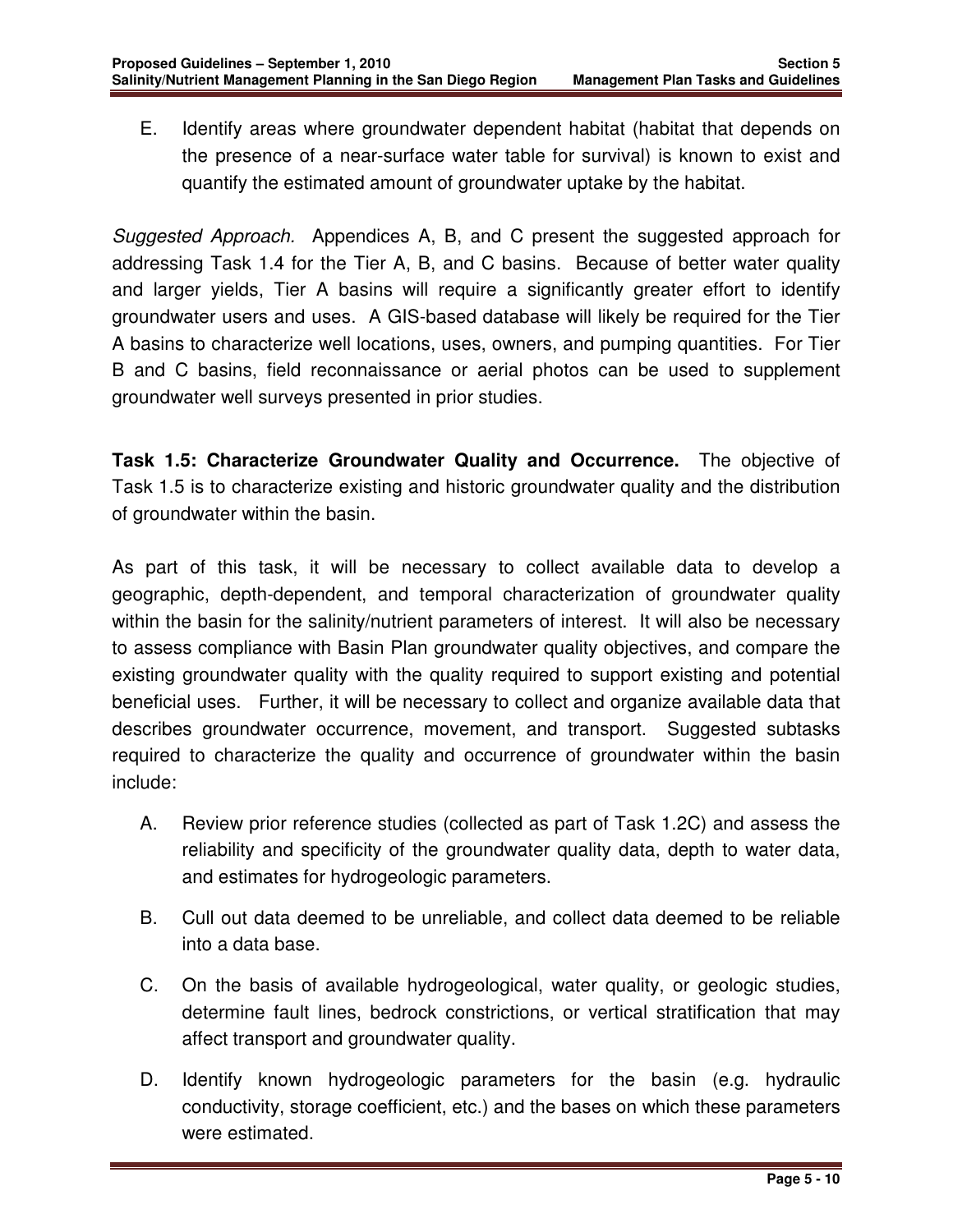- E. Assess the geographic completeness of existing groundwater quality data, depth-to-water data, and hydrogeologic parameters and determine if any data gaps exist that prevent geographic, seasonal, or depth-dependent characterization of groundwater quality, occurrence or transport.
- F. Identify agencies or groups that are engaged in ongoing groundwater data collection.
- G. Contact organizations engaged in groundwater monitoring to determine if the collected data can be made available for use in the salinity/nutrient management plan.
- H. Assess reliability of updated groundwater data, screen out unreliable data, and update the basin groundwater database as required.
- I. Assess the geographic distribution of water quality concentrations for the salinity/nutrient parameters of interest, and assess the depth-dependent distribution of water quality.
- J. Identify additional data gaps that remain that prevent complete characterization of groundwater quality within the aquifer

Suggested Approach. Appendices A, B, and C present the suggested approach for addressing Task 1.5 for the Tier A, B, and C basins. The greater size and water quality variation associated with the Tier A basins may require a GIS-based database. It may be appropriate to use spreadsheet databases for less complex Tier B and Tier C basins.

**Task 1.6: Identify Salinity/Nutrients Constituents of Interest.** The objective of Task 1.6 is to identify salinity/nutrient parameters to be addressed within the salinity/nutrient management plan. Salinity/nutrient constituents of interest may include parameters that:

- do not or may not comply with currently assigned Basin Plan groundwater quality objectives,
- represent constituents of interest for groundwater supply developing agencies/users,
- cause or may cause water agencies to implement additional groundwater treatment,
- cause or may cause noncompliance with secondary drinking water standards, or
- cause or may cause recycled water agencies to not comply with assigned recycled water effluent limits.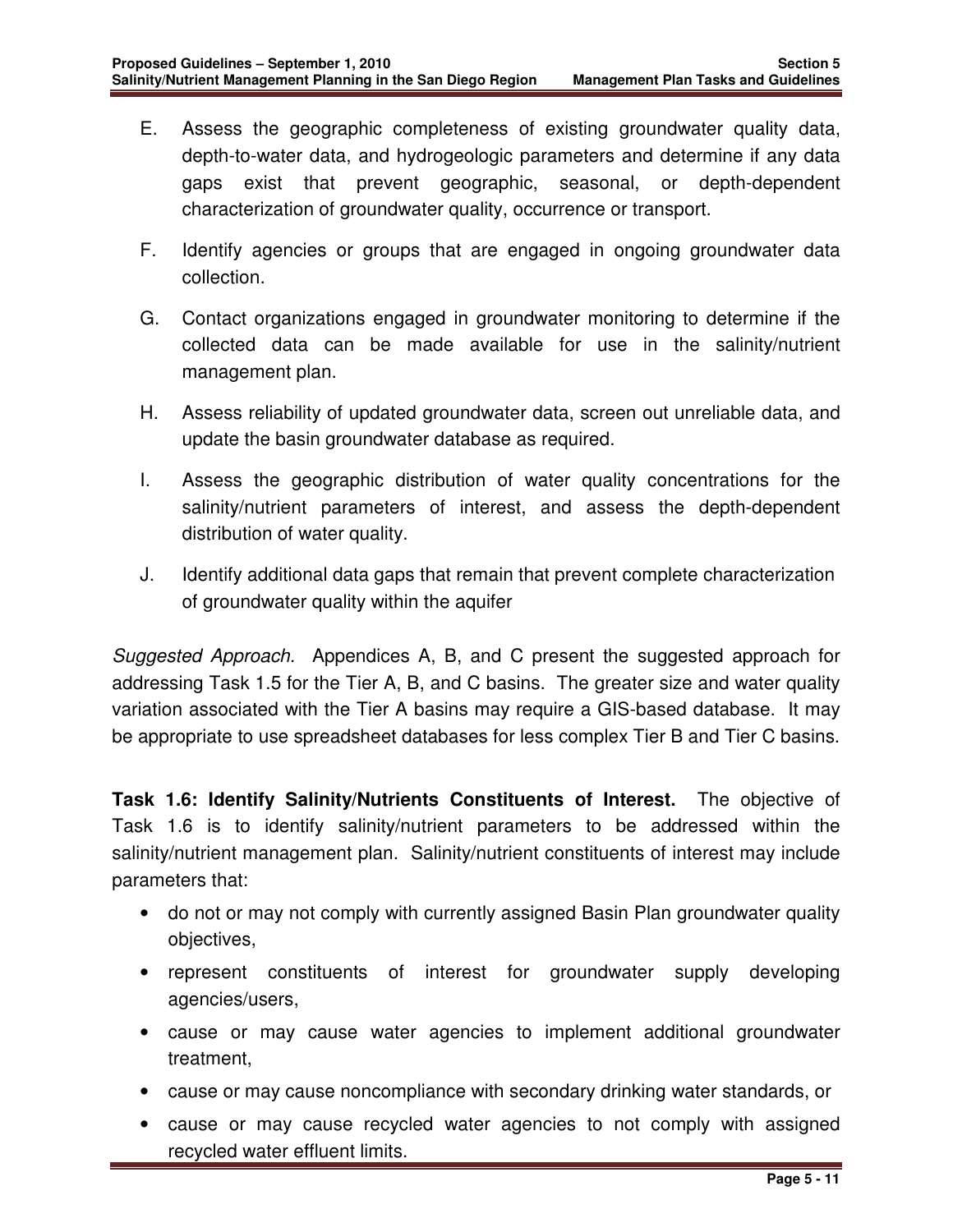Suggested subtasks required to characterize the quality and occurrence of groundwater within the basin include:

- A. Develop preliminary list of salinity/nutrient parameters of concern on the basis of collected groundwater quality information, consultation with Regional Board staff, consultation with water agencies, recycled water agencies, and other stakeholders.
- B. Revise the list of parameters of concern on the basis of received feedback.

Suggested Approach. Appendices A, B, and C present the suggested approach for addressing Task 1.6 for the Tier A, B, and C basins. As shown in the appendices, no difference exists among the Tier A, B, and C basins for identifying salinity/nutrient parameters of concern.

#### **STEP 2 - IDENTIFY AND QUANTIFY SALINITY/NUTRIENT SOURCES**

**Task 2.1: Identify Salinity/Nutrient Sources.** The objective of this task is to identify salinity/nutrient loads to the groundwater basin for the constituents of concern identified in Task 1.6. Potential salinity/nutrient source loads to be assessed as part of the salinity/nutrient management plan include:

- applied imported agricultural and landscape irrigation water (includes water from all sources imported to the basin, including local water from other San Diego Region watersheds),
- applied recycled water irrigation water,
- artificial recharge using imported water supplies,
- artificial recharge using recycled water,
- artificial recharge of stormwater runoff,
- septic tank discharges,
- point-source wastewater discharges (municipal or industrial) to groundwater,
- applied fertilizer,
- streamflow infiltration,
- incidental percolation from streamflow runoff containment basins or other surface impoundments,
- precipitation recharge and natural geologic sources, and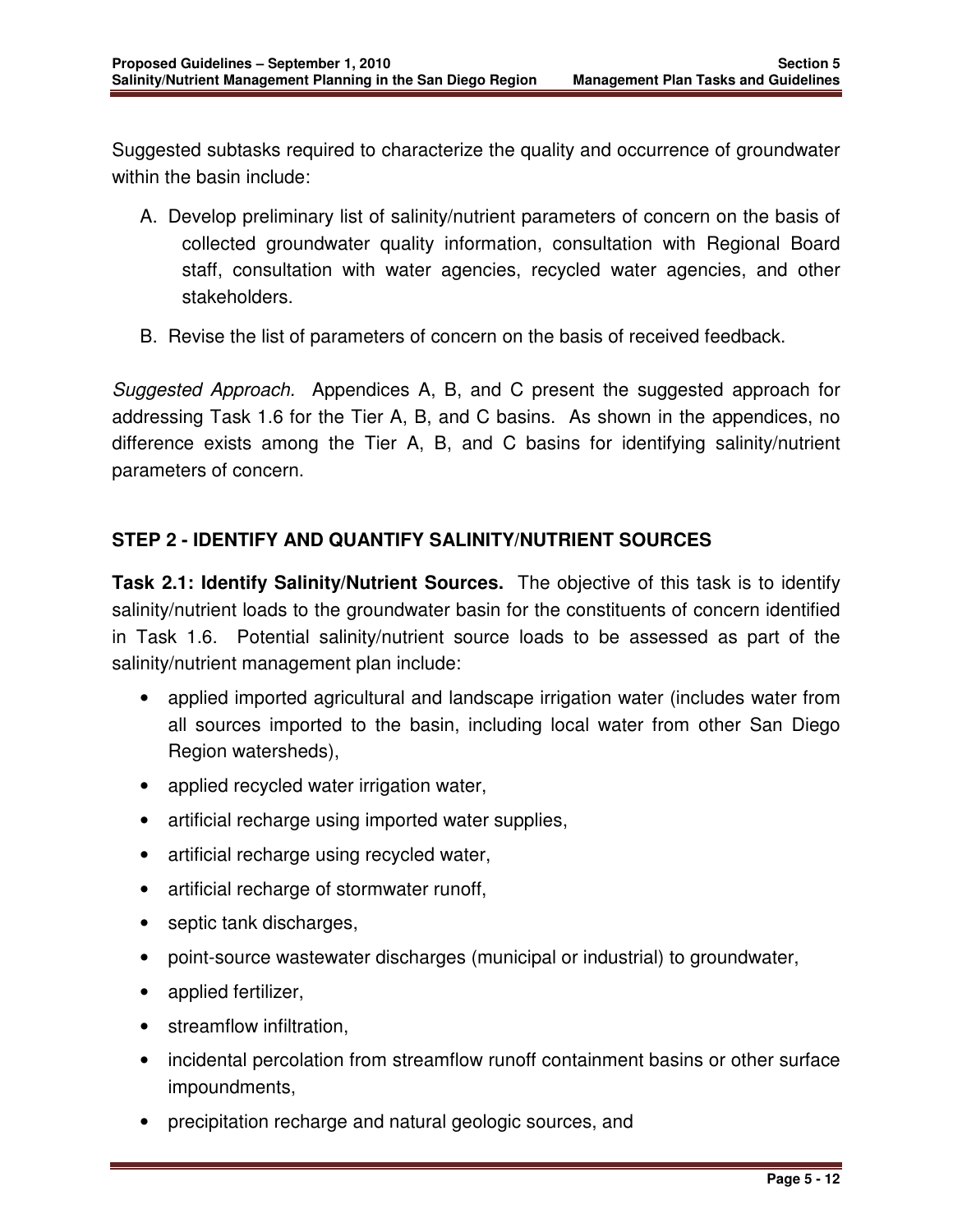• subsurface inflow, including upstream inflow and seawater intrusion.

The following subtasks are suggested for identifying potential sources of salinity/nutrient loads within the basin.

- A. Identify general land uses within the basin.
- B. Identify known point source discharges to the basin.
- C. Identify known or suspected sources of salinity/nutrient loads within the basin (which includes the tributary watershed).
- D. Identify the locations where the source loads are recharged to the basin. This may include:
	- specific point source loads (e.g. injection wells, small percolation basins, industrial or other point sources of discharge),
	- line source loads (streamflow infiltration, storm runoff infiltration),
	- boundary sources of source loads (e.g. subsurface inflow) or
	- areal sources of recharge (e.g. applied imported water, applied recycled water, fertilizer applications, large recharge or containment basins, precipitation recharge.

Suggested Work Product**.** Appendices A, B, and C present the suggested approach for addressing Task 2.1 for the Tier A, B, and C basins. As shown in the appendices, no significant difference exists among the Tier A, B, and C basins for identifying salinity/nutrient sources.

**Task 2.2. Quantify Salinity/Nutrient Source Loads.** The objective of Task 2.2 is to quantify the salinity/nutrient loads to the groundwater basin for the constituents of concern. As part of Task 2.2, it will be necessary to develop mass emission estimates for each known or suspected source of salinity/nutrient loading to the basin. The following tasks are suggested for quantifying salinity/nutrient source loads:

- A. Prepare an initial estimate of the quantity of recharge flow to the basin from surface and subsurface sources.
- B. Prepare an initial estimate of the quantity of discharge/withdrawal from the basin.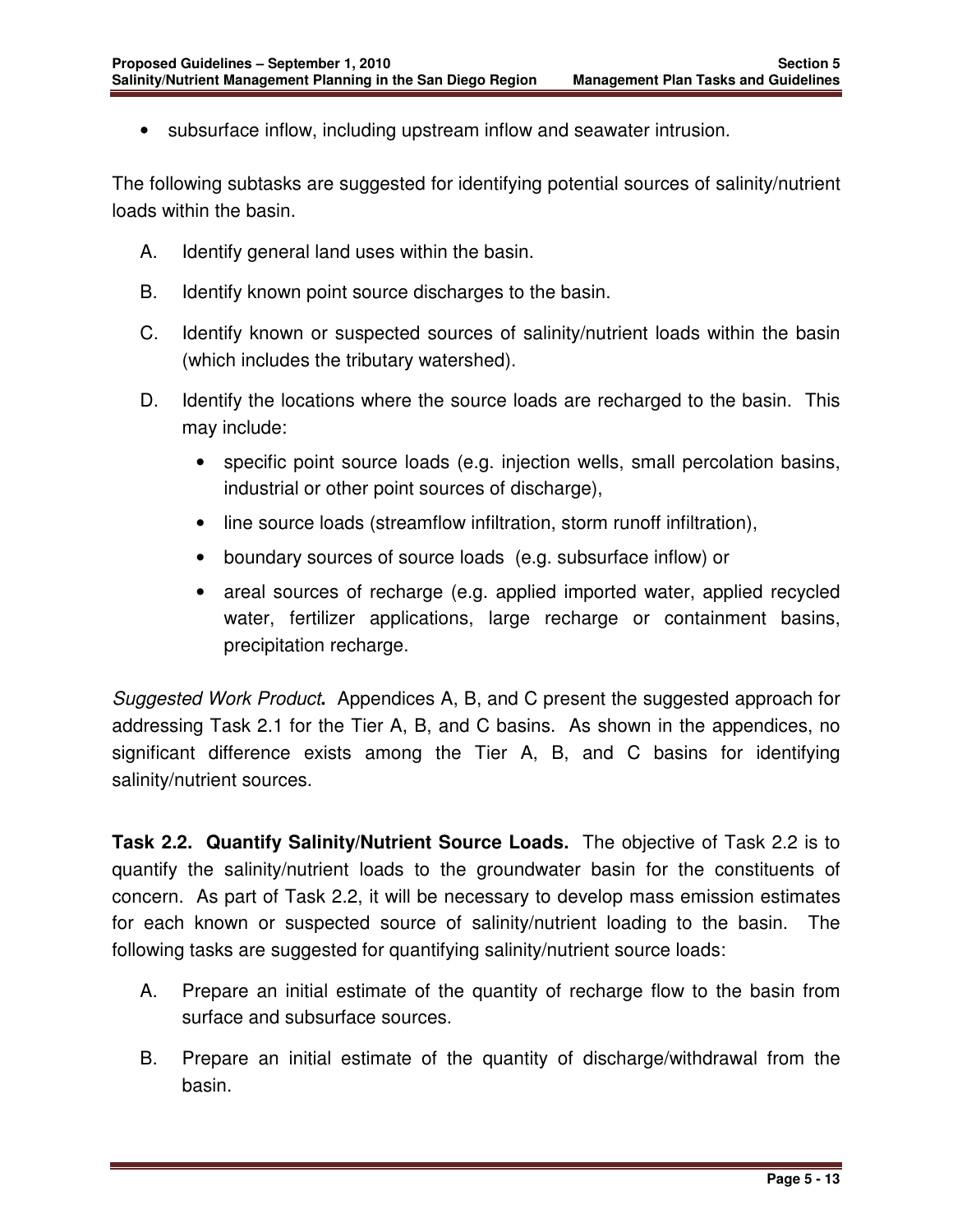- C. Refine recharge and discharge/withdrawal estimates on the basis of a mass balance approach.
- D. Using the refined recharge estimates, prepare initial source load (mass load) estimates for identified constituents of concern on the basis of available recharge estimates and water quality information.

Suggested Approach. Appendices A, B, and C present the suggested approach for quantifying salinity/nutrient source loads for the Tier A, B, and C basins. As shown in the appendices, no significant differences exist among the approaches recommended for the Tier A, B, and C basins. .

**Task 2.3: Develop Salinity/Nutrient Source Loads Assessment Tools.** The objective of Task 2.3 is to develop tools for use in evaluating the fate and transport of the identified salinity/nutrient loads. Assessment tools developed as part Task 2.3 will also be used (see Task 4) to evaluate performance of groundwater management strategies.

Prior studies of the Tier A basins have included assessments of groundwater recharge and withdrawal strategies. In order to assess such recharge and withdrawal strategies, past analysis of the Tier A Basins by stakeholder agencies has included groundwater flow and transport modeling. Such modeling allows for analysis of groundwater movement between site-specific recharge and recovery locations. The flow/transport modeling also allows for evaluation of pollutant transport and groundwater quality effects associated with site-specific recharge and recovery strategies. For basins in which recycled water is proposed as a source of recharge, the flow/transport modeling is also required to assess conformance with DPH groundwater recharge guidelines.

Computer flow/transport modeling may be warranted as part of salinity/nutrient management plans in basins where (1) site-specific recharge and/or recovery management strategies are proposed, (2) where recycled water is proposed as a source of groundwater recharge, or (3) where location-specific groundwater quality issues or Basin Plan compliance problems are known to exist. Flow/transport computer models thus appear to be warranted for salinity/nutrient management assessments within Tier A basins as:

- stakeholder agencies within the Tier A basins have expressed interested in location-specific groundwater recharge or recovery strategies,
- significant differences in groundwater quality are known to exist between the upstream and downstream portions of the Tier A basins,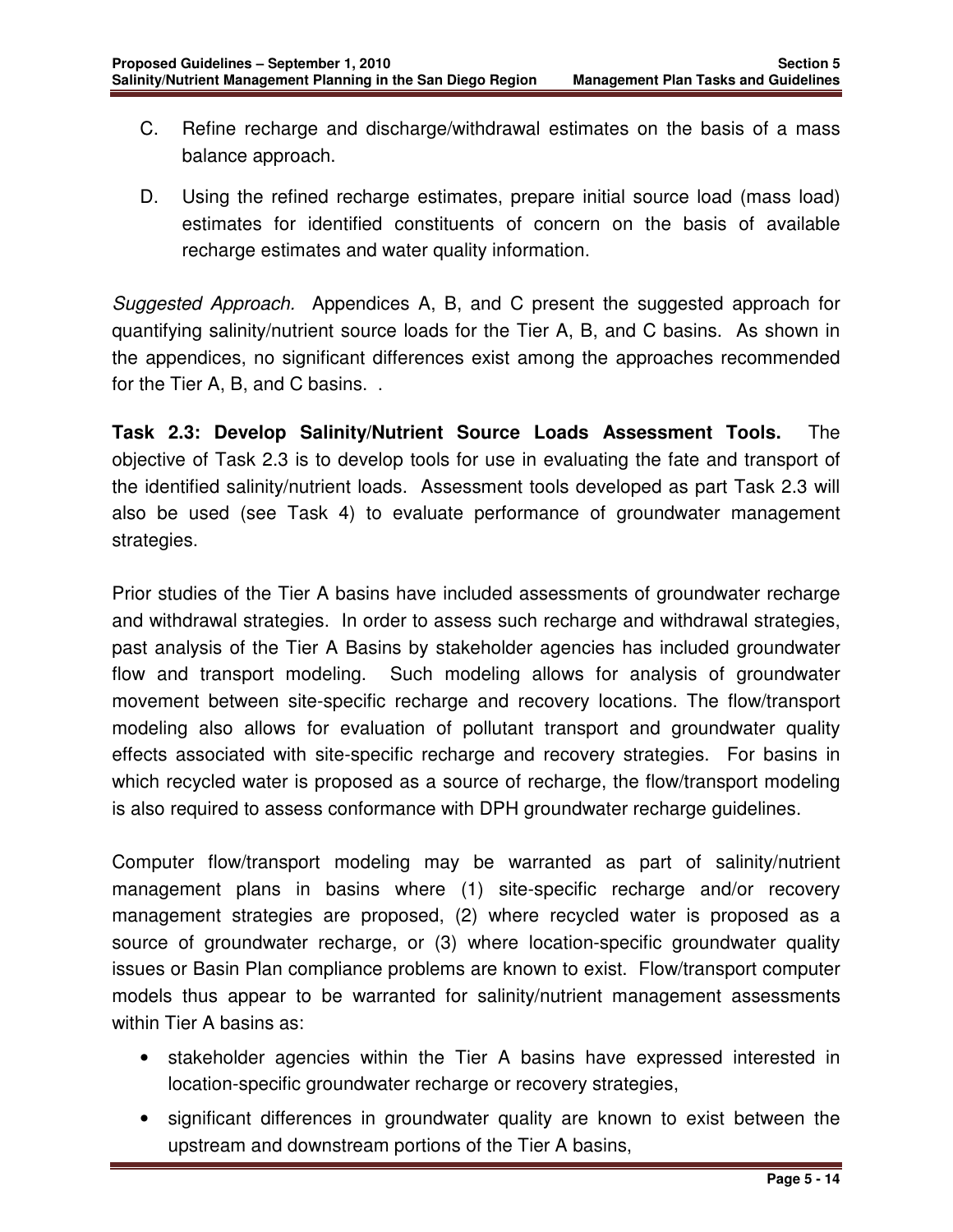- assessing location-specific pollutant transport will be essential in evaluating salinity/nutrient management strategies proposed within the Tier A basins, and
- prior modeling efforts within the Tier A basins have indicated the importance of evaluating groundwater travel and pollutant transport in assessing groundwater management strategies.

Depending on complexity and proposed management strategies, some Tier B and Tier C basins may also require computer modeling to assess groundwater flow and pollutant transport. For some Tier B and Tier C basins, however, spreadsheet-based mass balance computations should prove adequate for addressing source load impacts on groundwater quality and evaluating alternative groundwater management strategies. Using a mass balance approach similar to surface water Total Daily Mass Load (TMDL) analyses, spreadsheet-based mass load computations can be used to assess and compare how alternative management strategies may increase or decrease overall mass loads to a given basin, portion of a basin, or watershed. Where management strategies show a net reduction in mass loads, it may be presumed that long-term net improvements in groundwater quality will occur. Spreadsheet-based mass balance computations may be useful in certain Tier B or Tier C basins where:

- proposed management strategies are directed toward reducing long-term mass loads,
- analysis of long-term mass load or water quality trends is a desired goal,
- proposed management strategies do not involve actions that create significant short-term changes in recharge or water quality,
- proposed management strategies are not location-specific (e.g. best management strategies, mass load reduction, land use strategies, etc.),
- basin size and complexity, stakeholder involvement, or water quality concerns do not warrant the use of more costly computer flow/transport models, or
- geologic inconsistencies, uncertainty or reliability considerations, data acquisition costs, or other similar factors limit the effectiveness or viability of flow/transport models.

Where such conditions warrant, spreadsheet-based mass balance computations provide the advantage of being able to cost-effectively assess overall mass loads and groundwater quality trends, while eliminating the need for complex location-specific input data. Additionally, such mass balance computations can be performed without the need for costly field testing to determine or confirm location-specific and depth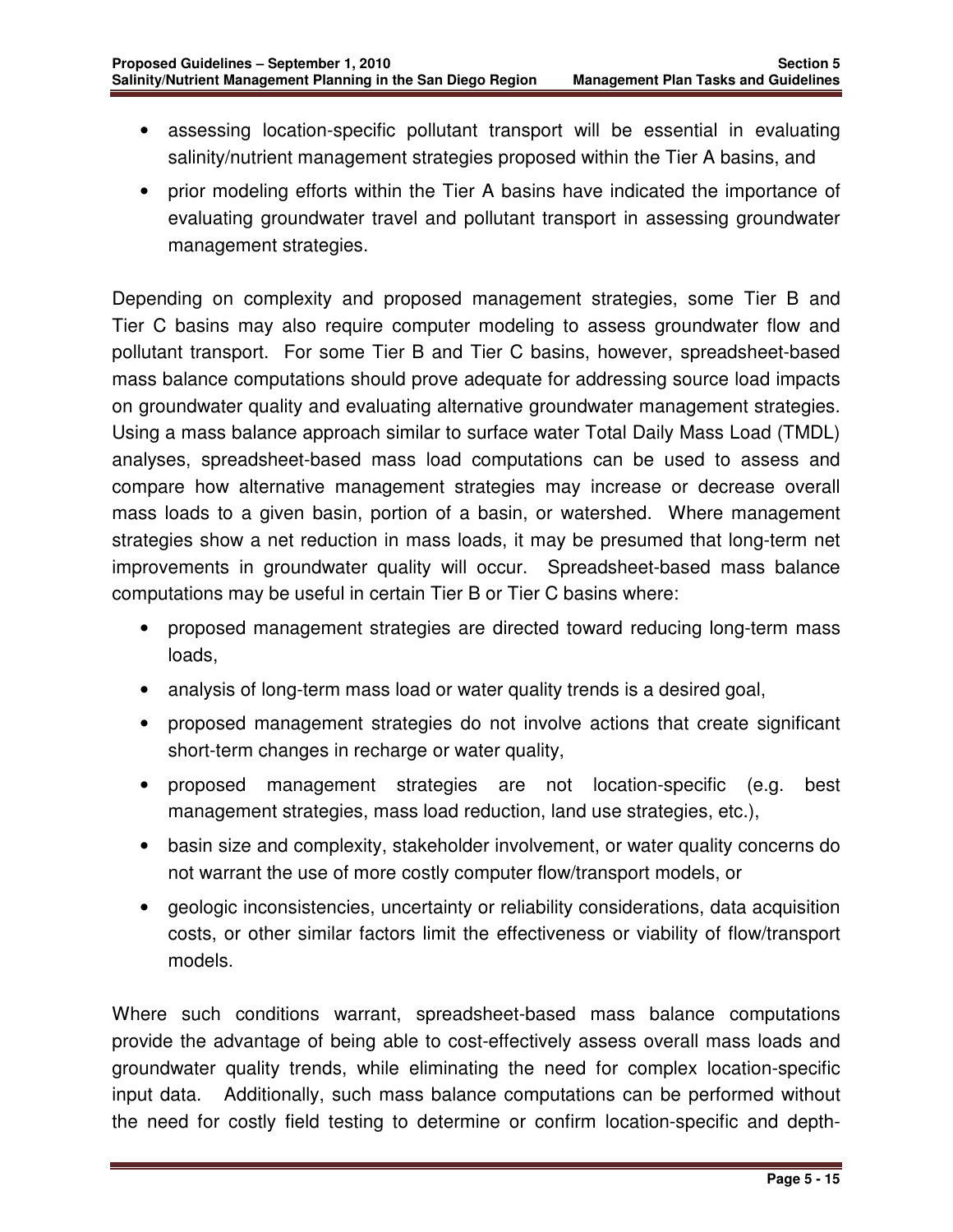dependent hydrogeological parameters such as hydraulic conductivity and storage coefficient. .

The following tasks are suggested for developing salinity/nutrient source load assessment tools:

- A. Determine pollutant transport assessment needs for the aquifer in question.
- B. Identify the proposed mechanism (e.g. computer groundwater flow/transport model or spreadsheet-based mass balance computations) for assessing salinity/nutrient source load mass balance and transport.
- C. Identify and assess required input data for the assessment tool.
- D. If a computer flow/transport model is used, calibrate and verify the model.
- E. Utilize the tool or model (spreadsheet mass balance computations or computer groundwater transport/flow model) to assess existing conditions (e.g. existing recharge/discharge mass balance, mass balance of source loads),
- F. Utilize the tool or model to rank salinity/nutrient load sources in order of effect on groundwater quality.

Suggested Approach. Appendices A, B, and C present the suggested approach for addressing Task 2.3 for the Tier A, B, and C basins. As noted, prior computer models have been developed and applied to each of the Tier A basins and several of the Tier B basins. For such basins that have previously been modeled, analysis will be required to determine if the prior models remain valid or if updated models will be required.

As noted above, within Tier B and C basins, at the discretion of implementing agencies, a spreadsheet mass balance approach may prove viable to (1) assess the relative contributions of the respective source loads, and (2) evaluate probable groundwater quality improvement or degradation trends associated with the loads.

## **TASK 3 - SUPPLEMENTAL MONITORING**

**Task 3.1: Develop Plan for Data Gaps.** The objective of Task 3.1 is to identify additional data needs and develop a plan for collecting the required additional data. Subtasks for identifying and addressing data gaps include: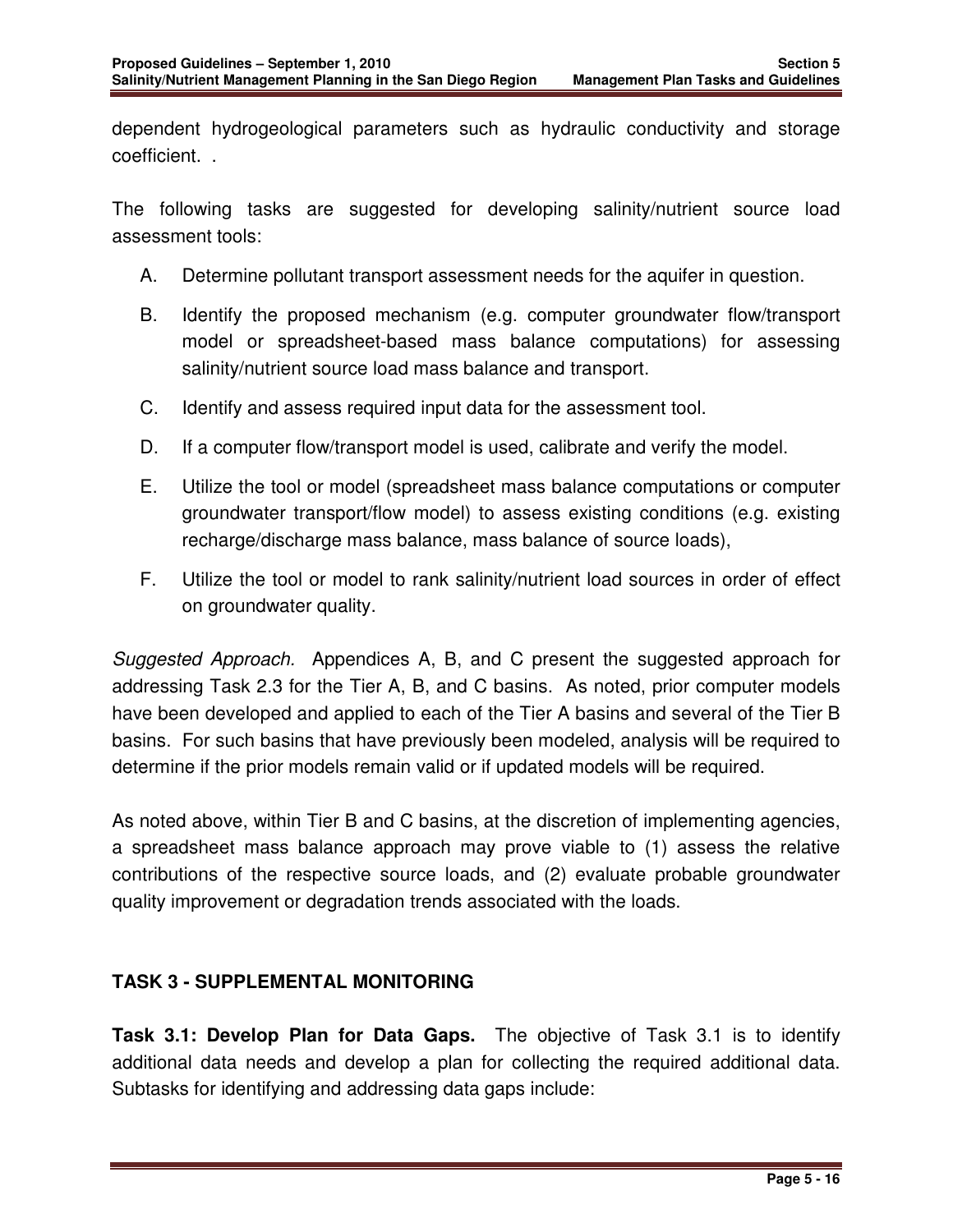- A. Identify data gaps and identify groundwater monitoring data needs necessary to complete the characterization of basin groundwater quality (per Task 1.5).
- B. Identify salinity/nutrient source characterization data needs.
- C. Identify data needs with respect to salinity/nutrient transport.
- D. Identify parties responsible for collecting data.
- E. Develop a proposed plan and schedule for collecting the required additional data.

Suggested Approach. Appendices A, B, and C present the suggested approach for addressing Task 3.1 for the Tier A, B, and C basins. As noted, significant data gaps are unlikely within the extensively studied Tier A basins. Additional groundwater quality monitoring within the Tier B and Tier C basins may be warranted.

**Task 3.2: Collect Data and Refine Basin Characterization.** The objective of Task 3.2 is to implement the data collection plan developed in Task 3.1. Recommended subtasks required to implement the data plan include:

- A. Collect the data identified in Task 3.1.
- B. Incorporate the data into the database developed under Task 1.5.
- C. Assess consistency of additional data with basin characterization developed as part of Task 1.5.
- D. If necessary, refine basin characterization to incorporate the new data.

Suggested Approach. Appendices A, B, and C present the suggested approach for addressing Task 3.2 for the Tier A, B, and C basins.

# **TASK 4 - ASSESS SALINITY/NUTRIENT MANAGEMENT STRATEGIES**

**Task 4.1. Identify Management Goals.** The objective of Task 4.1 is to identify the principal goals to be achieved by the salinity/nutrient management process.

 A stakeholder driven approach should be used to identify and rank overall management goals to be achieved within each basin. Desired goals may focus on source load reduction, treatment, providing other forms of water quality protection, or increased recycled water use. The selected goals should be specific to the needs and conditions of the basin, and will, in part, depend on: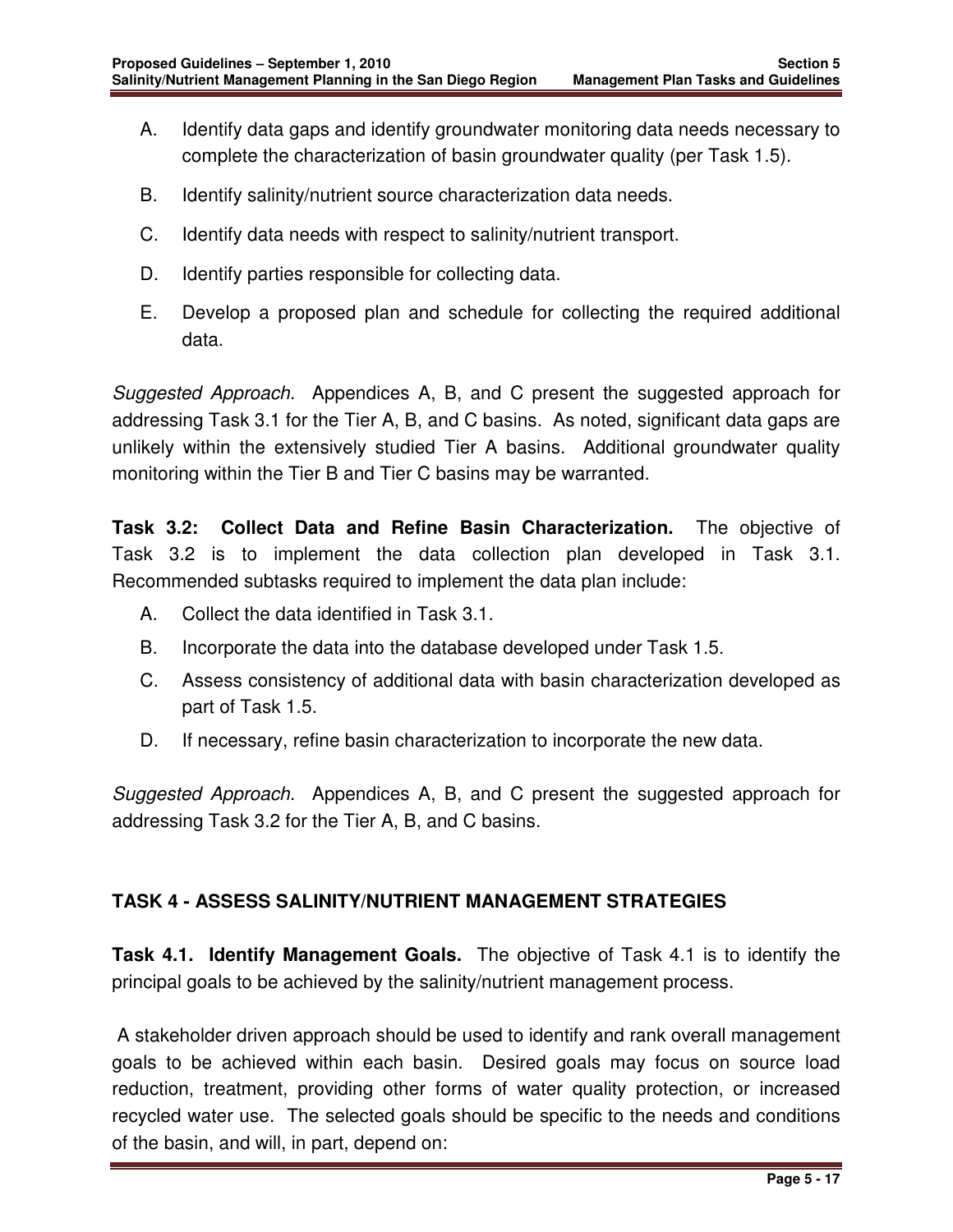- existing groundwater quality and occurrence,
- existing salinity/nutrient source loads and locations,
- water agency needs and proposed supply projects,
- recycled water agency needs and proposed projects,
- existing Basin Plan objectives and compliance issues,
- water conservation considerations,
- the potential within the basin to implement specific groundwater management strategies, and
- funding/implementation considerations.

The following subtasks are suggested for identifying management goals for the basin:

- A. Identify the preferred goals of agencies/groups implementing the salinity/nutrient management plan.
- B. Identify the appropriate process for receiving stakeholder input on the preferred goals.
- C. Identify and resolve potential stakeholder conflicts, and finalize management goals.

Suggested Approach. Appendices A, B, and C present the suggested approach for addressing Task 4.1 for the Tier A, B, and C basins. Because of the greater potential for conflict between recycled water use and groundwater quality protection within the Tier A basins, the stakeholder outreach process for Tier A basins may need to involve a greater and more complex outreach effort than less complex basins.

**Task 4.2: Identify Available Management Strategies.** The objective of Task 4.2 is to develop an initial list of salinity/nutrient management strategies that may be appropriate for achieving the management goals established in Task 4.1.

Table 5-2 (page 5-20) lists a wide range of example salinity/nutrient management strategies agencies and stakeholders can consider within their respective management plans. Suggested tasks for identifying available management strategies include:

A. Review potential salinity/nutrient management strategies and eliminate strategies that are not applicable to the basin.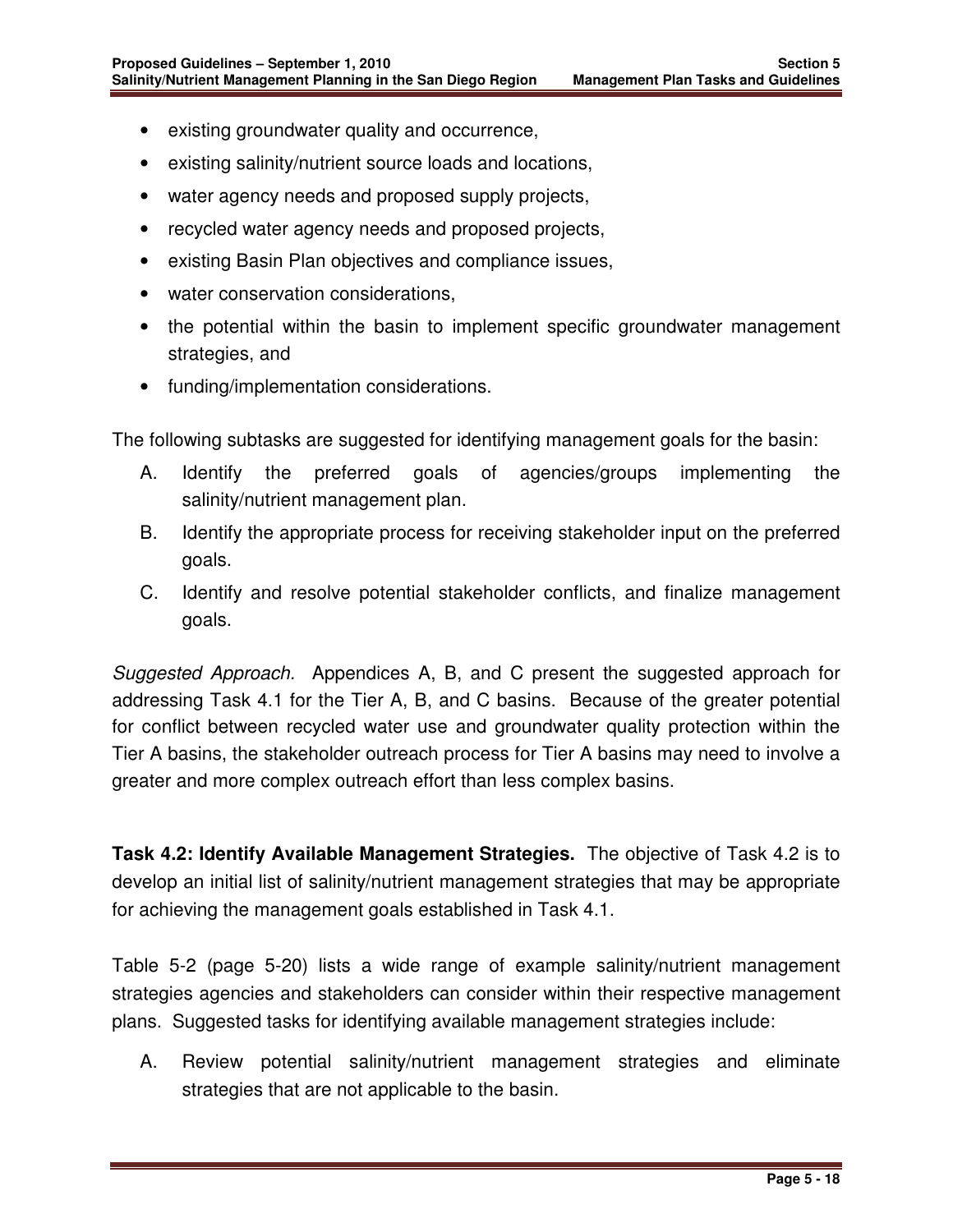- B. Develop a preliminary list of alternative management strategies that may be feasible in the basin.
- C. Solicit stakeholder comment on the list of preliminary list, and revise the list of alternative management strategies to be considered.

Suggested Approach. Appendices A, B, and C present the suggested approach for addressing Task 4.2 for the Tier A, B, and C basins.

**Task 4.3: Assess Load Reduction/Water Quality Improvement**. The objective of Task 4.3 is to evaluate the ability of the available management strategies in achieving load reduction or groundwater quality improvement.

- A. Using the groundwater model or spreadsheet-based tool from Task 2.3, assess the potential load reduction and water quality improvements effects associated with each alternative management strategy.
- B. Rank strategies with respect to load reduction and groundwater quality improvement.

Suggested Approach. Appendices A, B, and C present the suggested approach for addressing Task 4.3 for the Tier A, B, and C basins. As noted, source load reductions associated with management strategies in Tier A basins can be assessed using the computer model developed in Task 2.3 It may be appropriate to use a spreadsheetbased mass balance analysis to assess less complex Tier B and Tier C basins.

| Table 5-2<br><b>Summary of Potential Salinity/Nutrient Management Strategies</b>                                                                          |                                                                                                                                                                                                          |  |
|-----------------------------------------------------------------------------------------------------------------------------------------------------------|----------------------------------------------------------------------------------------------------------------------------------------------------------------------------------------------------------|--|
| Category                                                                                                                                                  | Potential Salinity/Nutrient Management Strategy                                                                                                                                                          |  |
| Wastewater<br>salinity/nutrient<br>source control                                                                                                         | • Water softener control (ordinance and/or rebates)<br>• Industrial discharge controls (local pretreatment limits)<br>• Recycled water nutrient treatment<br>• Recycled water demineralization treatment |  |
| <b>Public Education</b>                                                                                                                                   | • Salinity source reduction best management practices<br>• Water softener use<br>• Irrigation best management practices<br>• Fertilizer use best management practices                                    |  |
| • Agency lease-holder requirements<br>Source load<br>• Fertilizer reduction requirements for recycled water users<br>reduction<br>• Source load diversion |                                                                                                                                                                                                          |  |
| Source water<br>salinity control                                                                                                                          | • Source water demineralization (brackish groundwater or seawater desalination)<br>• Modify ratios of local or imported water sources                                                                    |  |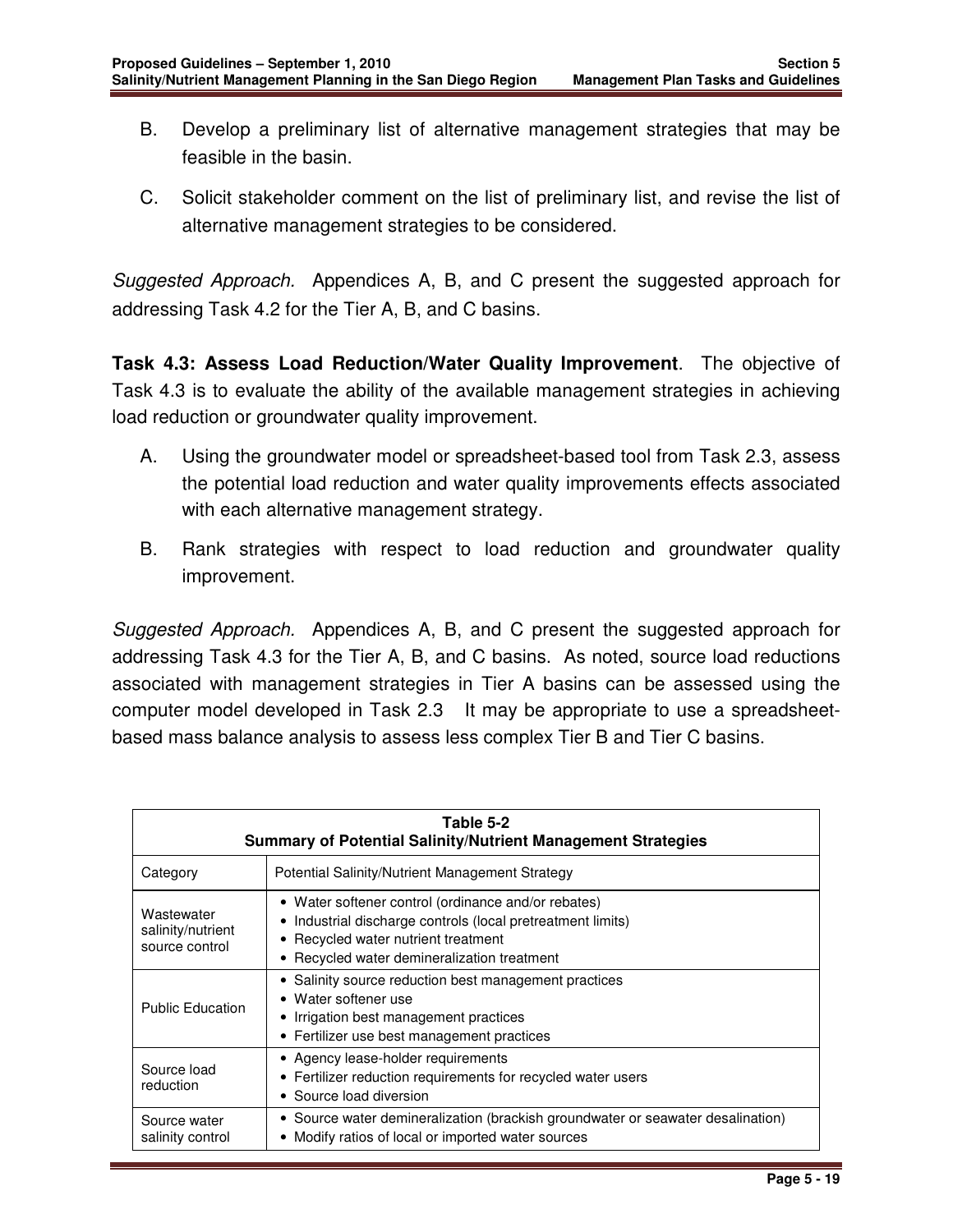|                                 | • Ocean outfalls                                                                                |  |  |
|---------------------------------|-------------------------------------------------------------------------------------------------|--|--|
|                                 | <b>Brine line</b>                                                                               |  |  |
| Salt export                     | • Salt flushing to the ocean via surface streams, rivers or lagoons, and/or subsurface<br>flows |  |  |
|                                 | • Concentrate management including disposal                                                     |  |  |
|                                 | • Zero liquid discharge involving salt sequestration                                            |  |  |
|                                 | • Imported water recharge                                                                       |  |  |
|                                 | • Recycled water recharge                                                                       |  |  |
| Groundwater                     | • Stormwater recharge                                                                           |  |  |
| recharge                        | • Percolation basins                                                                            |  |  |
|                                 | • Injection wells                                                                               |  |  |
|                                 | • Aquifer Storage Recovery (ASR) wells                                                          |  |  |
|                                 | • Conjunctive use                                                                               |  |  |
|                                 | • Demineralization treatment                                                                    |  |  |
| Groundwater                     | • In lieu (exchange use of untreated groundwater for recycled water)                            |  |  |
| Management                      | Decrease detention time                                                                         |  |  |
|                                 | • Seasonal storage                                                                              |  |  |
|                                 | • Carryover storage                                                                             |  |  |
|                                 | • Emergency storage                                                                             |  |  |
| Seawater intrusion              | • Physical barriers                                                                             |  |  |
| control                         | • Injection wells                                                                               |  |  |
|                                 | • Modified pumping strategies                                                                   |  |  |
| Institutional                   | • Groundwater management agency                                                                 |  |  |
|                                 | • Joint Powers Authority                                                                        |  |  |
| Land Use<br>Regulation          | • Modify land use policy                                                                        |  |  |
|                                 | • Require sewer connections                                                                     |  |  |
|                                 | • Landscape ordinance                                                                           |  |  |
| Landscape                       | • Water use restrictions                                                                        |  |  |
| Conservation                    | • Water conservation rate structures                                                            |  |  |
|                                 | • Public education/behavior change                                                              |  |  |
|                                 | • Stormwater BMPs to reduce salinity/nutrient loading                                           |  |  |
| Stormwater/Runoff<br>Management | • Stormwater diversion to beneficial use                                                        |  |  |
|                                 | • Low flow runoff diversion                                                                     |  |  |

**Task 4.4: Evaluate Alternative Management Strategies.** Objectives of Task 4.4 are to (1) evaluate and compare the alternative management strategies, and (2) select the preferred strategy (or strategies) for implementation. At the discretion of the agencies/groups implementing the salinity/nutrient management plans, alternative management strategies may be evaluated on the basis of:

- anticipated water quality improvements,
- local water supply development potential, including increasing the use of recycled waters or enhanced development of groundwater supplies,
- regulatory compliance,
- sustainability,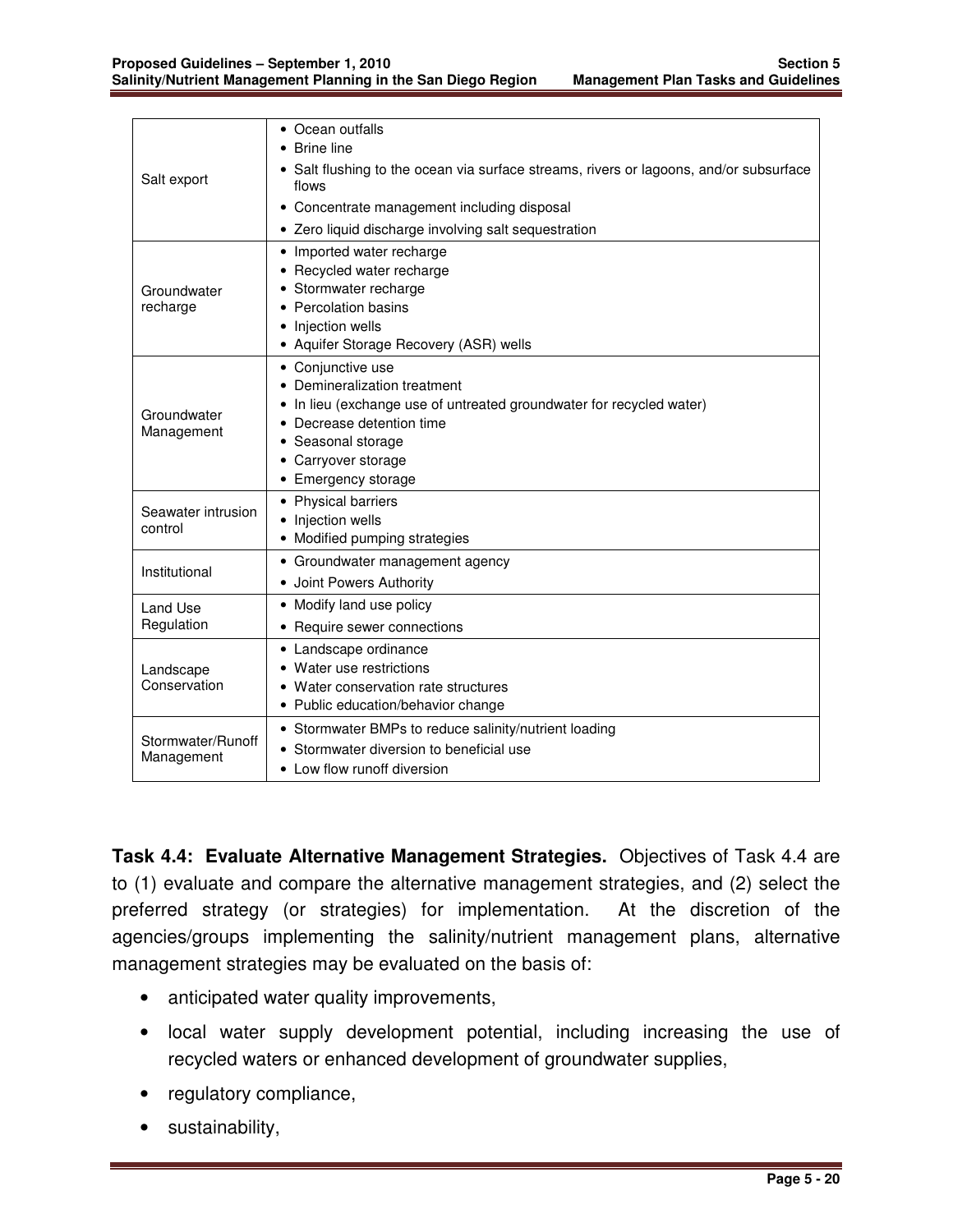- costs,
- funding considerations,
- ability to implement, and
- environmental impacts.

Suggested tasks for evaluating alternative salinity/nutrient management strategies and selecting the preferred strategy or strategies include:

- A. Select an appropriate process (e.g. survey, submittal of comments, workshop) for receiving stakeholder feedback on alternative salinity/nutrient management strategies.
- B. Through the selected stakeholder process, select parameters to be used in evaluating alternative salinity/nutrient management strategies, and assign a level of importance to each evaluation parameter.
- C. Select an applicable decision process (decision model, matrix, ranking process) for evaluating alternative management strategies with respect to the selected performance parameters.
- D. Evaluate performance of the alternative management strategies on the basis of he selected evaluation parameters.
- E. Rank alternatives consistent with the assigned importance of evaluation parameters and select the preferred salinity/nutrient management strategy or strategies.
- F. Solicit stakeholder feedback (including feedback from regulators) on the preferred salinity/nutrient management strategy or strategies.

Suggested Approach. Appendices A, B, and C present the suggested approach for Tier A, B, and C basins for evaluating and selecting the preferred salinity/nutrient management strategy or strategies.

**Task 4.5: Assess Basin Plan Modification Needs.** The objective of this task is to address Basin Plan modification needs associated with the recommended salinity/nutrient management strategies.

In addition to strategies directed toward achieving reduction in salinity/nutrient loads or improving salinity/nutrient quality, Basin Plan modification strategies may also be considered, including modification of: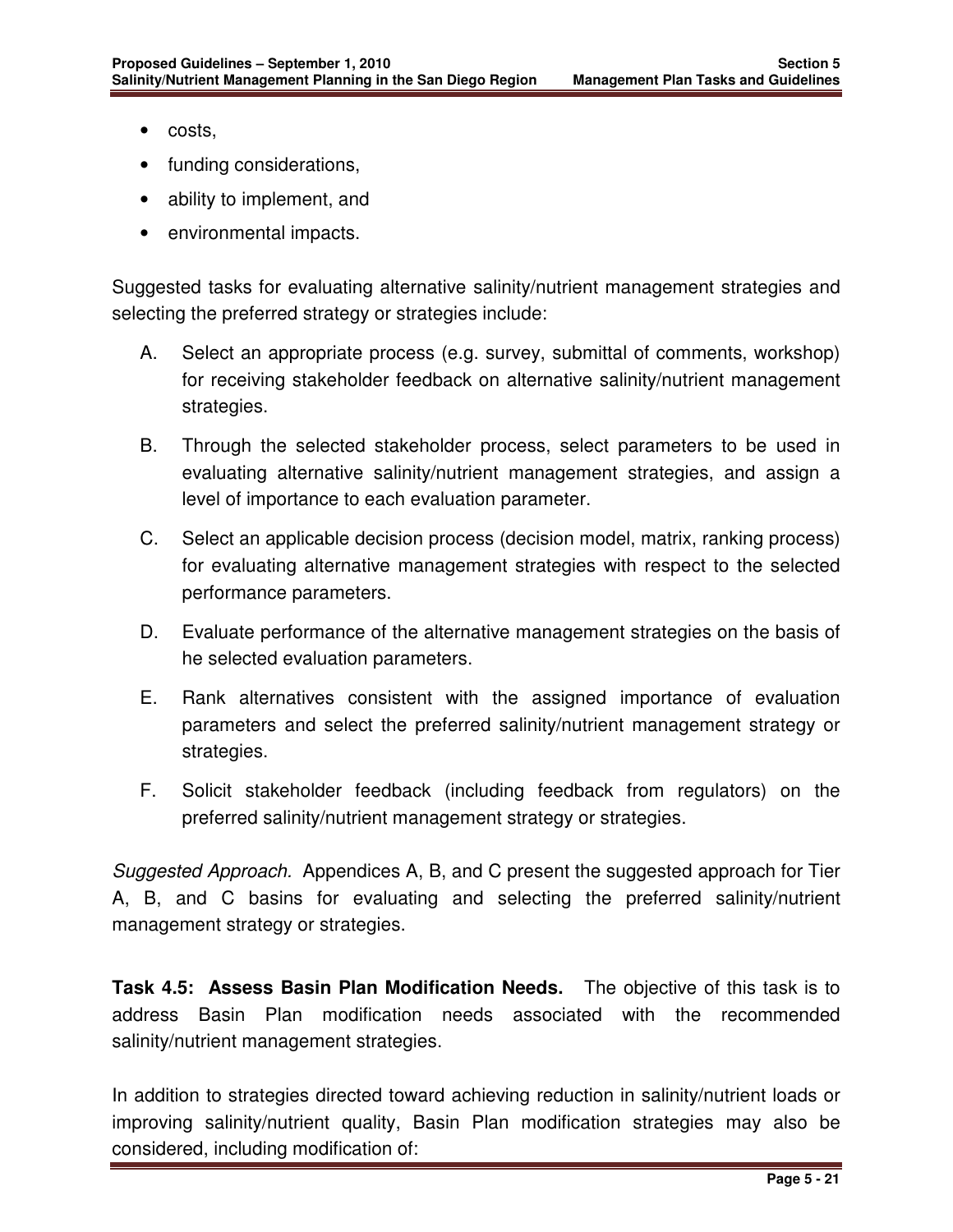- designated beneficial uses,
- numerical groundwater concentration objectives, or
- implementation policies.

Basin Plan modification strategies may also be considered that involve assigning different beneficial uses and groundwater quality objectives for overlying shallow and underlying deeper groundwaters. Other Basin Plan modification strategies that can be assessed include modifying Basin Plan groundwater quality objectives in portions of hydrologic subareas.

Suggested tasks for assessing Basin Plan modification needs include:

- A. Identify required Basin Plan modifications (modification of numerical objectives, implementation policies, or beneficial uses) associated with preferred salinity/nutrient management strategies selected under Task 4.4.
- B. Coordinate with Regional Board staff to (1) reach agreement on the approach for Basin Plan modification and (2) identify information needs necessary for the proposed Basin Plan modifications.
- C. Prepare the technical documentation required by the Regional Board to document the salinity/nutrient management planning actions that led to the recommendation for Basin Plan modification.
- D. Submit the documentation to the Regional Board for review.
- E. Coordinate with the Regional Board and establish a plan for developing and submitting the supplemental documentation to the Regional Board, as required.

Suggested Approach. Appendices A, B, and C present the suggested approach for Tier A, B, and C basins for evaluating Basin Plan modification needs.

**Task 4.6: Assess CEQA/NEPA Compliance.** Objectives of Task 4.6 are to assess conformance with requirements of the California Environmental Quality Act (CEQA) and National Environmental Protection Act (NEPA). Suggested tasks for evaluating CEQA/NEPA compliance include:

A. Identify whether projects or actions proposed as part of the recommended salinity/nutrient management strategies are subject to review under CEQA or NEPA.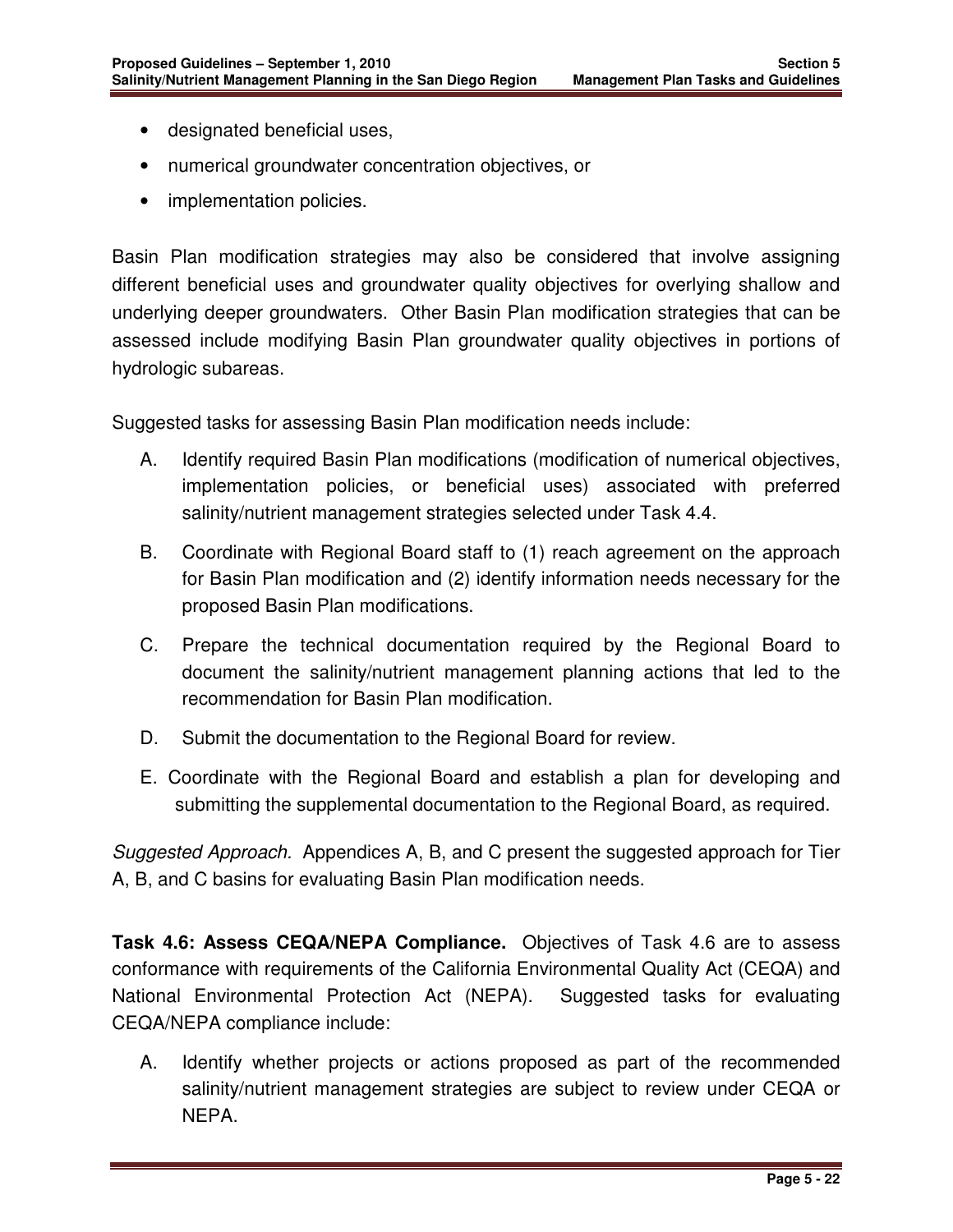- B. Identify the appropriate governing body for CEQA compliance and, if applicable, federal agency for NEPA compliance.
- C. Develop the project description, conduct the CEQA/NEPA Initial Study, and identify the appropriate means of addressing CEQA/NEPA documents,
- D. Prepare draft CEQA/NEPA documents.
- E. Conduct peer and public review of the CEQA/NEPA documents.
- F. Final governing body action on CEQA/NEPA documents.

## **TASK 5 - ASSESS PLAN EFFECTIVENESS**

**Task 5.1: Identify Metrics and Develop Monitoring Program.** The objectives of Task 5.1 are to:

- identify metrics (measureable parameters) that can be used to evaluate the effectiveness of selected salinity/nutrient management strategies, and
- develop and implement a monitoring program to measure the effectiveness of the implemented groundwater management strategies.

Selected success metrics and the associated monitoring program will depend on the nature of the salinity/nutrient strategies and the goals of the strategies. Suggested tasks include:

- A. Identify the specific goals (e.g. groundwater quality improvement, increase recycled water use, etc.) of the selected salinity/nutrient management plan strategies.
- B. Identify metrics that can be used to measure the success of the strategies.
- C. Identify the responsible agency for conducting the monitoring information.
- D. Develop a proposed monitoring program and schedule for measuring the success parameters.

Suggested Approach. Appendices A, B, and C present the suggested approach for addressing Task 5.1 for the Tier A, B, and C basins. The same metrics and monitoring approach would be applicable to the Tier A, Tier B, and Tier C basins.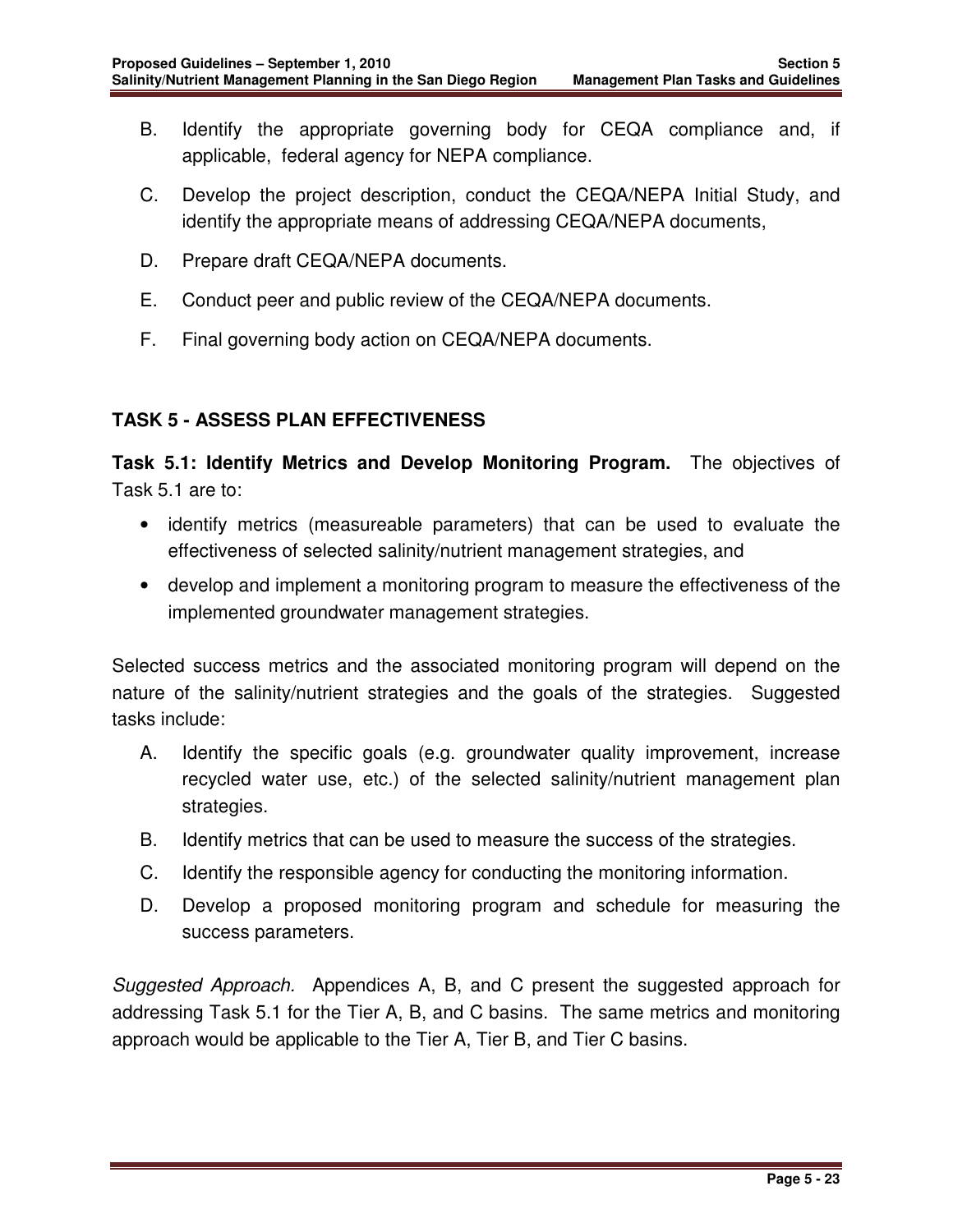.

**Task 5.2: Salinity/Nutrient Management Plan Audit.** The objective of Task 5.2 is to establish the framework and schedule for auditing and periodically updating the salinity/nutrient management plan. Suggested tasks include:

- A. Identify the responsible agency or agencies for assessing the effectiveness of the salinity/nutrient management plan.
- B. Develop a schedule and framework for future audits and update of the salinity/nutrient management plan.

Suggested Approach. Appendices A, B, and C present the suggested approach for addressing Task 5.2 for the Tier A, B, and C basins. As shown in the appendices, the same plan effectiveness approach is applicable to the Tier A, Tier B, and Tier C basins.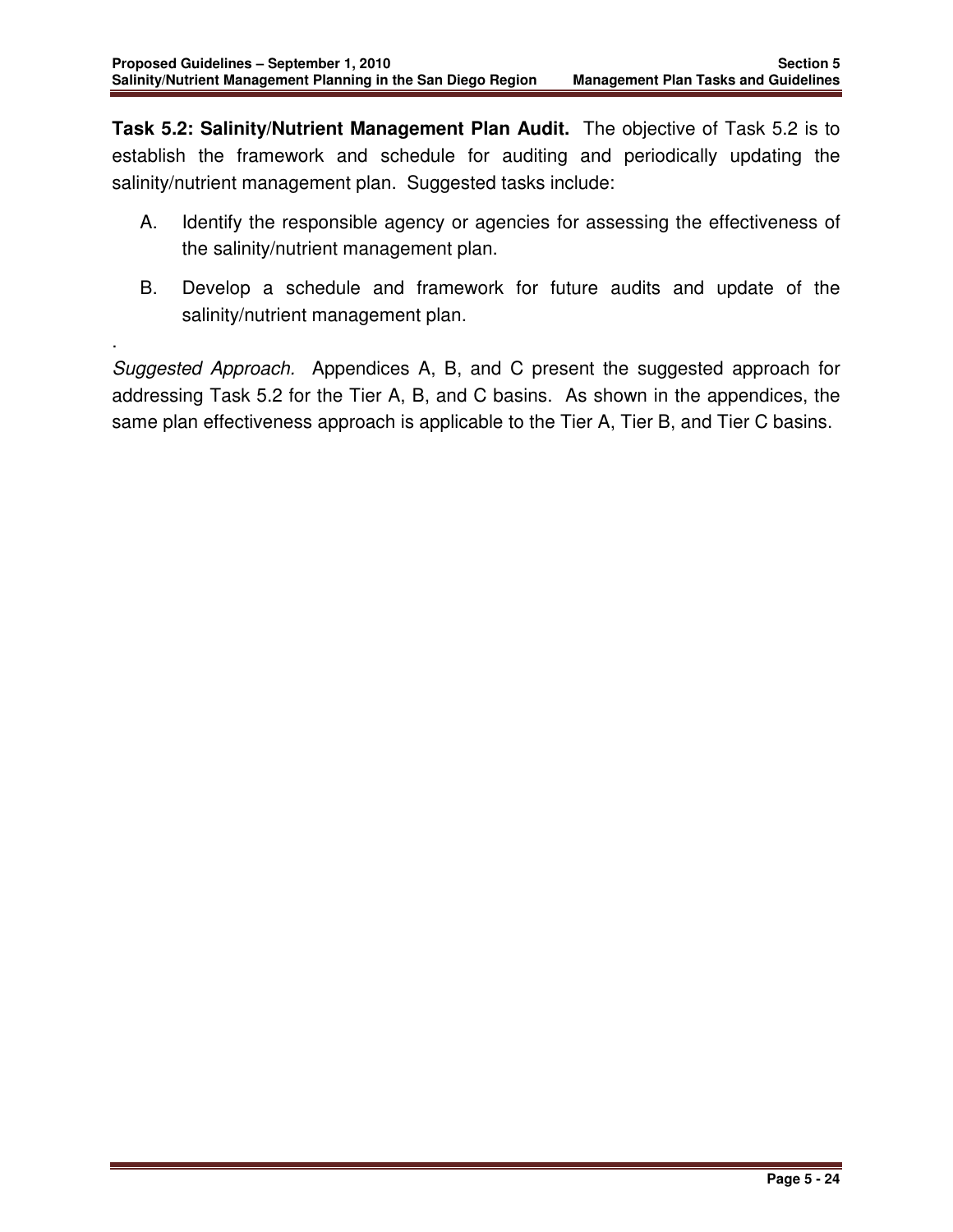### **REFERENCES**

- California Department of Public Health (CDPH). Title 22, California Code of Regulations, Article Section 64431, Primary Standards - Inorganic Chemicals. 64431. 2010.
- California Department of Water Resources (DWR). Groundwater Quality and Occurrence, San Diego County. Bulletin 106-2. 1967.
- California Department of Water Resources. California Water Plan Update 2009. 2009.
- California Department of Water Resources. California's Groundwater. Bulletin 118 (updated). 2003.
- California Regional Water Quality Control Board (Regional Board). Water Quality Control Plan for the San Diego Basin (Basin Plan). 1994
- California State Water Resources Control Board (State Board). Recycled Water Policy. Located at: www.swrcb.ca.gov/water\_issues/programs/water\_recycling\_policy/. 2009a.
- California State Water Resources Control Board. Resolution No. 2009-011, Adoption of a Policy for Water Quality Control for Recycled Water. Located at: www.swrcb.ca.gov/water\_issues/programs/water\_recycling\_policy/. 2009b.
- California State Water Resources Control Board. State Recycled Water Policy. Located at: www.swrcb.ca.gov/water\_issues/programs/water\_recycling\_policy/. 2009.
- Metropolitan Water District of Southern California (MWDSC). Groundwater Assessment Study. 2007.
- NBS/Lowry. Groundwater Feasibility Study, Emergency Water Storage for San Diego County (prepared for the San Diego County Water Authority). 1995.
- Rancho California Water District (RCWD). Rancho California Water District Integrated Water Resources Management Plan. 2007.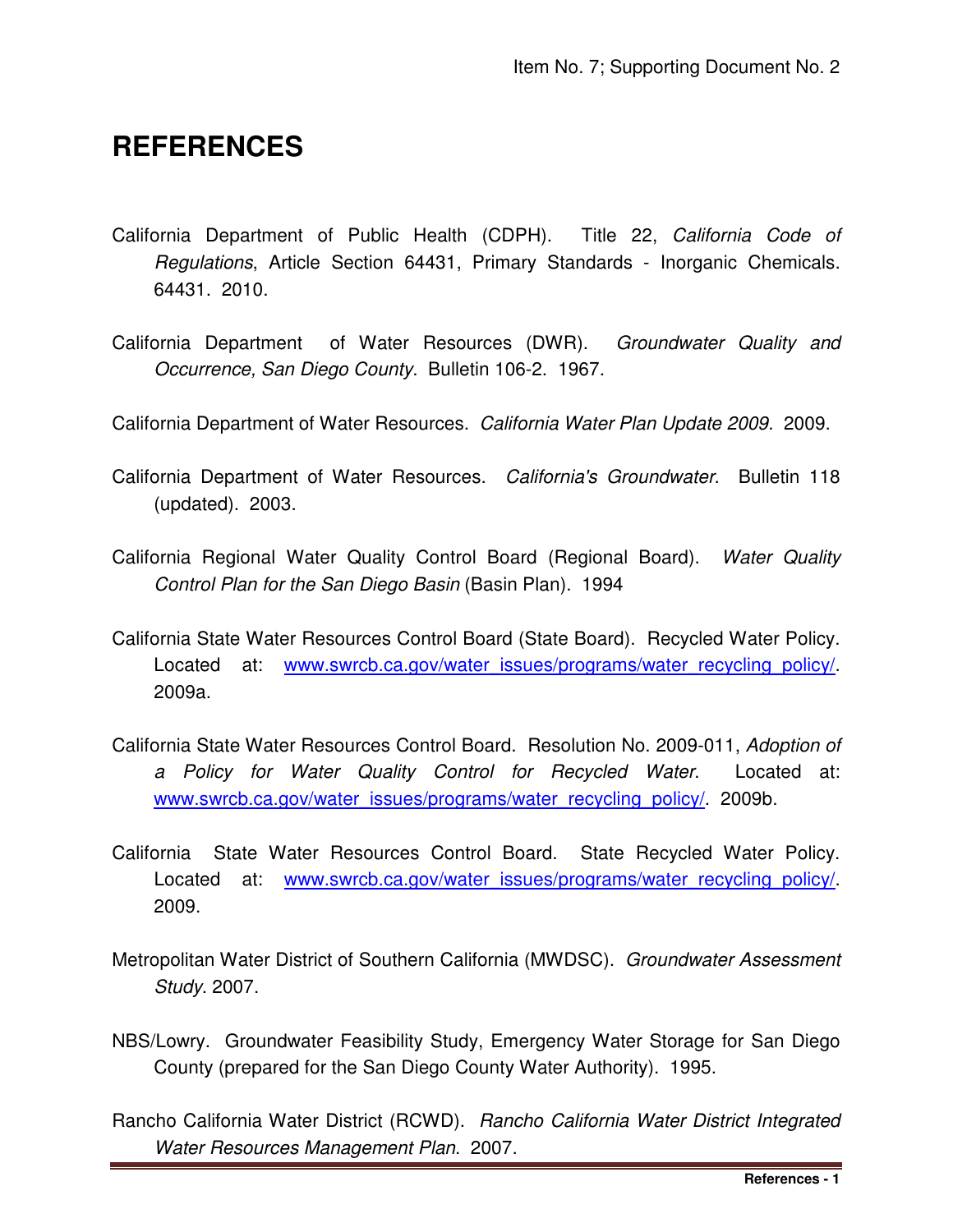San Diego County Water Authority (Water Authority). Groundwater Report. 1997.

- U.S. Center for Disease Control (CDC). Recommendations for using fluoride to prevent and control dental caries in the United States. Morbidity and Mortality Weekly Report. Vo. 50, P. 1-42. 2001.
- U.S. Environmental Protection Agency (EPA). Title 40, Code of Federal Regulations, Section 141 (40 CFR 141). Primary Drinking Water Standards. 2010.
- U.S. Environmental Protection Agency (EPA). Title 40, Code of Federal Regulations, Section 143 (40 CFR 143). Secondary Drinking Water Standards. 2010.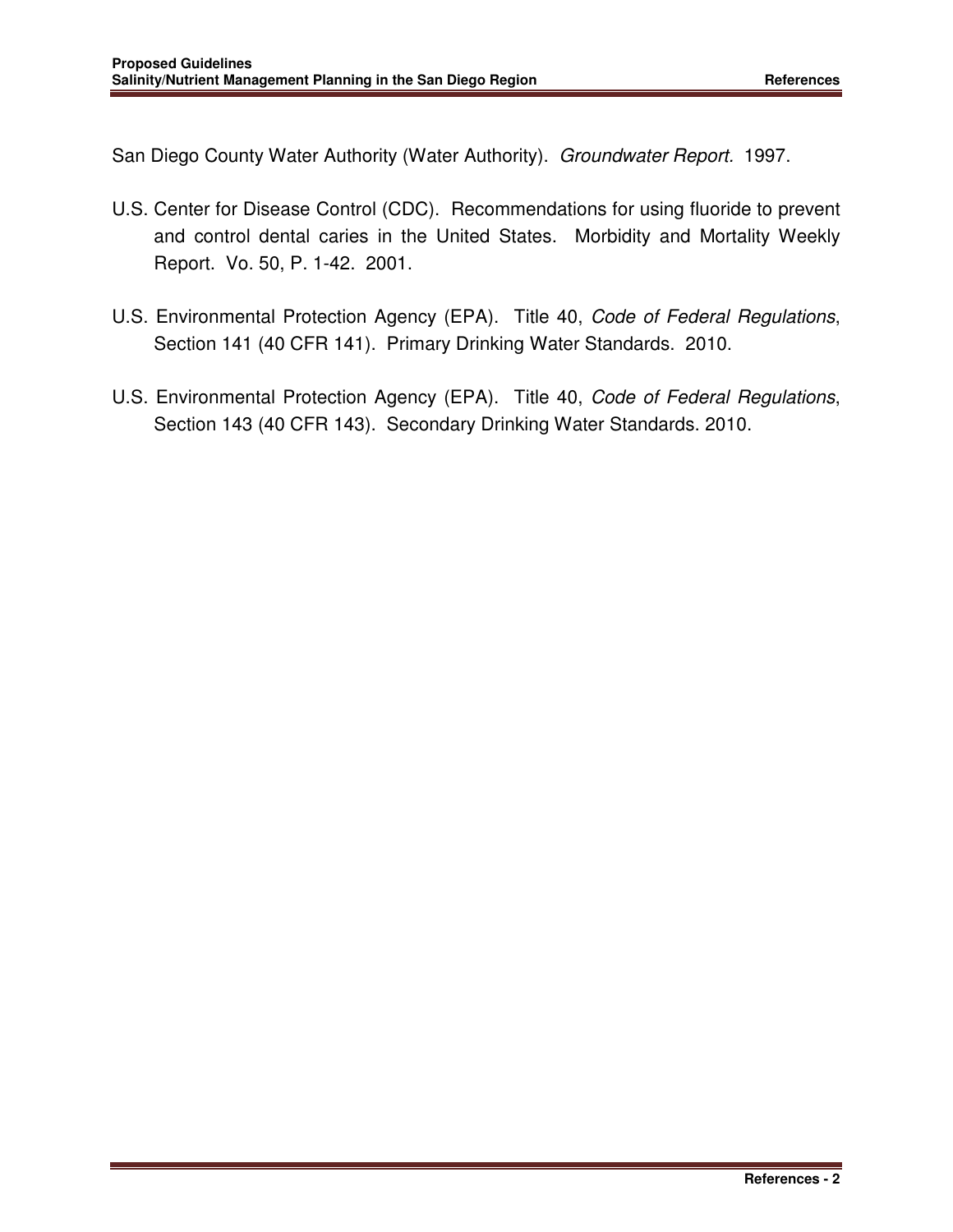**Appendix A** 

**Suggested Approach and Tasks Tier A Basins**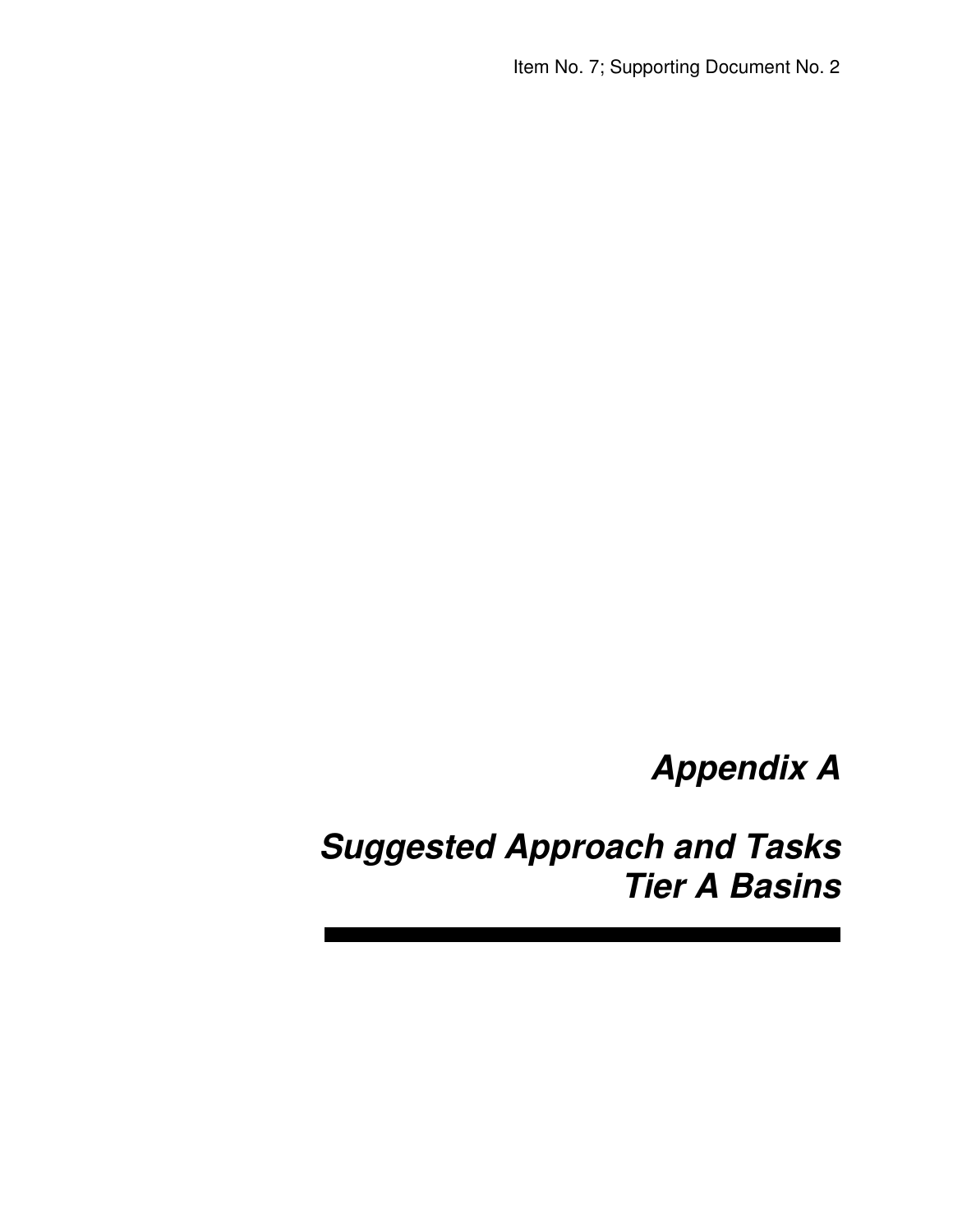| <b>Appendix A</b><br><b>Suggested Approach and Tasks - Tier A Basins</b>      |   |                                                                                                                                                                                                                                                                                                                                                                                                                                                                                                                                                                                                                                         |  |
|-------------------------------------------------------------------------------|---|-----------------------------------------------------------------------------------------------------------------------------------------------------------------------------------------------------------------------------------------------------------------------------------------------------------------------------------------------------------------------------------------------------------------------------------------------------------------------------------------------------------------------------------------------------------------------------------------------------------------------------------------|--|
| Task No.                                                                      |   | <b>Task Description</b>                                                                                                                                                                                                                                                                                                                                                                                                                                                                                                                                                                                                                 |  |
|                                                                               |   | <b>STEP 1 - INITIAL BASIN CHARACTERIZATION</b>                                                                                                                                                                                                                                                                                                                                                                                                                                                                                                                                                                                          |  |
| <b>Task 1.1</b>                                                               | Α | Identify the Tier A groundwater aquifer to be evaluated                                                                                                                                                                                                                                                                                                                                                                                                                                                                                                                                                                                 |  |
|                                                                               | B | Identify the areal extent of the groundwater aquifer using prior studies of the Tier A basin<br>$\bullet$                                                                                                                                                                                                                                                                                                                                                                                                                                                                                                                               |  |
| Identify and                                                                  | C | Identify the upstream tributary area that may contribute source loads to the aquifer                                                                                                                                                                                                                                                                                                                                                                                                                                                                                                                                                    |  |
| Delineate Basin<br>and Study Area                                             |   | Determine the study area for salinity/management planning. The study area should include the extent of the aquifer itself, but may include tributary lands that are<br>$\bullet$<br>suspected or known to influence groundwater quality within the aquifer                                                                                                                                                                                                                                                                                                                                                                              |  |
|                                                                               | D | Prepare a GIS-based map that depicts the areal extent of the groundwater aquifer, the proposed salinity/nutrient management study area, and the tributary watershed<br>$\bullet$<br>Identify the rationale for the selected study area<br>$\bullet$                                                                                                                                                                                                                                                                                                                                                                                     |  |
| <b>Task 1.2</b><br>Identify, Collect<br>and Review<br><b>Existing Studies</b> | A | Identify, collect and review prior groundwater management studies and hydrogeologic assessments of the Tier A basin<br>$\bullet$<br>Identify, collect, and review backup technical data or technical assessments on which the groundwater management studies were based, including:<br>$\bullet$<br>surveys of existing groundwater users, well descriptions, and pumping totals<br>hydrogeologic and geologic evaluations and surveys<br>well logs, pump tests, and geologic<br>descriptions of prior computer models used in the basin<br>input data bases for the models that characterize historic depth-to-water and water quality |  |
|                                                                               | B | Contact water and recycled water agencies, storm runoff co-permittees, watershed management groups, and regulatory agencies to determine if any additional studies,<br>updates, or continuing monitoring has been performed, including<br>updated well surveys or groundwater pumping assessments<br>≻<br>ongoing groundwater quality monitoring<br>⋗<br>recycled water compliance or assimilative capacity evaluations<br>⋗<br>storm runoff or watershed studies<br>sanitary surveys or source assessment evaluations<br>≻                                                                                                             |  |
|                                                                               | C | Using the prior Tier A studies as a guide, develop a preliminary list of other reference studies and databases<br>$\bullet$<br>Distribute the list to known stakeholders requesting information on additional studies<br>$\bullet$                                                                                                                                                                                                                                                                                                                                                                                                      |  |
|                                                                               | D | Collect and review other available basin-specific reference studies<br>• Summarize estimates for hydrogeological parameters                                                                                                                                                                                                                                                                                                                                                                                                                                                                                                             |  |
|                                                                               | Ε | Review the list of references in the collected studies to determine if additional pertinent studies are available<br>٠                                                                                                                                                                                                                                                                                                                                                                                                                                                                                                                  |  |
|                                                                               | F | Collect and review such additional pertinent studies                                                                                                                                                                                                                                                                                                                                                                                                                                                                                                                                                                                    |  |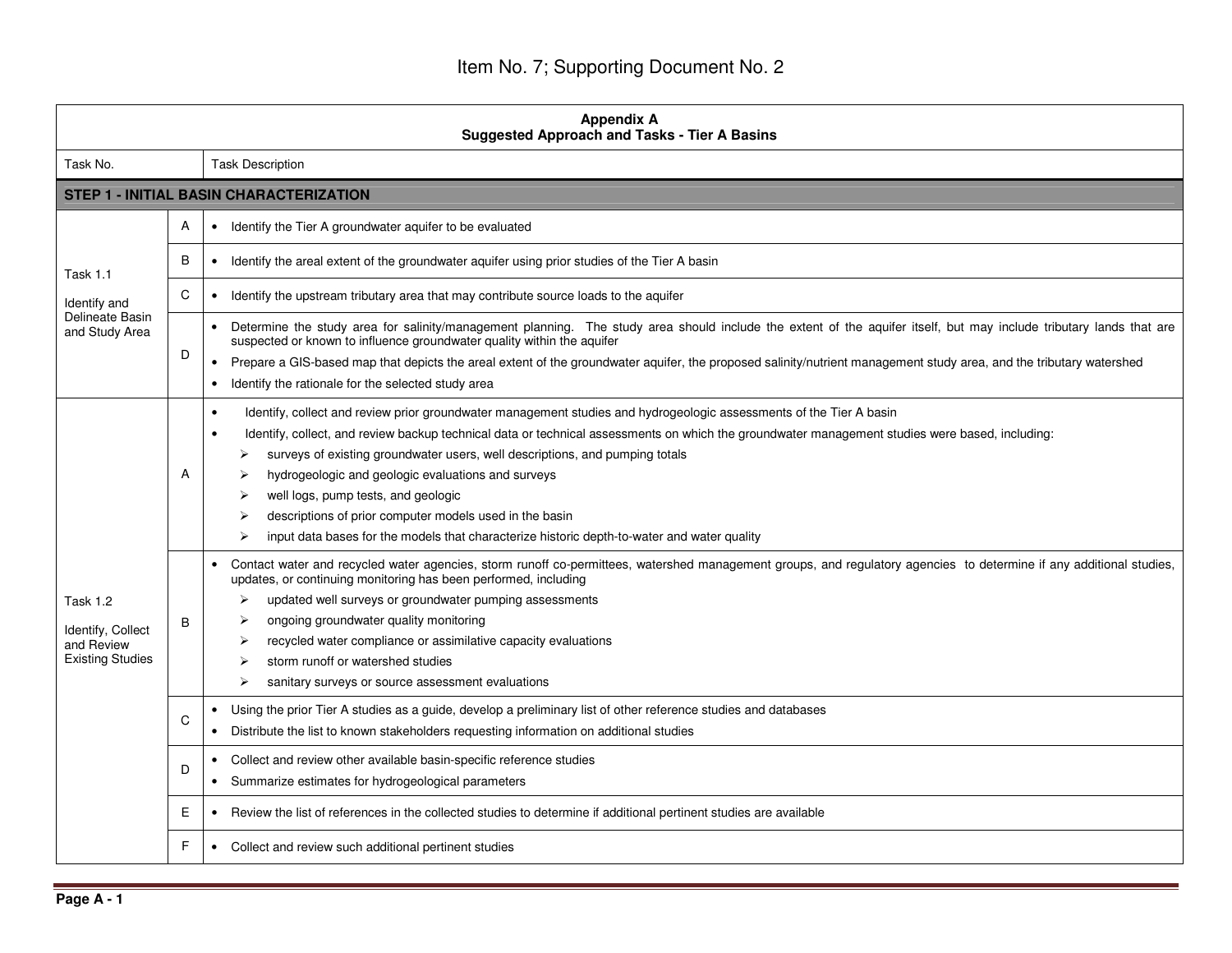| <b>Appendix A</b><br><b>Suggested Approach and Tasks - Tier A Basins</b> |        |                                                                                                                                                                                                                                                                                                                                                                                                                                                                                                                                                                                                                                                                                                                                                                                                                                                                                                                                                                                                                                                                        |
|--------------------------------------------------------------------------|--------|------------------------------------------------------------------------------------------------------------------------------------------------------------------------------------------------------------------------------------------------------------------------------------------------------------------------------------------------------------------------------------------------------------------------------------------------------------------------------------------------------------------------------------------------------------------------------------------------------------------------------------------------------------------------------------------------------------------------------------------------------------------------------------------------------------------------------------------------------------------------------------------------------------------------------------------------------------------------------------------------------------------------------------------------------------------------|
| Task No.                                                                 |        | <b>Task Description</b>                                                                                                                                                                                                                                                                                                                                                                                                                                                                                                                                                                                                                                                                                                                                                                                                                                                                                                                                                                                                                                                |
| Task 1.3<br>Stakeholder<br>Identification and<br>Outreach<br>Approach    | A<br>B | Review prior Tier A groundwater studies to identify prior stakeholders and stakeholder issues<br>Develop a preliminary list of stakeholders (including type of stakeholder, potential interest, contact person, and contact information) which may include:<br>water agencies<br>wastewater and recycled water agencies<br>private groundwater users<br>golf courses and significant agricultural concerns<br>potential industrial sources<br>resource agencies (e.g. Department of Fish and Game, U.S. Fish and Wildlife Service, and U.S. Bureau of Reclamation)<br>regulatory agencies (e.g. Regional Board, County Department of Environmental Health, State Department of Public Health)<br>watershed planning groups<br>stormwater NPDES co-permittees<br>non-government interest groups<br>other known interested parties<br>Identify stakeholders whose participation is critical in the salinity/nutrient management effort<br>$\bullet$<br>Identify stakeholders who may have interest in partnering in the salinity/nutrient management effort<br>$\bullet$ |
|                                                                          |        | Develop preliminary outreach information that describes the proposed salinity/nutrient management process and goals and surveys stakeholder areas of interest<br>$\bullet$                                                                                                                                                                                                                                                                                                                                                                                                                                                                                                                                                                                                                                                                                                                                                                                                                                                                                             |
|                                                                          | C      | Distribute the information and survey to potential stakeholders via mail or email to gauge stakeholder interest in participating in the salinity/nutrient management process                                                                                                                                                                                                                                                                                                                                                                                                                                                                                                                                                                                                                                                                                                                                                                                                                                                                                           |
|                                                                          | D.     | Develop a preliminary outreach plan that is tailored to obtain stakeholder feedback and suggestions on:<br>$\bullet$<br>initial planning direction<br>⋗<br>potential salinity/nutrient management goals<br>appropriate means for continuing to engage stakeholders<br>Outreach to be considered for the Tier A basins include scheduled workshops or meetings, web-based or email information updates, or the establishment of ad hoc<br>committees                                                                                                                                                                                                                                                                                                                                                                                                                                                                                                                                                                                                                    |
|                                                                          | Е      | Designate a person to maintain the stakeholder list<br>$\bullet$<br>Develop a plan for updating the stakeholder list, including adding new stakeholders as they become known or modifying contact information for interested stakeholders<br>$\bullet$                                                                                                                                                                                                                                                                                                                                                                                                                                                                                                                                                                                                                                                                                                                                                                                                                 |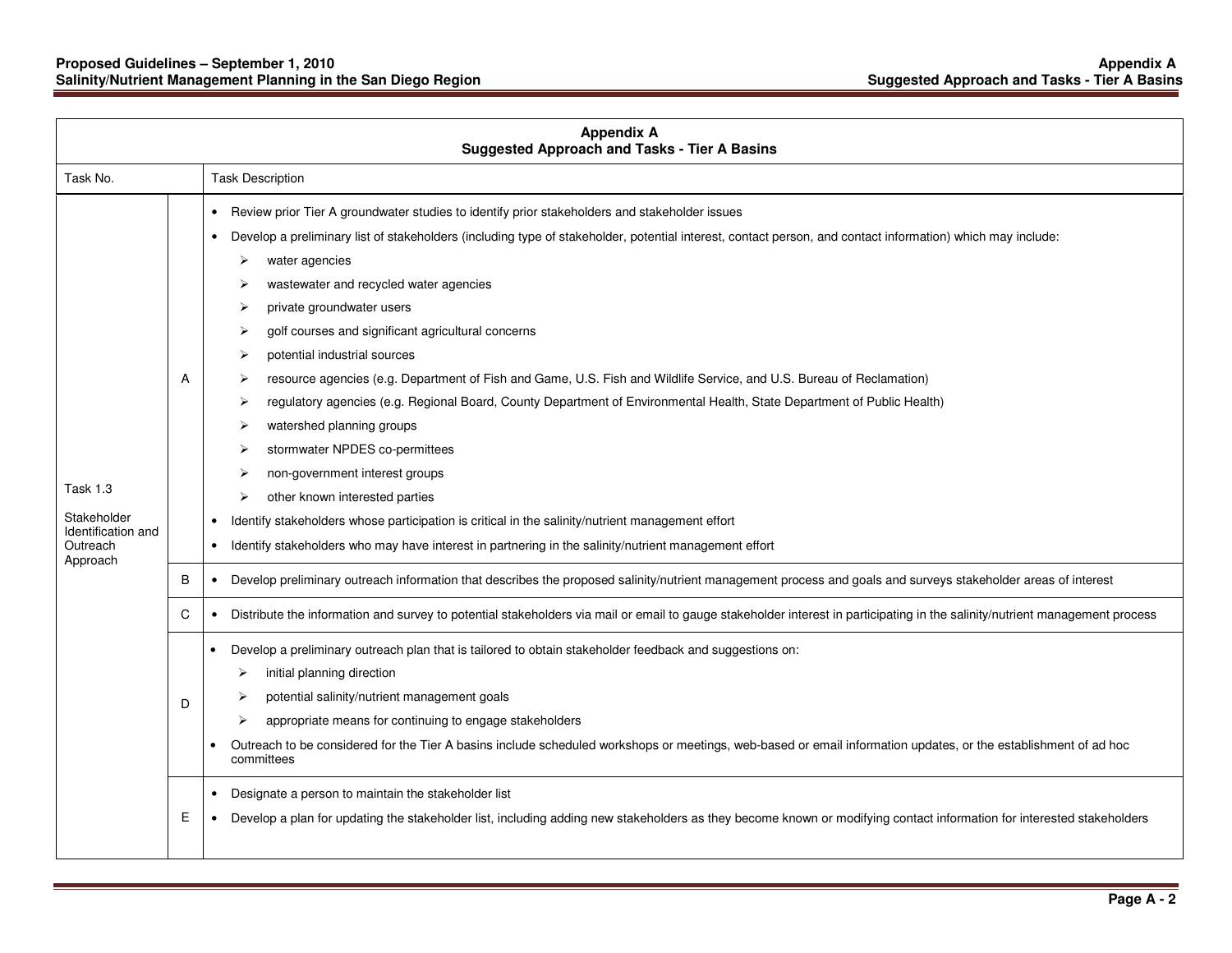#### **Proposed Guidelines – September 1, 2010 Appendix A Salinity/Nutrient Management Planning in the San Diego Region Suggested Approach and Tasks - Tier A Basins**

| <b>Appendix A</b><br><b>Suggested Approach and Tasks - Tier A Basins</b> |   |                                                                                                                                                                                                                                                                                                                                                                                                                                                                                                                                                                                                                                                                                                                                                                                                                                                         |
|--------------------------------------------------------------------------|---|---------------------------------------------------------------------------------------------------------------------------------------------------------------------------------------------------------------------------------------------------------------------------------------------------------------------------------------------------------------------------------------------------------------------------------------------------------------------------------------------------------------------------------------------------------------------------------------------------------------------------------------------------------------------------------------------------------------------------------------------------------------------------------------------------------------------------------------------------------|
| Task No.                                                                 |   | <b>Task Description</b>                                                                                                                                                                                                                                                                                                                                                                                                                                                                                                                                                                                                                                                                                                                                                                                                                                 |
|                                                                          | A | Identify beneficial uses of groundwater designated in the Basin Plan<br>Prepare a table that compares actual and designated beneficial uses of groundwater<br>$\bullet$                                                                                                                                                                                                                                                                                                                                                                                                                                                                                                                                                                                                                                                                                 |
|                                                                          | B | Using prior studies and known information, identify and characterize existing and planned municipal supply wells or projects within the Tier A basin<br>$\bullet$<br>Quantify existing and planned pumping<br>Prepare a table that identifies well owners, uses, well identification information, diameter yield, and perforated depth<br>Prepare a GIS-based map that shows the location of known municipal supply wells and depicts the status of operation                                                                                                                                                                                                                                                                                                                                                                                           |
| Task 1.4<br>Document<br><b>Beneficial Uses</b>                           | C | Identify and characterize private groundwater wells and users within the basin on the basis of:<br>well surveys from prior studies<br>➤<br>Department of Water Resources well records<br>County of San Diego well permit records<br>aerial photos,<br>groundwater quality and uses acceptable for the quality<br>water agency service meter records<br>field reconnaissance, inspection, or surveys<br>Prepare a table that identifies well owners, uses, well identification information, diameter yield, and perforated depth<br>$\bullet$<br>Prepare a GIS-based map that shows the location of known private groundwater wells and depicts the use of the well and status of operation                                                                                                                                                              |
|                                                                          | D | Quantify irrigation pumping from private wells by:<br>$\bullet$<br>using existing reports or information from prior Tier A modeling studies<br>identifying changed conditions that may have occurred since the prior Tier A studies were prepared, and<br>updating the prior pumping estimates per the changed conditions                                                                                                                                                                                                                                                                                                                                                                                                                                                                                                                               |
|                                                                          | Ε | Based on information from prior studies, aerial photo evaluation and field reconnaissance, Identify areas where groundwater dependent habitat (habitat that depends on<br>the presence of a near-surface water table for survival) is known to exist and quantify habitat use.<br>Contact resource agencies (California Department of Fish and Game and/or U.S. Fish and Wildlife Service) to confirm groundwater-dependent areas and depth-to-<br>groundwater thresholds<br>If estimates are unavailable from prior Tier A basin studies, suggested steps to quantify groundwater use by groundwater-dependent habitat include:<br>identify acreage of groundwater dependent through aerial photos or prior studies<br>➤<br>assign a unit extraction rate applicable to the habitat zone (e.g. 4 AF/acre in coastal areas, 5 AF/acre in inland areas). |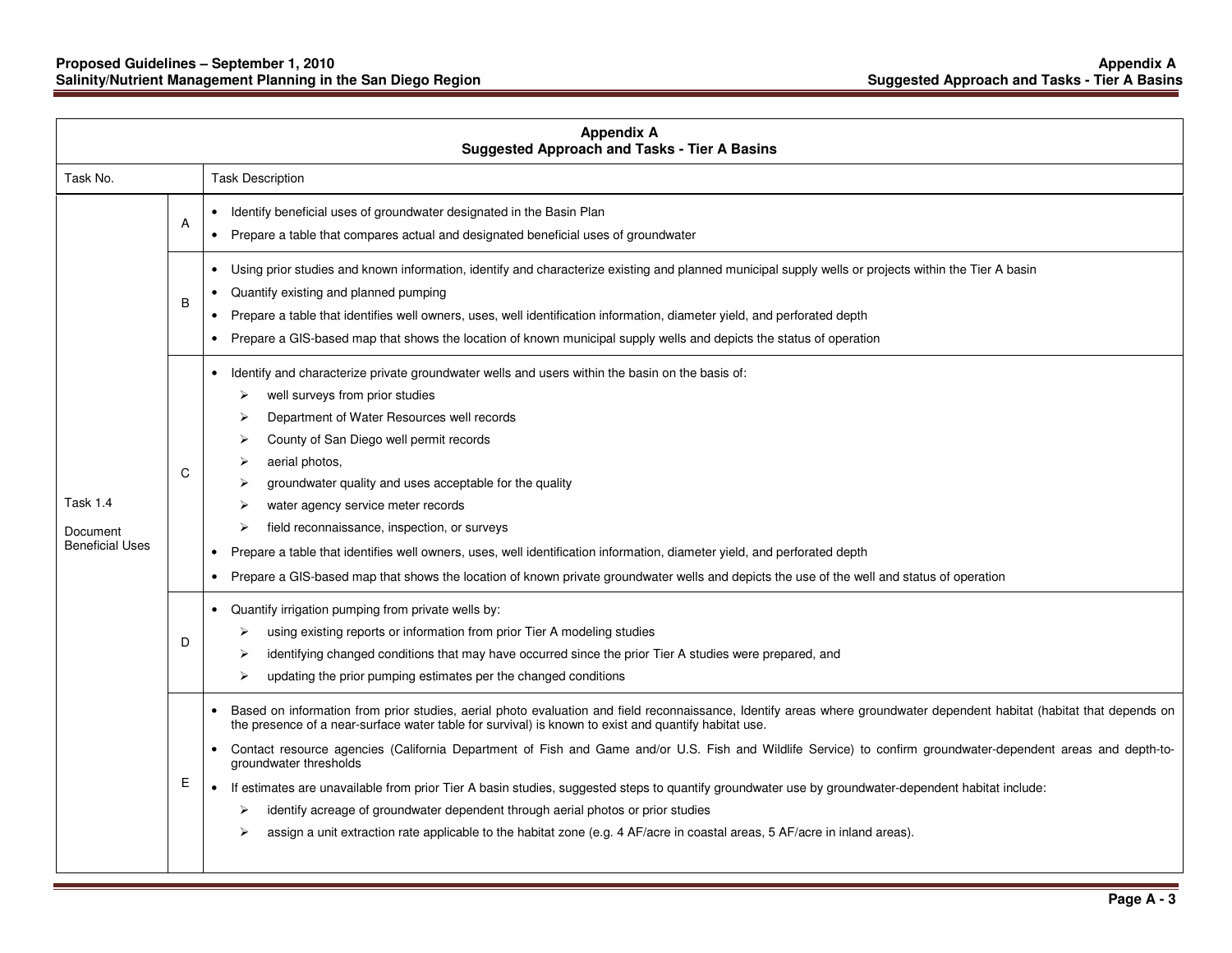| <b>Appendix A</b><br><b>Suggested Approach and Tasks - Tier A Basins</b>         |   |                                                                                                                                                                                                                                                                                                                                                                                                                                                                                                                                                                                                                                                                                                                                                                                                                                                                                                                      |
|----------------------------------------------------------------------------------|---|----------------------------------------------------------------------------------------------------------------------------------------------------------------------------------------------------------------------------------------------------------------------------------------------------------------------------------------------------------------------------------------------------------------------------------------------------------------------------------------------------------------------------------------------------------------------------------------------------------------------------------------------------------------------------------------------------------------------------------------------------------------------------------------------------------------------------------------------------------------------------------------------------------------------|
| Task No.                                                                         |   | <b>Task Description</b>                                                                                                                                                                                                                                                                                                                                                                                                                                                                                                                                                                                                                                                                                                                                                                                                                                                                                              |
|                                                                                  | A | Review prior reference studies (collected as part of Task 1C) and assess the reliability and specificity of the groundwater quality data, depth to water data, and estimates<br>for hydrogeologic parameters                                                                                                                                                                                                                                                                                                                                                                                                                                                                                                                                                                                                                                                                                                         |
|                                                                                  | B | Cull out data deemed to be unreliable, and collect data deemed to be reliable into a data base<br>$\bullet$                                                                                                                                                                                                                                                                                                                                                                                                                                                                                                                                                                                                                                                                                                                                                                                                          |
|                                                                                  | C | On the basis of available hydrogeological, water quality, or geologic studies, determine fault lines, bedrock constrictions, or vertical stratification that may affect transport<br>$\bullet$<br>and groundwater quality                                                                                                                                                                                                                                                                                                                                                                                                                                                                                                                                                                                                                                                                                            |
|                                                                                  | D | Identify hydrogeologic parameters (e.g. hydraulic conductivity, storage coefficient, etc.) from prior Tier A modeling studies and identify the bases on which the parameters<br>$\bullet$<br>were estimated<br>• Identify if updated information is required to assess hydrogeologic parameters                                                                                                                                                                                                                                                                                                                                                                                                                                                                                                                                                                                                                      |
| <b>Task 1.5</b>                                                                  | E | Assess the geographic completeness of existing groundwater quality data, depth-to-water data, and hydrogeologic parameters and determine if any data gaps exist that<br>prevent geographic, seasonal, or depth-dependent characterization of groundwater quality, occurrence or transport                                                                                                                                                                                                                                                                                                                                                                                                                                                                                                                                                                                                                            |
| Characterize<br>Groundwater                                                      | F | Identify agencies or groups that are engaged in ongoing groundwater data collection<br>$\bullet$                                                                                                                                                                                                                                                                                                                                                                                                                                                                                                                                                                                                                                                                                                                                                                                                                     |
| Quality and<br>Occurrence                                                        | G | Contact organizations engaged in groundwater monitoring to determine if the collected data can be made available for use in the salinity/nutrient management plan<br>$\bullet$                                                                                                                                                                                                                                                                                                                                                                                                                                                                                                                                                                                                                                                                                                                                       |
|                                                                                  | H | Assess reliability of updated groundwater data, screen out unreliable data, and update the basin groundwater database as required<br>$\bullet$                                                                                                                                                                                                                                                                                                                                                                                                                                                                                                                                                                                                                                                                                                                                                                       |
|                                                                                  |   | Use results from prior Tier A basin model analyses and studies to assess the geographic and depth-dependent distribution of concentrations for the salinity/nutrient<br>parameters of interest<br>• Prepare a GIS-based map that depict groundwater quality, concentration contours, depth-to-water, groundwater flow directions, and key hydrogeologic features that may<br>affect pollutant transport (e.g. faults, constrictions)<br>• Present a statistical evaluation of available groundwater quality data and assess adequacy of groundwater quality to support beneficial uses.                                                                                                                                                                                                                                                                                                                              |
|                                                                                  | J | Identify additional data gaps that remain that prevent complete characterization of groundwater quality within the aquifer<br>$\bullet$<br>Develop a list of additional data (water quality, depth-to-water, or hydrogeologic parameters) required to characterize basin groundwater quality, occurrence, or pollutant<br>transport                                                                                                                                                                                                                                                                                                                                                                                                                                                                                                                                                                                  |
| Task 1.6<br><b>Identify Salinity</b><br>& Nutrient<br>Constituents of<br>Concern | A | Identify salinity/nutrient parameters within the Tier A basins which:<br>do not or may not comply with currently assigned Basin Plan groundwater quality objectives<br>⋗<br>represent constituents of concern for groundwater supply developing agencies/users<br>⋗<br>cause or may cause water agencies to implement additional groundwater treatment<br>➤<br>cause or may cause noncompliance with secondary drinking water standards<br>⋗<br>cause or may cause recycled water agencies to not comply with assigned recycled water effluent limits<br>➤<br>Develop preliminary list of salinity/nutrient parameters of concern on the basis of:<br>$\bullet$<br>Prior groundwater studies within the Tier A basins<br>⋗<br>collected groundwater quality information<br>⋗<br>consultation with Regional Board staff<br>⋗<br>consultation with water agencies, recycled water agencies and other stakeholders<br>➤ |
|                                                                                  | B | Revise the list of parameters of concern on the basis of received feedback                                                                                                                                                                                                                                                                                                                                                                                                                                                                                                                                                                                                                                                                                                                                                                                                                                           |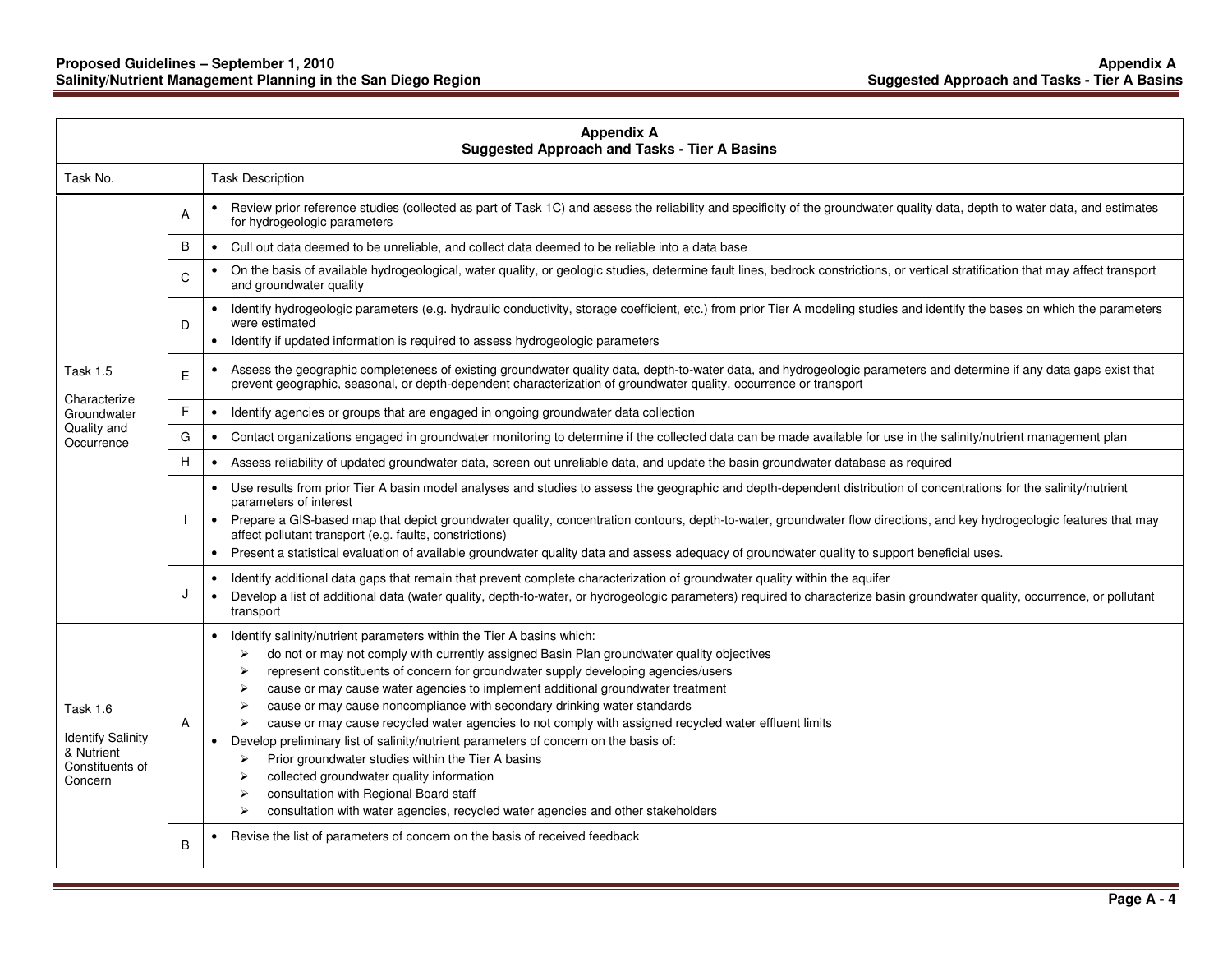| <b>Appendix A</b><br><b>Suggested Approach and Tasks - Tier A Basins</b>                         |   |                                                                                                                                                                                                                                                                                                                                                  |
|--------------------------------------------------------------------------------------------------|---|--------------------------------------------------------------------------------------------------------------------------------------------------------------------------------------------------------------------------------------------------------------------------------------------------------------------------------------------------|
| Task No.                                                                                         |   | <b>Task Description</b>                                                                                                                                                                                                                                                                                                                          |
|                                                                                                  |   | STEP 2 - IDENTIFY AND QUANTIFY SALILNITY/NUTRIENT SOURCES                                                                                                                                                                                                                                                                                        |
| <b>Task 2.1</b>                                                                                  | A | • Identify land uses from prior studies of the Tier A basins<br>• Compare to current land use (use land use documents or aerial photos)                                                                                                                                                                                                          |
| <b>Identify Salinity</b><br>& Nutrient                                                           | В | Identify point source discharges from prior modeling studies of the Tier A basins<br>$\bullet$                                                                                                                                                                                                                                                   |
| Sources                                                                                          | C | Identify sources and loads within the tributary area from prior modeling studies of the Tier A basins<br>$\bullet$                                                                                                                                                                                                                               |
|                                                                                                  | D | Identify the locations where the source loads are recharged to the basin using prior computer modeling assessments of the Tier A basins<br>$\bullet$                                                                                                                                                                                             |
|                                                                                                  | A | On the basis of available data and information from prior Tier A basin modeling studies, prepare an initial estimate of the quantity of recharge flow to the basin from surface<br>$\bullet$<br>and subsurface sources                                                                                                                           |
| Task 2.2.<br><b>Quantify Salinity</b>                                                            | B | • On the basis of available data and information from prior Tier A basin modeling studies, prepare an initial estimate of the quantity of discharge/withdrawal from the basin                                                                                                                                                                    |
| & Nutrient<br>Source Loads                                                                       | C | Refine recharge and discharge/withdrawal estimates on the basis of known changes in conditions since the prior studies were performed<br>$\bullet$                                                                                                                                                                                               |
|                                                                                                  | D | Using the refined recharge estimates, prepare initial source load (mass load) estimates for identified constituents of concern on the basis of available recharge estimates<br>$\bullet$<br>and water quality information                                                                                                                        |
|                                                                                                  | A | Review prior modeling studies of the Tier A basin and determine groundwater flow/transport model needs for assessing the aquifer<br>$\bullet$                                                                                                                                                                                                    |
| <b>Task 2.3</b><br>Develop<br>Salinity&<br><b>Nutrient Source</b><br>Load<br>Assessment<br>Tools | B | Select an appropriate computer flow/transport model for assessing the Tier A basin<br>$\bullet$<br>• Select the modeled area and boundary conditions                                                                                                                                                                                             |
|                                                                                                  | C | On the basis of available information and prior studies, identify hydrologic, depth-to-water, and water quality data sets that can be used for model calibration and<br>$\bullet$<br>verification and assign initial model conditions                                                                                                            |
|                                                                                                  | D | Make initial calibration runs and refine geographic and depth-dependent distribution of hydrogeologic input parameters (e.g. hydraulic conductivity, boundary conditions,<br>$\bullet$<br>storage coefficient, assigned point source and non-point source loads<br>Calibrate the model<br>$\bullet$<br>Using a second data set, verify the model |
|                                                                                                  | Ε | Utilize the model assess preliminary source loads identified in Task 2.1                                                                                                                                                                                                                                                                         |
|                                                                                                  | F | • Utilize the tool or model to rank salinity/nutrient load sources in order of effect on groundwater quality                                                                                                                                                                                                                                     |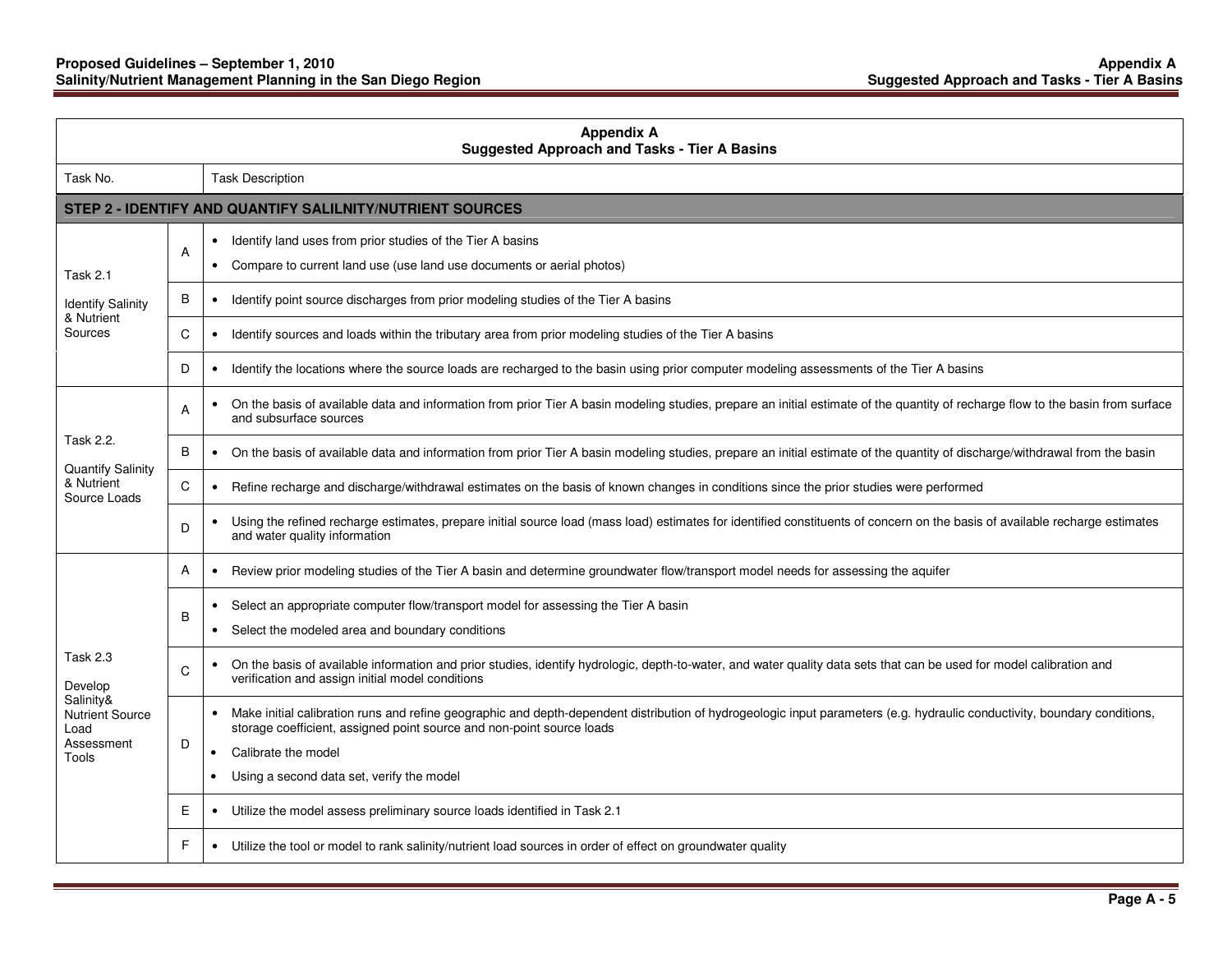| <b>Appendix A</b><br><b>Suggested Approach and Tasks - Tier A Basins</b> |   |                                                                                                                                                                                                                       |
|--------------------------------------------------------------------------|---|-----------------------------------------------------------------------------------------------------------------------------------------------------------------------------------------------------------------------|
| Task No.                                                                 |   | <b>Task Description</b>                                                                                                                                                                                               |
|                                                                          |   | <b>TASK 3 - SUPPLEMENTAL MONITORING</b>                                                                                                                                                                               |
|                                                                          | A | Identify data gaps in groundwater quality data and identify groundwater monitoring data needs necessary to complete the characterization of basin groundwater quality (per<br>Task 1.5)                               |
| Task 3.1                                                                 | B | Identify supplemental salinity/nutrient source characterization data needs, if any<br>$\bullet$                                                                                                                       |
| Develop Plan for                                                         | C | • Identify additional data needs with respect to hydrogeologic parameters and other modeling parameters/input required for groundwater flow and transport modeling                                                    |
| Data Gaps                                                                | D | • Identify parties responsible for collecting data                                                                                                                                                                    |
|                                                                          | E | • Develop a proposed plan and schedule for collecting the required additional data, if applicable                                                                                                                     |
|                                                                          | A | • Collect the data identified in Task 3.1                                                                                                                                                                             |
| Task 3.2                                                                 | B | • Incorporate the data into the database developed under Task 1.5                                                                                                                                                     |
| Collect Data and                                                         | C | • Assess consistency of additional data with basin characterization developed as part of Task 1.5                                                                                                                     |
| <b>Refine Basin</b><br>Characterization                                  |   | • If necessary, refine basin characterization to incorporate the new data                                                                                                                                             |
|                                                                          | D | If necessary, refine the calibration of the groundwater flow and transport model<br>$\bullet$                                                                                                                         |
|                                                                          |   | • If necessary, re-verify the groundwater flow and transport model using the updated data                                                                                                                             |
|                                                                          |   | <b>TASK 4 - ASSESS SALINITY/NUTRIENT MANAGEMENT STRATEGIES</b>                                                                                                                                                        |
| Task 4.1                                                                 | A | Identify the preferred goals of agencies/groups implementing the salinity/nutrient management plan<br>$\bullet$                                                                                                       |
| Identify<br>Management                                                   | B | Identify the appropriate process for receiving stakeholder input on the preferred goals, considering the type and number of stakeholders, level of stakeholder interest, and<br>$\bullet$<br>known stakeholder issues |
| Goals                                                                    | C | Identify and resolve potential stakeholder conflicts, and finalize management goals<br>$\bullet$                                                                                                                      |
| Task 4.2                                                                 | A | Review the salinity/nutrient management strategies identified and assessed in prior Tier A basin studies<br>$\bullet$                                                                                                 |
|                                                                          |   | Review the list of potential salinity/nutrient management strategies and eliminate strategies that are not applicable to the basin<br>$\bullet$                                                                       |
| <b>Identify Available</b><br>Management                                  | B | Develop a preliminary list of alternative management strategies that may be feasible in the basin<br>$\bullet$                                                                                                        |
| Strategies                                                               | C | Solicit stakeholder comment on the list of preliminary list, and revise the list of alternative management strategies to be considered<br>$\bullet$                                                                   |
| Task 4.3                                                                 | A | Use the calibrated groundwater flow/transport model to evaluate projected water quality effects associated with the alternative management strategies<br>$\bullet$                                                    |
| Assess Load                                                              |   | • Assess sustainability of the proposed strategies in maintaining the water quality improvements or source load reductions                                                                                            |
| Reduction/Water<br>Quality<br>Improvement                                | B | • Rank strategies with respect to load reduction and groundwater quality improvement                                                                                                                                  |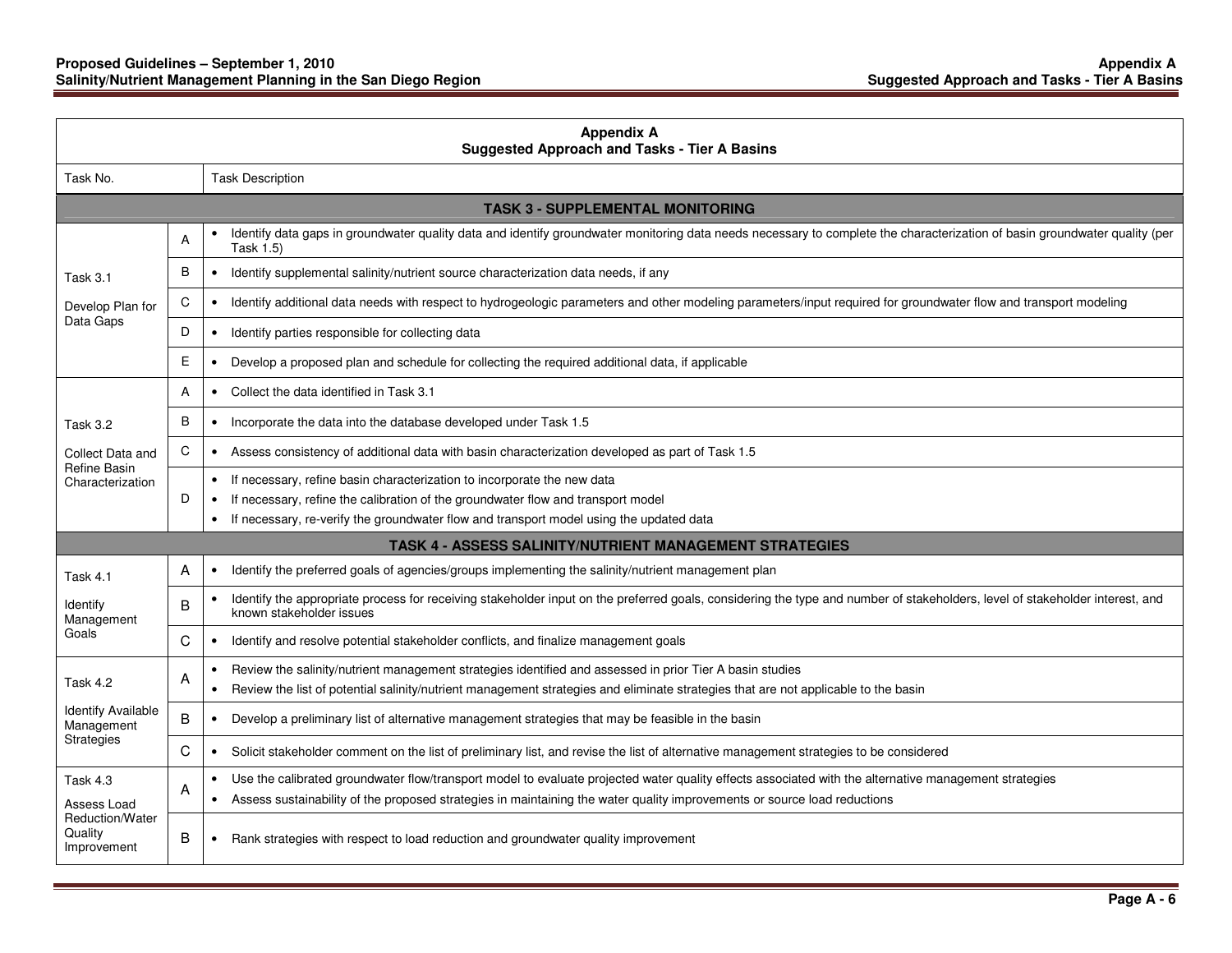| <b>Appendix A</b><br><b>Suggested Approach and Tasks - Tier A Basins</b> |   |                                                                                                                                                                                                                                                                                                                                                                                                                            |  |  |
|--------------------------------------------------------------------------|---|----------------------------------------------------------------------------------------------------------------------------------------------------------------------------------------------------------------------------------------------------------------------------------------------------------------------------------------------------------------------------------------------------------------------------|--|--|
| Task No.                                                                 |   | <b>Task Description</b>                                                                                                                                                                                                                                                                                                                                                                                                    |  |  |
|                                                                          | A | • Select an appropriate process (e.g. survey, submittal of comments, workshop) for receiving stakeholder feedback on alternative salinity/nutrient management strategies                                                                                                                                                                                                                                                   |  |  |
| Task 4.4<br>Evaluate<br>Alternative<br>Management                        | B | Through the selected stakeholder process, select parameters to be used in evaluating alternative salinity/nutrient management strategies<br>$\bullet$<br>Select a decision methodology (e.g. matrix, weighted rankings, costs, etc.) on which to rate the alternative management strategies<br>On the basis of stakeholder input, assign weighting factors (relative importance) to each evaluation parameter<br>$\bullet$ |  |  |
|                                                                          | С | Select an applicable decision process (decision model, matrix, ranking process) for evaluating alternative management strategies with respect to the selected performance<br>$\bullet$<br>parameters                                                                                                                                                                                                                       |  |  |
| Strategies                                                               | D | Evaluate performance of the alternative management strategies on the basis of the selected evaluation criteria and weighting factors                                                                                                                                                                                                                                                                                       |  |  |
|                                                                          | Е | Rank alternatives consistent with the assigned importance of evaluation parameters and select the preferred salinity/nutrient management strategy or strategies<br>$\bullet$                                                                                                                                                                                                                                               |  |  |
|                                                                          | F | Solicit stakeholder feedback (including feedback from regulators) on the preferred salinity/nutrient management strategy or strategies<br>$\bullet$                                                                                                                                                                                                                                                                        |  |  |
|                                                                          | A | Identify required Basin Plan modifications associated with preferred salinity/nutrient management strategies selected under Task 4.4<br>$\bullet$                                                                                                                                                                                                                                                                          |  |  |
| <b>Task 4.5</b>                                                          | B | • Coordinate with Regional Board staff to identify information needs necessary for the proposed Basin Plan modifications                                                                                                                                                                                                                                                                                                   |  |  |
| Assess Basin<br>Plan Modification                                        | C | Prepare the technical documentation required by the Regional Board to document the salinity/nutrient management planning actions that led to the recommendation for<br>$\bullet$<br>Basin Plan modification                                                                                                                                                                                                                |  |  |
| <b>Needs</b>                                                             | D | Submit the documentation to the Regional Board for review<br>$\bullet$                                                                                                                                                                                                                                                                                                                                                     |  |  |
|                                                                          | Е | Coordinate with the Regional Board and establish a plan for developing and submitting the supplemental documentation to the Regional Board, as required<br>$\bullet$                                                                                                                                                                                                                                                       |  |  |
|                                                                          | A | Identify whether projects or actions proposed as part of the recommended salinity/nutrient management strategies are subject to review under CEQA or NEPA<br>$\bullet$                                                                                                                                                                                                                                                     |  |  |
|                                                                          | B | Identify the appropriate governing body for CEQA compliance and, if applicable, federal agency for NEPA compliance<br>$\bullet$                                                                                                                                                                                                                                                                                            |  |  |
| Task 4.6<br>Assess<br><b>CEQA/NEPA</b>                                   | C | Develop the project description, conduct the CEQA/NEPA Initial Study, and identify the appropriate means of addressing CEQA/NEPA documents                                                                                                                                                                                                                                                                                 |  |  |
|                                                                          | D | Prepare draft CEQA/NEPA documents<br>$\bullet$                                                                                                                                                                                                                                                                                                                                                                             |  |  |
| Compliance                                                               | Е | Conduct peer and public review of the CEQA/NEPA documents                                                                                                                                                                                                                                                                                                                                                                  |  |  |
|                                                                          | F | Final governing body action on CEQA/NEPA documents                                                                                                                                                                                                                                                                                                                                                                         |  |  |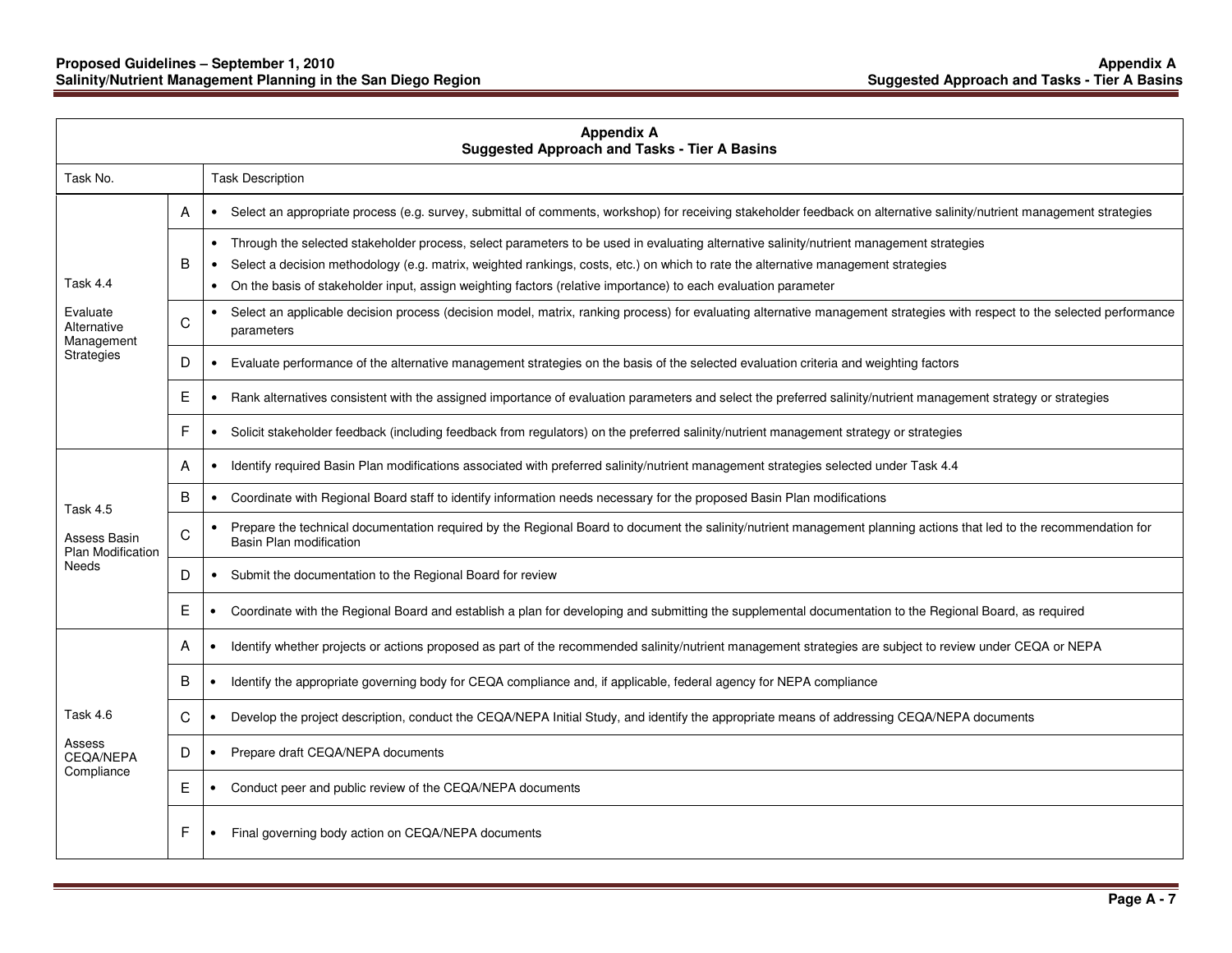| <b>Appendix A</b><br><b>Suggested Approach and Tasks - Tier A Basins</b> |   |                                                                                                                                                                                                                        |
|--------------------------------------------------------------------------|---|------------------------------------------------------------------------------------------------------------------------------------------------------------------------------------------------------------------------|
| Task No.                                                                 |   | <b>Task Description</b>                                                                                                                                                                                                |
| STEP 5 - ASSESS PLAN EFFECTIVENESS                                       |   |                                                                                                                                                                                                                        |
| Task 5.1                                                                 | A | Through a stakeholder-driven process, identify specific goals (e.g. groundwater quality improvement, increase recycled water use, etc.) to be achieved by the selected<br>salinity/nutrient management plan strategies |
| <b>Identify Metrics</b><br>and Develop<br>Monitoring<br>Program          | B | Identify metrics that can be used to measure the success of the strategies                                                                                                                                             |
|                                                                          | C | Identify the responsible agency for conducting the monitoring information                                                                                                                                              |
|                                                                          | D | Develop a proposed monitoring program and schedule for measuring the success parameters                                                                                                                                |
| Task 5.2                                                                 | A | Identify the responsible agency or agencies for assessing the effectiveness of the salinity/nutrient management plan                                                                                                   |
| Salinity/Nutrient<br>Management<br>Plan Audit                            | B | Develop a schedule and framework for future audits and update of the salinity/nutrient management plan                                                                                                                 |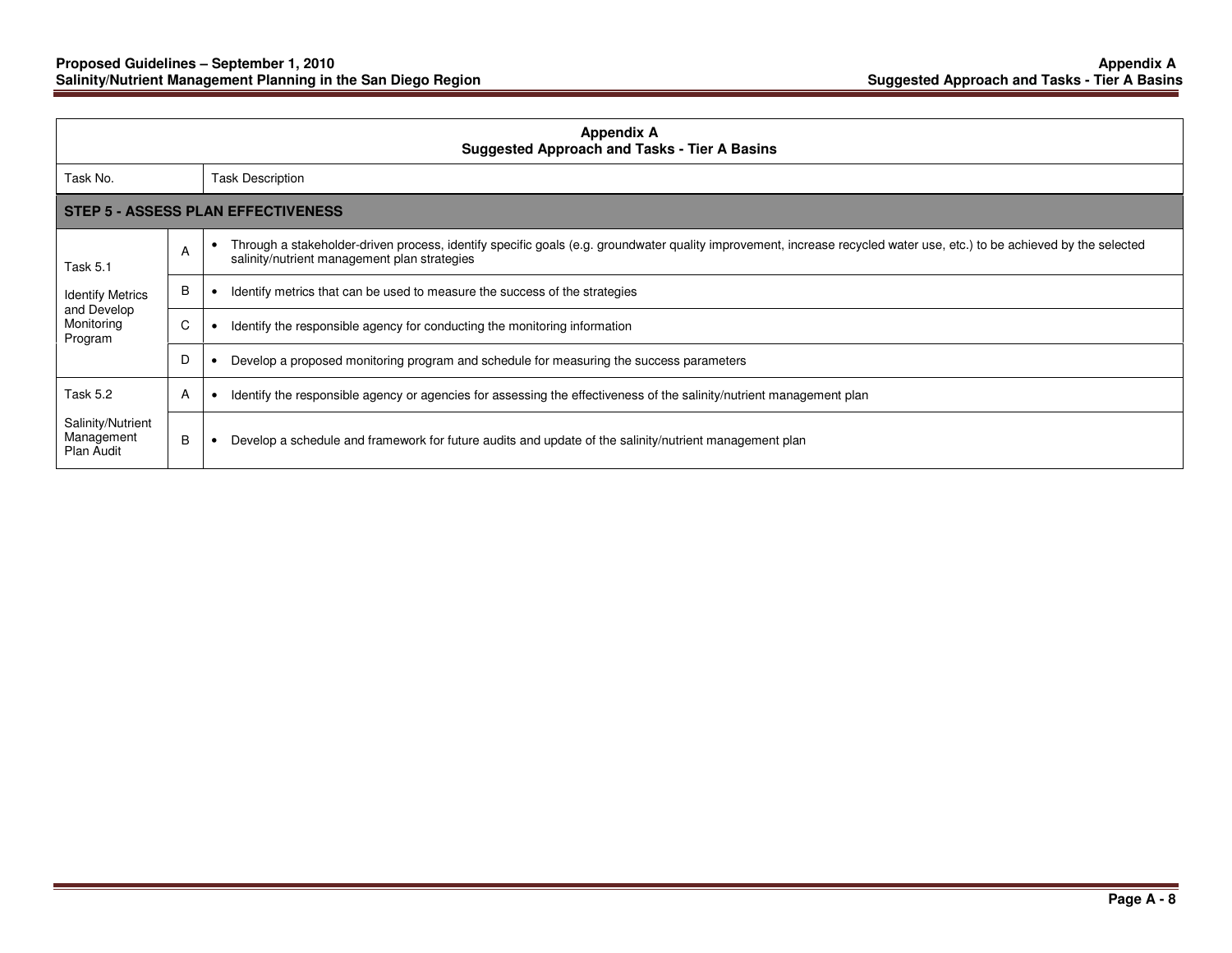# **Appendix B**

**Suggested Approach and Tasks Tier B Basins**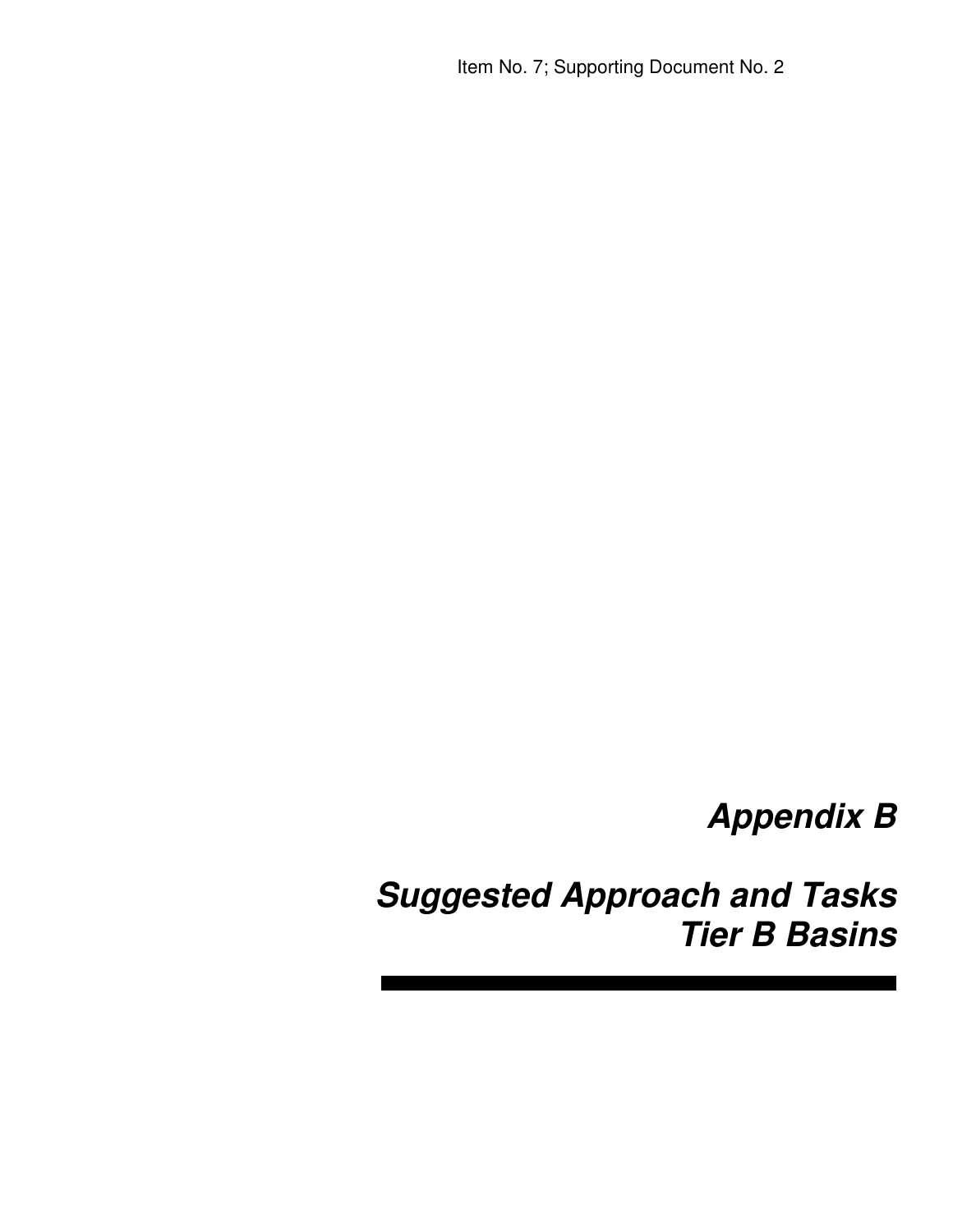| <b>Appendix B</b><br><b>Suggested Approach and Tasks - Tier B Basins</b>      |   |                                                                                                                                                                                                                                                                                                                                                                                                                                                                                                                                                                                                                                                                                                                                                  |
|-------------------------------------------------------------------------------|---|--------------------------------------------------------------------------------------------------------------------------------------------------------------------------------------------------------------------------------------------------------------------------------------------------------------------------------------------------------------------------------------------------------------------------------------------------------------------------------------------------------------------------------------------------------------------------------------------------------------------------------------------------------------------------------------------------------------------------------------------------|
| Task No.                                                                      |   | <b>Task Description</b>                                                                                                                                                                                                                                                                                                                                                                                                                                                                                                                                                                                                                                                                                                                          |
|                                                                               |   | <b>STEP 1 - INITIAL BASIN CHARACTERIZATION</b>                                                                                                                                                                                                                                                                                                                                                                                                                                                                                                                                                                                                                                                                                                   |
|                                                                               | A | Identify the Tier B groundwater aquifer to be evaluated<br>$\bullet$                                                                                                                                                                                                                                                                                                                                                                                                                                                                                                                                                                                                                                                                             |
| <b>Task 1.1</b><br>Identify and<br>Delineate Basin<br>and Study Area          | B | Identify the areal extent of the groundwater aquifer using prior studies or the information from the following:<br>$\bullet$<br>State of California Department of Water Resources Bulletin Nos. 106-2 or 118<br>➤<br>Water Authority Groundwater Feasibility Study (NBS/Lowry, 1995) or Groundwater Report (Water Authority, 1997)<br>⋗<br>U.S. Department of Agriculture, Natural Resource Services soil maps<br>➤<br>U.S. Geological Survey geologic maps<br>State of California Department of Conservation geologic maps<br>⋗                                                                                                                                                                                                                 |
|                                                                               | C | Identify the upstream tributary area that may contribute source loads to the aquifer. Resources available to identify watershed boundaries and tributary areas, in part,<br>include:<br>the Water Quality Control Plan for the San Diego Basin (Basin Plan)<br>State of California Department of Water Resources hydrographic maps<br>$\bullet$<br>U.S. Geological Survey topographic quadrangle maps<br>Calwater 2.2.1 (California Interagency Watershed Mapping Committee)<br>$\bullet$                                                                                                                                                                                                                                                        |
|                                                                               | D | Determine the study area for salinity/management planning. The study area should include the extent of the aquifer itself, but may include tributary lands that are<br>$\bullet$<br>suspected or known to influence groundwater quality within the aquifer<br>• Prepare a map that depicts the areal extent of the groundwater aquifer, the proposed salinity/nutrient management study area, and the tributary watershed<br>Identify the rationale for the selected study area<br>$\bullet$                                                                                                                                                                                                                                                     |
| <b>Task 1.2</b><br>Identify, Collect<br>and Review<br><b>Existing Studies</b> | A | Collect and review available groundwater and salinity/nutrient management studies. In addition to basin-specific studies, regional studies of interest may include:<br>$\bullet$<br>State of California Department of Water Resources Bulletin No. 106-2 (DWR, 1967)<br>⋗<br>San Diego County Water Authority Groundwater Report (Water Authority, 1997)<br>➤<br>San Diego County Water Authority Groundwater Feasibility Study, Emergency Storage in San Diego County (NBS/Lowry, 1995)<br>➤<br>State of California Department of Water Resources California's Groundwater, Bulletin No. 118 (DWR, 2003)<br>➤<br>Metropolitan Water District Metropolitan Water District of Southern California Groundwater Assessment Study (MWDSC, 2007)<br>⋗ |
|                                                                               | B | Contact water agencies, wastewater agencies, storm runoff co-permittees, and/or watershed management groups within the basin to identify local studies that have been<br>$\bullet$<br>prepared, including:<br>groundwater supply, storage, or conjunctive use studies<br>➤<br>groundwater aquifer hydrogeologic investigations<br>➤<br>groundwater quality studies or groundwater protection studies<br>≻<br>recycled water compliance, assimilative capacity and Basin Plan studies<br>➤<br>pollutant modeling and transport studies<br>➤<br>watershed studies<br>⋗<br>➤<br>sanitary surveys or source assessment evaluations                                                                                                                   |
|                                                                               | C | Develop a preliminary list of potential reference studies<br>Distribute the list to known stakeholders requesting information on additional studies                                                                                                                                                                                                                                                                                                                                                                                                                                                                                                                                                                                              |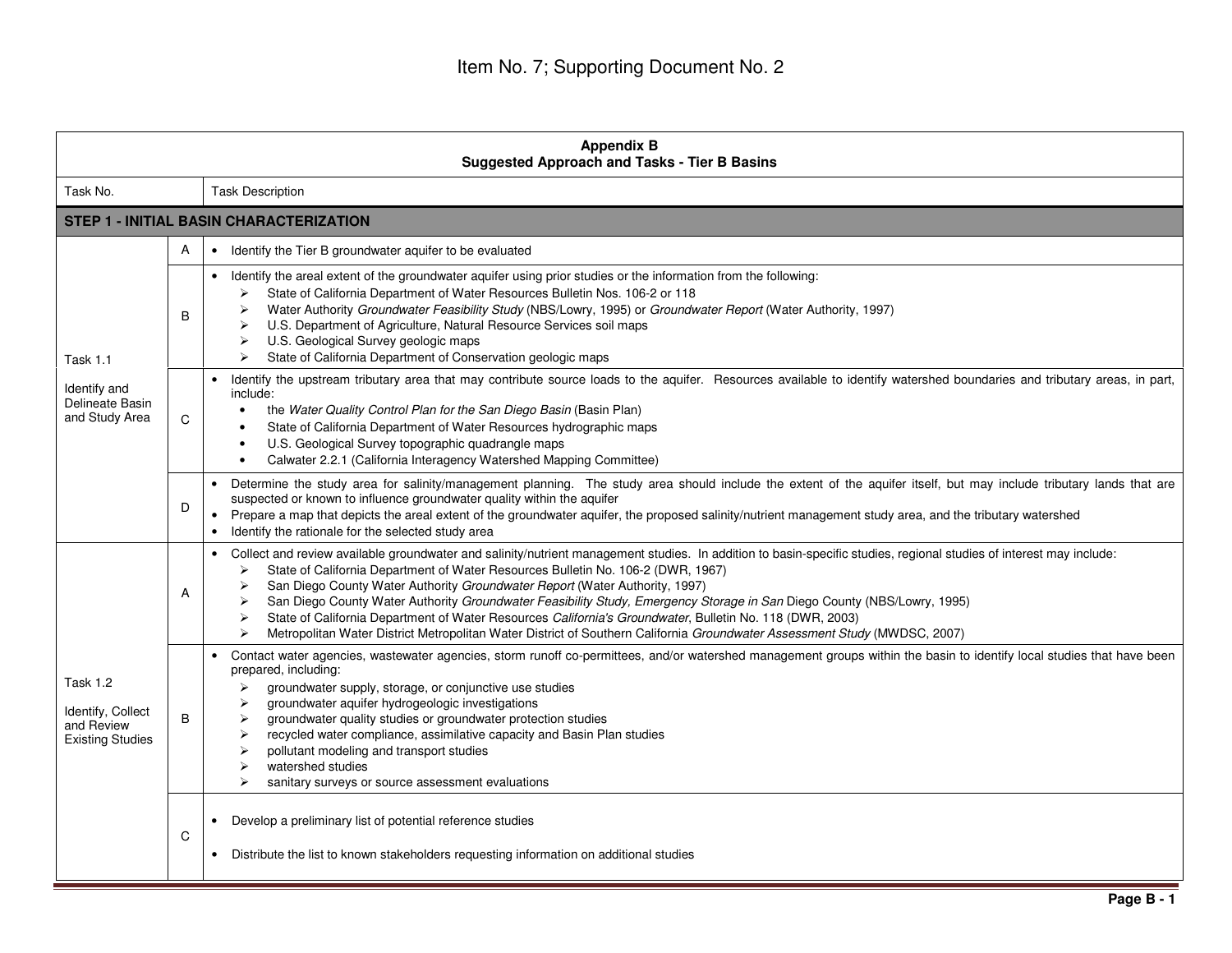| <b>Appendix B</b><br><b>Suggested Approach and Tasks - Tier B Basins</b> |              |                                                                                                                                                                                                                                                                                                                                                                                                                                                                                                                                                                                                                                                                                                                                                                                                                                                                                                                                                   |
|--------------------------------------------------------------------------|--------------|---------------------------------------------------------------------------------------------------------------------------------------------------------------------------------------------------------------------------------------------------------------------------------------------------------------------------------------------------------------------------------------------------------------------------------------------------------------------------------------------------------------------------------------------------------------------------------------------------------------------------------------------------------------------------------------------------------------------------------------------------------------------------------------------------------------------------------------------------------------------------------------------------------------------------------------------------|
| Task No.                                                                 |              | <b>Task Description</b>                                                                                                                                                                                                                                                                                                                                                                                                                                                                                                                                                                                                                                                                                                                                                                                                                                                                                                                           |
| Task 1.2<br>(continued)                                                  | D            | Collect and review available basin-specific reference studies<br>$\bullet$<br>Summarize estimates for hydrogeological parameters from prior studies                                                                                                                                                                                                                                                                                                                                                                                                                                                                                                                                                                                                                                                                                                                                                                                               |
| Identify, Collect<br>and Review                                          | $\mathsf{E}$ | Review the list of references in the collected studies to determine if additional pertinent studies are available<br>$\bullet$                                                                                                                                                                                                                                                                                                                                                                                                                                                                                                                                                                                                                                                                                                                                                                                                                    |
| <b>Existing Studies</b>                                                  | F            | Collect and review such additional pertinent studies<br>$\bullet$                                                                                                                                                                                                                                                                                                                                                                                                                                                                                                                                                                                                                                                                                                                                                                                                                                                                                 |
| <b>Task 1.3</b><br>Stakeholder                                           | A            | Develop a preliminary list of stakeholders (including type of stakeholder, potential interest, contact person, and contact information). Potential stakeholders in the<br>salinity/nutrient management process may include:<br>water agencies<br>➤<br>wastewater and recycled water agencies<br>private groundwater users<br>⋗<br>golf courses and significant agricultural concerns<br>➤<br>potential industrial sources<br>⋗<br>resource agencies (e.g. Department of Fish and Game, U.S. Fish and Wildlife Service, and U.S. Bureau of Reclamation)<br>➤<br>regulatory agencies (e.g. Regional Board, County Department of Environmental Health, State Department of Public Health)<br>➤<br>watershed planning groups<br>⋗<br>stormwater NPDES co-permittees<br>non-government interest groups<br>other known interested parties<br>⋗<br>Identify stakeholders whose participation is critical in the salinity/nutrient management effort<br>٠ |
| Identification and<br>Outreach<br>Approach                               | B            | Develop preliminary outreach information that describes the proposed salinity/nutrient management process and goals and surveys stakeholder areas of interest                                                                                                                                                                                                                                                                                                                                                                                                                                                                                                                                                                                                                                                                                                                                                                                     |
|                                                                          | C            | Distribute the information to potential stakeholders (via mail or email) to gauge stakeholder interest in participating in the salinity/nutrient management process<br>$\bullet$                                                                                                                                                                                                                                                                                                                                                                                                                                                                                                                                                                                                                                                                                                                                                                  |
|                                                                          | D            | Develop a preliminary outreach plan that is tailored to obtain stakeholder feedback and suggestions on:<br>initial planning direction<br>⋗<br>potential salinity/nutrient management goals<br>appropriate means for continuing to engage stakeholders<br>⋗<br>Outreach to be considered for the Tier B basins may include meetings, email information updates, or the establishment of ad hoc committees                                                                                                                                                                                                                                                                                                                                                                                                                                                                                                                                          |
|                                                                          | Е            | Designate a person to maintain the stakeholder list<br>Develop a plan for updating the stakeholder list, including adding new stakeholders as they become known or modifying contact information for interested stakeholders                                                                                                                                                                                                                                                                                                                                                                                                                                                                                                                                                                                                                                                                                                                      |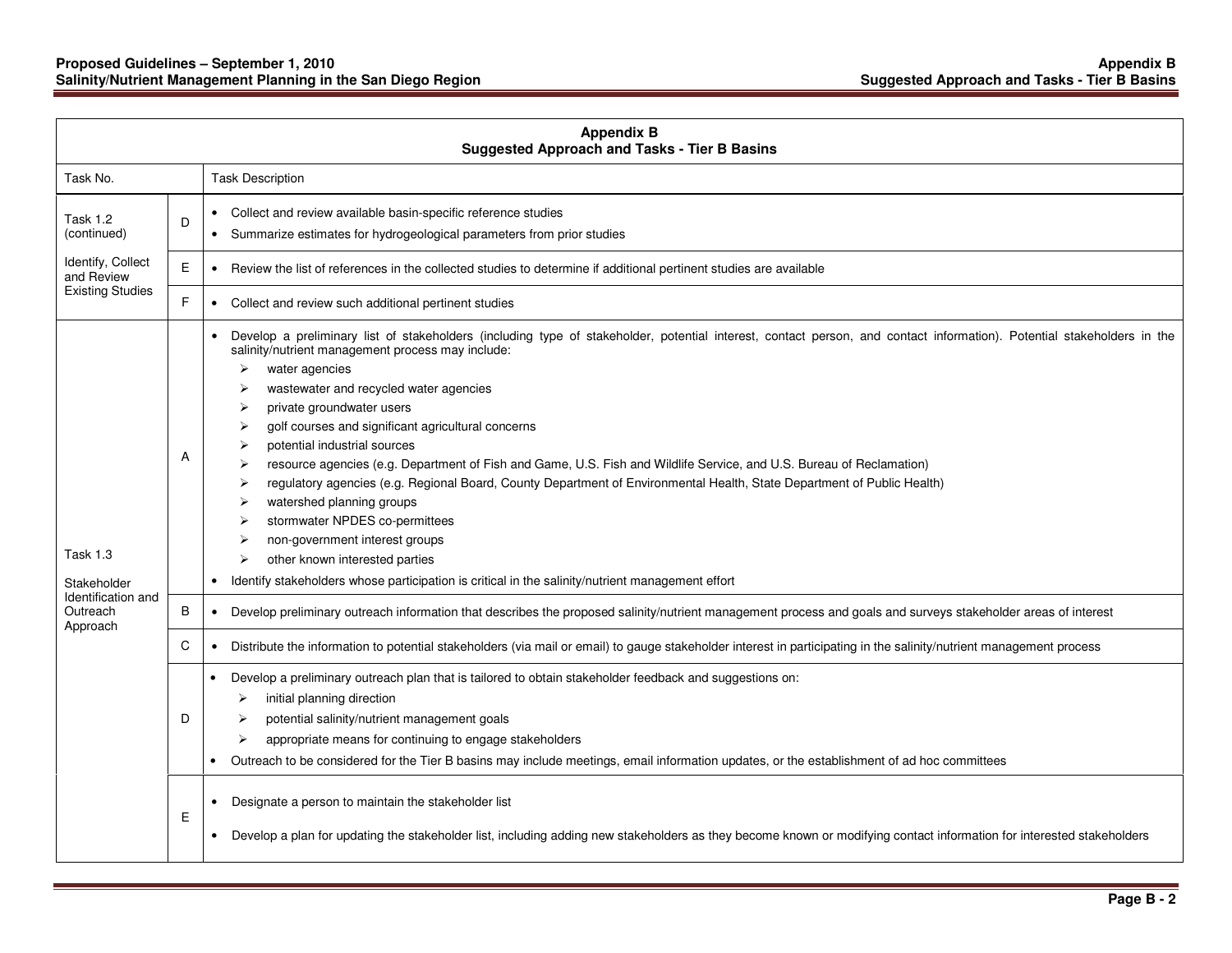#### **Proposed Guidelines – September 1, 2010 Appendix B Salinity/Nutrient Management Planning in the San Diego Region Suggested Approach and Tasks - Tier B Basins**

| <b>Appendix B</b><br><b>Suggested Approach and Tasks - Tier B Basins</b> |   |                                                                                                                                                                                                                                                                                                                                                                                                                                                                                                                                                                                                                                                                                                                                                                                                                                                                                                                                                                                                         |  |
|--------------------------------------------------------------------------|---|---------------------------------------------------------------------------------------------------------------------------------------------------------------------------------------------------------------------------------------------------------------------------------------------------------------------------------------------------------------------------------------------------------------------------------------------------------------------------------------------------------------------------------------------------------------------------------------------------------------------------------------------------------------------------------------------------------------------------------------------------------------------------------------------------------------------------------------------------------------------------------------------------------------------------------------------------------------------------------------------------------|--|
| Task No.                                                                 |   | <b>Task Description</b>                                                                                                                                                                                                                                                                                                                                                                                                                                                                                                                                                                                                                                                                                                                                                                                                                                                                                                                                                                                 |  |
| Task 1.4<br>Document<br><b>Beneficial Uses</b>                           | A | Identify beneficial uses of groundwater designated in the Basin Plan<br>$\bullet$<br>Prepare a table that compares actual and designated beneficial uses of groundwater<br>$\bullet$                                                                                                                                                                                                                                                                                                                                                                                                                                                                                                                                                                                                                                                                                                                                                                                                                    |  |
|                                                                          | B | Identify and characterize existing and planned municipal supply wells or projects within the basin<br>$\bullet$<br>Quantify existing and planned pumping using available agency groundwater pumping records<br>$\bullet$<br>Prepare a table that identifies agency well owners, uses, well identification information, diameter yield, and perforated depth.<br>Prepare a map that shows the location of known municipal supply wells and depicts the status of operation                                                                                                                                                                                                                                                                                                                                                                                                                                                                                                                               |  |
|                                                                          | C | Identify and characterize private groundwater wells and users within the basin on the basis of:<br>$\bullet$<br>well surveys from prior studies,<br>⋗<br>Department of Water Resources well records<br>County of San Diego well permit records<br>aerial photos<br>groundwater quality and uses acceptable for the quality,<br>water agency service meter records<br>field reconnaissance, inspection, or surveys<br>⋗<br>Prepare a table that identifies well owners, uses, well identification information, diameter yield, and perforated depth<br>$\bullet$<br>Prepare a map that shows the location of known private groundwater wells and depicts the use of the well and status of operation                                                                                                                                                                                                                                                                                                     |  |
|                                                                          | D | Quantify irrigation pumping from private wells by:<br>existing reports or information<br>contacts with well owners<br>quantification of agricultural and landscape irrigated acreage by groundwater through prior reports, water agency service area and meter records, information from<br>the San Diego County Department of Agriculture, information from aerial photos, information from agricultural associations, or field reconnaissance<br>assigning a unit application rate appropriate to the crop and geography<br>➤                                                                                                                                                                                                                                                                                                                                                                                                                                                                         |  |
|                                                                          | Е | Determine whether groundwater-dependent habitat exists within the basin<br>$\bullet$<br>Identify areas where groundwater dependent habitat (habitat that depends on the presence of a near-surface water table for survival) is known to exist and quantify habitat<br>use. Suggested steps to identify groundwater-dependent habitat areas include:<br>identify known conservation areas<br>⋗<br>collect and review available reports (including prior CEQA evaluations for groundwater use or streambed projects)<br>contacts with resource agencies (California Department of Fish and Game and/or U.S. Fish and Wildlife Service)<br>aerial photo evaluation<br>⋗<br>field reconnaissance<br>Suggested steps to quantify groundwater use by groundwater-dependent habitat include:<br>identify acreage of groundwater dependent through aerial photos or prior studies<br>assign a unit extraction rate applicable to the habitat zone (e.g. 4 AF/acre in coastal areas, 5 AF/acre in inland areas) |  |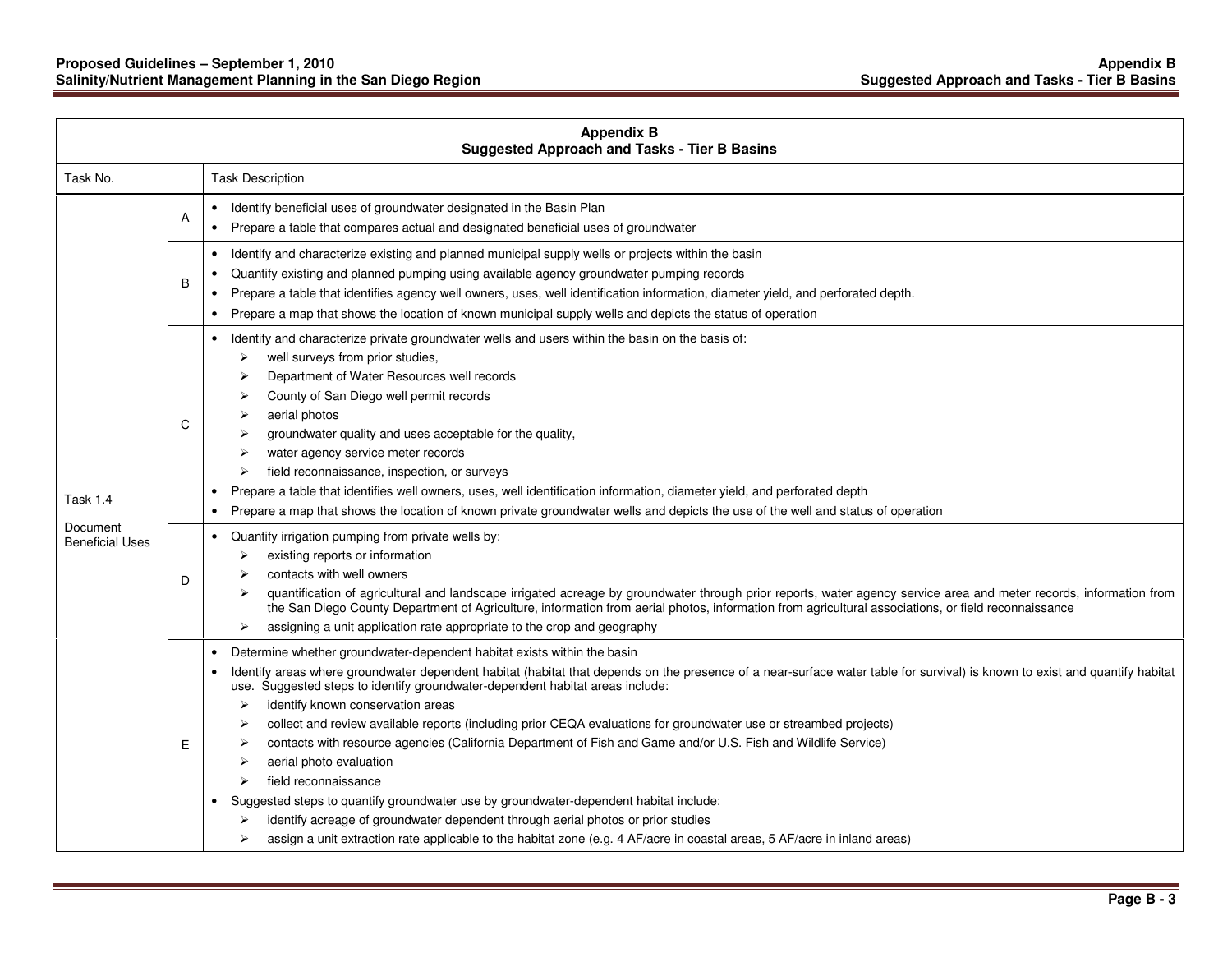#### **Proposed Guidelines – September 1, 2010 Appendix B Salinity/Nutrient Management Planning in the San Diego Region Suggested Approach and Tasks - Tier B Basins**

| <b>Appendix B</b><br><b>Suggested Approach and Tasks - Tier B Basins</b> |   |                                                                                                                                                                                                                                                                                           |  |
|--------------------------------------------------------------------------|---|-------------------------------------------------------------------------------------------------------------------------------------------------------------------------------------------------------------------------------------------------------------------------------------------|--|
| Task No.                                                                 |   | <b>Task Description</b>                                                                                                                                                                                                                                                                   |  |
|                                                                          | A | Review prior reference studies (collected as part of Task 1C) and assess the reliability and specificity of the groundwater quality data, depth to water data, and estimates<br>$\bullet$<br>for hydrogeologic parameters                                                                 |  |
|                                                                          | B | • Cull out data deemed to be unreliable, and collect data deemed to be reliable into a data base                                                                                                                                                                                          |  |
|                                                                          | C | On the basis of available hydrogeological, water quality, or geologic studies, determine fault lines, bedrock constrictions, or vertical stratification that may affect transport<br>$\bullet$<br>and groundwater quality                                                                 |  |
|                                                                          |   | If applicable, Identify subbasins created by the faults, constrictions or basin features<br>$\bullet$                                                                                                                                                                                     |  |
|                                                                          | D | Identify known hydrogeologic parameters for the basin (e.g. hydraulic conductivity, storage coefficient, etc.) and the bases on which these parameters were estimated<br>$\bullet$                                                                                                        |  |
|                                                                          | E | Assess the geographic completeness of existing groundwater quality data, depth-to-water data, and hydrogeologic parameters and determine if any data gaps exist that<br>prevent geographic, seasonal, or depth-dependent characterization of groundwater quality, occurrence or transport |  |
| <b>Task 1.5</b>                                                          | F | Identify agencies or groups that are engaged in ongoing groundwater data collection                                                                                                                                                                                                       |  |
| Characterize<br>Groundwater<br>Quality and<br>Occurrence                 | G | Contact organizations engaged in groundwater monitoring to determine if the collected data can be made available for use in the salinity/nutrient management plan<br>$\bullet$                                                                                                            |  |
|                                                                          | H | Assess reliability of updated groundwater data, screen out unreliable data, and update the basin groundwater database as required<br>$\bullet$                                                                                                                                            |  |
|                                                                          |   | Assess the geographic distribution of water quality concentrations for the salinity/nutrient parameters of interest, and assess the depth-dependent distribution of water<br>$\bullet$<br>quality                                                                                         |  |
|                                                                          |   | Organize the collected data for Tier B basins                                                                                                                                                                                                                                             |  |
|                                                                          |   | Prepare a map that depict groundwater quality, concentration contours, depth-to-water, groundwater flow directions, and key hydrogeologic features that may affect<br>pollutant transport (e.g. faults, constrictions)                                                                    |  |
|                                                                          |   | Present a statistical evaluation of available groundwater quality data and assess adequacy of groundwater quality to support beneficial uses                                                                                                                                              |  |
|                                                                          |   | Summarize best available estimates for storage coefficient, vertical hydraulic conductivity, and horizontal hydraulic conductivity<br>$\bullet$                                                                                                                                           |  |
|                                                                          |   | Identify known geographic or depth-dependent variations in hydrogeologic characteristics<br>$\bullet$                                                                                                                                                                                     |  |
|                                                                          |   | Identify additional data gaps that remain that prevent complete characterization of groundwater quality within the aquifer<br>$\bullet$                                                                                                                                                   |  |
|                                                                          | J | Develop a list of additional data (water quality, depth-to-water, or hydrogeologic parameters) required to characterize basin groundwater quality, occurrence, or pollutant<br>transport                                                                                                  |  |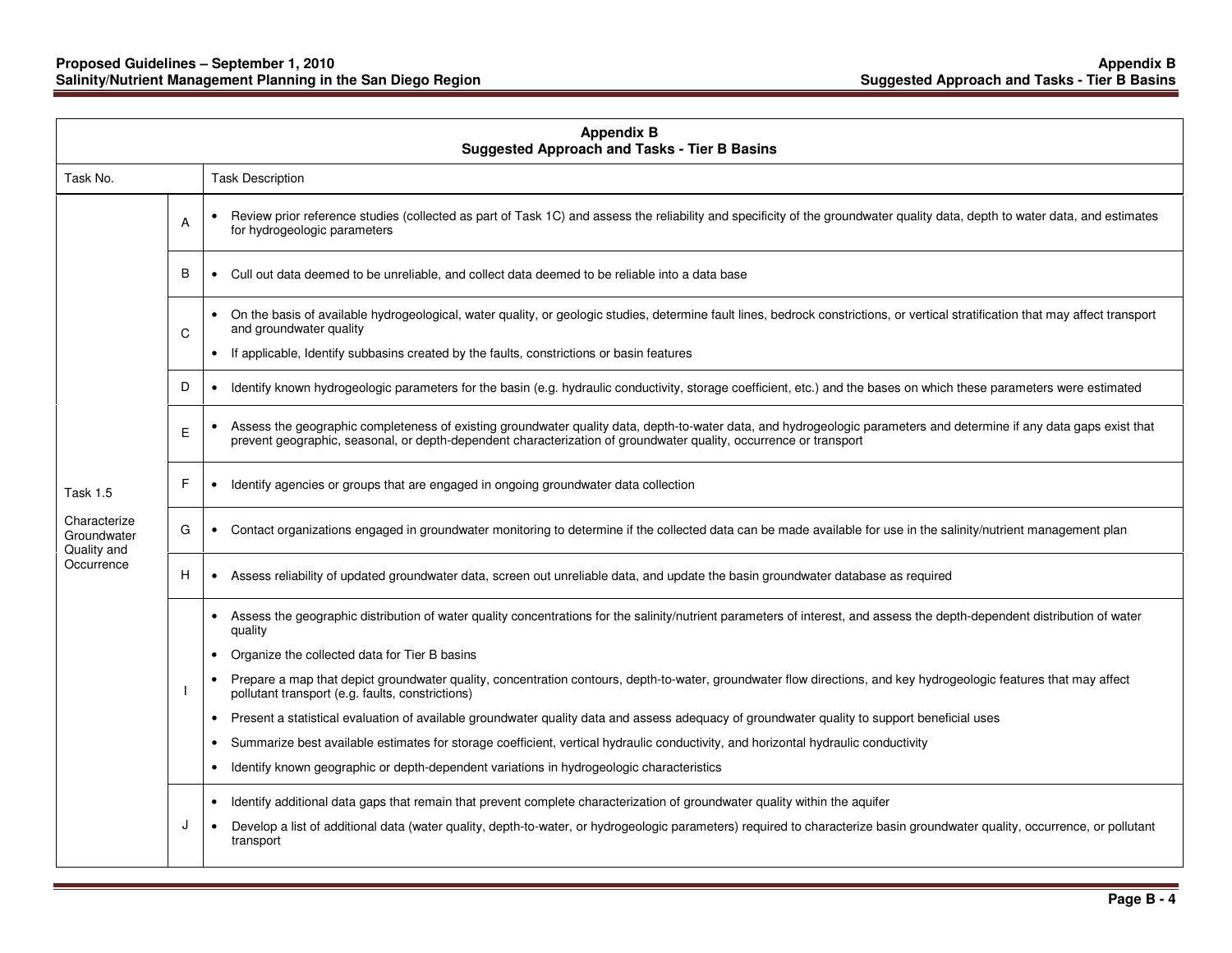#### **Proposed Guidelines – September 1, 2010 Appendix B Salinity/Nutrient Management Planning in the San Diego Region Suggested Approach and Tasks - Tier B Basins**

| <b>Appendix B</b><br><b>Suggested Approach and Tasks - Tier B Basins</b>                |              |                                                                                                                                                                                                                                                                                                                                                                                                                                                                                                                                                                                                                                                                                                                                                                                                                          |
|-----------------------------------------------------------------------------------------|--------------|--------------------------------------------------------------------------------------------------------------------------------------------------------------------------------------------------------------------------------------------------------------------------------------------------------------------------------------------------------------------------------------------------------------------------------------------------------------------------------------------------------------------------------------------------------------------------------------------------------------------------------------------------------------------------------------------------------------------------------------------------------------------------------------------------------------------------|
| Task No.                                                                                |              | <b>Task Description</b>                                                                                                                                                                                                                                                                                                                                                                                                                                                                                                                                                                                                                                                                                                                                                                                                  |
| <b>Task 1.6</b><br><b>Identify Salinity</b><br>& Nutrient<br>Constituents of<br>Concern | Α            | Identify salinity/nutrient parameters within the Tier B basins which:<br>do not or may not comply with currently assigned Basin Plan groundwater quality objectives<br>➤<br>represent constituents of concern for groundwater supply developing agencies/users<br>cause or may cause water agencies to implement additional groundwater treatment<br>⋗<br>cause or may cause noncompliance with secondary drinking water standards<br>cause or may cause recycled water agencies to not comply with assigned recycled water effluent limits<br>Develop preliminary list of salinity/nutrient parameters of concern on the basis of:<br>collected groundwater quality information<br>⋗<br>consultation with Regional Board staff<br>consultation with water agencies, recycled water agencies and other stakeholders<br>⋗ |
|                                                                                         | B            | Revise the list of parameters of concern on the basis of stakeholder feedback                                                                                                                                                                                                                                                                                                                                                                                                                                                                                                                                                                                                                                                                                                                                            |
|                                                                                         |              | STEP 2 - IDENTIFY AND QUANTIFY SALILNITY/NUTRIENT SOURCES                                                                                                                                                                                                                                                                                                                                                                                                                                                                                                                                                                                                                                                                                                                                                                |
|                                                                                         | A            | Identify general land uses within the basin<br>$\bullet$                                                                                                                                                                                                                                                                                                                                                                                                                                                                                                                                                                                                                                                                                                                                                                 |
|                                                                                         | B            | Identify known point source discharges to the basin<br>$\bullet$                                                                                                                                                                                                                                                                                                                                                                                                                                                                                                                                                                                                                                                                                                                                                         |
| <b>Task 2.1</b>                                                                         | C            | Identify known or suspected sources of salinity/nutrient loads within the basin (which includes the tributary watershed)<br>$\bullet$                                                                                                                                                                                                                                                                                                                                                                                                                                                                                                                                                                                                                                                                                    |
| <b>Identify Salinity</b><br>& Nutrient<br>Sources                                       | D            | Identify the locations where the source loads are recharged to the basin. This may include:<br>specific point source loads (e.g. injection wells, small percolation basins, industrial or other point sources of discharge)<br>➤<br>line source loads s of recharge (streamflow infiltration, storm runoff infiltration)<br>➤<br>boundary sources of source loads (e.g. subsurface inflow)<br>⋗<br>areal sources of recharge (e.g. applied imported water, applied recycled water, fertilizer applications, large recharge or containment basins, precipitation recharge.<br>➤                                                                                                                                                                                                                                           |
|                                                                                         | A            | On the basis of available data and information from prior studies, prepare an initial estimate of the quantity of recharge flow to the basin from surface and subsurface<br>sources                                                                                                                                                                                                                                                                                                                                                                                                                                                                                                                                                                                                                                      |
| Task 2.2                                                                                | B            | On the basis of available data and information from prior Tier B basin modeling studies, prepare an initial estimate of the quantity of discharge/withdrawal from the basin                                                                                                                                                                                                                                                                                                                                                                                                                                                                                                                                                                                                                                              |
| Quantify Salinity<br>& Nutrient                                                         | $\mathsf{C}$ | Refine recharge and discharge/withdrawal estimates on the basis of a mass balance approach<br>$\bullet$                                                                                                                                                                                                                                                                                                                                                                                                                                                                                                                                                                                                                                                                                                                  |
| Source Loads                                                                            | D            | Using the refined recharge estimates, prepare initial source load (mass load) estimates for identified constituents of concern on the basis of available recharge estimates<br>and water quality information.                                                                                                                                                                                                                                                                                                                                                                                                                                                                                                                                                                                                            |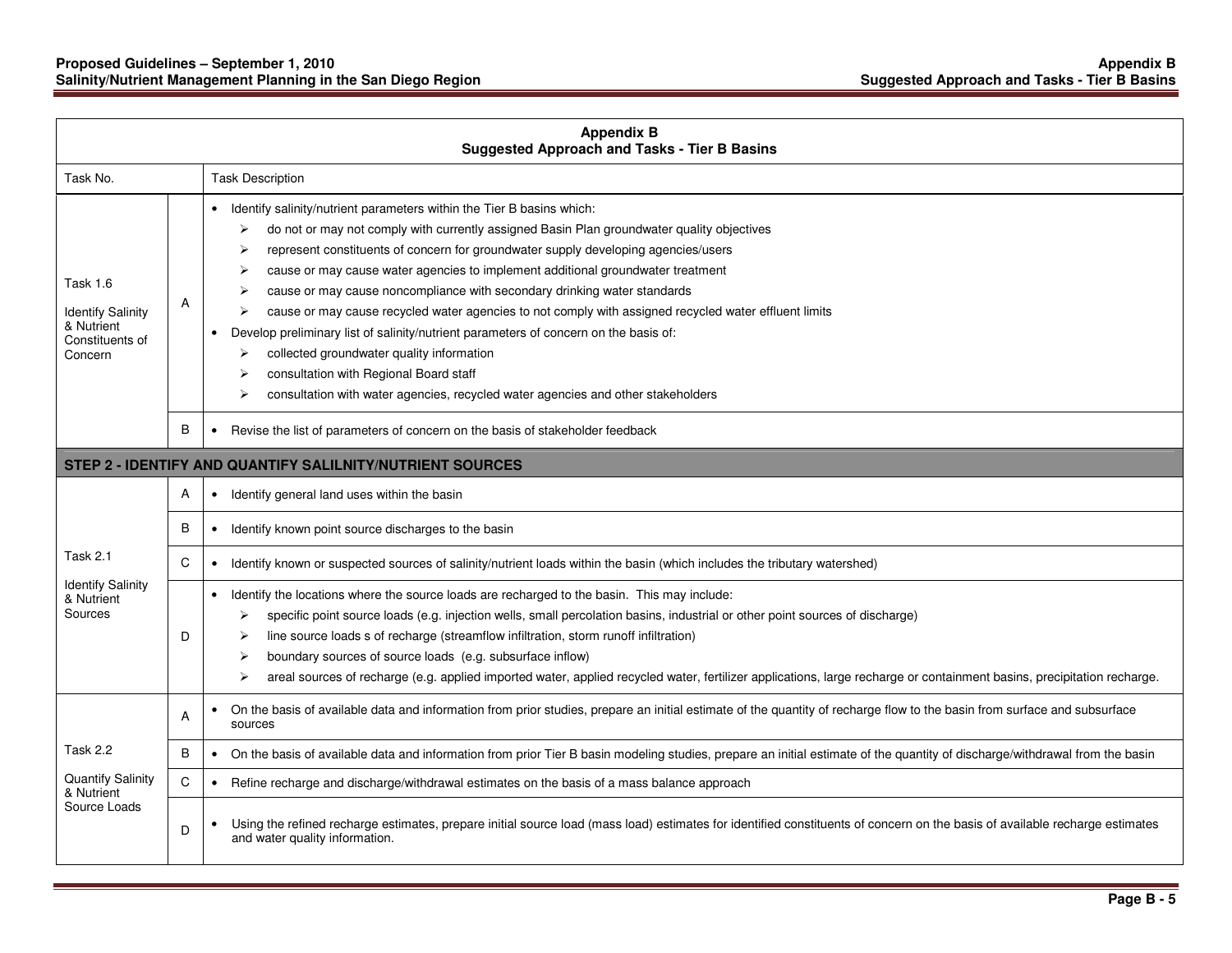|                                                                                           |                | <b>Appendix B</b><br><b>Suggested Approach and Tasks - Tier B Basins</b>                                                                                                                                                                                                                                                                                                                                                                                                                                                                                      |
|-------------------------------------------------------------------------------------------|----------------|---------------------------------------------------------------------------------------------------------------------------------------------------------------------------------------------------------------------------------------------------------------------------------------------------------------------------------------------------------------------------------------------------------------------------------------------------------------------------------------------------------------------------------------------------------------|
| Task No.                                                                                  |                | <b>Task Description</b>                                                                                                                                                                                                                                                                                                                                                                                                                                                                                                                                       |
|                                                                                           | $\overline{A}$ | Determine whether pollutant travel and transport will be an important consideration in assessing the Tier B basin, or whether a mass-balance approach would be<br>appropriate                                                                                                                                                                                                                                                                                                                                                                                 |
| Task 2.3<br>Develop<br>Salinity&<br><b>Nutrient Source</b><br>Load<br>Assessment<br>Tools | B              | Review prior Tier B studies (if applicable) and determine assessment tool needs for evaluating basin groundwater quality<br>$\bullet$<br>in Tier B basins where groundwater recharge and recovery is proposed, a computer flow/transport model may be necessary<br>⋗<br>a spreadsheet-based mass balance approach may be applicable in Tier B basins where recharge recovery (or other such groundwater management) occurs<br>⋗                                                                                                                               |
|                                                                                           | C              | Determine required input:<br>$\bullet$<br>if a computer flow/transport model is to be used, identify required input data, including hydrogeologic parameters, physical parameters, initial conditions, and<br>⋗<br>boundary conditions<br>if a spreadsheet-based mass balance approach is to be used, identify basin storage, existing water quality, mass load inputs (sources) and mass load outputs<br>(sinks)                                                                                                                                             |
|                                                                                           | D              | Perform initial model testing and refinement<br>$\bullet$<br>if a computer flow/transport model is used, calibrate the model, and verify the calibrated model using a second data set<br>⋗<br>if a spreadsheet-based mass balance approach is to be used, (1) conduct an initial mass-balance estimate using existing data to project changes in groundwater<br>quality, (2) compare the projected groundwater quality changes with observed historic trends, and (3) refine or calibrate the mass-balance estimates to better fit the<br>observed conditions |
|                                                                                           | Ε              | Utilize the assessment tool (computer flow/transport model or spreadsheet-based mass balance model) to assess preliminary source loads identified in Task 2.1<br>$\bullet$                                                                                                                                                                                                                                                                                                                                                                                    |
|                                                                                           | E              | • Utilize the tool or model to rank salinity/nutrient load sources in order of effect on groundwater quality                                                                                                                                                                                                                                                                                                                                                                                                                                                  |
|                                                                                           |                | <b>TASK 3 - SUPPLEMENTAL MONITORING</b>                                                                                                                                                                                                                                                                                                                                                                                                                                                                                                                       |
|                                                                                           | A              | Identify data gaps in groundwater quality data and identify groundwater monitoring data needs necessary to complete the characterization of basin groundwater quality (per<br>$\bullet$<br>Task 1.5)                                                                                                                                                                                                                                                                                                                                                          |
| Task 3.1                                                                                  | B              | Identify salinity/nutrient source characterization data needs<br>$\bullet$                                                                                                                                                                                                                                                                                                                                                                                                                                                                                    |
| Develop Plan for                                                                          | C              | Identify data needs with respect to hydrogeologic parameters and other modeling parameters/input required for groundwater flow and transport modeling<br>$\bullet$                                                                                                                                                                                                                                                                                                                                                                                            |
| Data Gaps                                                                                 | D              | Identify parties responsible for collecting data<br>$\bullet$                                                                                                                                                                                                                                                                                                                                                                                                                                                                                                 |
|                                                                                           | E              | Develop a proposed plan and schedule for collecting the required additional data<br>$\bullet$                                                                                                                                                                                                                                                                                                                                                                                                                                                                 |
|                                                                                           | A              | • Collect the data identified in Task 3.1                                                                                                                                                                                                                                                                                                                                                                                                                                                                                                                     |
| Task 3.2                                                                                  | B              | • Incorporate the data into the database developed under Task 1.5                                                                                                                                                                                                                                                                                                                                                                                                                                                                                             |
| Collect Data and                                                                          | C              | • Assess consistency of additional data with basin characterization developed as part of Task 1.5                                                                                                                                                                                                                                                                                                                                                                                                                                                             |
| <b>Refine Basin</b><br>Characterization                                                   | D              | If necessary, refine basin characterization to incorporate the new data<br>$\bullet$<br>If necessary, refine the calibration of the groundwater flow/transport model<br>$\bullet$<br>If necessary, re-verify the groundwater flow/transport transport model using the updated data<br>$\bullet$                                                                                                                                                                                                                                                               |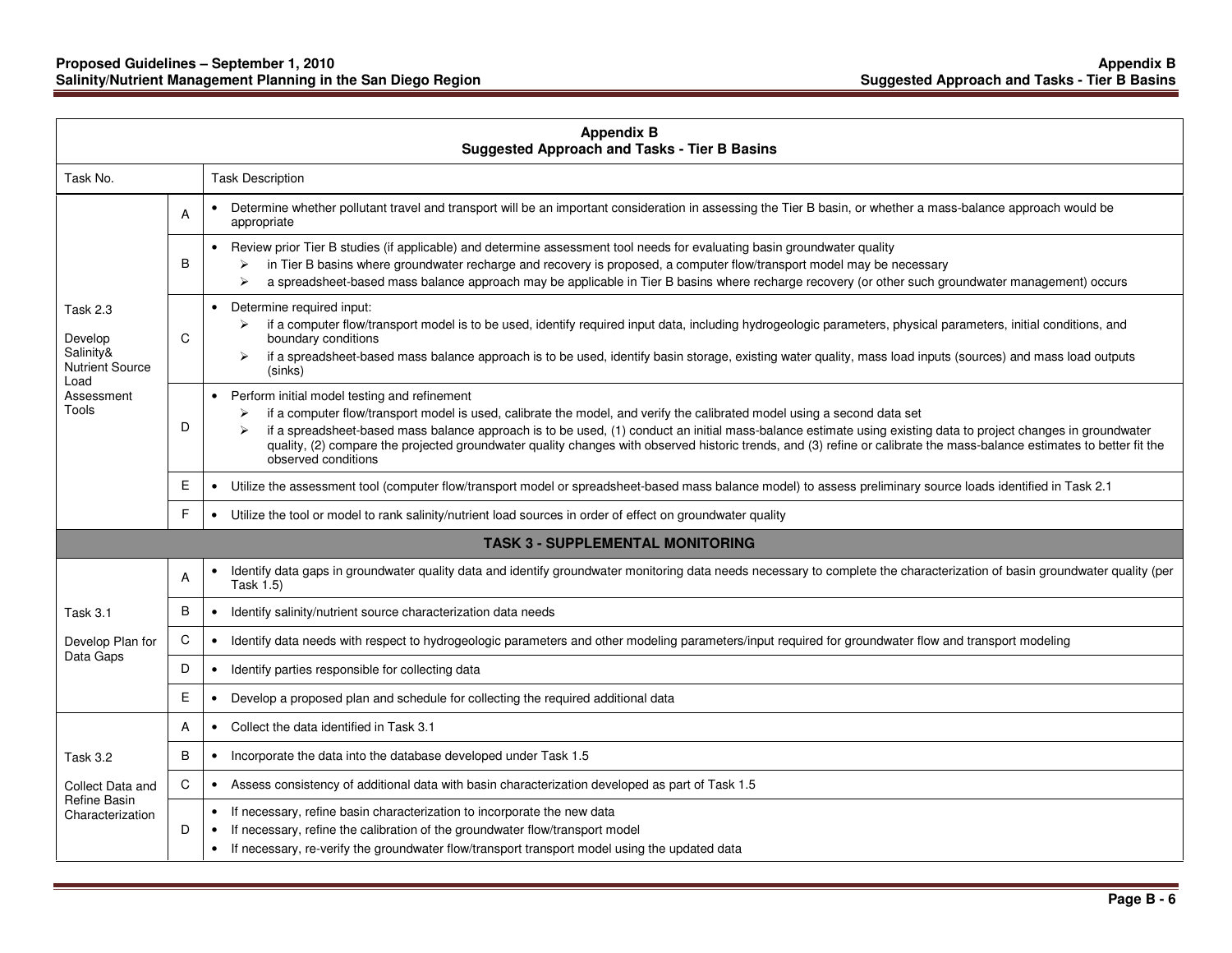| <b>Appendix B</b><br><b>Suggested Approach and Tasks - Tier B Basins</b> |   |                                                                                                                                                                                                                                                                                                                                                                                                                                                                                                                                                             |
|--------------------------------------------------------------------------|---|-------------------------------------------------------------------------------------------------------------------------------------------------------------------------------------------------------------------------------------------------------------------------------------------------------------------------------------------------------------------------------------------------------------------------------------------------------------------------------------------------------------------------------------------------------------|
| Task No.                                                                 |   | <b>Task Description</b>                                                                                                                                                                                                                                                                                                                                                                                                                                                                                                                                     |
|                                                                          |   | TASK 4 - ASSESS SALINITY/NUTRIENT MANAGEMENT STRATEGIES                                                                                                                                                                                                                                                                                                                                                                                                                                                                                                     |
| <b>Task 4.1</b>                                                          | A | • Identify the preferred goals of agencies/groups implementing the salinity/nutrient management plan                                                                                                                                                                                                                                                                                                                                                                                                                                                        |
| Identify<br>Management                                                   | B | Identify the appropriate process for receiving stakeholder input on the preferred goals, considering the type and number of stakeholders, level of stakeholder interest, and<br>known stakeholder issues                                                                                                                                                                                                                                                                                                                                                    |
| Goals                                                                    | С | Identify and resolve potential stakeholder conflicts, and finalize management goals<br>$\bullet$                                                                                                                                                                                                                                                                                                                                                                                                                                                            |
| Task 4.2                                                                 | A | Review the list of potential salinity/nutrient management strategies and eliminate strategies that are not applicable to the basin<br>$\bullet$                                                                                                                                                                                                                                                                                                                                                                                                             |
| <b>Identify Available</b><br>Management                                  | В | • Develop a preliminary list of alternative management strategies that may be feasible in the basin                                                                                                                                                                                                                                                                                                                                                                                                                                                         |
| Strategies                                                               | C | • Solicit stakeholder comment on the list of preliminary list, and revise the list of alternative management strategies to be considered                                                                                                                                                                                                                                                                                                                                                                                                                    |
| Task 4.3<br>Assess Load<br>Reduction/Water<br>Quality<br>Improvement     | A | • Use the assessment tool, evaluate projected water quality effects associated with the alternative management strategies<br>use the computer flow/transport model, if applicable, to assess each management strategy's effects on water quality and depth-to-water<br>⋗<br>use the spreadsheet-based mass balance model, if applicable, to assess projected groundwater quality trends and source mass loads<br>⋗<br>Assess sustainability of the proposed strategies in maintaining the water quality improvements or source load reductions<br>$\bullet$ |
|                                                                          | B | • Rank strategies with respect to load reduction and groundwater quality improvement                                                                                                                                                                                                                                                                                                                                                                                                                                                                        |
|                                                                          | A | • Select an appropriate process (e.g. survey, submittal of comments, workshop) for receiving stakeholder feedback on alternative salinity/nutrient management strategies                                                                                                                                                                                                                                                                                                                                                                                    |
| Task 4.4<br>Evaluate<br>Alternative<br>Management                        | B | • Through the selected stakeholder process, select parameters to be used in evaluating alternative salinity/nutrient management strategies<br>• Select a decision methodology (e.g. matrix, weighted rankings, costs, etc.) on which to rate the alternative management strategies<br>• On the basis of stakeholder input, assign weighting factors (relative importance) to each evaluation parameter                                                                                                                                                      |
|                                                                          | C | Select an applicable decision process (decision model, matrix, ranking process) for evaluating alternative management strategies with respect to the selected performance<br>$\bullet$<br>parameters.                                                                                                                                                                                                                                                                                                                                                       |
| Strategies                                                               | D | Evaluate performance of the alternative management strategies on the basis of the selected evaluation criteria and weighting factors<br>$\bullet$                                                                                                                                                                                                                                                                                                                                                                                                           |
|                                                                          | Е | Rank alternatives consistent with the assigned importance of evaluation parameters and select the preferred salinity/nutrient management strategy or strategies<br>$\bullet$                                                                                                                                                                                                                                                                                                                                                                                |
|                                                                          | F | Solicit stakeholder feedback (including feedback from regulators) on the preferred salinity/nutrient management strategy or strategies<br>٠                                                                                                                                                                                                                                                                                                                                                                                                                 |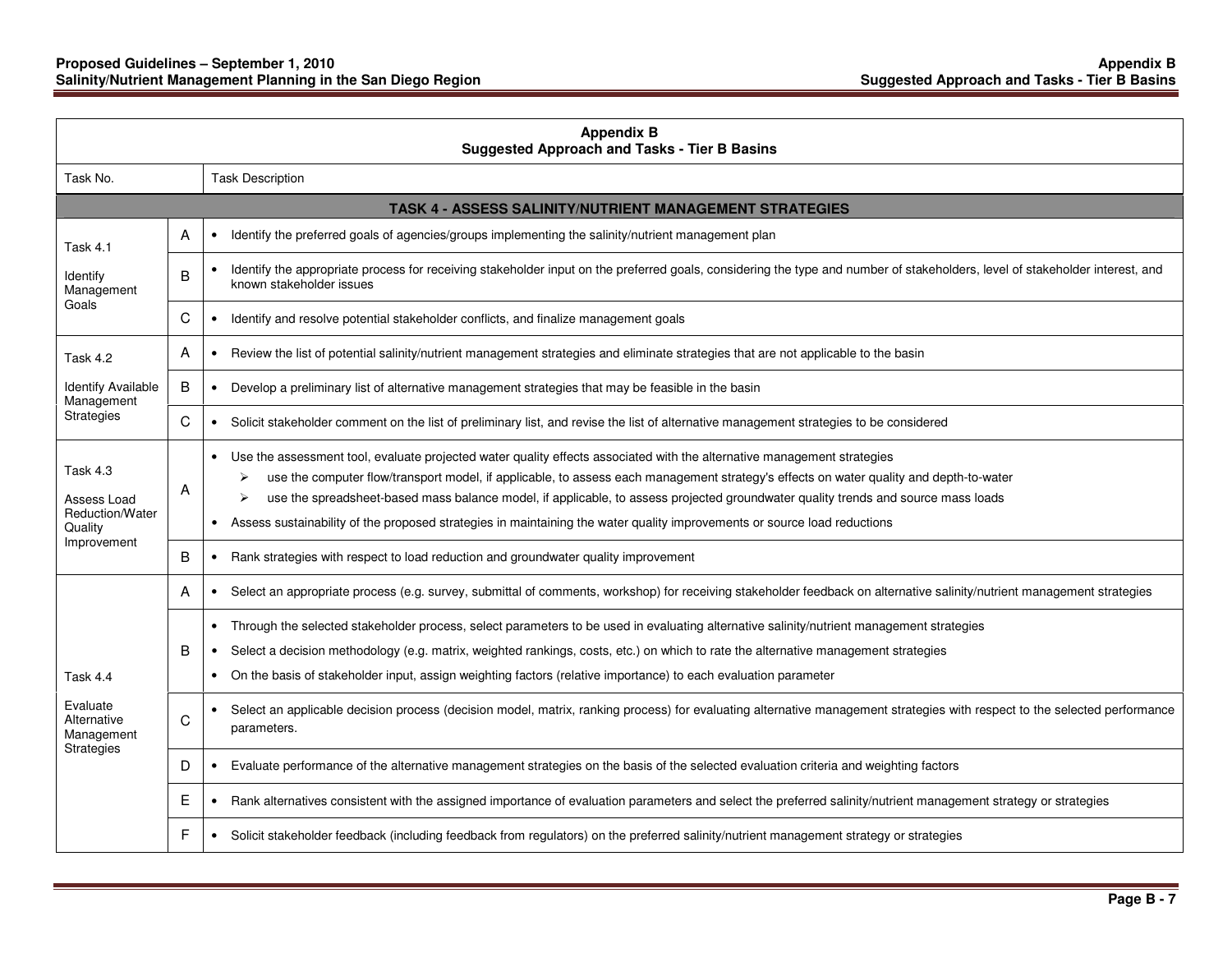| <b>Appendix B</b><br><b>Suggested Approach and Tasks - Tier B Basins</b> |   |                                                                                                                                                                                                                        |  |  |
|--------------------------------------------------------------------------|---|------------------------------------------------------------------------------------------------------------------------------------------------------------------------------------------------------------------------|--|--|
| Task No.                                                                 |   | <b>Task Description</b>                                                                                                                                                                                                |  |  |
|                                                                          | A | Identify required Basin Plan modifications associated with preferred salinity/nutrient management strategies selected under Task 4.4<br>$\bullet$                                                                      |  |  |
| Task 4.5                                                                 | B | • Coordinate with Regional Board staff to identify information needs necessary for the proposed Basin Plan modifications                                                                                               |  |  |
| Assess Basin<br><b>Plan Modification</b>                                 | C | Prepare the technical documentation required by the Regional Board to document the salinity/nutrient management planning actions that led to the recommendation for<br>Basin Plan modification                         |  |  |
| <b>Needs</b>                                                             | D | Submit the documentation to the Regional Board for review<br>$\bullet$                                                                                                                                                 |  |  |
|                                                                          | Е | Coordinate with the Regional Board and establish a plan for developing and submitting the supplemental documentation to the Regional Board, as required                                                                |  |  |
|                                                                          | A | Identify whether projects or actions proposed as part of the recommended salinity/nutrient management strategies are subject to review under CEQA or NEPA                                                              |  |  |
|                                                                          | B | Identify the appropriate governing body for CEQA compliance and, if applicable, federal agency for NEPA compliance                                                                                                     |  |  |
| Task 4.6                                                                 | C | Develop the project description, conduct the CEQA/NEPA Initial Study, and identify the appropriate means of addressing CEQA/NEPA documents<br>$\bullet$                                                                |  |  |
| Assess<br><b>CEQA/NEPA</b><br>Compliance                                 | D | Prepare draft CEQA/NEPA documents<br>$\bullet$                                                                                                                                                                         |  |  |
|                                                                          | Е | Conduct peer and public review of the CEQA/NEPA documents<br>$\bullet$                                                                                                                                                 |  |  |
|                                                                          | F | Final governing body action on CEQA/NEPA documents<br>$\bullet$                                                                                                                                                        |  |  |
| <b>STEP 5 - ASSESS PLAN EFFECTIVENESS</b>                                |   |                                                                                                                                                                                                                        |  |  |
| <b>Task 5.1</b>                                                          | A | Through a stakeholder-driven process, identify specific goals (e.g. groundwater quality improvement, increase recycled water use, etc.) to be achieved by the selected<br>salinity/nutrient management plan strategies |  |  |
| <b>Identify Metrics</b>                                                  | B | Identify metrics that can be used to measure the success of the strategies<br>$\bullet$                                                                                                                                |  |  |
| and Develop<br>Monitoring<br>Program                                     | C | Identify the responsible agency for conducting the monitoring information<br>$\bullet$                                                                                                                                 |  |  |
|                                                                          | D | Develop a proposed monitoring program and schedule for measuring the success parameters<br>$\bullet$                                                                                                                   |  |  |
| <b>Task 5.2</b>                                                          | A | Identify the responsible agency or agencies for assessing the effectiveness of the salinity/nutrient management plan                                                                                                   |  |  |
| Salinity/Nutrient<br>Management<br>Plan Audit                            | B | Develop a schedule and framework for future audits and update of the salinity/nutrient management plan<br>٠                                                                                                            |  |  |

Note: Above Guidelines for Tier B basins are also applicable to Tier D basins.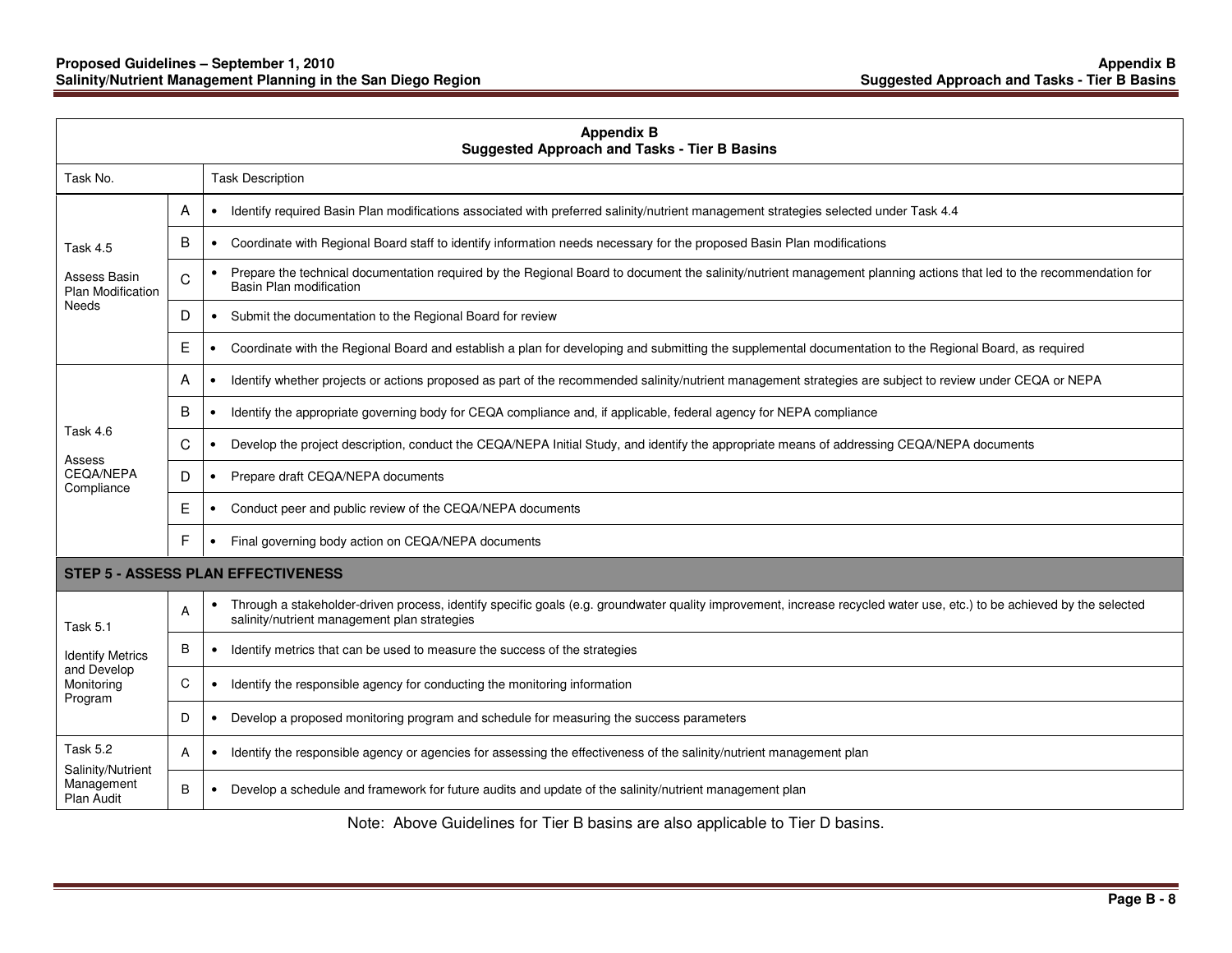Item No. 7; Supporting Document No. 2

# **Appendix C**

**Suggested Approach and Tasks Tier C Basins**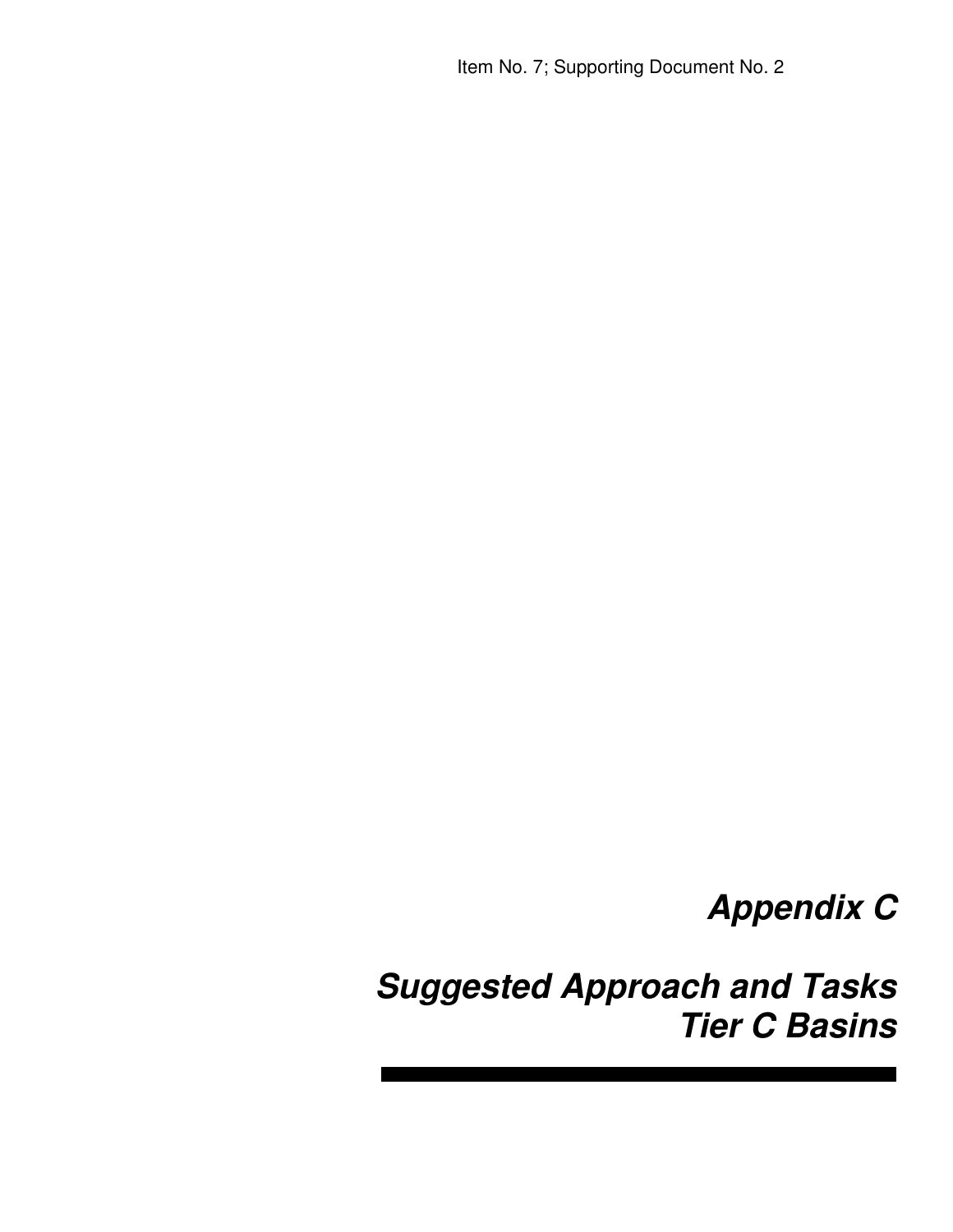| <b>Appendix C</b><br><b>Suggested Approach and Tasks - Tier C Basins</b> |   |                                                                                                                                                                                                                                                                                                                                                                                                                                                                                                                                                                                                                                                                                                                           |
|--------------------------------------------------------------------------|---|---------------------------------------------------------------------------------------------------------------------------------------------------------------------------------------------------------------------------------------------------------------------------------------------------------------------------------------------------------------------------------------------------------------------------------------------------------------------------------------------------------------------------------------------------------------------------------------------------------------------------------------------------------------------------------------------------------------------------|
| Task No.                                                                 |   | <b>Task Description</b>                                                                                                                                                                                                                                                                                                                                                                                                                                                                                                                                                                                                                                                                                                   |
|                                                                          |   | <b>STEP 1 - INITIAL BASIN CHARACTERIZATION</b>                                                                                                                                                                                                                                                                                                                                                                                                                                                                                                                                                                                                                                                                            |
|                                                                          | A | • Identify the Tier C groundwater aquifer to be evaluated                                                                                                                                                                                                                                                                                                                                                                                                                                                                                                                                                                                                                                                                 |
| Task 1.1<br>Identify and<br>Delineate Basin<br>and Study Area            | B | • Identify the areal extent of the groundwater aquifer using prior studies or the information from the following:<br>State of California Department of Water Resources Bulletin Nos. 106-2 or 118<br>➤<br>Water Authority Groundwater Feasibility Study (NBS/Lowry, 1995) or Groundwater Report (Water Authority, 1997)<br>U.S. Department of Agriculture, Natural Resource Services soil maps<br>U.S. Geological Survey geologic maps<br>⋗<br>State of California Department of Conservation geologic maps<br>⋗                                                                                                                                                                                                          |
|                                                                          | C | Identify the upstream tributary area that may contribute source loads to the aquifer. Resources available to identify watershed boundaries and tributary areas, in part,<br>include:<br>the Water Quality Control Plan for the San Diego Basin (Basin Plan)<br>State of California Department of Water Resources hydrographic maps<br>U.S. Geological Survey topographic quadrangle maps<br>Calwater 2.2.1 (California Interagency Watershed Mapping Committee)                                                                                                                                                                                                                                                           |
|                                                                          | D | Determine the study area for salinity/management planning. The study area should include the extent of the aquifer itself, but may include tributary lands that are<br>suspected or known to influence groundwater quality within the aquifer<br>Prepare a map that depicts the areal extent of the groundwater aquifer, the proposed salinity/nutrient management study area, and the tributary watershed<br>$\bullet$<br>Identify the rationale for the selected study area<br>$\bullet$                                                                                                                                                                                                                                |
| Task 1.2<br>Identify, Collect<br>and Review<br><b>Existing Studies</b>   | A | Collect and review available groundwater and salinity/nutrient management studies. In addition to basin-specific studies, regional studies of interest may include:<br>State of California Department of Water Resources Bulletin No. 106-2 (DWR, 1967)<br>➤<br>San Diego County Water Authority Groundwater Report (Water Authority, 1997)<br>San Diego County Water Authority Groundwater Feasibility Study, Emergency Storage in San Diego County (NBS/Lowry, 1995)<br>State of California Department of Water Resources California's Groundwater, Bulletin No. 118 (DWR, 2003)<br>➤<br>Metropolitan Water District Metropolitan Water District of Southern California Groundwater Assessment Study (MWDSC, 2007)<br>⋗ |
|                                                                          | B | Contact water agencies, wastewater agencies, storm runoff co-permittees, and/or watershed management groups within the basin to identify local studies that have been<br>prepared, including:<br>groundwater supply, storage, or conjunctive use studies<br>⋗<br>groundwater aquifer hydrogeologic investigations<br>➤<br>groundwater quality studies or groundwater protection studies<br>➤<br>recycled water compliance, assimilative capacity and Basin Plan studies<br>⋗<br>pollutant modeling and transport studies<br>watershed studies<br>sanitary surveys or source assessment evaluations                                                                                                                        |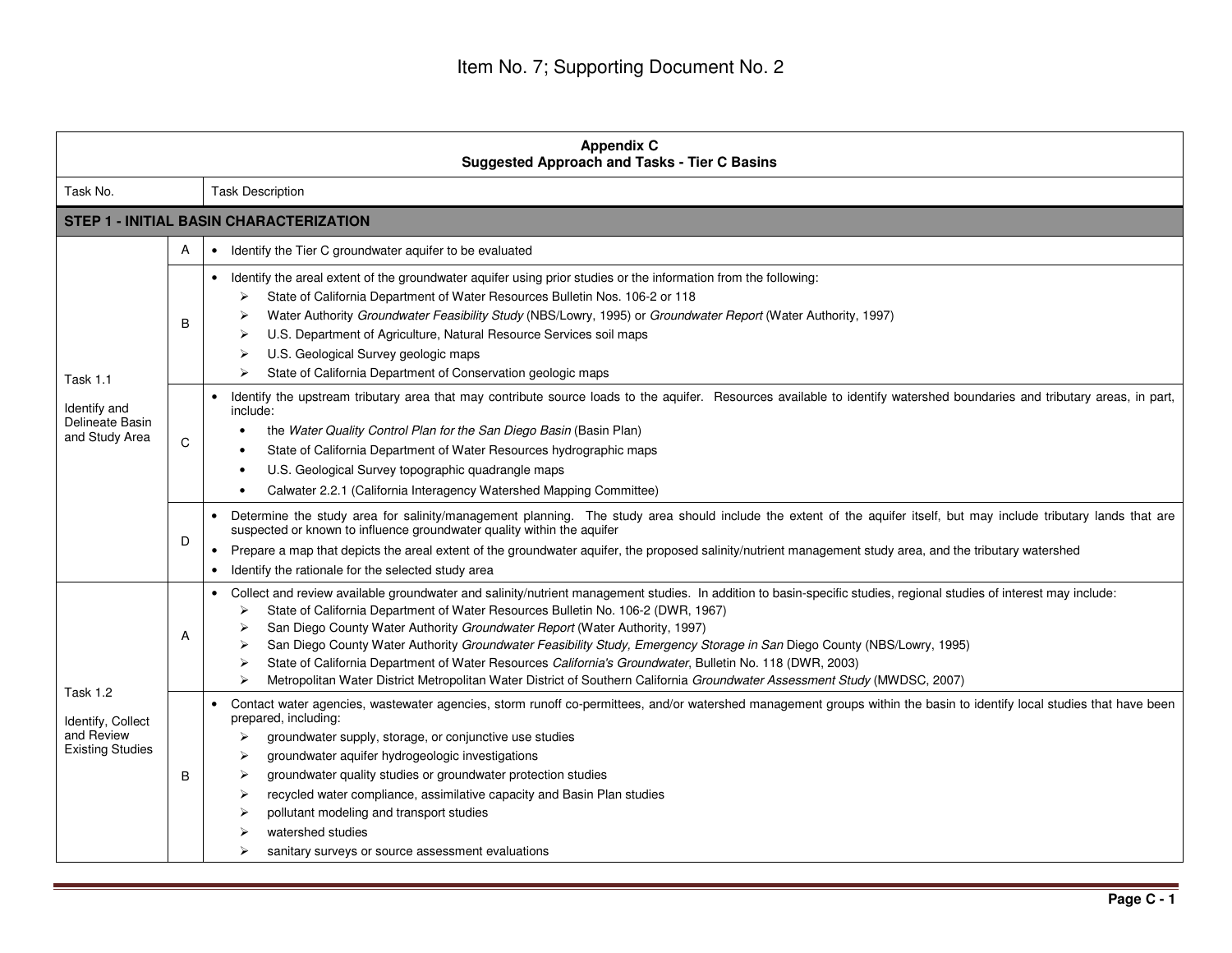| <b>Appendix C</b><br><b>Suggested Approach and Tasks - Tier C Basins</b>     |   |                                                                                                                                                                                                                                                                                                                                                                                                                                                                                                                                                                                                                                                                                                                                                                                                                                                                                                                                                           |  |  |
|------------------------------------------------------------------------------|---|-----------------------------------------------------------------------------------------------------------------------------------------------------------------------------------------------------------------------------------------------------------------------------------------------------------------------------------------------------------------------------------------------------------------------------------------------------------------------------------------------------------------------------------------------------------------------------------------------------------------------------------------------------------------------------------------------------------------------------------------------------------------------------------------------------------------------------------------------------------------------------------------------------------------------------------------------------------|--|--|
| Task No.                                                                     |   | <b>Task Description</b>                                                                                                                                                                                                                                                                                                                                                                                                                                                                                                                                                                                                                                                                                                                                                                                                                                                                                                                                   |  |  |
| <b>Task 1.2</b>                                                              | C | Develop a preliminary list of potential reference studies<br>$\bullet$<br>Distribute the list to known stakeholders requesting information on additional studies<br>$\bullet$                                                                                                                                                                                                                                                                                                                                                                                                                                                                                                                                                                                                                                                                                                                                                                             |  |  |
| (continued)                                                                  | D | • Summarize basin characteristics on the basis of information from regional studies or available data                                                                                                                                                                                                                                                                                                                                                                                                                                                                                                                                                                                                                                                                                                                                                                                                                                                     |  |  |
| <b>Identify Collect</b><br>and Review<br><b>Existing Studies</b>             | E | Review the list of references in the collected studies to determine if additional pertinent studies are available<br>$\bullet$                                                                                                                                                                                                                                                                                                                                                                                                                                                                                                                                                                                                                                                                                                                                                                                                                            |  |  |
|                                                                              | F | Collect and review such additional pertinent studies                                                                                                                                                                                                                                                                                                                                                                                                                                                                                                                                                                                                                                                                                                                                                                                                                                                                                                      |  |  |
| <b>Task 1.3</b><br>Stakeholder<br>Identification and<br>Outreach<br>Approach | Α | Develop a preliminary list of stakeholders (including type of stakeholder, potential interest, contact person, and contact information). Potential stakeholders in the<br>٠<br>salinity/nutrient management process may include:<br>water agencies<br>➤<br>wastewater and recycled water agencies<br>⋗<br>private groundwater users<br>golf courses and significant agricultural concerns<br>⋗<br>potential industrial sources<br>➤<br>resource agencies (e.g. Department of Fish and Game, U.S. Fish and Wildlife Service, and U.S. Bureau of Reclamation)<br>⋗<br>regulatory agencies (e.g. Regional Board, County Department of Environmental Health, State Department of Public Health)<br>⋗<br>watershed planning groups<br>stormwater NPDES co-permittees<br>non-government interest groups<br>other known interested parties<br>➤<br>Identify stakeholders whose participation is critical in the salinity/nutrient management effort<br>$\bullet$ |  |  |
|                                                                              | B | Develop preliminary outreach information that describes the proposed salinity/nutrient management process and goals and surveys stakeholder areas of interest<br>٠                                                                                                                                                                                                                                                                                                                                                                                                                                                                                                                                                                                                                                                                                                                                                                                        |  |  |
|                                                                              | C | Distribute the information to potential stakeholders (via mail or email) to gauge stakeholder interest in participating in the salinity/nutrient management process<br>$\bullet$                                                                                                                                                                                                                                                                                                                                                                                                                                                                                                                                                                                                                                                                                                                                                                          |  |  |
|                                                                              | D | Develop a preliminary outreach plan that is tailored to obtain stakeholder feedback and suggestions on:<br>initial planning direction<br>⋗<br>potential salinity/nutrient management goals<br>⋗<br>appropriate means for continuing to engage stakeholders<br>≻<br>Outreach to be considered for the Tier C basins may include meetings, email information updates, or the establishment of ad hoc committees                                                                                                                                                                                                                                                                                                                                                                                                                                                                                                                                             |  |  |
|                                                                              | E | Designate a person to maintain the stakeholder list<br>Develop a plan for updating the stakeholder list, including adding new stakeholders as they become known or modifying contact information for interested stakeholders                                                                                                                                                                                                                                                                                                                                                                                                                                                                                                                                                                                                                                                                                                                              |  |  |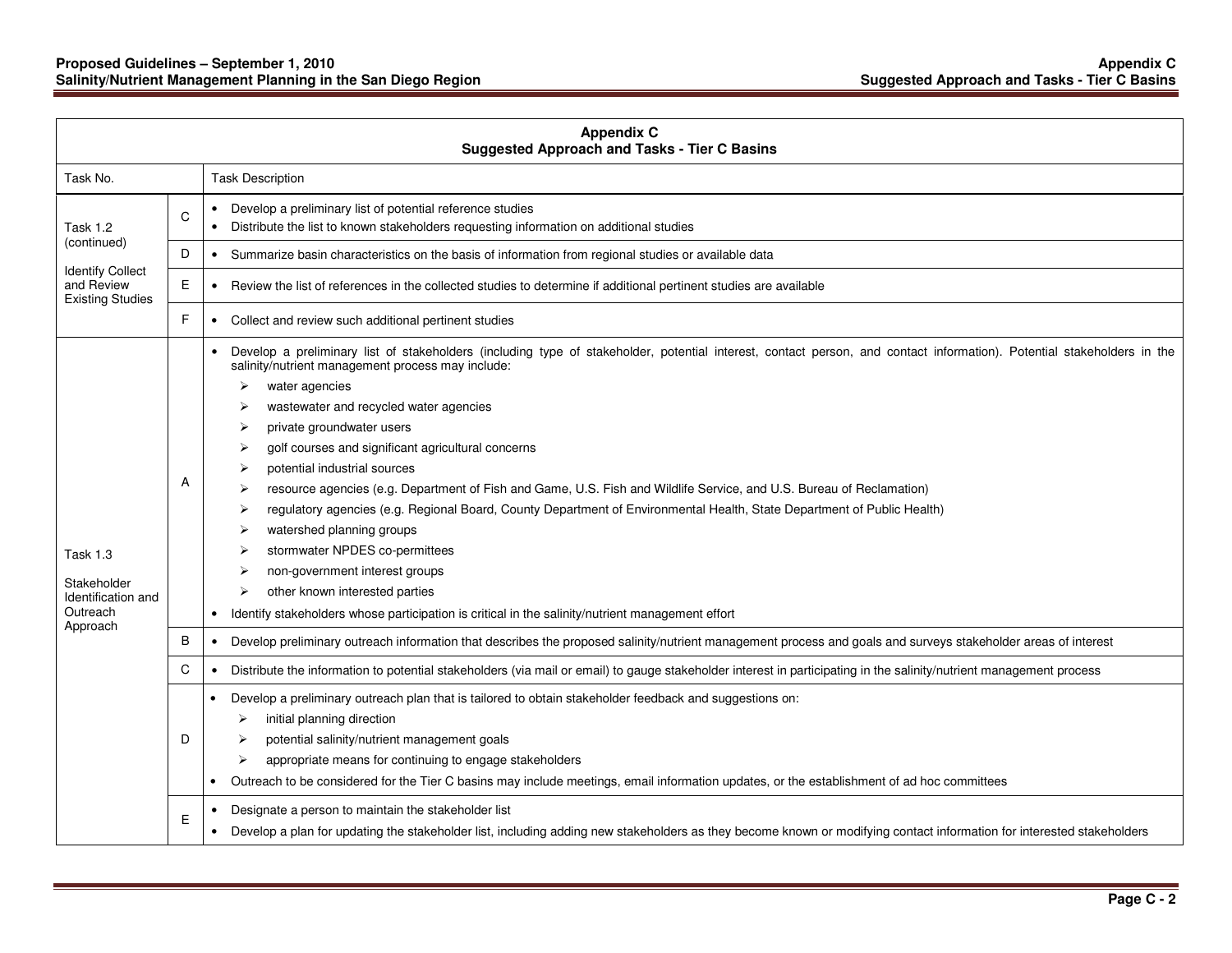#### **Proposed Guidelines – September 1, 2010 Appendix C Salinity/Nutrient Management Planning in the San Diego Region Suggested Approach and Tasks - Tier C Basins**

| <b>Appendix C</b><br><b>Suggested Approach and Tasks - Tier C Basins</b>    |   |                                                                                                                                                                                                                                                                                                                                                                                                                                                                                                                                                                                                                                                                                                                               |
|-----------------------------------------------------------------------------|---|-------------------------------------------------------------------------------------------------------------------------------------------------------------------------------------------------------------------------------------------------------------------------------------------------------------------------------------------------------------------------------------------------------------------------------------------------------------------------------------------------------------------------------------------------------------------------------------------------------------------------------------------------------------------------------------------------------------------------------|
| Task No.                                                                    |   | <b>Task Description</b>                                                                                                                                                                                                                                                                                                                                                                                                                                                                                                                                                                                                                                                                                                       |
|                                                                             | A | Identify beneficial uses of groundwater designated in the Basin Plan<br>$\bullet$<br>Prepare a table that compares actual and designated beneficial uses of groundwater                                                                                                                                                                                                                                                                                                                                                                                                                                                                                                                                                       |
|                                                                             | B | • Confirm that no current municipal groundwater users exist within the Tier C basin, and assess whether any planned municipal supply wells are proposed within the basin                                                                                                                                                                                                                                                                                                                                                                                                                                                                                                                                                      |
| <b>Task 1.4</b><br>Document<br><b>Beneficial Uses</b>                       | C | Identify and characterize private groundwater wells and users within the basin on the basis of:<br>$\bullet$<br>well surveys from prior studies,<br>➤<br>Department of Water Resources well records,<br>⋗<br>County of San Diego well permit records,<br>➤<br>aerial photos,<br>➤<br>groundwater quality and uses acceptable for the quality,<br>water agency service meter records<br>field reconnaissance, inspection, or surveys<br>Prepare a table that identifies well owners, uses, well identification information, diameter yield, and perforated depth<br>$\bullet$<br>Prepare a map that shows the location of known private groundwater wells and depicts the use of the well and status of operation<br>$\bullet$ |
|                                                                             | D | Quantify irrigation pumping from private wells by:<br>$\bullet$<br>existing reports or information<br>➤<br>contacts with well owners<br>quantification of agricultural and landscape irrigated acreage by groundwater through prior reports, water agency service area and meter records, information from<br>the San Diego County Department of Agriculture, information from aerial photos, information from agricultural associations, or field reconnaissance<br>assigning a unit application rate appropriate to the crop and geography<br>➤                                                                                                                                                                             |
|                                                                             | E | Determine whether groundwater-dependent habitat exists within the basin<br>$\bullet$<br>Quantify groundwater uptake by the groundwater-dependent habitat on the basis of:<br>$\bullet$<br>estimated acreage of groundwater dependent habitat (using aerial photos)<br>➤<br>assign a unit extraction rate applicable to the habitat zone (e.g. 4 AF/acre in coastal areas, 5 AF/acre in inland areas)<br>⋗                                                                                                                                                                                                                                                                                                                     |
| <b>Task 1.5</b><br>Characterize<br>Groundwater<br>Quality and<br>Occurrence | A | Review prior reference studies (collected as part of Task 1C) and assess the reliability and specificity of the groundwater quality data, depth to water data, and estimates<br>for hydrogeologic parameters                                                                                                                                                                                                                                                                                                                                                                                                                                                                                                                  |
|                                                                             | B | • Cull out data deemed to be unreliable, and collect data deemed to be reliable into a data base                                                                                                                                                                                                                                                                                                                                                                                                                                                                                                                                                                                                                              |
|                                                                             | C | • On the basis of available hydrogeological, water quality, or geologic studies, determine fault lines, bedrock constrictions, or vertical stratification that may affect transport<br>and groundwater quality<br>• If applicable, Identify subbasins created by the faults, constrictions or basin features                                                                                                                                                                                                                                                                                                                                                                                                                  |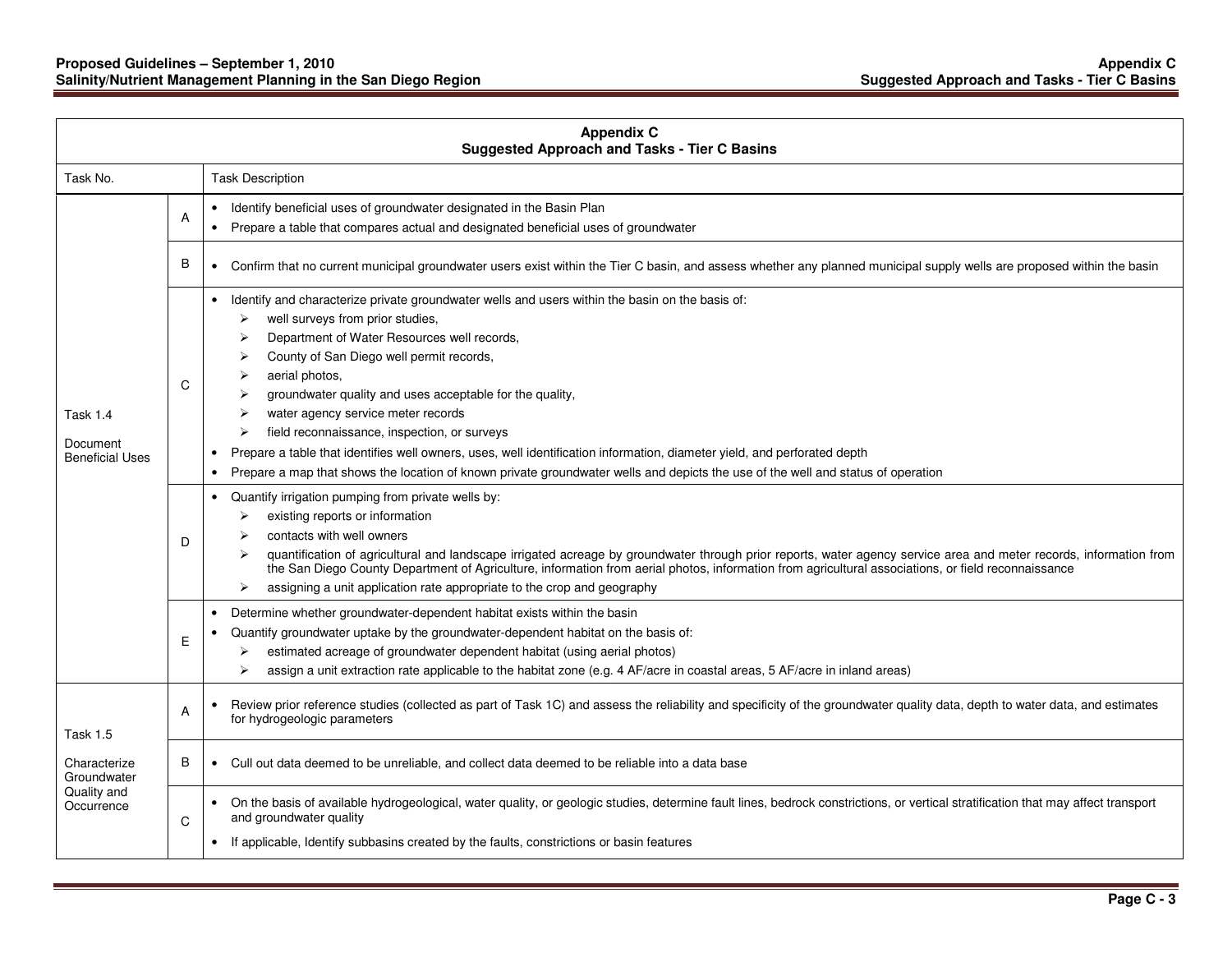| <b>Appendix C</b><br><b>Suggested Approach and Tasks - Tier C Basins</b> |   |                                                                                                                                                                                                                                                                                                                                                                                          |  |  |
|--------------------------------------------------------------------------|---|------------------------------------------------------------------------------------------------------------------------------------------------------------------------------------------------------------------------------------------------------------------------------------------------------------------------------------------------------------------------------------------|--|--|
| Task No.                                                                 |   | <b>Task Description</b>                                                                                                                                                                                                                                                                                                                                                                  |  |  |
|                                                                          | D | Identify known hydrogeologic parameters for the basin (e.g. hydraulic conductivity, storage coefficient, etc.) and the bases on which these parameters were estimated<br>$\bullet$                                                                                                                                                                                                       |  |  |
|                                                                          | E | Assess the geographic completeness of existing groundwater quality data, depth-to-water data, and hydrogeologic parameters and determine if any data gaps exist that<br>$\bullet$<br>prevent geographic, seasonal, or depth-dependent characterization of groundwater quality, occurrence or transport                                                                                   |  |  |
|                                                                          | F | Identify agencies or groups that are engaged in ongoing groundwater data collection<br>$\bullet$                                                                                                                                                                                                                                                                                         |  |  |
| Task 1.5<br>(continued)                                                  | G | Contact organizations engaged in groundwater monitoring to determine if the collected data can be made available for use in the salinity/nutrient management plan<br>$\bullet$                                                                                                                                                                                                           |  |  |
| Characterize                                                             | Н | • Assess reliability of updated groundwater data, screen out unreliable data, and update the basin groundwater database as required                                                                                                                                                                                                                                                      |  |  |
| Groundwater<br>Quality and<br>Occurrence                                 |   | Assess the geographic distribution of water quality concentrations for the salinity/nutrient parameters of interest, and assess the depth-dependent distribution of water<br>$\bullet$<br>quality                                                                                                                                                                                        |  |  |
|                                                                          |   | Prepare a map that depict groundwater quality, concentration contours, depth-to-water, groundwater flow directions, and key hydrogeologic features that may affect<br>pollutant transport (e.g. faults, constrictions)<br>Identify average groundwater quality and the range of observed quality, and assess the adequacy of groundwater quality to support beneficial uses<br>$\bullet$ |  |  |
|                                                                          | J | Identify additional data gaps that remain that prevent complete characterization of groundwater quality within the aquifer<br>$\bullet$                                                                                                                                                                                                                                                  |  |  |
|                                                                          |   | Develop a list of additional data (water quality, depth-to-water, or hydrogeologic parameters) required to characterize basin groundwater quality, occurrence, or pollutant<br>$\bullet$<br>transport                                                                                                                                                                                    |  |  |
|                                                                          |   | Identify salinity/nutrient parameters within the Tier C basins which:                                                                                                                                                                                                                                                                                                                    |  |  |
|                                                                          |   | do not or may not comply with currently assigned Basin Plan groundwater quality objectives<br>➤                                                                                                                                                                                                                                                                                          |  |  |
|                                                                          |   | represent constituents of concern for groundwater supply developing agencies/users<br>⋗                                                                                                                                                                                                                                                                                                  |  |  |
|                                                                          | A | cause or may cause water agencies to implement additional groundwater treatment<br>➤                                                                                                                                                                                                                                                                                                     |  |  |
| <b>Task 1.6</b>                                                          |   | cause or may cause noncompliance with secondary drinking water standards                                                                                                                                                                                                                                                                                                                 |  |  |
| <b>Identify Salinity</b><br>& Nutrient                                   |   | cause or may cause recycled water agencies to not comply with assigned recycled water effluent limits<br>⋗                                                                                                                                                                                                                                                                               |  |  |
| Constituents of                                                          |   | Develop preliminary list of salinity/nutrient parameters of concern on the basis of:                                                                                                                                                                                                                                                                                                     |  |  |
| Concern                                                                  |   | collected groundwater quality information<br>➤                                                                                                                                                                                                                                                                                                                                           |  |  |
|                                                                          |   | consultation with Regional Board staff<br>consultation with water agencies, recycled water agencies and other stakeholders<br>⋗                                                                                                                                                                                                                                                          |  |  |
|                                                                          |   |                                                                                                                                                                                                                                                                                                                                                                                          |  |  |
|                                                                          | B | Revise the list of parameters of concern on the basis of stakeholder feedback                                                                                                                                                                                                                                                                                                            |  |  |
|                                                                          |   | STEP 2 - IDENTIFY AND QUANTIFY SALILNITY/NUTRIENT SOURCES                                                                                                                                                                                                                                                                                                                                |  |  |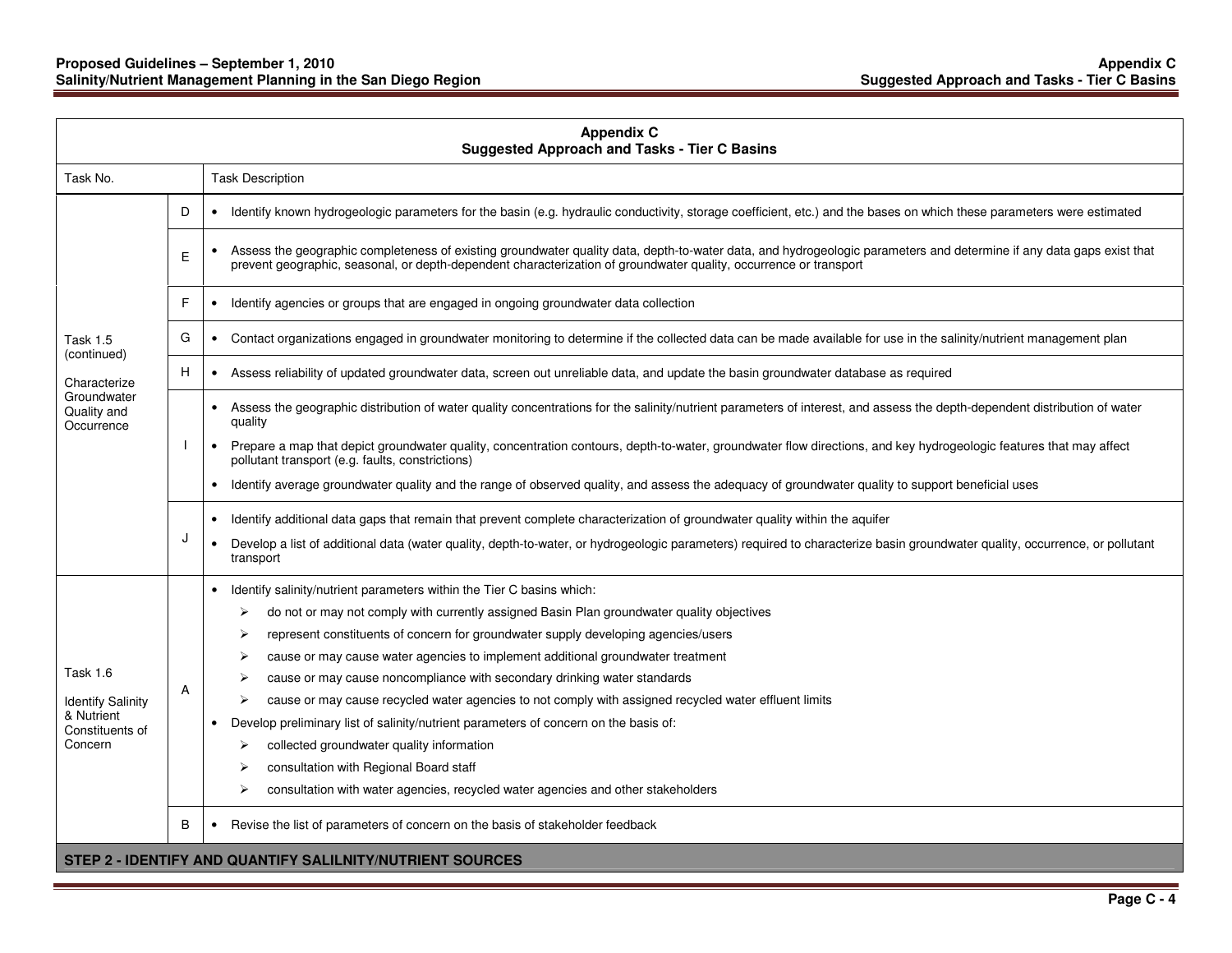| <b>Appendix C</b><br><b>Suggested Approach and Tasks - Tier C Basins</b>                         |                |                                                                                                                                                                                                                                                                                                                                                                                                                                                                                                                                                                                             |  |  |
|--------------------------------------------------------------------------------------------------|----------------|---------------------------------------------------------------------------------------------------------------------------------------------------------------------------------------------------------------------------------------------------------------------------------------------------------------------------------------------------------------------------------------------------------------------------------------------------------------------------------------------------------------------------------------------------------------------------------------------|--|--|
| Task No.                                                                                         |                | <b>Task Description</b>                                                                                                                                                                                                                                                                                                                                                                                                                                                                                                                                                                     |  |  |
|                                                                                                  | A              | • Identify general land uses within the basin                                                                                                                                                                                                                                                                                                                                                                                                                                                                                                                                               |  |  |
|                                                                                                  | B              | Identify known point source discharges to the basin<br>$\bullet$                                                                                                                                                                                                                                                                                                                                                                                                                                                                                                                            |  |  |
| <b>Task 2.1</b>                                                                                  | C              | • Identify known or suspected sources of salinity/nutrient loads within the basin (which includes the tributary watershed)                                                                                                                                                                                                                                                                                                                                                                                                                                                                  |  |  |
| <b>Identify Salinity</b><br>& Nutrient<br>Sources                                                | D              | Identify the locations where the source loads are recharged to the basin. This may include:<br>$\bullet$<br>specific point source loads (e.g. injection wells, small percolation basins, industrial or other point sources of discharge)<br>➤<br>line source loads s of recharge (streamflow infiltration, storm runoff infiltration)<br>⋗<br>boundary sources of source loads (e.g. subsurface inflow)<br>⋗<br>areal sources of recharge (e.g. applied imported water, applied recycled water, fertilizer applications, large recharge or containment basins, precipitation recharge.<br>⋗ |  |  |
| Task 2.2                                                                                         | A              | On the basis of available data and information from prior studies, prepare an initial estimate of the quantity of recharge flow to the basin from surface and subsurface<br>$\bullet$<br>sources                                                                                                                                                                                                                                                                                                                                                                                            |  |  |
| <b>Quantify Salinity</b>                                                                         | B              | • On the basis of available data and information from prior Tier C basin modeling studies, prepare an initial estimate of the quantity of discharge/withdrawal from the basin                                                                                                                                                                                                                                                                                                                                                                                                               |  |  |
| & Nutrient                                                                                       | $\overline{C}$ | • Refine recharge and discharge/withdrawal estimates on the basis of a mass balance approach                                                                                                                                                                                                                                                                                                                                                                                                                                                                                                |  |  |
| Source Loads                                                                                     | D              | • Using the refined recharge estimates, prepare initial source load (mass load) estimates for identified constituents of concern on the basis of available recharge estimates<br>and water quality information.                                                                                                                                                                                                                                                                                                                                                                             |  |  |
|                                                                                                  | A              | • Evaluate pollutant transport assessment needs for the Tier C basin                                                                                                                                                                                                                                                                                                                                                                                                                                                                                                                        |  |  |
|                                                                                                  | B              | Determine whether a mass-balance approach represents an appropriate tool for assessing the Tier C basin. If not, identify the proposed modeling approach or<br>assessment tool for evaluating source loads.                                                                                                                                                                                                                                                                                                                                                                                 |  |  |
| <b>Task 2.3</b><br>Develop<br>Salinity&<br><b>Nutrient Source</b><br>Load<br>Assessment<br>Tools | C              | Determine required input:<br>$\bullet$<br>if a computer flow/transport model is to be used, identify required input data, including hydrogeologic parameters, physical parameters, initial conditions, and<br>boundary conditions<br>if a spreadsheet-based mass balance approach is to be used, identify basin storage, existing water quality, mass load inputs (sources) and mass load outputs<br>(sinks)                                                                                                                                                                                |  |  |
|                                                                                                  | D              | Perform initial model testing and refinement<br>$\bullet$<br>if a computer flow/transport model is used, calibrate the model, and verify the calibrated model using a second data set<br>if a spreadsheet-based mass balance approach is to be used, (1) conduct an initial mass-balance estimate using existing data to project changes in groundwater<br>quality, (2) compare the projected groundwater quality changes with observed historic trends, and (3) refine or calibrate the mass-balance estimates to better fit the<br>observed conditions                                    |  |  |
|                                                                                                  | Ε              | Utilize the assessment tool (computer flow/transport model or spreadsheet-based mass balance model) to assess preliminary source loads identified in Task 2.1                                                                                                                                                                                                                                                                                                                                                                                                                               |  |  |
|                                                                                                  | F              | • Utilize the tool or model to rank salinity/nutrient load sources in order of effect on groundwater quality                                                                                                                                                                                                                                                                                                                                                                                                                                                                                |  |  |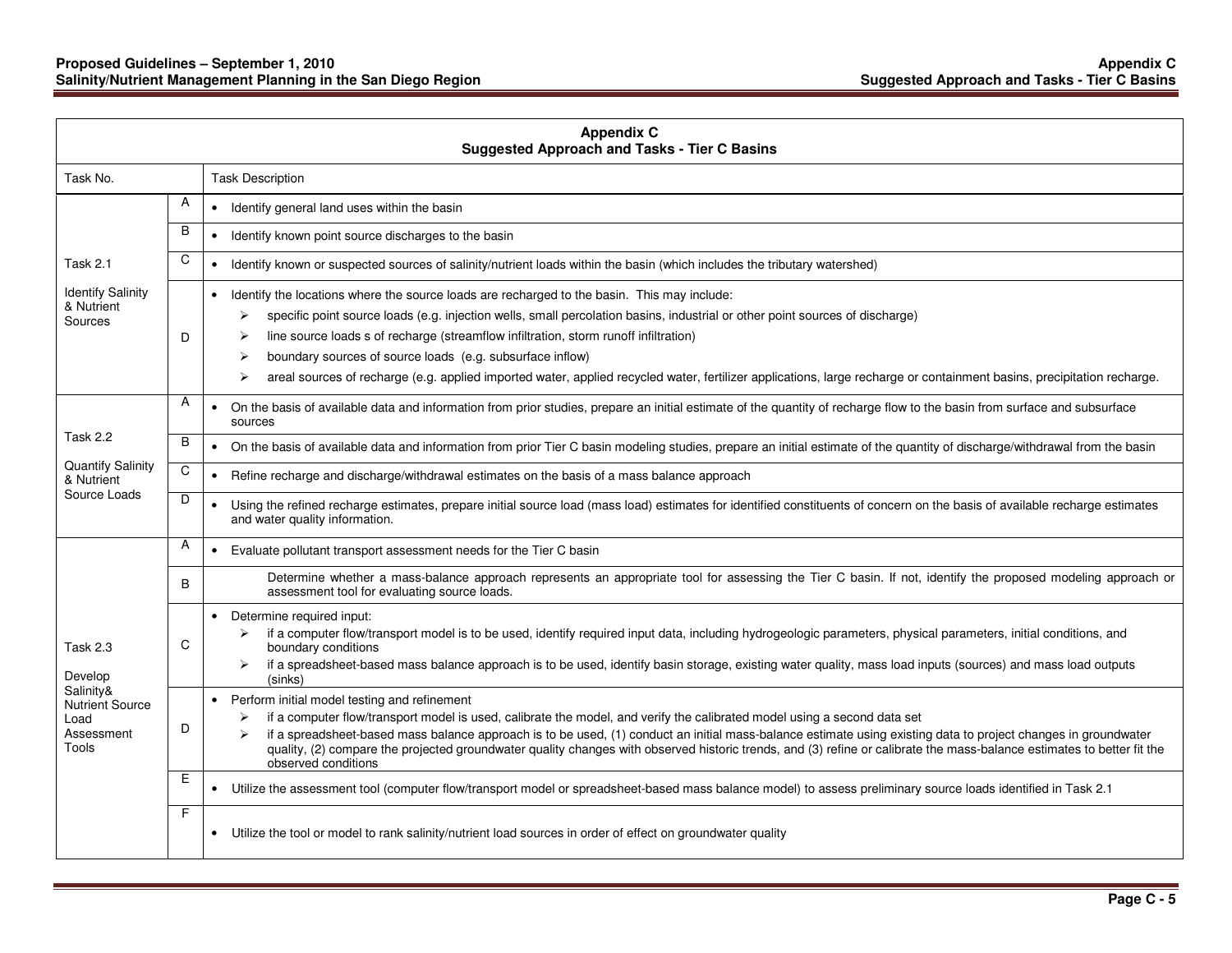| <b>Appendix C</b><br><b>Suggested Approach and Tasks - Tier C Basins</b> |   |                                                                                                                                                                                                                       |  |
|--------------------------------------------------------------------------|---|-----------------------------------------------------------------------------------------------------------------------------------------------------------------------------------------------------------------------|--|
| Task No.                                                                 |   | <b>Task Description</b>                                                                                                                                                                                               |  |
|                                                                          |   | <b>TASK 3 - SUPPLEMENTAL MONITORING</b>                                                                                                                                                                               |  |
|                                                                          | A | Identify data gaps in groundwater quality data and identify groundwater monitoring data needs necessary to complete the characterization of basin groundwater quality (per<br>$\bullet$<br>Task 1.5)                  |  |
| Task 3.1                                                                 | B | Identify salinity/nutrient source characterization data needs<br>$\bullet$                                                                                                                                            |  |
| Develop Plan for<br>Data Gaps                                            | C | Identify data needs with respect to hydrogeologic parameters and other modeling parameters/input required for groundwater flow and transport modeling<br>$\bullet$                                                    |  |
|                                                                          | D | Identify parties responsible for collecting data<br>$\bullet$                                                                                                                                                         |  |
|                                                                          | Ε | Develop a proposed plan and schedule for collecting the required additional data<br>$\bullet$                                                                                                                         |  |
|                                                                          | A | • Collect the data identified in Task 3.1                                                                                                                                                                             |  |
| Task 3.2                                                                 | B | Incorporate the data into the database developed under Task 1.5<br>$\bullet$                                                                                                                                          |  |
| Collect Data and<br><b>Refine Basin</b>                                  | C | • Assess consistency of additional data with basin characterization developed as part of Task 1.5                                                                                                                     |  |
| Characterization                                                         |   | If necessary, refine basin characterization to incorporate the new data<br>$\bullet$                                                                                                                                  |  |
|                                                                          | D | If necessary, refine the calibration of the groundwater flow/transport model<br>$\bullet$<br>If necessary, re-verify the groundwater flow/transport transport model using the updated data<br>$\bullet$               |  |
|                                                                          |   | <b>TASK 4 - ASSESS SALINITY/NUTRIENT MANAGEMENT STRATEGIES</b>                                                                                                                                                        |  |
| Task 4.1                                                                 | A | • Identify the preferred goals of agencies/groups implementing the salinity/nutrient management plan                                                                                                                  |  |
| Identify<br>Management                                                   | B | Identify the appropriate process for receiving stakeholder input on the preferred goals, considering the type and number of stakeholders, level of stakeholder interest, and<br>$\bullet$<br>known stakeholder issues |  |
| Goals                                                                    | C | Identify and resolve potential stakeholder conflicts, and finalize management goals<br>$\bullet$                                                                                                                      |  |
| Task 4.2                                                                 | A | Review the list of potential salinity/nutrient management strategies and eliminate strategies that are not applicable to the basin<br>$\bullet$                                                                       |  |
| <b>Identify Available</b><br>Management                                  | B | Develop a preliminary list of alternative management strategies that may be feasible in the basin<br>$\bullet$                                                                                                        |  |
| Strategies                                                               | C | • Solicit stakeholder comment on the list of preliminary list, and revise the list of alternative management strategies to be considered                                                                              |  |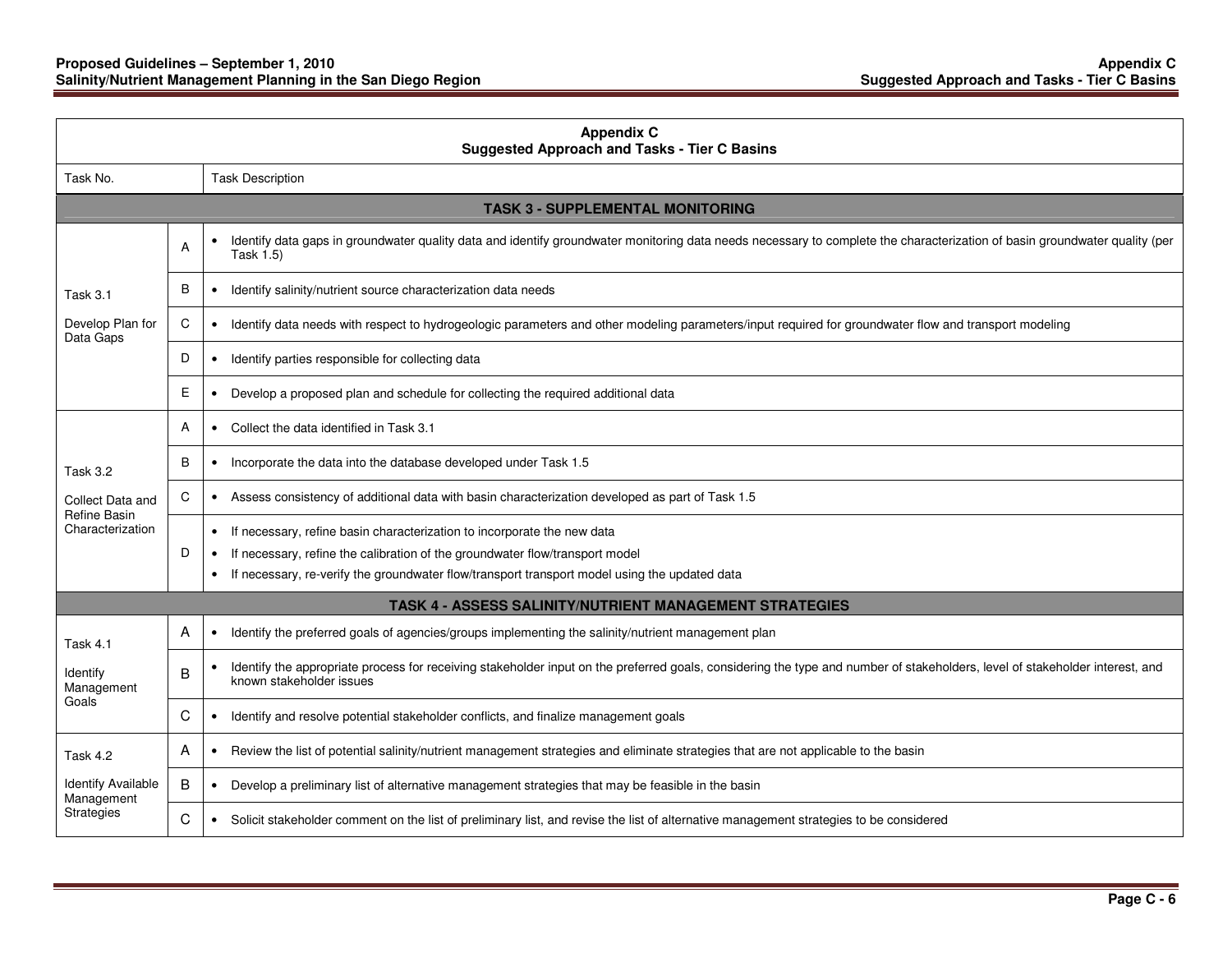| <b>Appendix C</b><br><b>Suggested Approach and Tasks - Tier C Basins</b> |   |                                                                                                                                                                                                                                                                                                                                                                                                                                                                                                                                                                                |
|--------------------------------------------------------------------------|---|--------------------------------------------------------------------------------------------------------------------------------------------------------------------------------------------------------------------------------------------------------------------------------------------------------------------------------------------------------------------------------------------------------------------------------------------------------------------------------------------------------------------------------------------------------------------------------|
| Task No.                                                                 |   | <b>Task Description</b>                                                                                                                                                                                                                                                                                                                                                                                                                                                                                                                                                        |
| Task 4.3<br>Assess Load<br>Reduction/Water<br>Quality<br>Improvement     | Α | Use the spreadsheet-based mass balance model, evaluate projected water quality effects associated with the alternative management strategies<br>use the computer flow/transport model, if applicable, to assess each management strategy's effects on water quality and depth-to-water<br>⋗<br>use the spreadsheet-based mass balance model, if applicable, to assess projected groundwater quality trends and source mass loads<br>➤<br>Assess sustainability of the proposed strategies in maintaining the water quality improvements or source load reductions<br>$\bullet$ |
|                                                                          | B | Rank strategies with respect to load reduction and groundwater quality improvement<br>$\bullet$                                                                                                                                                                                                                                                                                                                                                                                                                                                                                |
|                                                                          | Α | Select an appropriate process (e.g. survey, submittal of comments, workshop) for receiving stakeholder feedback on alternative salinity/nutrient management strategies<br>$\bullet$                                                                                                                                                                                                                                                                                                                                                                                            |
| Task 4.4                                                                 | B | Through the selected stakeholder process, select parameters to be used in evaluating alternative salinity/nutrient management strategies<br>$\bullet$                                                                                                                                                                                                                                                                                                                                                                                                                          |
| Evaluate                                                                 | C | Determine the best approach for stakeholder input to the decision process<br>$\bullet$                                                                                                                                                                                                                                                                                                                                                                                                                                                                                         |
| Alternative<br>Management                                                | D | Evaluate performance of the alternative management strategies on the basis of the selected evaluation criteria<br>$\bullet$                                                                                                                                                                                                                                                                                                                                                                                                                                                    |
| Strategies                                                               | E | Rank alternatives consistent with the assigned importance of evaluation parameters and select the preferred salinity/nutrient management strategy or strategies<br>$\bullet$                                                                                                                                                                                                                                                                                                                                                                                                   |
|                                                                          | F | Solicit stakeholder feedback (including feedback from regulators) on the preferred salinity/nutrient management strategy or strategies<br>$\bullet$                                                                                                                                                                                                                                                                                                                                                                                                                            |
|                                                                          | Α | Identify required Basin Plan modifications associated with preferred salinity/nutrient management strategies selected under Task 4.4<br>$\bullet$                                                                                                                                                                                                                                                                                                                                                                                                                              |
| Task 4.5                                                                 | B | • Coordinate with Regional Board staff to identify information needs necessary for the proposed Basin Plan modifications                                                                                                                                                                                                                                                                                                                                                                                                                                                       |
| Assess Basin<br>Plan Modification                                        | C | Prepare the technical documentation required by the Regional Board to document the salinity/nutrient management planning actions that led to the recommendation for<br>$\bullet$<br>Basin Plan modification                                                                                                                                                                                                                                                                                                                                                                    |
| Needs                                                                    | D | Submit the documentation to the Regional Board for review<br>$\bullet$                                                                                                                                                                                                                                                                                                                                                                                                                                                                                                         |
|                                                                          | E | Coordinate with the Regional Board and establish a plan for developing and submitting the supplemental documentation to the Regional Board, as required<br>$\bullet$                                                                                                                                                                                                                                                                                                                                                                                                           |
|                                                                          | Α | Identify whether projects or actions proposed as part of the recommended salinity/nutrient management strategies are subject to review under CEQA or NEPA<br>$\bullet$                                                                                                                                                                                                                                                                                                                                                                                                         |
|                                                                          | B | Identify the appropriate governing body for CEQA compliance and, if applicable, federal agency for NEPA compliance<br>$\bullet$                                                                                                                                                                                                                                                                                                                                                                                                                                                |
| Task 4.6<br>Assess                                                       | C | Develop the project description, conduct the CEQA/NEPA Initial Study, and identify the appropriate means of addressing CEQA/NEPA documents<br>$\bullet$                                                                                                                                                                                                                                                                                                                                                                                                                        |
| <b>CEOA/NEPA</b><br>Compliance                                           | D | Prepare draft CEQA/NEPA documents<br>$\bullet$                                                                                                                                                                                                                                                                                                                                                                                                                                                                                                                                 |
|                                                                          | Е | Conduct peer and public review of the CEQA/NEPA documents<br>$\bullet$                                                                                                                                                                                                                                                                                                                                                                                                                                                                                                         |
|                                                                          | F | Final governing body action on CEQA/NEPA documents                                                                                                                                                                                                                                                                                                                                                                                                                                                                                                                             |